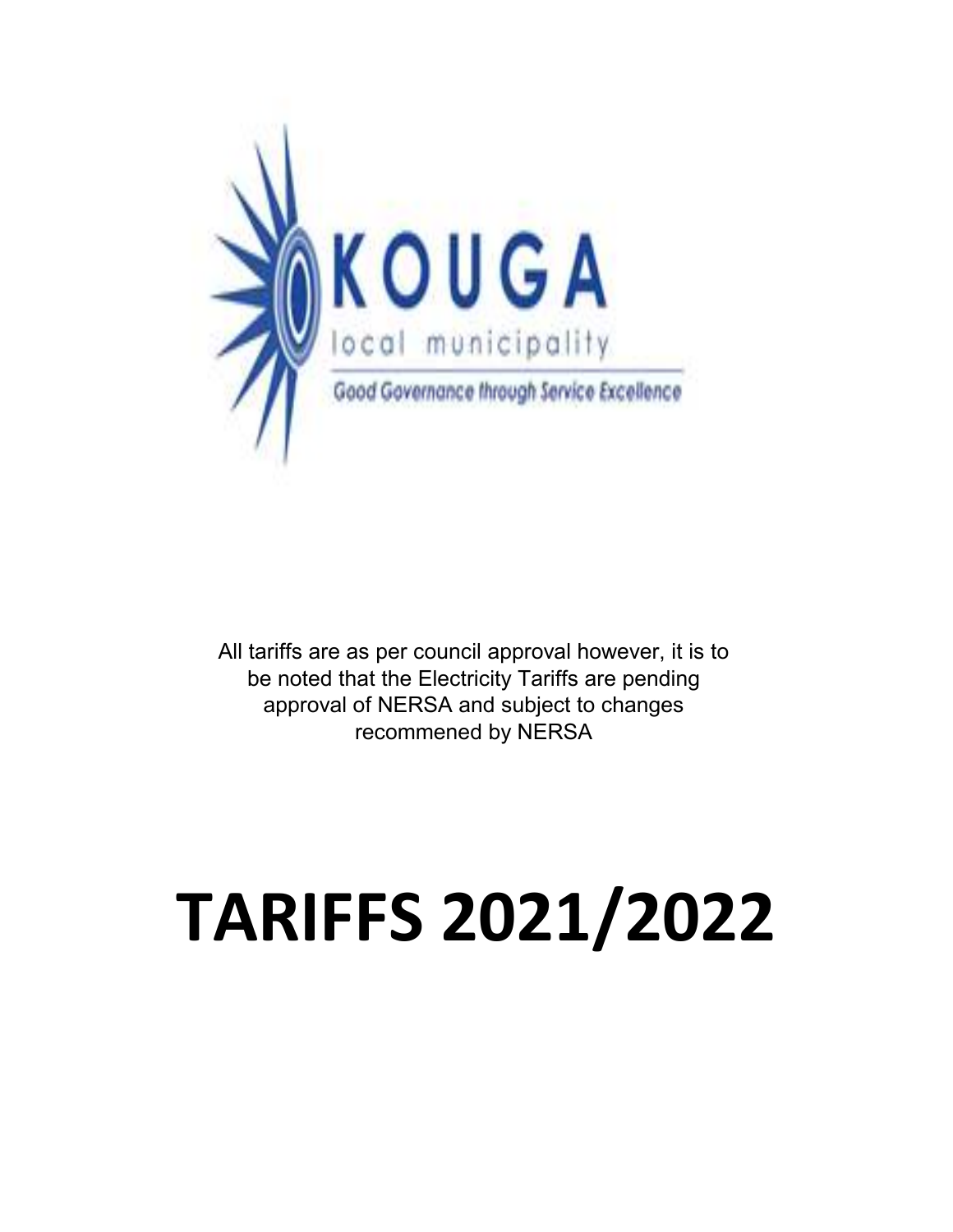|                                                                      | 2021/22          | 2021/22          | 2020/21          |
|----------------------------------------------------------------------|------------------|------------------|------------------|
| <b>SERVICE</b>                                                       | <b>VAT</b>       | <b>15%</b>       | 15%              |
| <b>DESCRIPTION</b>                                                   | <b>Inclusive</b> | <b>Exclusive</b> | <b>Exclusive</b> |
|                                                                      | R                | R                | R                |
|                                                                      |                  |                  |                  |
| <b>ASSESSMENT RATES</b><br>030                                       | <b>Ratio</b>     |                  |                  |
| Residential                                                          | 1:1              | 0,009202         | 0,008743         |
| <b>Residential - Pensioners</b>                                      | 1:1              | 0,009202         | 0,008743         |
| Industrial / Mining                                                  | 1:1.04           | 0,009570         | 0,009093         |
| <b>Business / Commercial</b>                                         | 1:1.04           | 0,009570         | 0,009093         |
| Farms-Agricultural                                                   | 1:0.25           | 0,002301         | 0,002186         |
| <b>Farms-Other Business/Wind Farms and Other Industrial Purposes</b> | 1:1.04           | 0,009570         | 0,009093         |
| <b>Farms-Residential</b>                                             | 1:1              | 0,009202         | 0,008743         |
| <b>Farms-Private Towns</b>                                           | 1:1              | 0,009202         | 0,008743         |
| Smallholding-Agricultural                                            | 1:0.25           | 0,002301         | 0,002186         |
| <b>State Owned</b>                                                   | 1:1              | 0,009202         | 0,008743         |
| Municipal                                                            | 1:1              | 0,009202         | 0,008743         |
| <b>Special Rating Area</b>                                           | 1:0.25           | 0,002301         | 0,002186         |
| <b>Private Towns</b>                                                 | 1:1              | 0,009202         | 0,008743         |
| <b>Private Towns (Exempt)</b>                                        | 1:1              | 0,009202         | 0,008743         |
| <b>Formal and Informal Settlements</b>                               | 1:1              | 0,009202         | 0,008743         |
| <b>Communal Land</b>                                                 | 1:1              | 0,009202         | 0,008743         |
| <b>State Trust Land</b>                                              | 1:1              | 0,009202         | 0,008743         |
| <b>Restitution and Redistribution Properties</b>                     | 1:1              | 0,009202         | 0,008743         |
| <b>Protected Areas</b>                                               | 1:1              | 0,009202         | 0,008743         |
| National Monuments/Heritage Sites                                    | 1:1              | 0,009202         | 0,008743         |
| Public Benefit Organisation                                          | 1:1              | 0,009202         | 0,008743         |
| Multiple Purposes                                                    | 1:1              | 0,009202         | 0,008743         |
| Public Service Infrastructure (P.S.I.)                               | 1:1              | 0,009202         | 0,008743         |
| Rebates                                                              |                  |                  |                  |
| IR15 000.00 on Residential                                           |                  | 15 000           | 15 000           |
| National Monuments/Heritage Sites                                    |                  | $-100%$          | $-100%$          |
| R 85000.00 on Formal and Informal Settlements                        |                  | 85 000           | 85 000           |
| Public Service Infrastructure (P.S.I.)                               |                  | $-100%$          | $-100%$          |
| <b>Public Benefit Organisation</b>                                   |                  |                  |                  |
| Discount Category: PBO                                               |                  | $-100%$          | $-100%$          |
| Municipal                                                            |                  | $-100\%$         | $-100%$          |
| <b>Private Towns</b>                                                 |                  | $-20\%$          | $-20%$           |
| - Kromme River (Suburb 70010)                                        |                  |                  |                  |
| - Air Park (Suburb 10001)                                            |                  |                  |                  |
| - Gamtoos Mouth (Suburb 90003)                                       |                  |                  |                  |
| - Edenglen (Suburb 40004)                                            |                  |                  |                  |
|                                                                      |                  |                  |                  |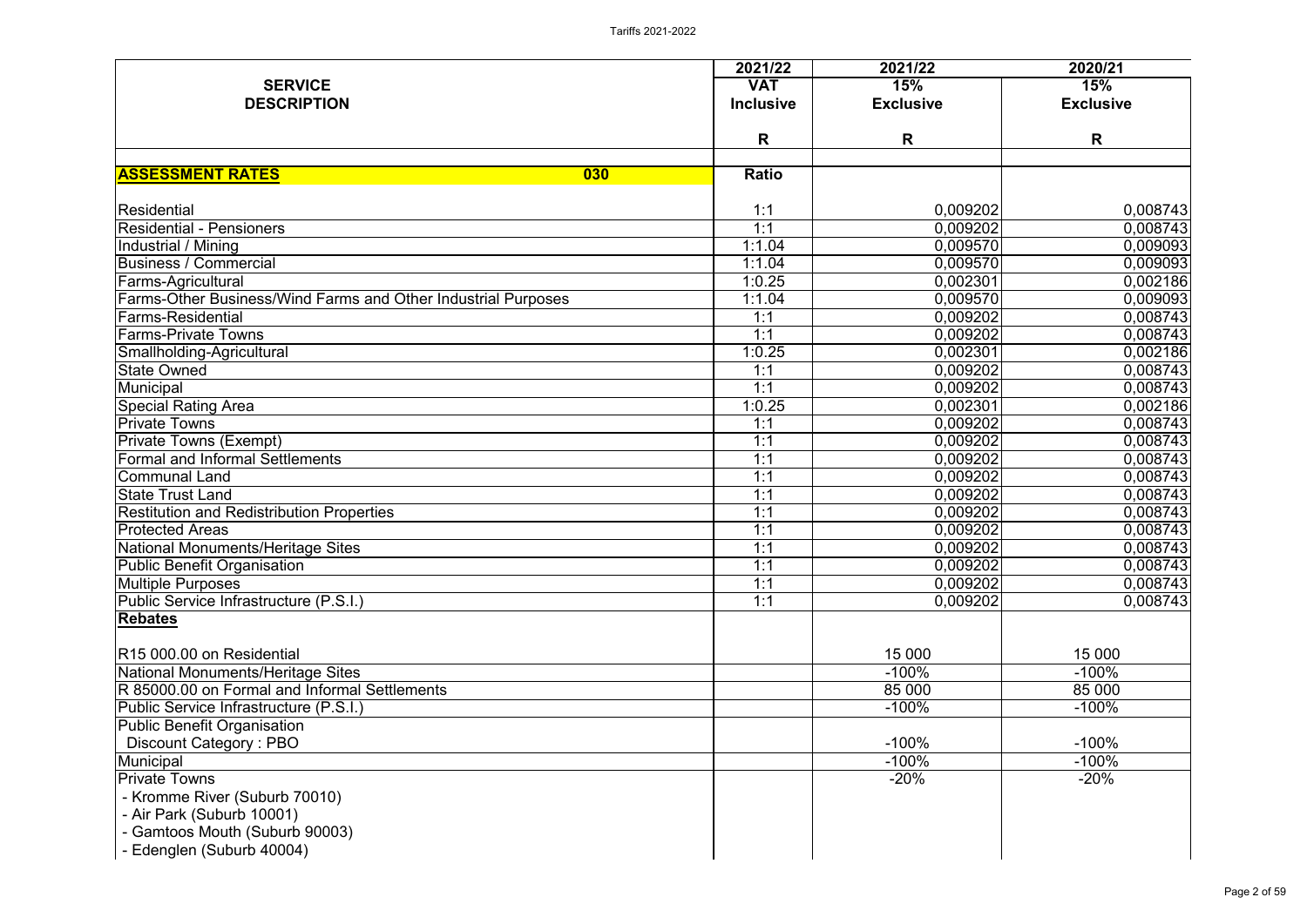| <b>SERVICE</b><br><b>VAT</b><br>15%<br>15%<br><b>DESCRIPTION</b><br><b>Inclusive</b><br><b>Exclusive</b><br><b>Exclusive</b><br>R<br>R<br>R<br>- St Francis Bay Links (Suburb 70009)<br>- Marina Martinique (Suburb 40013)<br>- Lifestyle Estate (Suburb 40054)<br>- Sea View Resort (Suburb 40011)<br><b>Private Towns (Exempt)</b><br>$-100%$<br>$-100%$<br>- Kromme River (Suburb 70010)<br>- Air Park (Suburb 10001)<br>- Gamtoos Mouth (Suburb 90003)<br>- Edenglen (Suburb 40004)<br>- St Francis Bay Links (Suburb 70009)<br>- Marina Martinique (Suburb 40013)<br>- Lifestyle Estate (Suburb 40054)<br>- Sea View Resort (Suburb 40011)<br>Agricultural<br>- % As applied for approved<br>- Approved %<br>- Approved %<br>- Restitution and Redistribution Properties<br>$-100%$<br>$-100%$<br>- Communal Property Association<br>$-100%$<br>$-100%$<br>- Protected Areas<br>$-100%$<br>$-100%$<br>R 85000.00 on Equitable Share<br>85 000<br>85 000<br>Discount Category: EQS<br>R 85000.00 for Ratepayers 60 years and older<br>85 000<br>85 000<br>Discount Category: Income per household is less van R15 000pm<br><b>Other</b><br><b>Valuation certificates</b><br>121,00<br>105,22<br>100,87<br>156,00<br>135,65<br>130,43<br><b>Reasons for Valuation</b><br><b>BUILDINGS &amp; PROPERTIES</b><br>070<br><b>Rental : Halls &amp; Facilities</b><br><b>LARGE HALLS</b><br><b>Hankey Vusumsi Landu Hall</b><br><b>Humansdorp Country Club Hall</b><br><b>Kruisfontein Civic Centre</b><br><b>Jeffreys Bay Newton Hall</b><br><b>Patensie Community Hall</b><br><b>Thornhill Katrien Felix Hall</b> |         | 2021/22 | 2021/22 | 2020/21 |
|-----------------------------------------------------------------------------------------------------------------------------------------------------------------------------------------------------------------------------------------------------------------------------------------------------------------------------------------------------------------------------------------------------------------------------------------------------------------------------------------------------------------------------------------------------------------------------------------------------------------------------------------------------------------------------------------------------------------------------------------------------------------------------------------------------------------------------------------------------------------------------------------------------------------------------------------------------------------------------------------------------------------------------------------------------------------------------------------------------------------------------------------------------------------------------------------------------------------------------------------------------------------------------------------------------------------------------------------------------------------------------------------------------------------------------------------------------------------------------------------------------------------------------------------------------------------------------------------------------------------|---------|---------|---------|---------|
|                                                                                                                                                                                                                                                                                                                                                                                                                                                                                                                                                                                                                                                                                                                                                                                                                                                                                                                                                                                                                                                                                                                                                                                                                                                                                                                                                                                                                                                                                                                                                                                                                 |         |         |         |         |
|                                                                                                                                                                                                                                                                                                                                                                                                                                                                                                                                                                                                                                                                                                                                                                                                                                                                                                                                                                                                                                                                                                                                                                                                                                                                                                                                                                                                                                                                                                                                                                                                                 |         |         |         |         |
|                                                                                                                                                                                                                                                                                                                                                                                                                                                                                                                                                                                                                                                                                                                                                                                                                                                                                                                                                                                                                                                                                                                                                                                                                                                                                                                                                                                                                                                                                                                                                                                                                 |         |         |         |         |
|                                                                                                                                                                                                                                                                                                                                                                                                                                                                                                                                                                                                                                                                                                                                                                                                                                                                                                                                                                                                                                                                                                                                                                                                                                                                                                                                                                                                                                                                                                                                                                                                                 |         |         |         |         |
|                                                                                                                                                                                                                                                                                                                                                                                                                                                                                                                                                                                                                                                                                                                                                                                                                                                                                                                                                                                                                                                                                                                                                                                                                                                                                                                                                                                                                                                                                                                                                                                                                 |         |         |         |         |
|                                                                                                                                                                                                                                                                                                                                                                                                                                                                                                                                                                                                                                                                                                                                                                                                                                                                                                                                                                                                                                                                                                                                                                                                                                                                                                                                                                                                                                                                                                                                                                                                                 |         |         |         |         |
|                                                                                                                                                                                                                                                                                                                                                                                                                                                                                                                                                                                                                                                                                                                                                                                                                                                                                                                                                                                                                                                                                                                                                                                                                                                                                                                                                                                                                                                                                                                                                                                                                 |         |         |         |         |
|                                                                                                                                                                                                                                                                                                                                                                                                                                                                                                                                                                                                                                                                                                                                                                                                                                                                                                                                                                                                                                                                                                                                                                                                                                                                                                                                                                                                                                                                                                                                                                                                                 |         |         |         |         |
|                                                                                                                                                                                                                                                                                                                                                                                                                                                                                                                                                                                                                                                                                                                                                                                                                                                                                                                                                                                                                                                                                                                                                                                                                                                                                                                                                                                                                                                                                                                                                                                                                 |         |         |         |         |
|                                                                                                                                                                                                                                                                                                                                                                                                                                                                                                                                                                                                                                                                                                                                                                                                                                                                                                                                                                                                                                                                                                                                                                                                                                                                                                                                                                                                                                                                                                                                                                                                                 |         |         |         |         |
|                                                                                                                                                                                                                                                                                                                                                                                                                                                                                                                                                                                                                                                                                                                                                                                                                                                                                                                                                                                                                                                                                                                                                                                                                                                                                                                                                                                                                                                                                                                                                                                                                 |         |         |         |         |
|                                                                                                                                                                                                                                                                                                                                                                                                                                                                                                                                                                                                                                                                                                                                                                                                                                                                                                                                                                                                                                                                                                                                                                                                                                                                                                                                                                                                                                                                                                                                                                                                                 |         |         |         |         |
|                                                                                                                                                                                                                                                                                                                                                                                                                                                                                                                                                                                                                                                                                                                                                                                                                                                                                                                                                                                                                                                                                                                                                                                                                                                                                                                                                                                                                                                                                                                                                                                                                 |         |         |         |         |
|                                                                                                                                                                                                                                                                                                                                                                                                                                                                                                                                                                                                                                                                                                                                                                                                                                                                                                                                                                                                                                                                                                                                                                                                                                                                                                                                                                                                                                                                                                                                                                                                                 |         |         |         |         |
|                                                                                                                                                                                                                                                                                                                                                                                                                                                                                                                                                                                                                                                                                                                                                                                                                                                                                                                                                                                                                                                                                                                                                                                                                                                                                                                                                                                                                                                                                                                                                                                                                 |         |         |         |         |
|                                                                                                                                                                                                                                                                                                                                                                                                                                                                                                                                                                                                                                                                                                                                                                                                                                                                                                                                                                                                                                                                                                                                                                                                                                                                                                                                                                                                                                                                                                                                                                                                                 |         |         |         |         |
|                                                                                                                                                                                                                                                                                                                                                                                                                                                                                                                                                                                                                                                                                                                                                                                                                                                                                                                                                                                                                                                                                                                                                                                                                                                                                                                                                                                                                                                                                                                                                                                                                 |         |         |         |         |
|                                                                                                                                                                                                                                                                                                                                                                                                                                                                                                                                                                                                                                                                                                                                                                                                                                                                                                                                                                                                                                                                                                                                                                                                                                                                                                                                                                                                                                                                                                                                                                                                                 |         |         |         |         |
|                                                                                                                                                                                                                                                                                                                                                                                                                                                                                                                                                                                                                                                                                                                                                                                                                                                                                                                                                                                                                                                                                                                                                                                                                                                                                                                                                                                                                                                                                                                                                                                                                 |         |         |         |         |
|                                                                                                                                                                                                                                                                                                                                                                                                                                                                                                                                                                                                                                                                                                                                                                                                                                                                                                                                                                                                                                                                                                                                                                                                                                                                                                                                                                                                                                                                                                                                                                                                                 |         |         |         |         |
|                                                                                                                                                                                                                                                                                                                                                                                                                                                                                                                                                                                                                                                                                                                                                                                                                                                                                                                                                                                                                                                                                                                                                                                                                                                                                                                                                                                                                                                                                                                                                                                                                 |         |         |         |         |
|                                                                                                                                                                                                                                                                                                                                                                                                                                                                                                                                                                                                                                                                                                                                                                                                                                                                                                                                                                                                                                                                                                                                                                                                                                                                                                                                                                                                                                                                                                                                                                                                                 |         |         |         |         |
|                                                                                                                                                                                                                                                                                                                                                                                                                                                                                                                                                                                                                                                                                                                                                                                                                                                                                                                                                                                                                                                                                                                                                                                                                                                                                                                                                                                                                                                                                                                                                                                                                 |         |         |         |         |
|                                                                                                                                                                                                                                                                                                                                                                                                                                                                                                                                                                                                                                                                                                                                                                                                                                                                                                                                                                                                                                                                                                                                                                                                                                                                                                                                                                                                                                                                                                                                                                                                                 |         |         |         |         |
|                                                                                                                                                                                                                                                                                                                                                                                                                                                                                                                                                                                                                                                                                                                                                                                                                                                                                                                                                                                                                                                                                                                                                                                                                                                                                                                                                                                                                                                                                                                                                                                                                 |         |         |         |         |
|                                                                                                                                                                                                                                                                                                                                                                                                                                                                                                                                                                                                                                                                                                                                                                                                                                                                                                                                                                                                                                                                                                                                                                                                                                                                                                                                                                                                                                                                                                                                                                                                                 |         |         |         |         |
|                                                                                                                                                                                                                                                                                                                                                                                                                                                                                                                                                                                                                                                                                                                                                                                                                                                                                                                                                                                                                                                                                                                                                                                                                                                                                                                                                                                                                                                                                                                                                                                                                 |         |         |         |         |
|                                                                                                                                                                                                                                                                                                                                                                                                                                                                                                                                                                                                                                                                                                                                                                                                                                                                                                                                                                                                                                                                                                                                                                                                                                                                                                                                                                                                                                                                                                                                                                                                                 |         |         |         |         |
|                                                                                                                                                                                                                                                                                                                                                                                                                                                                                                                                                                                                                                                                                                                                                                                                                                                                                                                                                                                                                                                                                                                                                                                                                                                                                                                                                                                                                                                                                                                                                                                                                 |         |         |         |         |
|                                                                                                                                                                                                                                                                                                                                                                                                                                                                                                                                                                                                                                                                                                                                                                                                                                                                                                                                                                                                                                                                                                                                                                                                                                                                                                                                                                                                                                                                                                                                                                                                                 |         |         |         |         |
|                                                                                                                                                                                                                                                                                                                                                                                                                                                                                                                                                                                                                                                                                                                                                                                                                                                                                                                                                                                                                                                                                                                                                                                                                                                                                                                                                                                                                                                                                                                                                                                                                 |         |         |         |         |
|                                                                                                                                                                                                                                                                                                                                                                                                                                                                                                                                                                                                                                                                                                                                                                                                                                                                                                                                                                                                                                                                                                                                                                                                                                                                                                                                                                                                                                                                                                                                                                                                                 |         |         |         |         |
|                                                                                                                                                                                                                                                                                                                                                                                                                                                                                                                                                                                                                                                                                                                                                                                                                                                                                                                                                                                                                                                                                                                                                                                                                                                                                                                                                                                                                                                                                                                                                                                                                 |         |         |         |         |
|                                                                                                                                                                                                                                                                                                                                                                                                                                                                                                                                                                                                                                                                                                                                                                                                                                                                                                                                                                                                                                                                                                                                                                                                                                                                                                                                                                                                                                                                                                                                                                                                                 |         |         |         |         |
|                                                                                                                                                                                                                                                                                                                                                                                                                                                                                                                                                                                                                                                                                                                                                                                                                                                                                                                                                                                                                                                                                                                                                                                                                                                                                                                                                                                                                                                                                                                                                                                                                 |         |         |         |         |
|                                                                                                                                                                                                                                                                                                                                                                                                                                                                                                                                                                                                                                                                                                                                                                                                                                                                                                                                                                                                                                                                                                                                                                                                                                                                                                                                                                                                                                                                                                                                                                                                                 |         |         |         |         |
|                                                                                                                                                                                                                                                                                                                                                                                                                                                                                                                                                                                                                                                                                                                                                                                                                                                                                                                                                                                                                                                                                                                                                                                                                                                                                                                                                                                                                                                                                                                                                                                                                 |         |         |         |         |
|                                                                                                                                                                                                                                                                                                                                                                                                                                                                                                                                                                                                                                                                                                                                                                                                                                                                                                                                                                                                                                                                                                                                                                                                                                                                                                                                                                                                                                                                                                                                                                                                                 |         |         |         |         |
|                                                                                                                                                                                                                                                                                                                                                                                                                                                                                                                                                                                                                                                                                                                                                                                                                                                                                                                                                                                                                                                                                                                                                                                                                                                                                                                                                                                                                                                                                                                                                                                                                 |         |         |         |         |
|                                                                                                                                                                                                                                                                                                                                                                                                                                                                                                                                                                                                                                                                                                                                                                                                                                                                                                                                                                                                                                                                                                                                                                                                                                                                                                                                                                                                                                                                                                                                                                                                                 |         |         |         |         |
|                                                                                                                                                                                                                                                                                                                                                                                                                                                                                                                                                                                                                                                                                                                                                                                                                                                                                                                                                                                                                                                                                                                                                                                                                                                                                                                                                                                                                                                                                                                                                                                                                 |         |         |         |         |
|                                                                                                                                                                                                                                                                                                                                                                                                                                                                                                                                                                                                                                                                                                                                                                                                                                                                                                                                                                                                                                                                                                                                                                                                                                                                                                                                                                                                                                                                                                                                                                                                                 |         |         |         |         |
|                                                                                                                                                                                                                                                                                                                                                                                                                                                                                                                                                                                                                                                                                                                                                                                                                                                                                                                                                                                                                                                                                                                                                                                                                                                                                                                                                                                                                                                                                                                                                                                                                 | Deposit |         |         |         |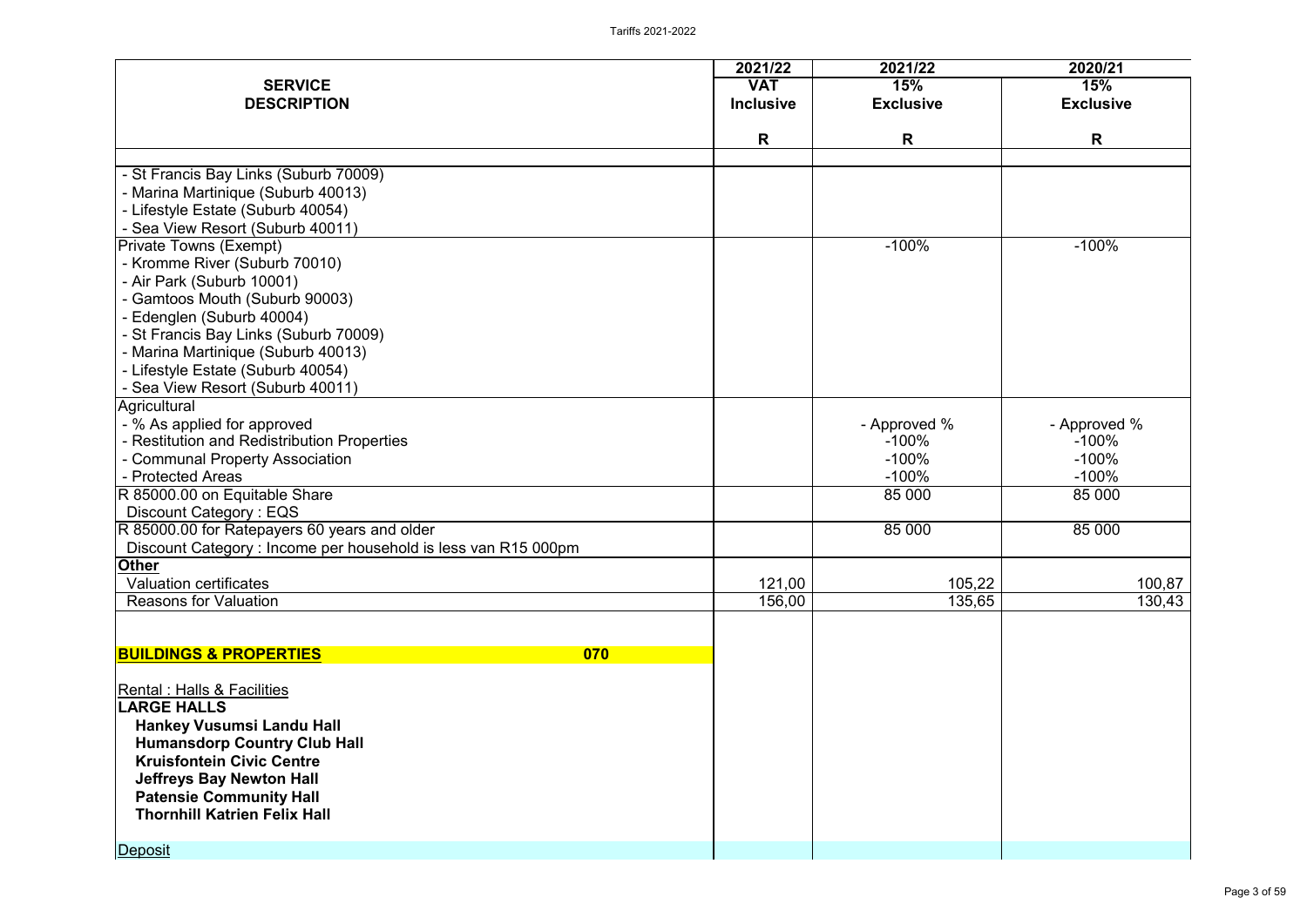|                                                                                   | 2021/22          | 2021/22          | 2020/21          |
|-----------------------------------------------------------------------------------|------------------|------------------|------------------|
| <b>SERVICE</b>                                                                    | <b>VAT</b>       | 15%              | 15%              |
| <b>DESCRIPTION</b>                                                                | <b>Inclusive</b> | <b>Exclusive</b> | <b>Exclusive</b> |
|                                                                                   | R                | R                | R                |
|                                                                                   |                  |                  |                  |
| Damages                                                                           |                  | 087,85           | 1 045,00         |
| Church Gathering (per 2 hr)                                                       | 214,00           | 186,11           | 178,78           |
| <b>Concert (Non-Drinking Function)</b>                                            | 665,00           | 578,58           | 555,79           |
| <b>Concert Practice</b>                                                           | 141,00           | 122,39           | 117,57           |
| Conferences (per day)                                                             | 838,00           | 728,28           | 699,60           |
| Dance and Disco (Drinking Functions)                                              | 404,00           | 220,88           | 1 172,80         |
| Fetes / Bazaars                                                                   | 362,00           | 314,58           | 302,19           |
| Funeral (per 2 hr)                                                                | 214,00           | 186,11           | 178,78           |
| <b>Kitchen Rental</b>                                                             | 483,00           | 419,78           | 403,25           |
| <b>Meetings (Non-Political)</b>                                                   | 483,00           | 419,78           | 403,25           |
| Meetings (Political)                                                              | 939,00           | 816,28           | 784,13           |
| <b>School Functions</b>                                                           | 362,00           | 314,58           | 302,19           |
| Service Organisations: Social Clubs / Presentations                               | 163,00           | 141,61           | 136,04           |
| Special Events (Decorations)<br>Special Events : Anniversaries / Birthdays / Gala | 361,00           | 313,57           | 301,22           |
|                                                                                   |                  |                  |                  |
| Evenings / Kitchen Parties/Weddings                                               | 857,00           | 745,48           | 716,12           |
| Sport and Recreation (per day)                                                    | 591,00           | 513,91           | 493,91           |
| Welfare organisation per year                                                     | 661,00           | 574,78           | 552,17           |
| <b>MEDIUM HALLS</b>                                                               |                  |                  |                  |
| <b>Andrieskraal Hall</b>                                                          |                  |                  |                  |
| <b>Weston Hall</b>                                                                |                  |                  |                  |
| <b>Kwanomzamo Hall</b>                                                            |                  |                  |                  |
| <b>Aston Bay Hall</b>                                                             |                  |                  |                  |
| <b>Pellsrus Hall</b>                                                              |                  |                  |                  |
| <b>Loerie Hall</b>                                                                |                  |                  |                  |
| <b>Sea Vista Hall</b>                                                             |                  |                  |                  |
|                                                                                   |                  |                  |                  |
| Deposit                                                                           |                  |                  |                  |
| Damages                                                                           |                  | 1 087,85         | 1 045,00         |
| Church Gathering (per 2 hr)                                                       | 149,00           | 129,47           | 124,37           |
| <b>Concert (Non-Drinking Function)</b>                                            | 415,00           | 360,09           | 345,91           |
| <b>Concert Practice</b>                                                           | 95,00            | 81,93            | 78,70            |
| Conferences (per day)                                                             | 560,00           | 486,53           | 467,37           |
| Dance and Disco (Drinking Functions)                                              | 852,00           | 740,43           | 711,27           |
| Fetes / Bazaars                                                                   | 238,00           | 206,35           | 198,22           |
| Funeral (per 2 hr)                                                                | 149,00           | 129,47           | 124,37           |
| Kitchen Rental                                                                    | 430,00           | 373,24           | 358,54           |
| Meetings (Non-Political)                                                          | 318,00           | 276,14           | 265,26           |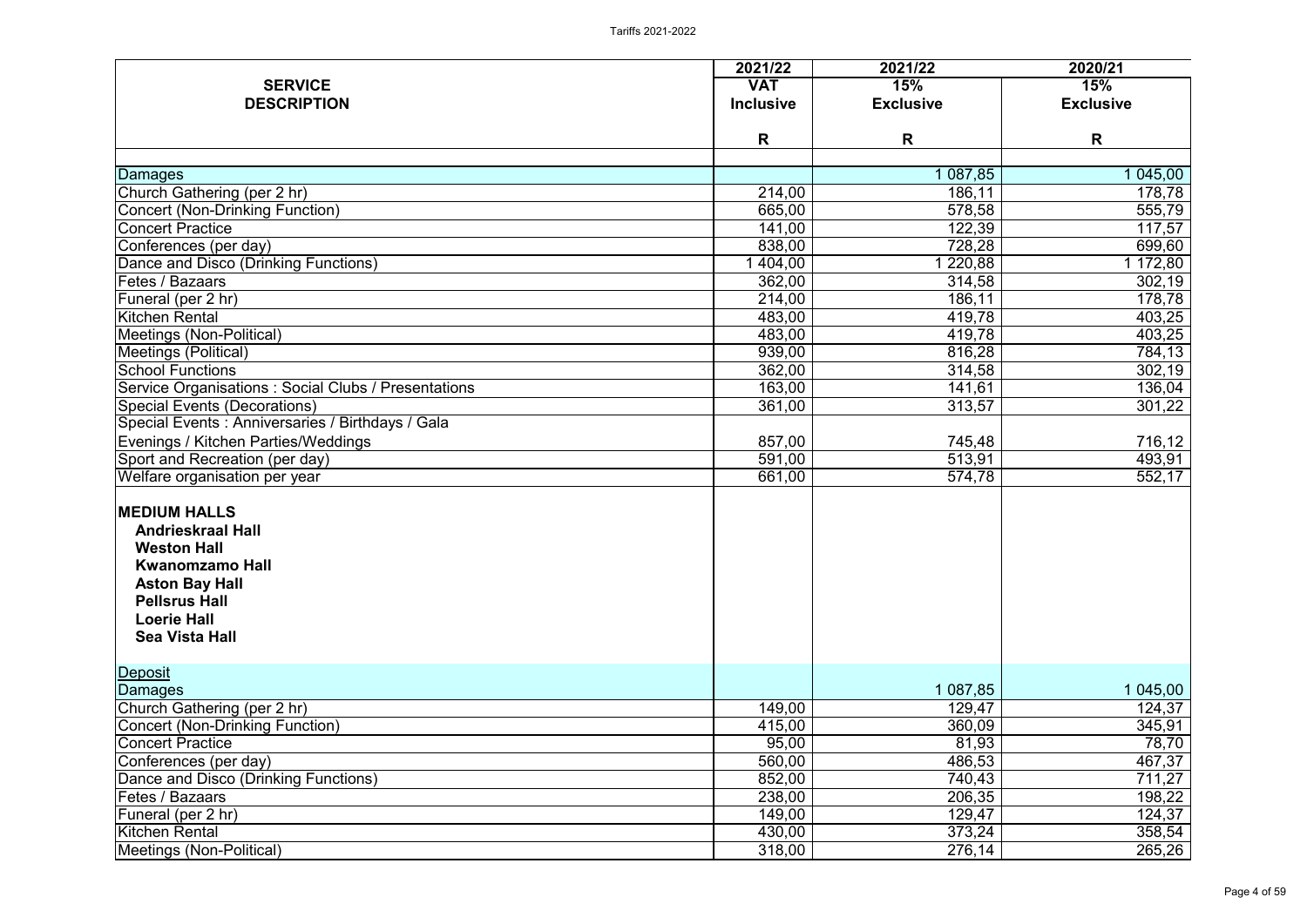|                                                                                      | 2021/22             | 2021/22               | 2020/21               |
|--------------------------------------------------------------------------------------|---------------------|-----------------------|-----------------------|
| <b>SERVICE</b>                                                                       | <b>VAT</b>          | 15%                   | 15%                   |
| <b>DESCRIPTION</b>                                                                   | <b>Inclusive</b>    | <b>Exclusive</b>      | <b>Exclusive</b>      |
|                                                                                      |                     |                       |                       |
|                                                                                      | R                   | R                     | R                     |
| Meetings (Political)                                                                 | 483,00              | 419,78                | 403,25                |
| <b>School Functions</b>                                                              | 149,00              | 129,47                | 124,37                |
| Service Organisations: Social Clubs / Presentations                                  | 89,00               | 76,88                 | 73,85                 |
| <b>Special Events (Decorations)</b>                                                  | 238,00              | 206,35                | 198,22                |
| Special Events: Anniversaries / Birthdays / Gala                                     |                     |                       |                       |
| Evenings / Kitchen Parties/Weddings                                                  | 430,00              | 373,24                | 358,54                |
| Welfare organisation per year                                                        | 330,50              | 287,39                | 276,09                |
| Sport and Recreation (per day)                                                       | 295,50              | 256,96                | 246,96                |
| <b>SMALL HALLS</b>                                                                   |                     |                       |                       |
| <b>Tokyo Sexwale Sportsfield Hall</b>                                                |                     |                       |                       |
| <b>Pellsrus Caravan Park Hall</b>                                                    |                     |                       |                       |
| <b>Patensie Sportsfield Hall</b>                                                     |                     |                       |                       |
| <b>Thornhill Clubhouse</b>                                                           |                     |                       |                       |
|                                                                                      |                     |                       |                       |
| <b>Deposit</b>                                                                       |                     |                       |                       |
| Damages                                                                              |                     | 223,00                | 214,00                |
| Church Gathering (per 2 hr)                                                          | 71,00               | 61,70                 | 59,27                 |
| <b>Concert (Non-Drinking Function)</b>                                               | 178,00              | 154,76                | 148,66                |
| <b>Concert Practice</b>                                                              | 48,00               | 41,47                 | 39,83                 |
| Conferences (per day)                                                                | 280,00              | 243,77                | 234,17                |
| Dance and Disco (Drinking Functions)                                                 | $\overline{592,00}$ | 514,85                | 494,58                |
| Fetes / Bazaars                                                                      | 178,00              | 154,76                | 148,66                |
| Funeral (per 2 hr)                                                                   | 71,00               | 61,70                 | 59,27                 |
| <b>Kitchen Rental</b>                                                                | 158,00              | 137,57                | 132,15                |
| Meetings (Non-Political)                                                             | 135,00              | 117,33                | 112,71                |
| <b>Meetings (Political)</b>                                                          | 201,00              | 174,99                | 168,09                |
| <b>School Functions</b>                                                              | 94,00               | 81,93                 | 78,70                 |
| Service Organisations: Social Clubs / Presentations                                  | 50,00               | 43,50                 | 41,78                 |
| Special Events (Decorations)                                                         | 149,00              | 129,47                | 124,37                |
| Special Events: Anniversaries / Birthdays / Gala Evenings / Kitchen Parties/Weddings |                     |                       |                       |
|                                                                                      | 294,00              | 255,91                | 245,83                |
| Sport and Recreation (per day)                                                       | 147,75              | 128,48                | 123,48                |
| Welfare organisation per year                                                        | 165,25              | 143,70                | 138,04                |
| <b>Other</b>                                                                         |                     |                       |                       |
| <b>Encroachment Fees</b>                                                             | Plus VAT            | <b>Sundry Amounts</b> | <b>Sundry Amounts</b> |
| Rental: Commonage                                                                    | <b>Plus VAT</b>     | <b>Sundry Amounts</b> | <b>Sundry Amounts</b> |
| <b>Rental: Municipal Houses</b>                                                      | Plus VAT            | <b>Sundry Amounts</b> | <b>Sundry Amounts</b> |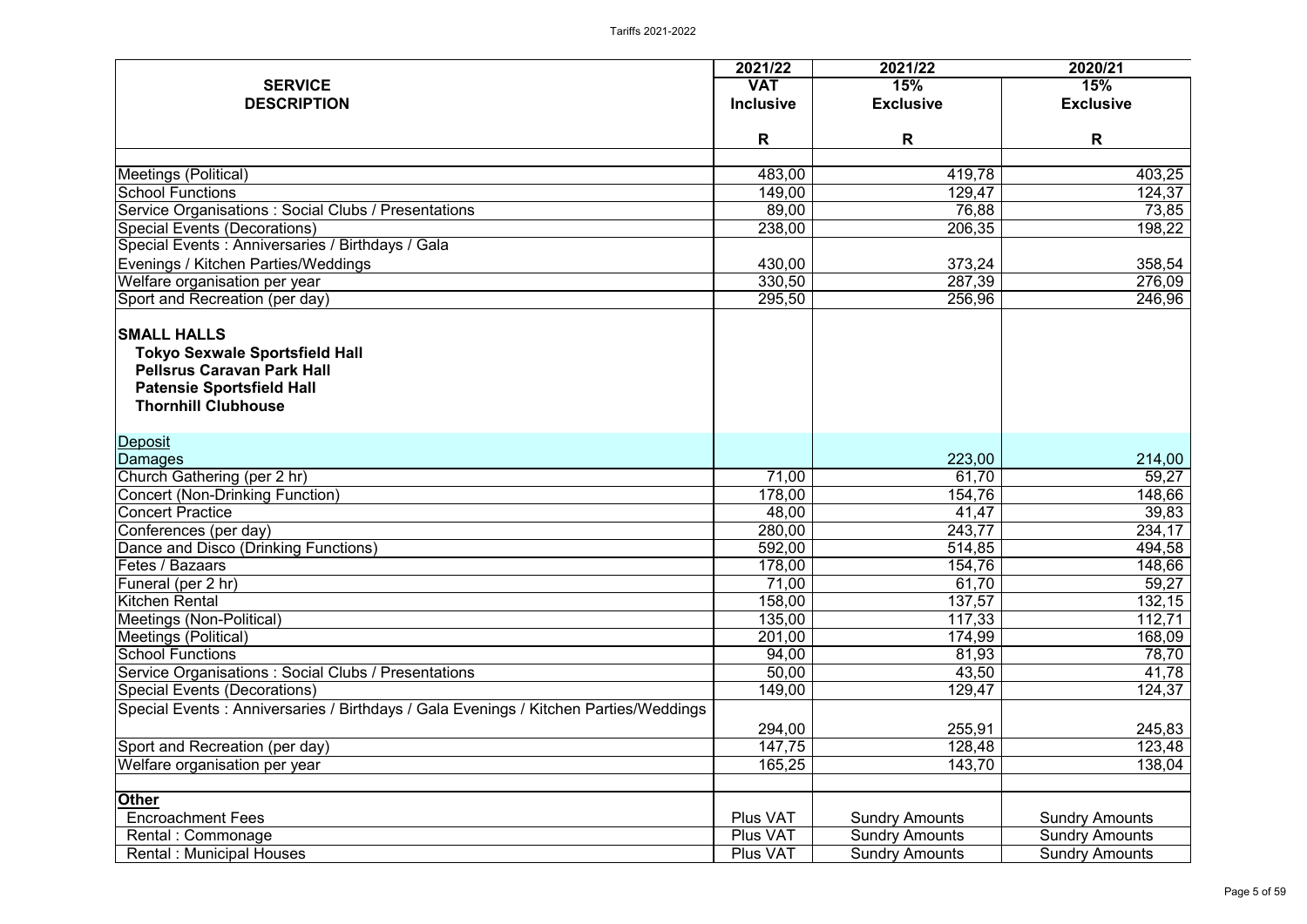|                                                                                                                                                | 2021/22          | 2021/22               | 2020/21               |
|------------------------------------------------------------------------------------------------------------------------------------------------|------------------|-----------------------|-----------------------|
| <b>SERVICE</b>                                                                                                                                 | <b>VAT</b>       | 15%                   | 15%                   |
| <b>DESCRIPTION</b>                                                                                                                             | <b>Inclusive</b> | <b>Exclusive</b>      | <b>Exclusive</b>      |
|                                                                                                                                                |                  |                       |                       |
|                                                                                                                                                | R                | R                     | R                     |
| Rental: Quarry                                                                                                                                 | <b>Plus VAT</b>  | <b>Sundry Amounts</b> | <b>Sundry Amounts</b> |
| Rental: Sundry                                                                                                                                 | <b>Plus VAT</b>  | <b>Sundry Amounts</b> | <b>Sundry Amounts</b> |
|                                                                                                                                                |                  |                       |                       |
| <b>CARAVAN PARKS &amp; CAMPING SITES</b><br><b>100</b>                                                                                         |                  |                       |                       |
| This tariff is applicable for all Caravan Parks/Camping Sites within the Kouga Jurisdictional Area                                             |                  |                       |                       |
| <b>IN SEASON</b>                                                                                                                               |                  |                       |                       |
| In Season includes December/January and March/April School Holidays.<br>All Tariffs are per day and include 4 persons per site, and 1 Vehicle. |                  |                       |                       |
| Additional Costs are payable per person for more than 4 persons, and per vehicle for more than 1 vehicle                                       |                  |                       |                       |
| <b>CARAVAN PARKS</b>                                                                                                                           |                  |                       |                       |
| <b>Stand with Electricity</b>                                                                                                                  | 526,00           | 457,13                | 439,13                |
| <b>Stand without Electricity</b>                                                                                                               | 380,00           | 330,40                | 317,39                |
| Fee per Additional Vehicle                                                                                                                     | 74,00            | 64,28                 | 61,74                 |
| Fee per Additional Person                                                                                                                      | 74,00            | 64,28                 | 61,74                 |
| Caravan Clubs (10% Discount on Normal Tariffs)                                                                                                 |                  |                       |                       |
| More than 10 Caravans, Maximum of 40                                                                                                           |                  |                       |                       |
| <b>More than 40 Caravans only May - November</b>                                                                                               |                  |                       |                       |
| <b>Stand with Electricity</b>                                                                                                                  | 473,40           | 411,65                | 395,22                |
| <b>Stand without Electricity</b>                                                                                                               | 342,00           | 297,39                | 285,65                |
| Fee per Additional Car                                                                                                                         | 66,60            | 57,91                 | 55,57                 |
| Fee per Additional Person                                                                                                                      | 66,60            | 57,91                 | 55,57                 |
| <b>RONDAWELS / CHALETS</b>                                                                                                                     |                  |                       |                       |
| Damage                                                                                                                                         |                  |                       |                       |
| Deposit                                                                                                                                        | 871,00           | 871,00                | 836,00                |
| Rondawels                                                                                                                                      |                  |                       |                       |
| 2 Bed                                                                                                                                          | 397,00           | 345,18                | 331,58                |
| 4 Bed                                                                                                                                          | 549,00           | 477,70                | 458,89                |
| <b>Chalets</b>                                                                                                                                 |                  |                       |                       |
| Bedroom                                                                                                                                        | 550,00           | 477,94                | 459,12                |
| 2 Bedroom                                                                                                                                      | 855,00           | 743,46                | 714,18                |
| <b>CAMPING</b>                                                                                                                                 |                  |                       |                       |
| <b>Stand with Electricity</b>                                                                                                                  | 526,00           | 457,39                | 439,13                |
| <b>Stand without Electricity</b>                                                                                                               | 380,00           | 330,43                | 317,39                |
| Fee per Additional Vehicle                                                                                                                     | 74,00            | 64,35                 | 61,74                 |
| Fee per Additional Person                                                                                                                      | 74,00            | 64,35                 | 61,74                 |
| <b>OTHER</b>                                                                                                                                   |                  |                       |                       |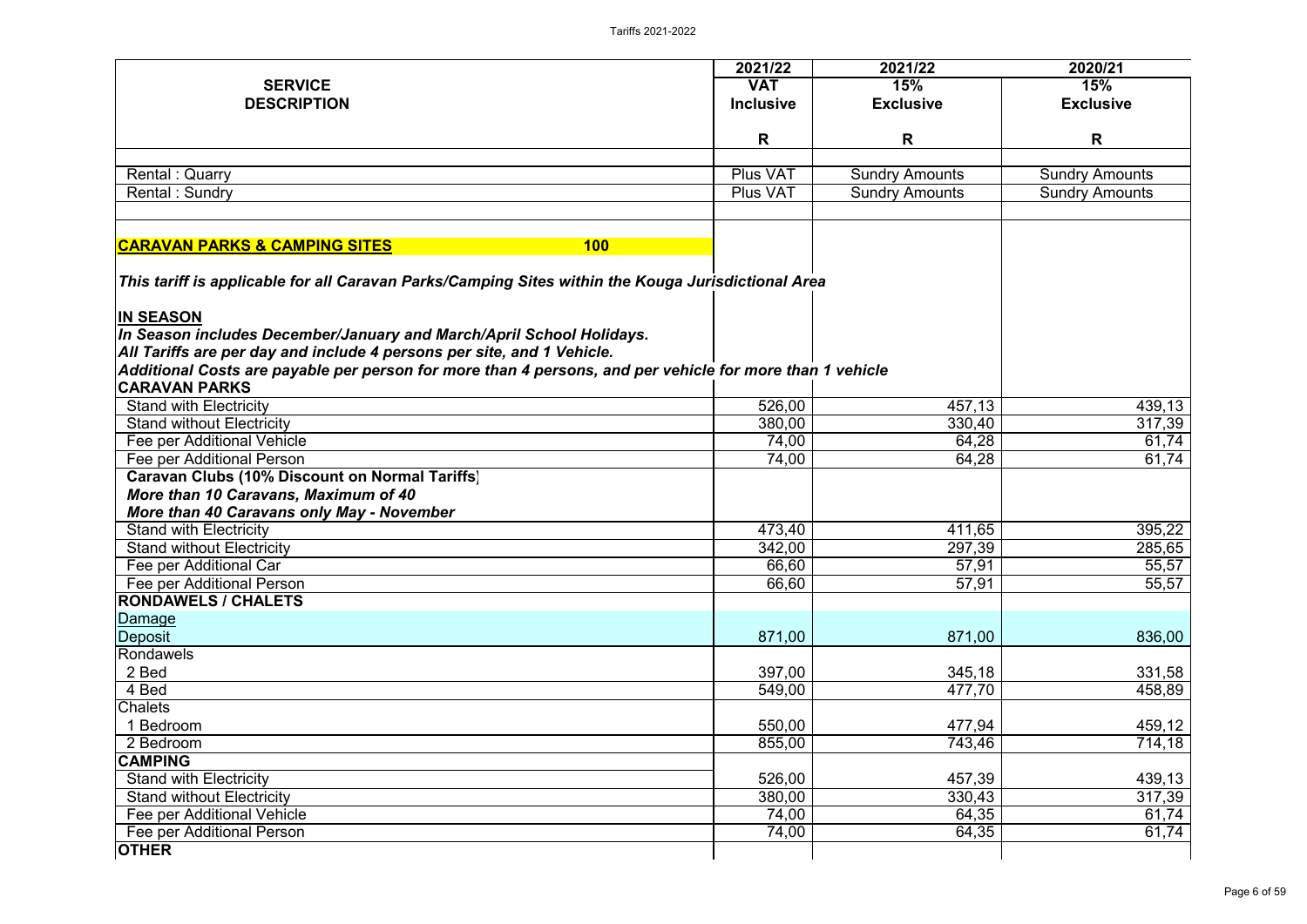|                                                                                                          | 2021/22            | 2021/22          | 2020/21            |
|----------------------------------------------------------------------------------------------------------|--------------------|------------------|--------------------|
| <b>SERVICE</b>                                                                                           | <b>VAT</b>         | 15%              | 15%                |
| <b>DESCRIPTION</b>                                                                                       | <b>Inclusive</b>   | <b>Exclusive</b> | <b>Exclusive</b>   |
|                                                                                                          |                    |                  |                    |
|                                                                                                          | R                  | R                | R                  |
| Day Visitors Entrance Fee                                                                                |                    |                  |                    |
| Per Vehicle (for 2 persons) per day                                                                      | 74,00              | 64,35            | 61,74              |
| Per Person more than 2 per day                                                                           | $\overline{74,00}$ | 64,35            | 61,74              |
| <b>Beach Service Team</b>                                                                                |                    |                  |                    |
| Per Vehicle (for 2 persons) per day                                                                      | 59,20              | 51,48            | 49,39              |
| Per Person more than 2 per day                                                                           | 59,20              | 51,48            | 49,39              |
| OUT OF SEASON (50% of In-Season Tariffs)                                                                 |                    |                  |                    |
| All Tariffs are per day and include 4 persons per                                                        |                    |                  |                    |
| site, and 1 Vehicle.                                                                                     |                    |                  |                    |
| Additional Costs are payable per person for more than 4 persons, and per vehicle for more than 1 vehicle |                    |                  |                    |
| Discount of 30% will be allowed to pensioners out of season.                                             |                    |                  |                    |
| <b>CARAVAN PARKS</b>                                                                                     |                    |                  |                    |
| <b>Stand with Electricity</b>                                                                            | 263,00             | 228,70           | 219,57             |
| <b>Stand without Electricity</b>                                                                         | 190,00             | 165,22           | 158,70             |
| Fee per Additional Vehicle                                                                               | 37,00              | 32,17            | 30,87              |
| Fee per Additional Person                                                                                | 37,00              | 32,17            | 30,87              |
| <b>Caravan Clubs (30% Discount on Normal Tariffs)</b>                                                    |                    |                  |                    |
| More than 10 Caravans, Maximum of 40                                                                     |                    |                  |                    |
| More than 40 Caravans only May - November                                                                |                    |                  |                    |
| <b>Stand with Electricity</b>                                                                            | 236,70             | 205,83           | 197,61             |
| <b>Stand without Electricity</b>                                                                         | 171,00             | 148,70           | 142,83             |
| Fee per Additional Vehicle                                                                               | 33,30              | 28,96            | 27,78              |
| Fee per Additional Person                                                                                | 33,30              | 28,96            | $\overline{27,78}$ |
| <b>RONDAWELS / CHALETS</b>                                                                               |                    |                  |                    |
| <b>Damage</b>                                                                                            |                    |                  |                    |
| Deposit                                                                                                  | 871,00             | 871,00           | 836,00             |
| Rondawels                                                                                                |                    |                  |                    |
| 2 Bed                                                                                                    | 198,50             | 172,61           | 165,65             |
| 4 Bed                                                                                                    | 274,50             | 238,70           | 229,57             |
| <b>Chalets</b>                                                                                           |                    |                  |                    |
| <b>Bedroom</b>                                                                                           | 275,00             | 239,13           | 229,57             |
| 2 Bedroom                                                                                                | 427,50             | 371,74           | 356,96             |
| <b>Monthly Tariff</b>                                                                                    |                    |                  |                    |
| <b>Not Applicable In Season (Normal Tariffs Apply)</b>                                                   |                    |                  |                    |
| <b>Additional Persons pay full tariff per day</b>                                                        |                    |                  |                    |
| Additional Vehicles pay full tariff per day                                                              |                    |                  |                    |
| Up to 31 Days and not more than 90 days                                                                  |                    |                  |                    |
| <b>Chalets</b>                                                                                           |                    |                  |                    |
| Bedroom only 3 people per chalet and 1 vehicle                                                           | 3 264,00           | 2 837,86         | 2 726,09           |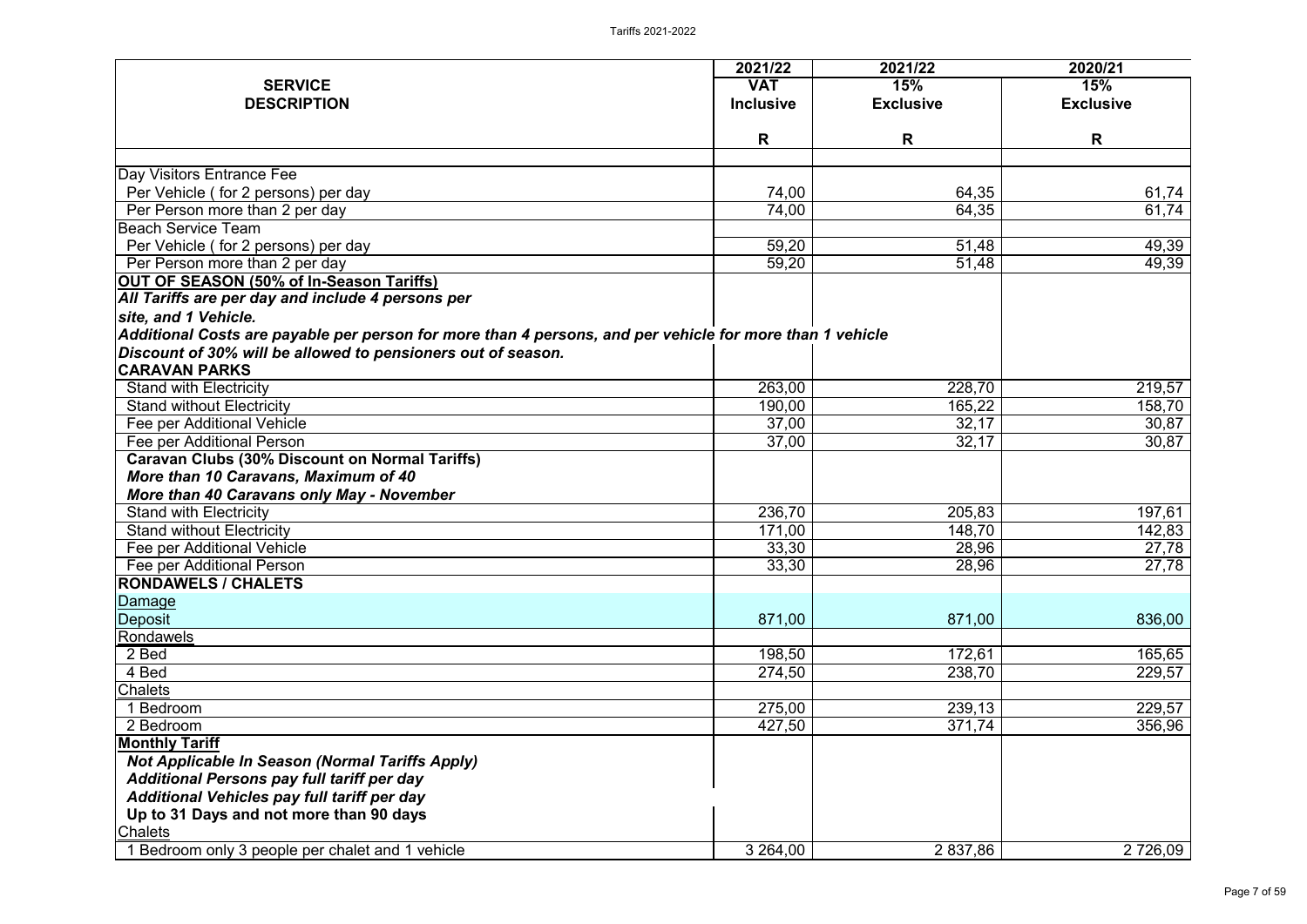|                                                                                   | 2021/22          | 2021/22          | 2020/21          |
|-----------------------------------------------------------------------------------|------------------|------------------|------------------|
| <b>SERVICE</b>                                                                    | <b>VAT</b>       | 15%              | 15%              |
| <b>DESCRIPTION</b>                                                                | <b>Inclusive</b> | <b>Exclusive</b> | <b>Exclusive</b> |
|                                                                                   | R                | R                | R                |
| 2 Bedroom only 5 people per chalet and 1 vehicle                                  | 3 807,00         | 3 3 1 0, 8 3     | 3 180,43         |
| <b>CAMPING</b>                                                                    |                  |                  |                  |
| <b>Stand with Electricity</b>                                                     | 263,00           | 228,70           | 219,57           |
| <b>Stand without Electricity</b>                                                  | 190,00           | 165,22           | 158,70           |
| Fee per Additional Vehicle                                                        | 37,00            | 32,17            | 30,87            |
| Fee per Additional Person                                                         | 37,00            | 32,17            | 30,87            |
| <b>OTHER</b>                                                                      |                  |                  |                  |
| Day Visitors Entrance Fee                                                         |                  |                  |                  |
| Per Vehicle                                                                       | 37,00            | 32,17            | 30,87            |
| Per Person                                                                        | 37,00            | 32,17            | 30,87            |
| <b>Beach Service Team</b>                                                         |                  |                  |                  |
| Per Vehicle                                                                       | 29,60            | 25,74            | 24,70            |
| Per Person                                                                        | 29,60            | 25,74            | 24,70            |
| <b>Monthly Tariff</b>                                                             |                  |                  |                  |
| <b>Not Applicable In Season (Normal Tariffs Apply)</b>                            |                  |                  |                  |
| Tariff includes 4 persons per site, and 1 Vehicle.                                |                  |                  |                  |
| <b>Additional Persons pay full tariff per day</b>                                 |                  |                  |                  |
| Additional Vehicles pay full tariff per day                                       |                  |                  |                  |
| Up to 30 Days                                                                     | 3 3 5 4 ,00      | 2916,47          | 2 801,60         |
| Longer than 30 Days                                                               | 2 175,00         | 891,51           | 1 817,02         |
|                                                                                   |                  |                  |                  |
| <b>CEMETERIES</b><br><b>110</b>                                                   |                  |                  |                  |
| This tariff is applicable for all Cemeteries within the Kouga Jurisdictional Area |                  |                  |                  |
| <b>Adult graves</b>                                                               |                  |                  |                  |
| <b>Grave Plot</b>                                                                 | 499,00           | 434,02           | 434,02           |
| Dig & Fill Grave                                                                  | 833,00           | 724,13           | 695,61           |
| Dig Grave                                                                         | 990,00           | 860,79           | 826,89           |
| <b>Fill Grave</b>                                                                 | 334,00           | 290,30           | 278,86           |
| <b>Reinter &amp; Fill Grave</b>                                                   | 935,00           | 813,25           | 781,22           |
| <b>Extra Depth</b>                                                                | 215,00           | 187,13           | 179,76           |
| <b>Children graves</b>                                                            |                  |                  |                  |
| <b>Grave Plot</b>                                                                 | 312,00           | 271,58           | 260,89           |
| Dig & Fill Grave                                                                  | 625,00           | 543,15           | 521,75           |
| Dig Grave                                                                         | 657,00           | 571,50           | 548,99           |
|                                                                                   |                  |                  |                  |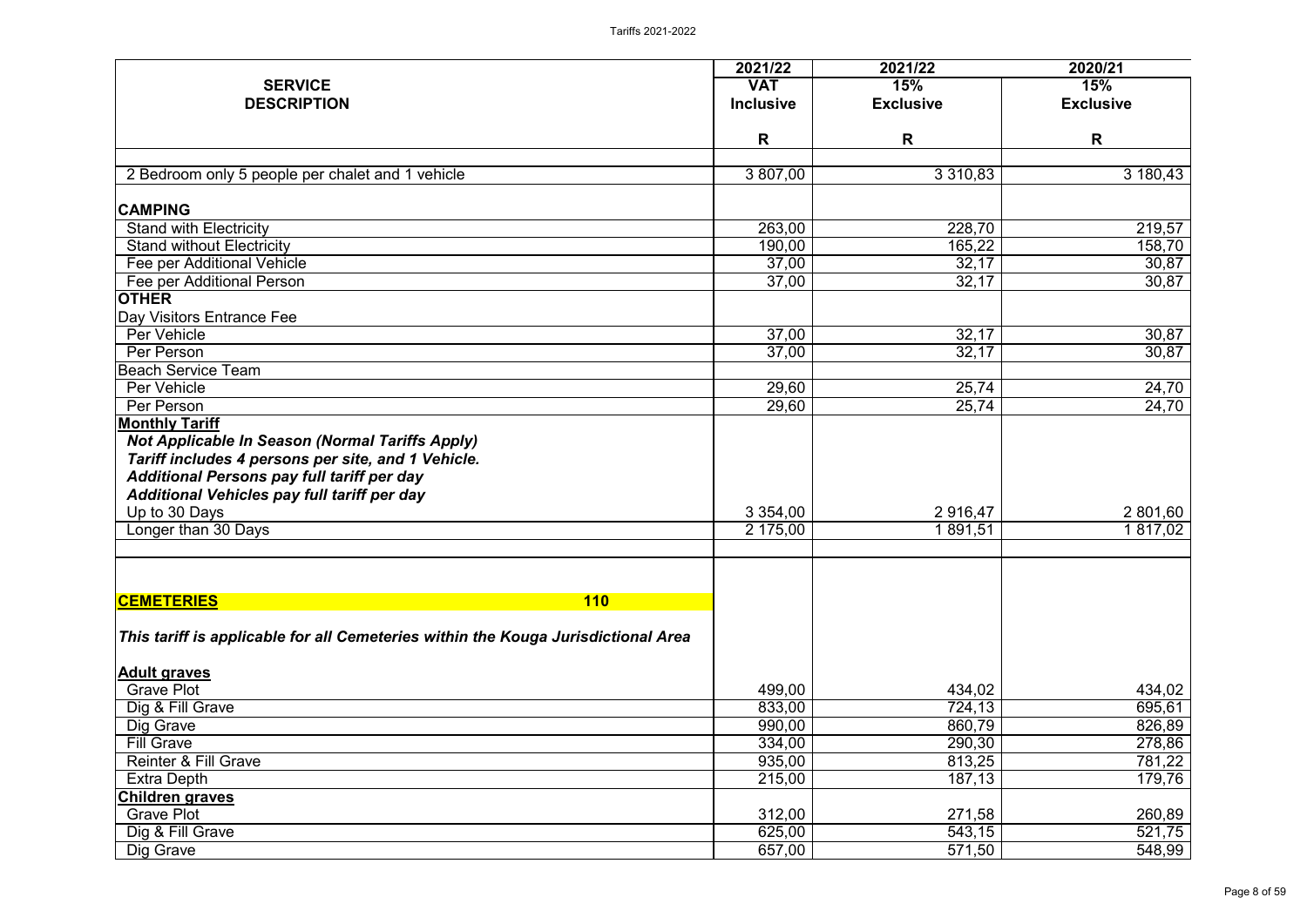|                                                                                                                                                                                                                                                                                                                                                                                                                                                                                                              | 2021/22          | 2021/22          | 2020/21          |
|--------------------------------------------------------------------------------------------------------------------------------------------------------------------------------------------------------------------------------------------------------------------------------------------------------------------------------------------------------------------------------------------------------------------------------------------------------------------------------------------------------------|------------------|------------------|------------------|
| <b>SERVICE</b>                                                                                                                                                                                                                                                                                                                                                                                                                                                                                               | <b>VAT</b>       | <b>15%</b>       | 15%              |
| <b>DESCRIPTION</b>                                                                                                                                                                                                                                                                                                                                                                                                                                                                                           | <b>Inclusive</b> | <b>Exclusive</b> | <b>Exclusive</b> |
|                                                                                                                                                                                                                                                                                                                                                                                                                                                                                                              | R                | R                | R                |
| <b>Fill Grave</b>                                                                                                                                                                                                                                                                                                                                                                                                                                                                                            |                  |                  |                  |
| <b>Reinter &amp; Fill Grave</b>                                                                                                                                                                                                                                                                                                                                                                                                                                                                              | 221,00<br>619,00 | 192,19<br>538,12 | 184,62<br>516,93 |
| <b>Other</b>                                                                                                                                                                                                                                                                                                                                                                                                                                                                                                 |                  |                  |                  |
| <b>Niche</b>                                                                                                                                                                                                                                                                                                                                                                                                                                                                                                 | 138,00           | 120,37           | 115,63           |
| <b>Tombstone Application</b>                                                                                                                                                                                                                                                                                                                                                                                                                                                                                 | 270,00           | 234,67           | 225,43           |
| <b>Wall of Remembrance</b>                                                                                                                                                                                                                                                                                                                                                                                                                                                                                   | 323,00           | 281,20           | 270,12           |
| <b>Kerbing</b>                                                                                                                                                                                                                                                                                                                                                                                                                                                                                               |                  |                  |                  |
| <b>Barrier Stones per metre</b>                                                                                                                                                                                                                                                                                                                                                                                                                                                                              | 372,00           | 323,68           | 310,93           |
| Roll Over Stones per metre                                                                                                                                                                                                                                                                                                                                                                                                                                                                                   | 275,00           | 238,72           | 229,32           |
|                                                                                                                                                                                                                                                                                                                                                                                                                                                                                                              |                  |                  |                  |
| <b>ELECTRICITY</b><br><b>190</b>                                                                                                                                                                                                                                                                                                                                                                                                                                                                             |                  |                  |                  |
| <b>FOREWORD</b>                                                                                                                                                                                                                                                                                                                                                                                                                                                                                              |                  |                  |                  |
| The tariffs and charges given hereafter are subject<br>to revision from time to time and confirmation<br>thereof must be obtained from the Electrical<br>Department.                                                                                                                                                                                                                                                                                                                                         |                  |                  |                  |
| <b>ABBREVIATIONS</b>                                                                                                                                                                                                                                                                                                                                                                                                                                                                                         |                  |                  |                  |
| $A - Ampere$                                                                                                                                                                                                                                                                                                                                                                                                                                                                                                 |                  |                  |                  |
| ADMD - After Diversity Maximum Demand (BDMD)<br><b>x Diversity)</b>                                                                                                                                                                                                                                                                                                                                                                                                                                          |                  |                  |                  |
| <b>BDMD</b> - Before Diversity Maximum Demand (usually at supply meter)<br><b>EBSST</b> – Electricity Basic Support Services Tariff<br><b>IERU</b> - Equivalent Residential Unit<br><b>FBE</b> – Free Basic Electricity<br>KWh – Kilowatt-hour or also referred to as units<br>kvarh - Reactive kilovolt-ampere-hour<br>$kVA - kilovolt-ampere$<br>$kV - kilovolt$<br><b>NERSA</b> – National Energy Regulator of South Africa<br><b>NMD</b> – Notified Maximum Demand<br>$PF - Power Factor$<br>$ R -$ Rand |                  |                  |                  |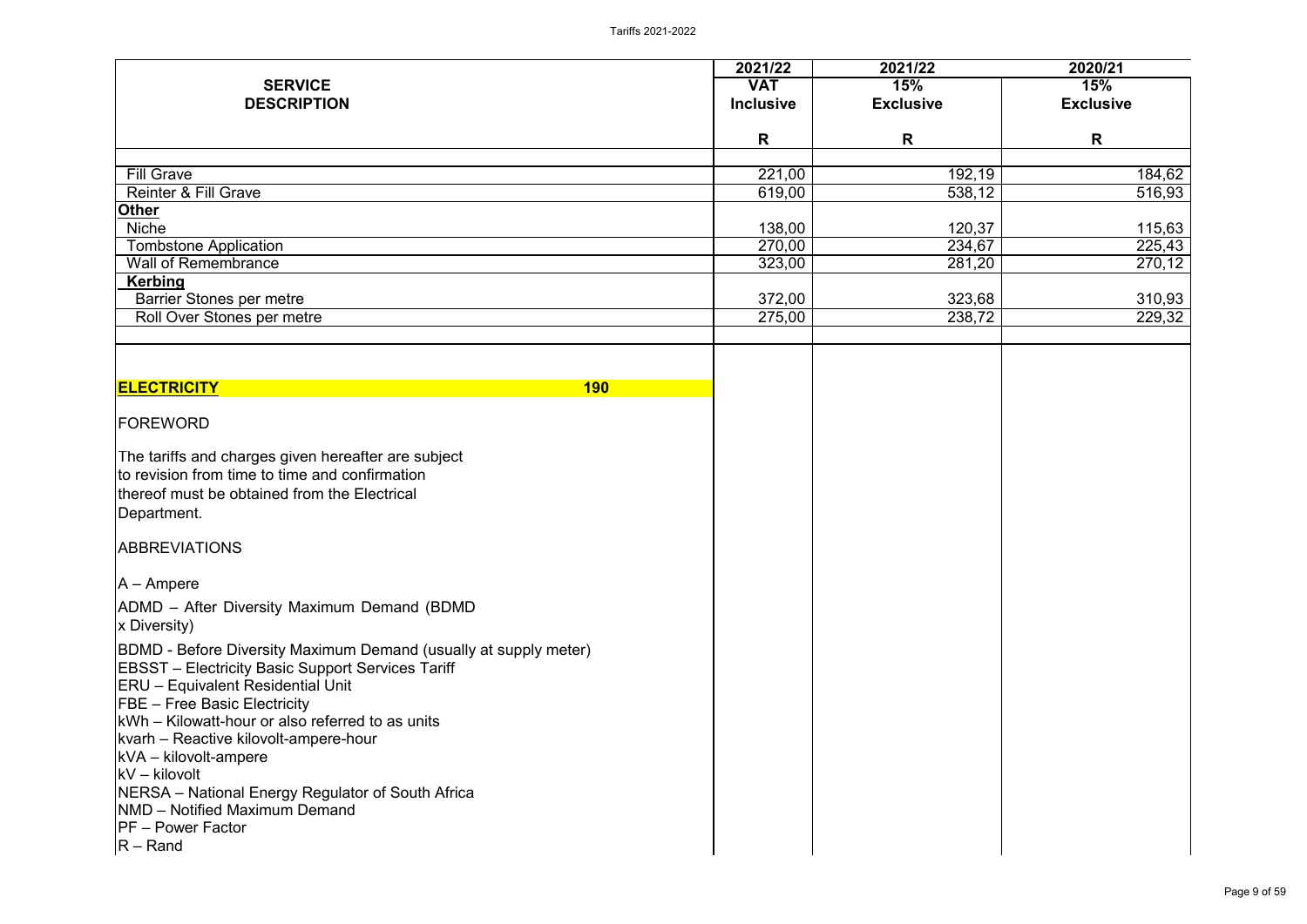| 2021/22         | 2020/21          |
|-----------------|------------------|
| 15%             | 15%              |
| <b>xclusive</b> | <b>Exclusive</b> |
| $\mathsf{R}$    | R                |
|                 |                  |
|                 |                  |
|                 |                  |
|                 |                  |
|                 |                  |
|                 |                  |
|                 |                  |
|                 |                  |
|                 |                  |
|                 |                  |
|                 |                  |
|                 |                  |
|                 |                  |
|                 |                  |
|                 |                  |
|                 |                  |
| 50,00           | 50,00            |
|                 |                  |
|                 |                  |
|                 |                  |
|                 |                  |
|                 |                  |
|                 |                  |
|                 |                  |
|                 |                  |
|                 |                  |
|                 |                  |
|                 |                  |
|                 |                  |
|                 |                  |
|                 |                  |
|                 |                  |
|                 |                  |
|                 |                  |

| <b>SERVICE</b><br><b>DESCRIPTION</b>                                                                                                                                                                                                                                                                                      | 2021/22<br><b>VAT</b><br><b>Inclusive</b> | 2021/22<br>15%<br><b>Exclusive</b> | 2020/21<br>15%<br><b>Exclusive</b> |
|---------------------------------------------------------------------------------------------------------------------------------------------------------------------------------------------------------------------------------------------------------------------------------------------------------------------------|-------------------------------------------|------------------------------------|------------------------------------|
|                                                                                                                                                                                                                                                                                                                           | R                                         | R                                  | R                                  |
|                                                                                                                                                                                                                                                                                                                           |                                           |                                    |                                    |
| TEE – Town Electrical Engineer or Head of Electrical Department<br>ITOU – Time of Use<br>$V - Volt$                                                                                                                                                                                                                       |                                           |                                    |                                    |
| <b>IDEFINITIONS</b>                                                                                                                                                                                                                                                                                                       |                                           |                                    |                                    |
| $ $ (Active) Energy Charge – charge per kWh of electrical energy supplied in the month.<br>The Active Energy Charge for TOU tariffs is differentiated into high-demand (June to<br>August) and low-demand (September to May) seasons.<br>Council – Kouga Municipal Council                                                |                                           |                                    |                                    |
| <b>Environmental Levy</b> – a government levy charged on electricity produced by non-<br>renewable generators. It is applied to the total kWh supplied to the customer in the<br>month. This levy is included in the tariffs hereafter.                                                                                   |                                           |                                    |                                    |
| <b>Equivalent Residential Unit</b> – is considered to be a Residential Consumer with a 45<br>Amps single phase (10,35kVA) supply at 230 Volts nominal.                                                                                                                                                                    |                                           |                                    |                                    |
| <b>Free Basic Electricity</b> – 50 Free units per month of electricity are given to consumers<br>who qualify for the Electricity Basic Support Services Tariff in terms of Council's policy.<br>These units are only applicable to the first purchase every month, and are not<br>transferable from one month to another. |                                           | 50,00                              | 50,00                              |
| Municipality - Kouga Municipality                                                                                                                                                                                                                                                                                         |                                           |                                    |                                    |
| <b>Maximum demand</b> - the highest averaged demand measured in kVA during a 30<br>minute integrating period during all time periods.                                                                                                                                                                                     |                                           |                                    |                                    |
| <b>Network Access Charge</b> – charge payable per month for the highest of either the<br>NMD (minimum 60kVA) or the highest maximum demand reading during the previous<br>12 months.                                                                                                                                      |                                           |                                    |                                    |
| <b>Network Demand Charge</b> – charge payable per month for the chargeable demand<br>supplied per month. No Network Demand Charge is applicable during Off-peak periods<br>for TOU tariff.                                                                                                                                |                                           |                                    |                                    |
| <b>Notified Maximum Demand</b> - the maximum demand notified in writing by the<br>Customer and accepted by the Municipality.                                                                                                                                                                                              |                                           |                                    |                                    |
| Power factor – the ratio of kW to kVA measured over the same integrating period.                                                                                                                                                                                                                                          |                                           |                                    |                                    |
| <b>Single phase supply</b> – a 50Hz AC supply at 230V rms phase to neutral. The neutral<br>carries the full load current.                                                                                                                                                                                                 |                                           |                                    |                                    |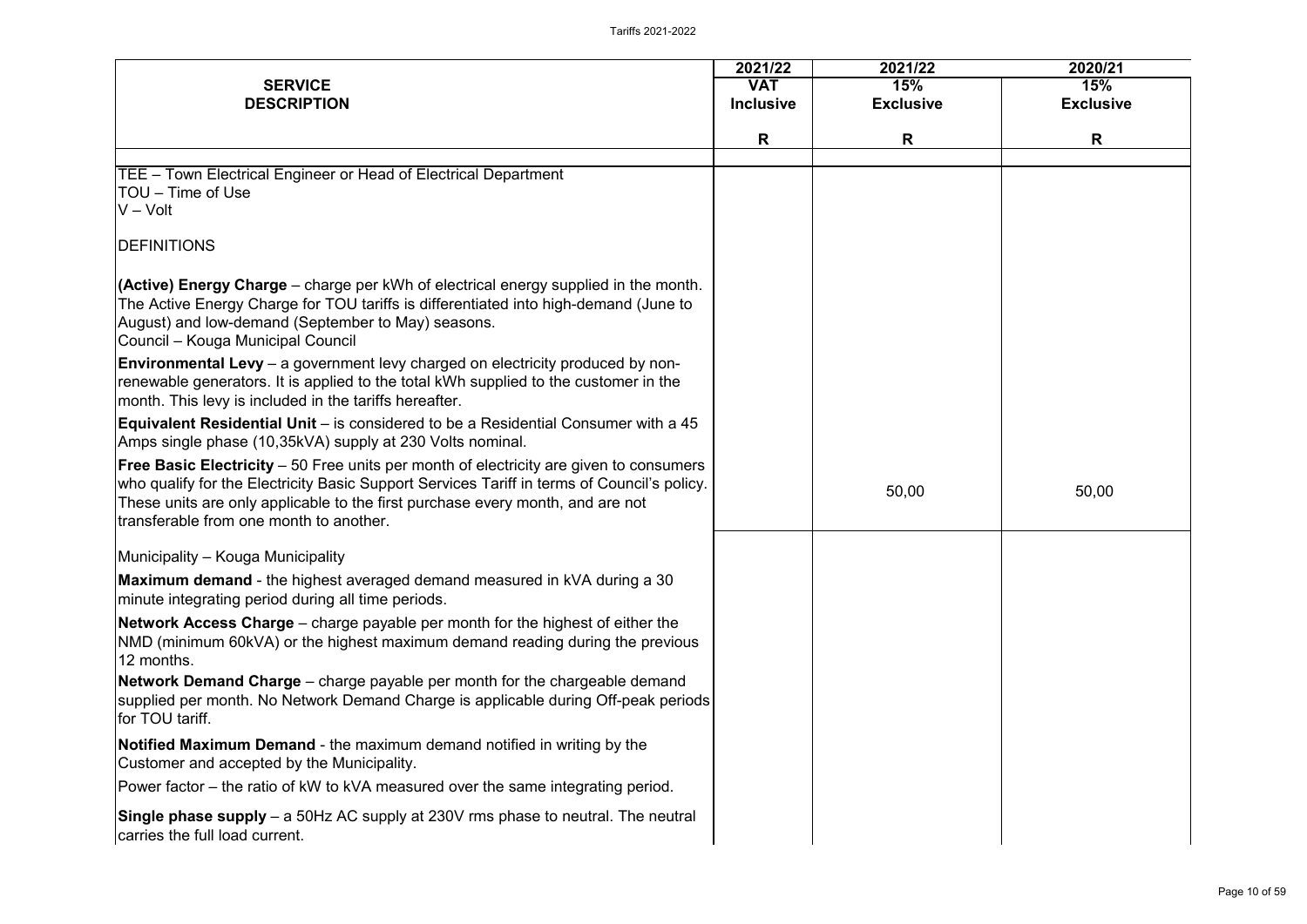|                                                                                                                                                                                                                                                                                                                                                                                                                                                                                                                                                                                                                                                                                                                                                                                                                                          | 2021/22                                         | 2021/22                                 | 2020/21                                     |
|------------------------------------------------------------------------------------------------------------------------------------------------------------------------------------------------------------------------------------------------------------------------------------------------------------------------------------------------------------------------------------------------------------------------------------------------------------------------------------------------------------------------------------------------------------------------------------------------------------------------------------------------------------------------------------------------------------------------------------------------------------------------------------------------------------------------------------------|-------------------------------------------------|-----------------------------------------|---------------------------------------------|
| <b>SERVICE</b>                                                                                                                                                                                                                                                                                                                                                                                                                                                                                                                                                                                                                                                                                                                                                                                                                           | <b>VAT</b>                                      | 15%                                     | 15%                                         |
| <b>DESCRIPTION</b>                                                                                                                                                                                                                                                                                                                                                                                                                                                                                                                                                                                                                                                                                                                                                                                                                       | <b>Inclusive</b>                                | <b>Exclusive</b>                        | <b>Exclusive</b>                            |
|                                                                                                                                                                                                                                                                                                                                                                                                                                                                                                                                                                                                                                                                                                                                                                                                                                          | R                                               | R                                       | R                                           |
|                                                                                                                                                                                                                                                                                                                                                                                                                                                                                                                                                                                                                                                                                                                                                                                                                                          |                                                 |                                         |                                             |
| <b>Three phase supply</b> – a 50Hz AC supply at 230V rms phase to neutral; 400V rms<br>phase-to-phase (120 degree phase displacement).<br>Time-of-Use (TOU) tariff – a tariff that has different energy rates for the same tariff<br>component during different time periods (peak, standard and off-peak) and seasons<br>(high and low demand) in order to reflect the shape of Eskom's long-run marginal<br>energy cost of supply at different times more accurately.<br><b>Reactive Energy Charge</b> – charge applicable for every kvarh registered in excess of<br>30% (0,96 PF) of the kWh supplied during Peak and Standard periods. The excess<br>reactive energy is determined per 30 minute integrating period and accumulated for<br>the month and will only be applicable during the high demand season (June to<br>August). |                                                 |                                         |                                             |
| <b>AVAILABILITY CHARGE</b>                                                                                                                                                                                                                                                                                                                                                                                                                                                                                                                                                                                                                                                                                                                                                                                                               |                                                 |                                         |                                             |
| Charges applicable to erven that are not connected to the electricity supply network,                                                                                                                                                                                                                                                                                                                                                                                                                                                                                                                                                                                                                                                                                                                                                    |                                                 |                                         |                                             |
| Residential (per annum)                                                                                                                                                                                                                                                                                                                                                                                                                                                                                                                                                                                                                                                                                                                                                                                                                  | 3 730,00                                        | 3 243,35                                | 3 052,56                                    |
| Commercial (per annum)                                                                                                                                                                                                                                                                                                                                                                                                                                                                                                                                                                                                                                                                                                                                                                                                                   | 7 751,00                                        | 6 739,55                                | 6 343,11                                    |
| <b>CONNECTION FEES</b><br><b>Single Phase</b><br>Three Phase<br><b>Other Connections</b><br><b>Temporary Connection</b>                                                                                                                                                                                                                                                                                                                                                                                                                                                                                                                                                                                                                                                                                                                  | 11 106,00<br><b>Plus VAT</b><br><b>Plus VAT</b> | 9 656,98<br>$Cost + 20\%$<br>Cost + 20% | 9 0 88,93<br>$Cost + 20\%$<br>$Cost + 20\%$ |
| Normal connection fee (See above) PLUS                                                                                                                                                                                                                                                                                                                                                                                                                                                                                                                                                                                                                                                                                                                                                                                                   |                                                 |                                         |                                             |
| Non refundable surcharge/extra cost                                                                                                                                                                                                                                                                                                                                                                                                                                                                                                                                                                                                                                                                                                                                                                                                      |                                                 |                                         |                                             |
| Kouga<br><b>PrePaid Connections</b>                                                                                                                                                                                                                                                                                                                                                                                                                                                                                                                                                                                                                                                                                                                                                                                                      | 832,00                                          | 722,62                                  | 680,12                                      |
| Purchase of Prepayment Meter (Cost + 25%)                                                                                                                                                                                                                                                                                                                                                                                                                                                                                                                                                                                                                                                                                                                                                                                                |                                                 |                                         |                                             |
| Single Phase                                                                                                                                                                                                                                                                                                                                                                                                                                                                                                                                                                                                                                                                                                                                                                                                                             | 633,00                                          | 419,38                                  | 335,89                                      |
| Three Phase                                                                                                                                                                                                                                                                                                                                                                                                                                                                                                                                                                                                                                                                                                                                                                                                                              | 6 535,00                                        | 5 682,04                                | 5 347,80                                    |
| Upgrade existing connection                                                                                                                                                                                                                                                                                                                                                                                                                                                                                                                                                                                                                                                                                                                                                                                                              | Plus VAT                                        | $Cost + 20\%$                           | $Cost + 20\%$                               |
| A Transformer Fee and/or an Augmentation Levy will be payable in addition to                                                                                                                                                                                                                                                                                                                                                                                                                                                                                                                                                                                                                                                                                                                                                             |                                                 |                                         |                                             |
| <b>Transformer Fee</b>                                                                                                                                                                                                                                                                                                                                                                                                                                                                                                                                                                                                                                                                                                                                                                                                                   |                                                 |                                         |                                             |

|                | 2020/21                     |
|----------------|-----------------------------|
|                | 15%<br><b>Exclusive</b>     |
|                | R                           |
|                |                             |
|                |                             |
|                |                             |
|                |                             |
|                |                             |
|                |                             |
|                |                             |
|                |                             |
|                |                             |
|                |                             |
|                |                             |
|                |                             |
|                |                             |
| $\frac{5}{5}$  | 3 052,56<br>6 343,11        |
|                |                             |
| 8              | 9 088,93                    |
|                | Cost + 20%<br>$Cost + 20\%$ |
|                |                             |
|                |                             |
| $\overline{2}$ | 680,12                      |
|                |                             |
| $\frac{8}{4}$  | 1 3 3 5 , 8 9               |
|                | 5 347,80                    |
|                | $Cost + 20\%$               |
|                |                             |
|                |                             |
|                |                             |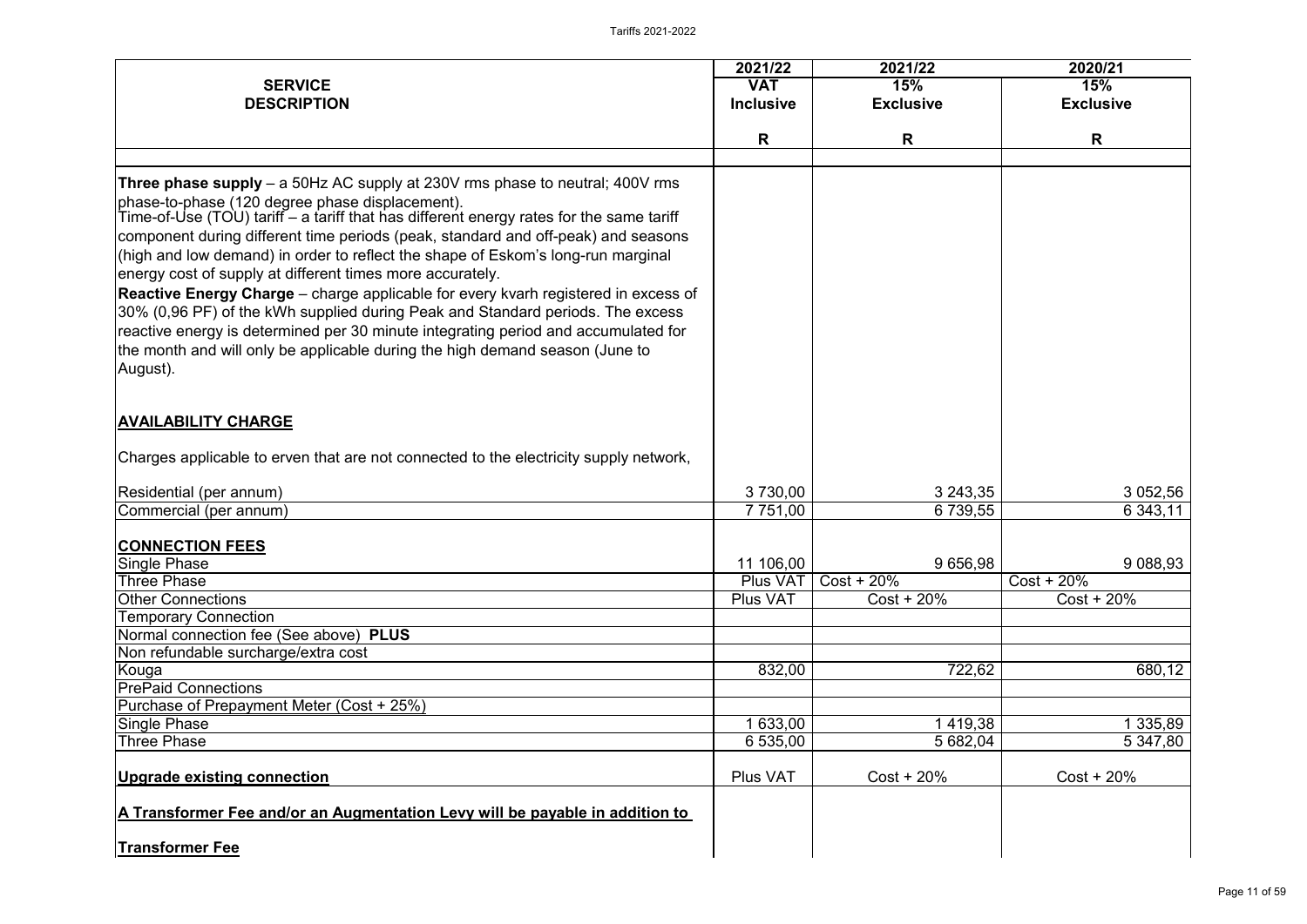|                                                                                                                                                                                                                                                                                                                                                                                                                                                                                                                                                                                                                                                                            | 2021/22          | 2021/22               | 2020/21               |
|----------------------------------------------------------------------------------------------------------------------------------------------------------------------------------------------------------------------------------------------------------------------------------------------------------------------------------------------------------------------------------------------------------------------------------------------------------------------------------------------------------------------------------------------------------------------------------------------------------------------------------------------------------------------------|------------------|-----------------------|-----------------------|
| <b>SERVICE</b>                                                                                                                                                                                                                                                                                                                                                                                                                                                                                                                                                                                                                                                             | <b>VAT</b>       | 15%                   | 15%                   |
| <b>DESCRIPTION</b>                                                                                                                                                                                                                                                                                                                                                                                                                                                                                                                                                                                                                                                         | <b>Inclusive</b> | <b>Exclusive</b>      | <b>Exclusive</b>      |
|                                                                                                                                                                                                                                                                                                                                                                                                                                                                                                                                                                                                                                                                            |                  |                       |                       |
|                                                                                                                                                                                                                                                                                                                                                                                                                                                                                                                                                                                                                                                                            | R.               | R                     | R                     |
|                                                                                                                                                                                                                                                                                                                                                                                                                                                                                                                                                                                                                                                                            |                  |                       |                       |
| The Transformer Fee is the pro-rata contribution a Developer or Consumer makes<br>towards sharing the cost of an existing distribution substation of which some of the<br>spare transformer capacity is utilised to make the supply available. The Transformer<br>Fee is a cost per kVA and is based on the additional kVA required by an existing<br>consumer over and above the present supply capacity, or the total kVA required by a<br>new Development less the existing allocated capacity, if applicable.                                                                                                                                                          |                  | <b>Sundry Amounts</b> | <b>Sundry Amounts</b> |
| The KVA charge is based on the cost of a typical substation, i.e. average size 315kVA<br>miniature substation including an 11kV ring main unit, plinth and earthing. The cost<br>also includes the installation cost and municipal planning and administration charges.<br>It further assumes that the average supply capacity is 80% of the substation's rating.<br>The cost per kVA is therefore equal to the substation cost divided by 80% of 315kVA.<br>The estimated cost of the typical substation and the charge per kVA is determined<br>annually at the beginning of each financial year by Treasury with the assistance of the<br><b>Electrical Department.</b> |                  |                       |                       |
|                                                                                                                                                                                                                                                                                                                                                                                                                                                                                                                                                                                                                                                                            |                  |                       |                       |
| After an application has been received, the Electrical Department will calculate the<br>required kVA on which the charge will be applied. The required kVA will be based on<br>the Developer or Consumer's After Diversity Maximum Demand (ADMD) at substation<br>level.                                                                                                                                                                                                                                                                                                                                                                                                   |                  |                       |                       |
| <b>Based on substation cost</b>                                                                                                                                                                                                                                                                                                                                                                                                                                                                                                                                                                                                                                            | 622 651,00       | 541 434,99            | 509 585,88            |
| Charge per kVA                                                                                                                                                                                                                                                                                                                                                                                                                                                                                                                                                                                                                                                             | 2 473,00         | 2 149,87              | 2 0 2 3 4 0           |
|                                                                                                                                                                                                                                                                                                                                                                                                                                                                                                                                                                                                                                                                            |                  |                       |                       |
| <b>Augmentation Levy</b><br>The Augmentation Levy is a new Development's contribution towards the upgrading of<br>Kouga Municipality's Primary Electricity Distribution Network to make provision for the<br>load which this development will impose on it.<br>Developments for which the levy shall apply are:<br>• Major developments<br>• Small townships and minor developments<br>$\bullet$ Minor subdivisions and applications for an increased supply                                                                                                                                                                                                               |                  |                       |                       |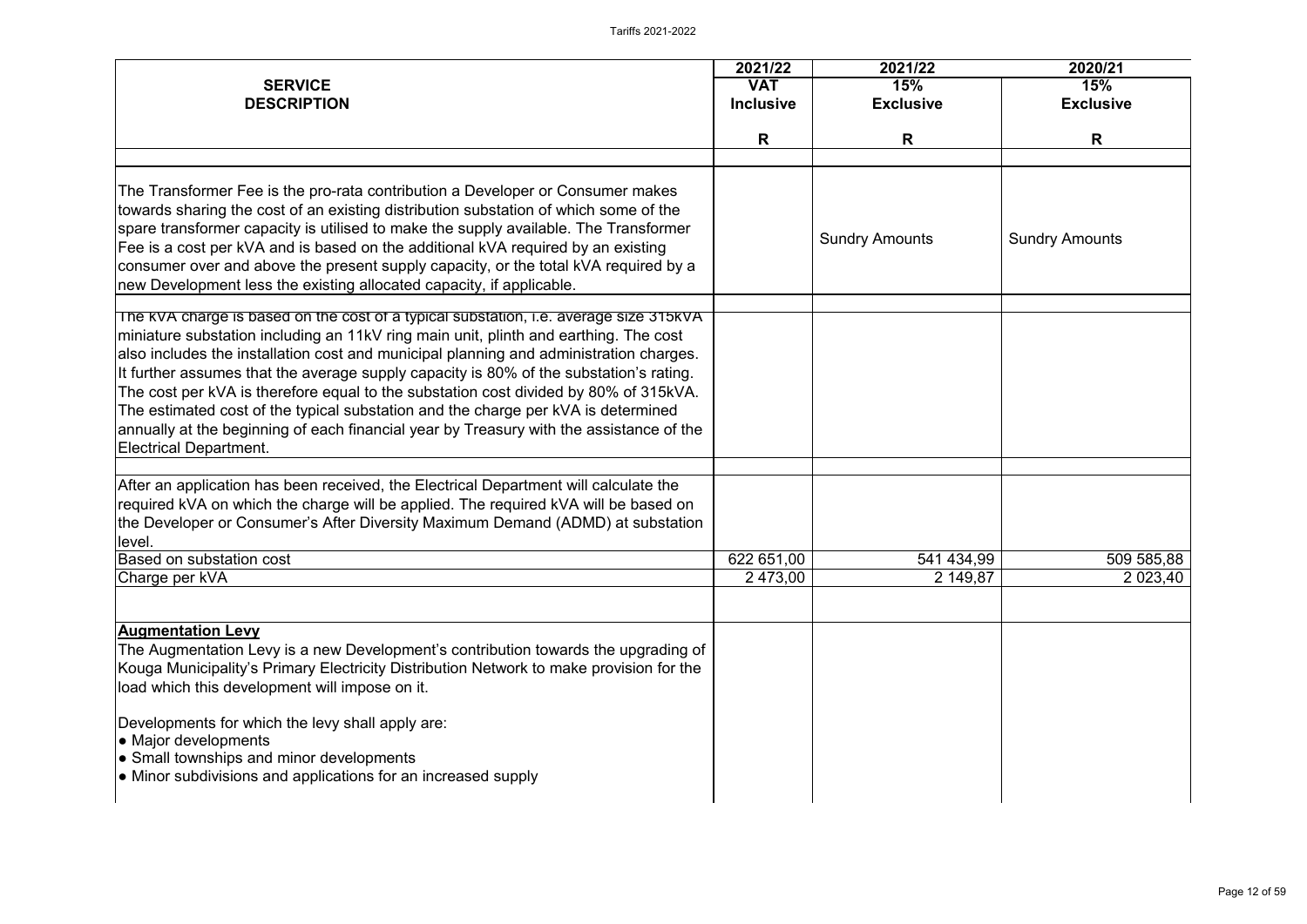| <b>SERVICE</b><br><b>DESCRIPTION</b>                                                                                                                                                                                                                                                                                                                                                                                                                                                                                                                                                                                                                                                                                                                                                                                 |                              | 2021/22<br><b>VAT</b><br><b>Inclusive</b> | 2021/22<br>15%<br><b>Exclusive</b> | 2020/21<br>15%<br><b>Exclusive</b> |
|----------------------------------------------------------------------------------------------------------------------------------------------------------------------------------------------------------------------------------------------------------------------------------------------------------------------------------------------------------------------------------------------------------------------------------------------------------------------------------------------------------------------------------------------------------------------------------------------------------------------------------------------------------------------------------------------------------------------------------------------------------------------------------------------------------------------|------------------------------|-------------------------------------------|------------------------------------|------------------------------------|
|                                                                                                                                                                                                                                                                                                                                                                                                                                                                                                                                                                                                                                                                                                                                                                                                                      |                              | R                                         | R                                  | R                                  |
| The Primary Network is taken to comprise those parts of the network whose function it<br>is to deliver electrical energy from the Eskom Point of Supply to the various load<br>centres within the Municipality's licensed area of supply. It includes the feeders from<br>the Point of Supply to the Main Intake Substation/s, the latter substation and all major<br>substations used to switch and control the supply of electricity, and the overhead lines<br>and underground cables linking these substations.<br>The key principles for applying the Augmentation Levy are:<br>• Private developments must not place any financial burden on existing residents and<br>• Developers must be treated fairly and neither they, nor residents in new townships<br>should be made to subsidise existing residents. |                              |                                           |                                    |                                    |
| In calculating the levy, the aim is to establish an equivalent average charge per<br>Equivalent Residential Unit (ERU).                                                                                                                                                                                                                                                                                                                                                                                                                                                                                                                                                                                                                                                                                              |                              |                                           |                                    |                                    |
| The average cost per ERU is determined by pricing a model of the Primary Network,<br>which is as close as possible to the actual network, and then divide it by the ERU's it<br>can supply.                                                                                                                                                                                                                                                                                                                                                                                                                                                                                                                                                                                                                          |                              |                                           |                                    |                                    |
| The total charge to the Development will be the calculated number of ERU's of the<br>Development multiplied by the Charge/ERU.                                                                                                                                                                                                                                                                                                                                                                                                                                                                                                                                                                                                                                                                                       |                              |                                           |                                    |                                    |
| An ERU is considered to be a Residential Consumer with a 45 Amps single phase<br>(10,35kVA) supply at 230 Volts nominal.                                                                                                                                                                                                                                                                                                                                                                                                                                                                                                                                                                                                                                                                                             |                              |                                           |                                    |                                    |
| The Factors/Formulae used to calculate the number of ERU's are contained in the<br>following table                                                                                                                                                                                                                                                                                                                                                                                                                                                                                                                                                                                                                                                                                                                   |                              |                                           |                                    |                                    |
| <b>Description</b>                                                                                                                                                                                                                                                                                                                                                                                                                                                                                                                                                                                                                                                                                                                                                                                                   | No. Of ERU's                 |                                           |                                    |                                    |
| Domestic Erf/Consumer: (30 to 60A)                                                                                                                                                                                                                                                                                                                                                                                                                                                                                                                                                                                                                                                                                                                                                                                   |                              |                                           |                                    |                                    |
| <b>New Developments:</b>                                                                                                                                                                                                                                                                                                                                                                                                                                                                                                                                                                                                                                                                                                                                                                                             |                              |                                           |                                    |                                    |
| $BDMD = 45A (10,35 kVA)$ single phase                                                                                                                                                                                                                                                                                                                                                                                                                                                                                                                                                                                                                                                                                                                                                                                |                              |                                           |                                    |                                    |
| BDMD > or < 45A single phase but limit to 60A                                                                                                                                                                                                                                                                                                                                                                                                                                                                                                                                                                                                                                                                                                                                                                        | Amps required $\div$ 45      |                                           |                                    |                                    |
| $ BDMD = 45A$ three phase                                                                                                                                                                                                                                                                                                                                                                                                                                                                                                                                                                                                                                                                                                                                                                                            |                              |                                           |                                    |                                    |
| BDMD > or < 45A three phase but limit to 60A                                                                                                                                                                                                                                                                                                                                                                                                                                                                                                                                                                                                                                                                                                                                                                         | Amps per phase $\div$ 45 x 3 |                                           |                                    |                                    |
| <b>Existing Consumers:</b>                                                                                                                                                                                                                                                                                                                                                                                                                                                                                                                                                                                                                                                                                                                                                                                           |                              |                                           |                                    |                                    |

| 2020/21 |                  |  |  |
|---------|------------------|--|--|
| 15%     |                  |  |  |
|         | <b>Exclusive</b> |  |  |
|         |                  |  |  |
|         | R                |  |  |
|         |                  |  |  |
|         |                  |  |  |
|         |                  |  |  |
|         |                  |  |  |
|         |                  |  |  |
|         |                  |  |  |
|         |                  |  |  |
|         |                  |  |  |
|         |                  |  |  |
|         |                  |  |  |
|         |                  |  |  |
|         |                  |  |  |
|         |                  |  |  |
|         |                  |  |  |
|         |                  |  |  |
|         |                  |  |  |
|         |                  |  |  |
|         |                  |  |  |
|         |                  |  |  |
|         |                  |  |  |
|         |                  |  |  |
|         |                  |  |  |
|         |                  |  |  |
|         |                  |  |  |
|         |                  |  |  |
|         |                  |  |  |
|         |                  |  |  |
|         |                  |  |  |
|         |                  |  |  |
|         |                  |  |  |
|         |                  |  |  |
|         |                  |  |  |
|         |                  |  |  |
|         |                  |  |  |
|         |                  |  |  |
|         |                  |  |  |
|         |                  |  |  |
|         |                  |  |  |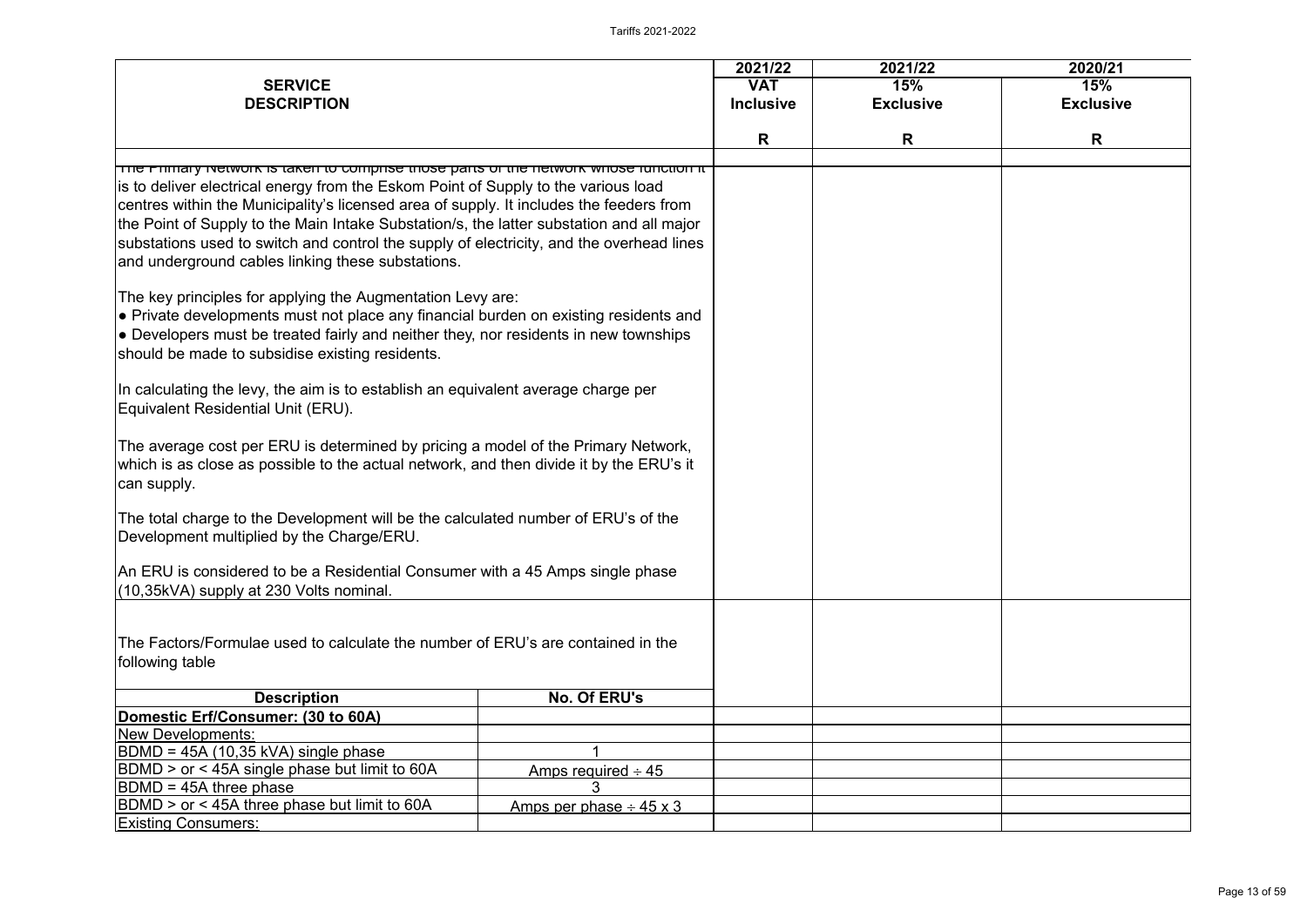|                                                                                   |                                                   | 2021/22                        | 2021/22                 | 2020/21                 |
|-----------------------------------------------------------------------------------|---------------------------------------------------|--------------------------------|-------------------------|-------------------------|
| <b>SERVICE</b><br><b>DESCRIPTION</b>                                              |                                                   | <b>VAT</b><br><b>Inclusive</b> | 15%<br><b>Exclusive</b> | 15%<br><b>Exclusive</b> |
|                                                                                   |                                                   |                                |                         |                         |
|                                                                                   |                                                   | R                              | R                       | R                       |
| Upgrade from tariff circuit breaker $\leq$ 60A single                             | $\overline{2}$                                    |                                |                         |                         |
| phase to $\leq$ 60A three phase                                                   |                                                   |                                |                         |                         |
| Commercial Erf/Consumer: (30 to 100A)                                             |                                                   |                                |                         |                         |
| New Developments:                                                                 |                                                   |                                |                         |                         |
| BDMD = 45A single phase                                                           | $1 \times 0.5$ (Nf) = 0.5                         |                                |                         |                         |
| BDMD > or < 45A but limit to 60A single phase                                     | Amps required $\div$ 45 x 0,5 (Nf)                |                                |                         |                         |
| BDMD = 45A three phase                                                            | $3 \times 0.5$ (Nf) = 1.5                         |                                |                         |                         |
| BDMD > or < 45A but limit to 100A three phase                                     | Amps/phase required $\div$ 45 x 3 x<br>$0.5$ (Nf) |                                |                         |                         |
| <b>Existing Consumers:</b>                                                        |                                                   |                                |                         |                         |
| Upgrade from tariff circuit breaker $\leq$ 60A single                             | [Amps per phase required $\div$ 45 x              |                                |                         |                         |
| phase to $\geq$ 30A but $\leq$ 100A three phase                                   | $3 \times 0.5$ (Nf)] - 0.5                        |                                |                         |                         |
| Upgrade from tariff circuit breaker $\geq 30$ A three                             | [Amps per phase required $\div$ 45 x              |                                |                         |                         |
| phase to<br>$\leq$ 100A three phase                                               | $3 \times 0.5$ (Nf)] – [Present amps ÷            |                                |                         |                         |
|                                                                                   | $45 \times 3 \times 0.5$ (Nf)                     |                                |                         |                         |
|                                                                                   |                                                   |                                |                         |                         |
| <b>Bulk Supply Erf/Consumer (≥ 60 kVA)</b>                                        |                                                   |                                |                         |                         |
|                                                                                   | (Notified Demand in kVA x Nf) $\div$              |                                |                         |                         |
| <b>New Developments:</b>                                                          |                                                   |                                |                         |                         |
| <b>Existing Consumers:</b>                                                        | $(10.35 \times Df)$                               |                                |                         |                         |
|                                                                                   | [(New Notified Demand in KVA -                    |                                |                         |                         |
| Increase Notified Demand                                                          | Notified Demand in Agreement) x                   |                                |                         |                         |
|                                                                                   | $Nf$ ÷ (10,35 x Df)                               |                                |                         |                         |
|                                                                                   |                                                   |                                |                         |                         |
| 45 - ERU amps (10,35 kVA)                                                         |                                                   |                                |                         |                         |
|                                                                                   |                                                   |                                |                         |                         |
| 3 - No of Phases                                                                  |                                                   |                                |                         |                         |
|                                                                                   |                                                   |                                |                         |                         |
| 0,5 - Average Network Factor for commercial consumers                             |                                                   |                                |                         |                         |
|                                                                                   |                                                   |                                |                         |                         |
| Nf - The symbol "Nf" signifies the Network Factor and is used in the formulae for |                                                   |                                |                         |                         |
|                                                                                   |                                                   |                                |                         |                         |
| Df - Diversity Factor between BDMD and ADMD determined by Head of the Electrical  |                                                   |                                |                         |                         |
| <b>For Domestic Developments</b>                                                  |                                                   |                                |                         |                         |
| $\bullet$ $\leq$ 60 kVA Notified Demand = 1Df                                     |                                                   |                                |                         |                         |
|                                                                                   |                                                   |                                |                         |                         |

| $\frac{2020/21}{15%}$ |                  |  |  |
|-----------------------|------------------|--|--|
|                       |                  |  |  |
|                       | <b>Exclusive</b> |  |  |
|                       |                  |  |  |
|                       | $\mathsf{R}$     |  |  |
|                       |                  |  |  |
|                       |                  |  |  |
|                       |                  |  |  |
|                       |                  |  |  |
|                       |                  |  |  |
|                       |                  |  |  |
|                       |                  |  |  |
|                       |                  |  |  |
|                       |                  |  |  |
|                       |                  |  |  |
|                       |                  |  |  |
|                       |                  |  |  |
|                       |                  |  |  |
|                       |                  |  |  |
|                       |                  |  |  |
|                       |                  |  |  |
|                       |                  |  |  |
|                       |                  |  |  |
|                       |                  |  |  |
|                       |                  |  |  |
|                       |                  |  |  |
|                       |                  |  |  |
|                       |                  |  |  |
|                       |                  |  |  |
|                       |                  |  |  |
|                       |                  |  |  |
|                       |                  |  |  |
|                       |                  |  |  |
|                       |                  |  |  |
|                       |                  |  |  |
|                       |                  |  |  |
|                       |                  |  |  |
|                       |                  |  |  |
|                       |                  |  |  |
|                       |                  |  |  |
|                       |                  |  |  |
|                       |                  |  |  |
|                       |                  |  |  |
|                       |                  |  |  |
|                       |                  |  |  |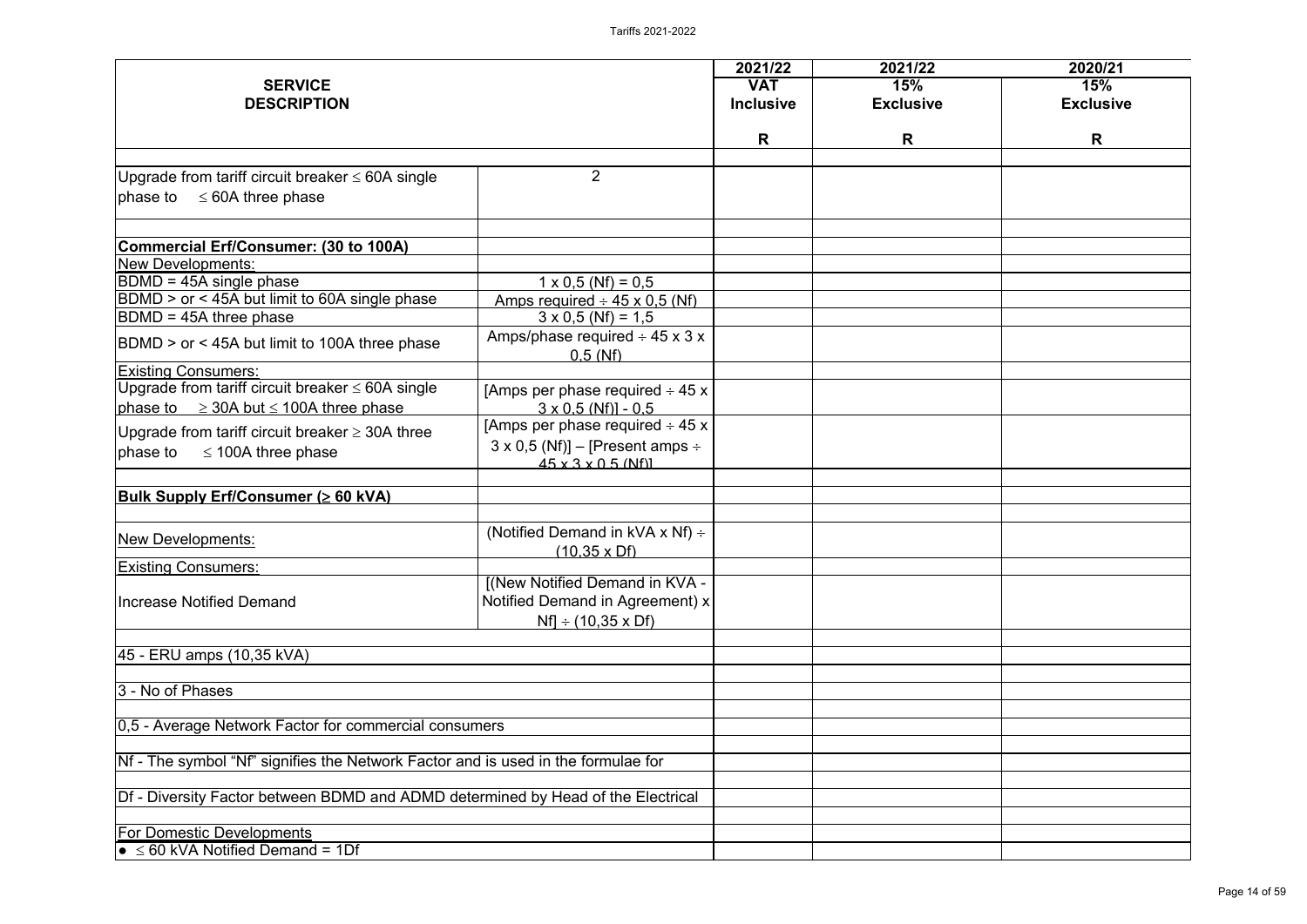| <b>SERVICE</b><br><b>DESCRIPTION</b>                                                                                  | 2021/22<br><b>VAT</b><br><b>Inclusive</b> | 2021/22<br>15%<br><b>Exclusive</b> | 2020/21<br>15%<br><b>Exclusive</b> |
|-----------------------------------------------------------------------------------------------------------------------|-------------------------------------------|------------------------------------|------------------------------------|
|                                                                                                                       | R                                         | R                                  | R                                  |
| • $>60$ kVA Notified Demand but $\leq 80$ kVA = 0,75 Df                                                               |                                           |                                    |                                    |
| • $>80$ kVA Notified Demand but $\leq$ 100 kVA = 0,58 Df                                                              |                                           |                                    |                                    |
| • >100 kVA Notified Demand but $\leq$ 200 kVA = 0,38 Df                                                               |                                           |                                    |                                    |
| $\bullet$ >200 kVA Notified Demand = 0,3 Df                                                                           |                                           |                                    |                                    |
|                                                                                                                       |                                           |                                    |                                    |
| <b>For Commercial Developments</b><br>Use same Df's as Domestic but for "Notified Demand" in formula use Demand after |                                           |                                    |                                    |
|                                                                                                                       |                                           |                                    |                                    |
| <b>BDMD - Before Diversity Maximum Demand</b>                                                                         |                                           |                                    |                                    |
| (usually at supply meter)                                                                                             |                                           |                                    |                                    |
|                                                                                                                       |                                           |                                    |                                    |
| <b>ADMD - After Diversity Maximum Demand (BDMD x)</b>                                                                 |                                           |                                    |                                    |
| Df                                                                                                                    |                                           |                                    |                                    |
|                                                                                                                       |                                           |                                    |                                    |
| The charge per ERU is determined annually at the beginning of each financial year by                                  |                                           |                                    |                                    |
| Treasury with the assistance of the Electrical Department.                                                            |                                           |                                    |                                    |
| The conditions for paying the Augmentation Levy are defined elsewhere.                                                |                                           |                                    |                                    |
|                                                                                                                       |                                           |                                    |                                    |
| Standard / conventional charge per ERU                                                                                | 10 195,00                                 | 8 8 64,70                          | 12 663,85                          |
| Special case - To be determined by TEE.                                                                               | <b>Plus VAT</b>                           | By TEE                             | By TEE                             |
| <b>CONSUMER DEPOSITS</b>                                                                                              |                                           |                                    |                                    |
| Temporary Connections (Non-Refundable on Structural Approval)                                                         |                                           | 1 594,00                           | 500,00                             |
| <b>Domestic</b>                                                                                                       |                                           |                                    |                                    |
| <b>Owners</b>                                                                                                         |                                           | 2 077,00                           | 1 954,00                           |
| <b>Tenants &amp; High Density Housing</b>                                                                             |                                           | 3 172,00                           | 2 985,00                           |
| Prepaid (Economic)                                                                                                    |                                           | 2 203,00                           | 2 073,00                           |
| Commercial                                                                                                            |                                           |                                    |                                    |
| <b>Small</b>                                                                                                          |                                           | 3 267,00                           | 3 0 7 4 ,00                        |
| <b>Medium</b>                                                                                                         |                                           | 4 887,00                           | 4 599,00                           |
| Large                                                                                                                 |                                           | 9 757,00                           | 9 183,00                           |
| or equal to one month's account as rendered or as determined by the CFO calculated on the average of the account.     |                                           |                                    |                                    |
|                                                                                                                       |                                           |                                    |                                    |
|                                                                                                                       |                                           |                                    |                                    |
| DOMESTIC CONSUMER TARIFFS                                                                                             |                                           |                                    |                                    |
|                                                                                                                       |                                           |                                    |                                    |
|                                                                                                                       |                                           |                                    |                                    |

| 15%                  |
|----------------------|
| <b>Exclusive</b>     |
| R                    |
|                      |
|                      |
|                      |
|                      |
|                      |
|                      |
|                      |
|                      |
|                      |
|                      |
|                      |
|                      |
|                      |
|                      |
|                      |
| 12 663,85            |
| By TEE               |
|                      |
| 1 500,00             |
|                      |
| 1954,00              |
| 2 985,00<br>2 073,00 |
|                      |
| 3 074,00             |
| 4 599,00<br>9 183,00 |
|                      |
|                      |
|                      |
|                      |
|                      |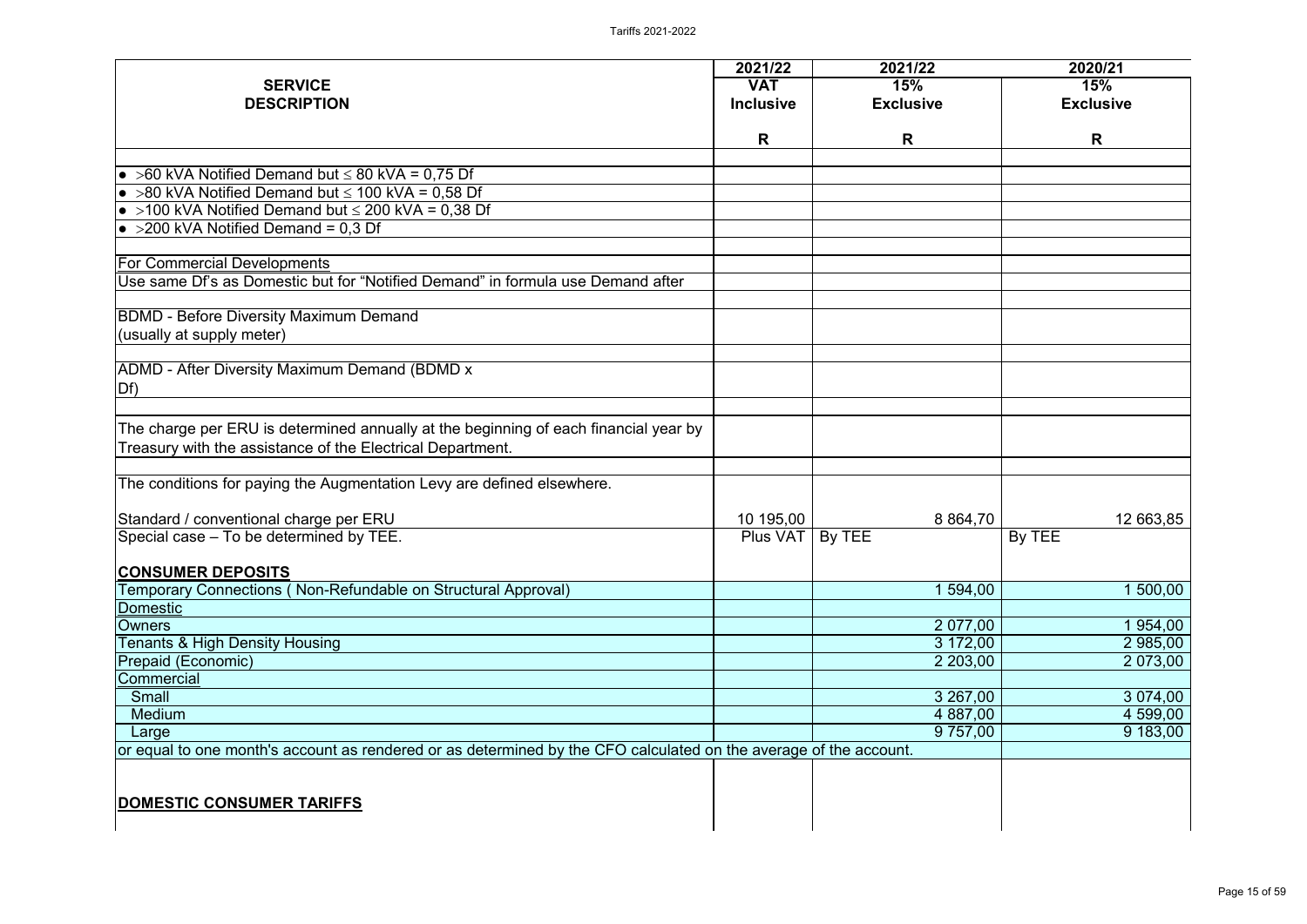|                                                                                                                                                                                  | 2021/22          | 2021/22          | 2020/21          |
|----------------------------------------------------------------------------------------------------------------------------------------------------------------------------------|------------------|------------------|------------------|
| <b>SERVICE</b>                                                                                                                                                                   | <b>VAT</b>       | 15%              | 15%              |
| <b>DESCRIPTION</b>                                                                                                                                                               | <b>Inclusive</b> | <b>Exclusive</b> | <b>Exclusive</b> |
|                                                                                                                                                                                  | R                | R                | R                |
|                                                                                                                                                                                  |                  |                  |                  |
| This tariff covers the supply of electricity for domestic use in private dwellings, flats and<br>chalets with separate meters and includes churches, schools, welfare buildings, |                  |                  |                  |
| hospitals, halls or similar premises with circuit breaker sizes not in excess of 60A                                                                                             |                  |                  |                  |
| single phase or 60A three phase. Should Consumers require supplies in excess                                                                                                     |                  |                  |                  |
|                                                                                                                                                                                  |                  |                  |                  |
| hereof, the Commercial Consumer or Bulk Supply tariff will be applicable.                                                                                                        |                  |                  |                  |
| <b>Prepayment Meters</b>                                                                                                                                                         |                  |                  |                  |
| <b>Multiple Meter Installations</b>                                                                                                                                              |                  |                  |                  |
|                                                                                                                                                                                  |                  |                  |                  |
| Where the Municipality has agreed to install more than one prepayment meter on an                                                                                                |                  |                  |                  |
| erf, for example a block of flats, group housing scheme or granny flat, the Owner or the                                                                                         |                  |                  |                  |
| Body Corporate will take responsibility to maintain and insure the complete network                                                                                              |                  |                  |                  |
| inside the boundaries of the erf, and each consumer (meter point) will be separately                                                                                             |                  |                  |                  |
| charged as per the appropriate tariff as detailed below, which includes the Basic                                                                                                |                  |                  |                  |
| Charge where applicable.                                                                                                                                                         |                  |                  |                  |
| The Basic Charge (e.g. if there are 10 consumers, it will be 10 x the Basic Charge) will                                                                                         |                  |                  |                  |
| be invoiced on the monthly rates and taxes account of the Owner or Body Corporate,                                                                                               |                  |                  |                  |
| who will in return recover this from the respective Consumers.                                                                                                                   |                  |                  |                  |
| The total capacity made available to such an erf may not increase beyond the original                                                                                            |                  |                  |                  |
| design allowance for the specific erf on the network supplying the immediate area.                                                                                               |                  |                  |                  |
| Should more capacity be required, an application must be made to upgrade the                                                                                                     |                  |                  |                  |
| specific supply, in which case the normal charges will become payable, ie. Upgrading                                                                                             |                  |                  |                  |
| Fee, Transformer Fee and Augmentation Levy.                                                                                                                                      |                  |                  |                  |
| <b>Single Phase Supply</b>                                                                                                                                                       |                  |                  |                  |
|                                                                                                                                                                                  |                  |                  |                  |
| Sub Economic (20A) with FBE                                                                                                                                                      |                  |                  |                  |
| This tariff is for consumers who qualify for the EBSST in terms of Council's policy. The                                                                                         |                  |                  |                  |
| supply circuit breaker for these consumers is limited to 20A.                                                                                                                    |                  |                  |                  |
| Energy Charge per kWh                                                                                                                                                            |                  |                  |                  |
| Block 1: 0 - 50kWh<br>Free units p/m                                                                                                                                             |                  |                  |                  |
| Block 2: 51 - 350kWh                                                                                                                                                             | 1,74             | 1,5172           | ,3240            |
| Block 3:351 - 600kWh                                                                                                                                                             | 2,49             | 2,1646           | ,8890            |
| Block 4 :<br>$>600$ kWh                                                                                                                                                          | 3,00             | 2,6046           | 2,2730           |
|                                                                                                                                                                                  |                  |                  |                  |

| 2020/21       |                            |  |  |  |  |
|---------------|----------------------------|--|--|--|--|
|               | 15%                        |  |  |  |  |
|               | <b>Exclusive</b>           |  |  |  |  |
|               | R                          |  |  |  |  |
|               |                            |  |  |  |  |
|               |                            |  |  |  |  |
|               |                            |  |  |  |  |
|               |                            |  |  |  |  |
|               |                            |  |  |  |  |
|               |                            |  |  |  |  |
|               |                            |  |  |  |  |
|               |                            |  |  |  |  |
|               |                            |  |  |  |  |
|               |                            |  |  |  |  |
|               |                            |  |  |  |  |
|               |                            |  |  |  |  |
|               |                            |  |  |  |  |
|               |                            |  |  |  |  |
|               |                            |  |  |  |  |
|               |                            |  |  |  |  |
|               |                            |  |  |  |  |
|               |                            |  |  |  |  |
|               |                            |  |  |  |  |
|               |                            |  |  |  |  |
|               |                            |  |  |  |  |
|               |                            |  |  |  |  |
|               |                            |  |  |  |  |
|               |                            |  |  |  |  |
|               |                            |  |  |  |  |
|               |                            |  |  |  |  |
|               |                            |  |  |  |  |
|               |                            |  |  |  |  |
|               |                            |  |  |  |  |
|               | 1,3240<br>1,8890<br>2,2730 |  |  |  |  |
| $\frac{2}{6}$ |                            |  |  |  |  |
|               |                            |  |  |  |  |
|               |                            |  |  |  |  |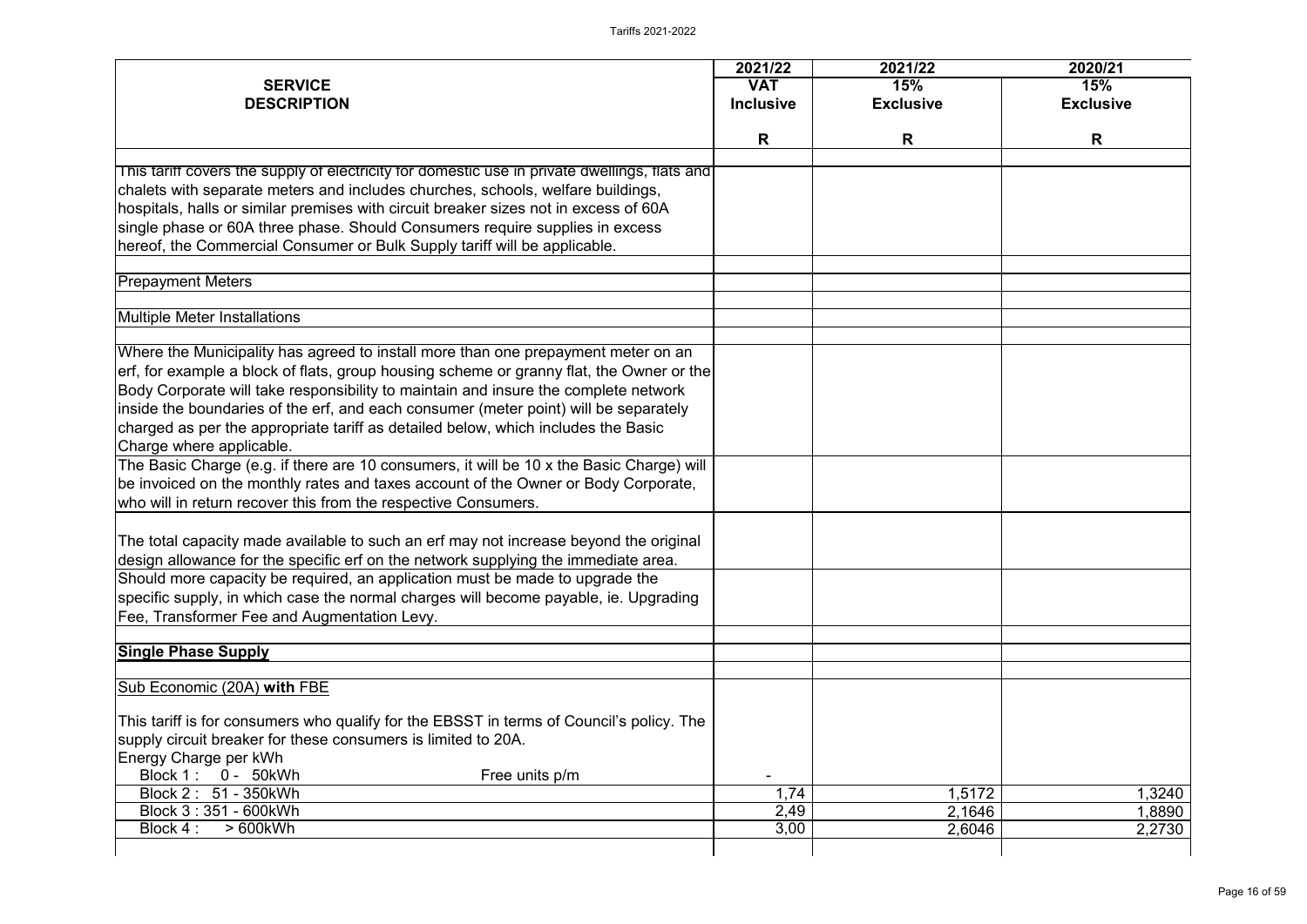|                                                                                          | 2021/22          | 2021/22          | 2020/21          |
|------------------------------------------------------------------------------------------|------------------|------------------|------------------|
| <b>SERVICE</b>                                                                           | <b>VAT</b>       | 15%              | 15%              |
| <b>DESCRIPTION</b>                                                                       | <b>Inclusive</b> | <b>Exclusive</b> | <b>Exclusive</b> |
|                                                                                          | R                | R                | R                |
| Sub Economic (20A) without FBE                                                           |                  |                  |                  |
| The supply circuit breaker for these consumers is limited to 20A.                        |                  |                  |                  |
| Energy Charge per kWh                                                                    |                  |                  |                  |
| Block 1: 0 - 50kWh                                                                       | 1,34             | 1,1619           | 1,0140           |
| Block 2: 51 - 350kWh                                                                     | 1,74             | 1,5172           | 1,3240           |
| Block 3:351 - 600kWh                                                                     | 2,49             | 2,1646           | 1,8890           |
| $>600$ kWh<br>Block 4 :                                                                  | 3,00             | 2,6046           | 2,2730           |
| <b>Economic (60A) with FBE</b>                                                           |                  |                  |                  |
| This tariff is for consumers who qualify for the EBSST in terms of Council's policy. The |                  |                  |                  |
| supply circuit breaker size is 60A. The Basic Charge is invoiced on the monthly rates    |                  |                  |                  |
| and taxes account.                                                                       |                  |                  |                  |
| Basic Charge per Month                                                                   | 244,17           | 212,32           | 185,28           |
| Energy Charge per kWh                                                                    |                  |                  |                  |
| Block 1: 0 - 50kWh<br>Free units p/m                                                     | $\blacksquare$   |                  |                  |
| Block 2: 51 - 350kWh                                                                     | 1,74             | 1,5172           | 1,3240           |
| Block 3:351 - 600kWh                                                                     | 2,49             | 2,1646           | ,8890            |
| $>600$ kWh<br>Block 4 :                                                                  | 3,00             | 2,6046           | 2,2730           |
| Economic (60A) without FBE                                                               |                  |                  |                  |
| The supply circuit breaker size is 60A. The Basic Charge is invoiced on the monthly      |                  |                  |                  |
| rates and taxes account.                                                                 |                  |                  |                  |
| <b>Basic Charge per Month</b>                                                            | 244,17           | 212,32           | 185,28           |
| Energy Charge per kWh                                                                    |                  |                  |                  |
| Block 1: 0 - 50kWh                                                                       | 1,34             | 1,1619           | .0140 ا          |
| Block 2: 51 - 350kWh                                                                     | 1,74             | 1,5172           | 1,3240           |
| Block 3:351 - 600kWh                                                                     | 2,49             | 2,1646           | 1,8890           |
| $>600$ kWh<br>Block 4 :                                                                  | 3,00             | 2,6046           | 2,2730           |
| <b>Three Phase Supply</b>                                                                |                  |                  |                  |
| <b>Economic (60A) without FBE</b>                                                        |                  |                  |                  |
| The supply circuit breaker size is 60A. The Basic Charge is invoiced on the monthly      |                  |                  |                  |
| rates and taxes account.                                                                 |                  |                  |                  |
| Basic Charge per Month                                                                   | 683,66           | 594,49           | 518,78           |
| Energy Charge per kWh                                                                    |                  |                  |                  |
| Block 1: 0 - 50kWh                                                                       | 1,34             | 1,1619           | 1,0140           |
| Block 2: 51 - 350kWh                                                                     | 1,74             | 1,5172           | ,3240            |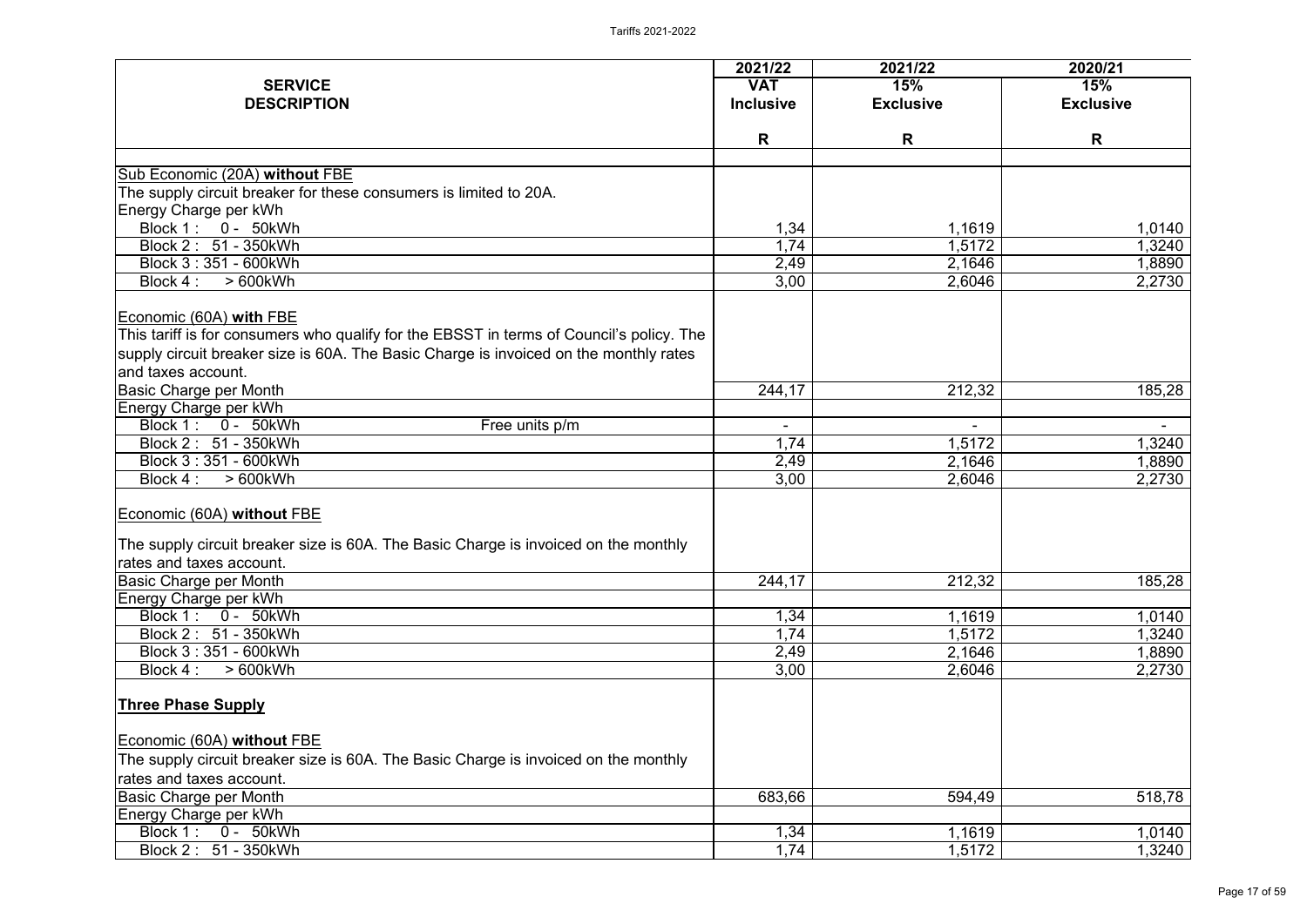|                                                                                    | 2021/22          | 2021/22          | 2020/21          |
|------------------------------------------------------------------------------------|------------------|------------------|------------------|
| <b>SERVICE</b>                                                                     | <b>VAT</b>       | 15%              | 15%              |
| <b>DESCRIPTION</b>                                                                 | <b>Inclusive</b> | <b>Exclusive</b> | <b>Exclusive</b> |
|                                                                                    | R                | R                | R                |
|                                                                                    |                  |                  |                  |
| Block 3:351 - 600kWh                                                               | 2,49             | 2,1646           | ,8890            |
| Block 4 :<br>$>600$ kWh                                                            | 3,00             | 2,6046           | 2,2730           |
| <b>Conventional Meters</b>                                                         |                  |                  |                  |
| Meters are generally read once a month. Estimated charges are raised in months     |                  |                  |                  |
| during which no meter readings can be taken and these are thereafter adjusted when |                  |                  |                  |
| actual consumption is charged for.                                                 |                  |                  |                  |
| <b>Single Phase Supply</b>                                                         |                  |                  |                  |
| 60A Circuit Breaker Size                                                           |                  |                  |                  |
| <b>Basic Charge per Month</b>                                                      | 305,21           | 265,40           | 231,60           |
| FBE - Free Basic Electricity (Basic Charge)                                        | $-305,21$        | $-265,40$        | $-231,60$        |
| Energy Charge per kWh                                                              |                  |                  |                  |
| Block 1 :<br>0 - 50kWh                                                             | 1,34             | 1,1619           | 1,0140           |
| Block 2: 51 - 350kWh                                                               | 1,74             | 1,5172           | ,3240            |
| Block 3:351 - 600kWh                                                               | 2,49             | 2,1646           | 1,8890           |
| $>600$ kWh<br>Block 4 :                                                            | 3,00             | 2,6046           | 2,2730           |
| <b>Three Phase Supply</b>                                                          |                  |                  |                  |
| 60A Circuit Breaker Size                                                           |                  |                  |                  |
| <b>Basic Charge per Month</b>                                                      | 854,59           | 743,12           | 648,48           |
| FBE - Free Basic Electricity (Basic Charge)                                        | $-854,59$        | $-743, 12$       | $-648,48$        |
| Energy Charge per kWh                                                              |                  |                  |                  |
| Block 1: 0 - 50kWh                                                                 | 1,34             | 1,1619           | 1,0140           |
| Block 2: 51 - 350kWh                                                               | 1,74             | 1,5172           | ,3240            |
| Block 3:351 - 600kWh                                                               | 2,49             | 2,1646           | ,8890            |
| Block 4 :<br>>600kWh                                                               | 3,00             | 2,6046           | 2,2730           |
|                                                                                    |                  |                  |                  |
| <b>COMMERCIAL CONSUMER TARIFFS</b>                                                 |                  |                  |                  |
|                                                                                    |                  |                  |                  |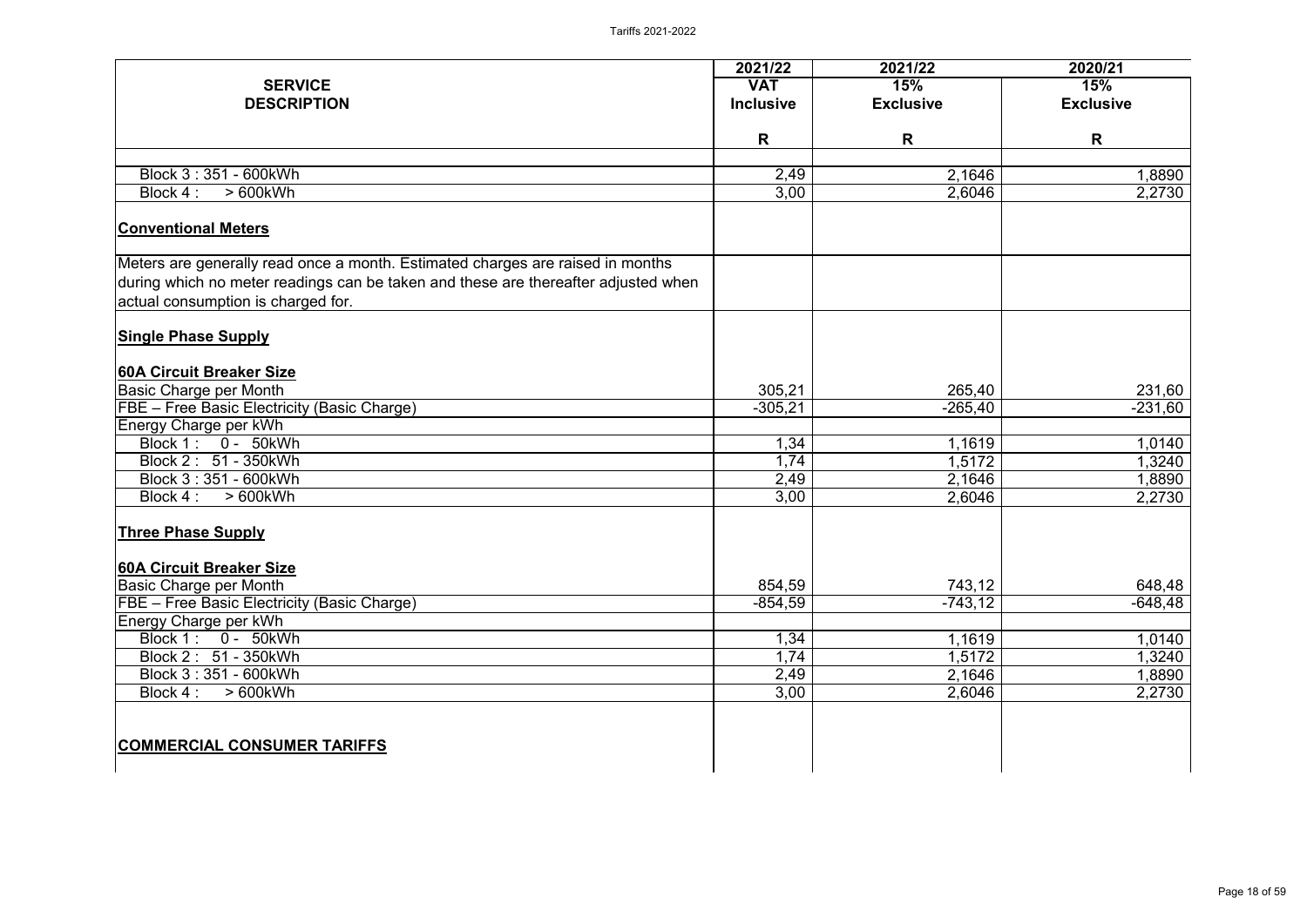|                                                                                                                                                                                                                                                                                                                                                            | 2021/22          | 2021/22          | 2020/21          |
|------------------------------------------------------------------------------------------------------------------------------------------------------------------------------------------------------------------------------------------------------------------------------------------------------------------------------------------------------------|------------------|------------------|------------------|
| <b>SERVICE</b>                                                                                                                                                                                                                                                                                                                                             | <b>VAT</b>       | 15%              | 15%              |
| <b>DESCRIPTION</b>                                                                                                                                                                                                                                                                                                                                         | <b>Inclusive</b> | <b>Exclusive</b> | <b>Exclusive</b> |
|                                                                                                                                                                                                                                                                                                                                                            | R                | R                | R                |
|                                                                                                                                                                                                                                                                                                                                                            |                  |                  |                  |
| This tariff covers the supply of electricity to shops, office buildings, hotels, B & B's,<br>clubs, industrial undertakings, Temporary supplies or similar premises with circuit<br>breaker sizes not in excess of 60A single phase or 100A three phase. Should<br>Consumers require supplies in excess hereof, the Bulk Supply tariff will be applicable. |                  |                  |                  |
| <b>Prepayment Meters</b>                                                                                                                                                                                                                                                                                                                                   |                  |                  |                  |
| <b>Single Phase Supply</b>                                                                                                                                                                                                                                                                                                                                 |                  |                  |                  |
| <b>Business (60A)</b><br>Energy Charge per kWh                                                                                                                                                                                                                                                                                                             | 2,95             | 2,5668           | 2,2400           |
| <b>Three Phase Supply</b>                                                                                                                                                                                                                                                                                                                                  |                  |                  |                  |
| <b>Business (60A)</b><br>Energy Charge per kWh                                                                                                                                                                                                                                                                                                             | 2,95             | 2,5668           | 2,2400           |
| <b>Conventional Meters</b>                                                                                                                                                                                                                                                                                                                                 |                  |                  |                  |
| Meters are generally read once a month. Estimated charges are raised in months<br>during which no meter readings can be taken and these are thereafter adjusted when<br>actual consumption is charged for.                                                                                                                                                 |                  |                  |                  |
| <b>Single Phase Supply</b>                                                                                                                                                                                                                                                                                                                                 |                  |                  |                  |
| <b>60A Circuit Breaker Size</b><br><b>Basic Charge per Month</b>                                                                                                                                                                                                                                                                                           | 668,90           | 581,65           | 507,60           |
| <b>Energy Charge per kWh</b>                                                                                                                                                                                                                                                                                                                               | 2,13             | 1,8564           | 1,6200           |
| <b>Three Phase Supply</b>                                                                                                                                                                                                                                                                                                                                  |                  |                  |                  |
| <b>60A Circuit Breaker Size</b><br><b>Basic Charge per Month</b>                                                                                                                                                                                                                                                                                           | 1872,91          | 1 628,62         | 421,28           |
| Energy Charge per kWh                                                                                                                                                                                                                                                                                                                                      | 2,1349           | 1,8564           | 1,6200           |
| <b>100A Circuit Breaker Size</b>                                                                                                                                                                                                                                                                                                                           |                  |                  |                  |
| <b>Basic Charge per Month</b>                                                                                                                                                                                                                                                                                                                              | 3 121,53         | 2 7 1 4 , 3 7    | 2 3 68,80        |

|               | 2020/21            |
|---------------|--------------------|
|               | 15%                |
|               | <b>Exclusive</b>   |
|               | R                  |
|               |                    |
|               |                    |
|               |                    |
|               |                    |
|               |                    |
|               |                    |
|               |                    |
|               |                    |
|               |                    |
| 8             | 2,2400             |
|               |                    |
|               |                    |
|               |                    |
| 8             | 2,2400             |
|               |                    |
|               |                    |
|               |                    |
|               |                    |
|               |                    |
|               |                    |
|               |                    |
|               |                    |
| $\frac{5}{4}$ | 507,60<br>1,6200   |
|               |                    |
|               |                    |
|               |                    |
| $\frac{2}{4}$ | 1 421,28<br>1,6200 |
|               |                    |
|               |                    |
| 7             | 2 368,80           |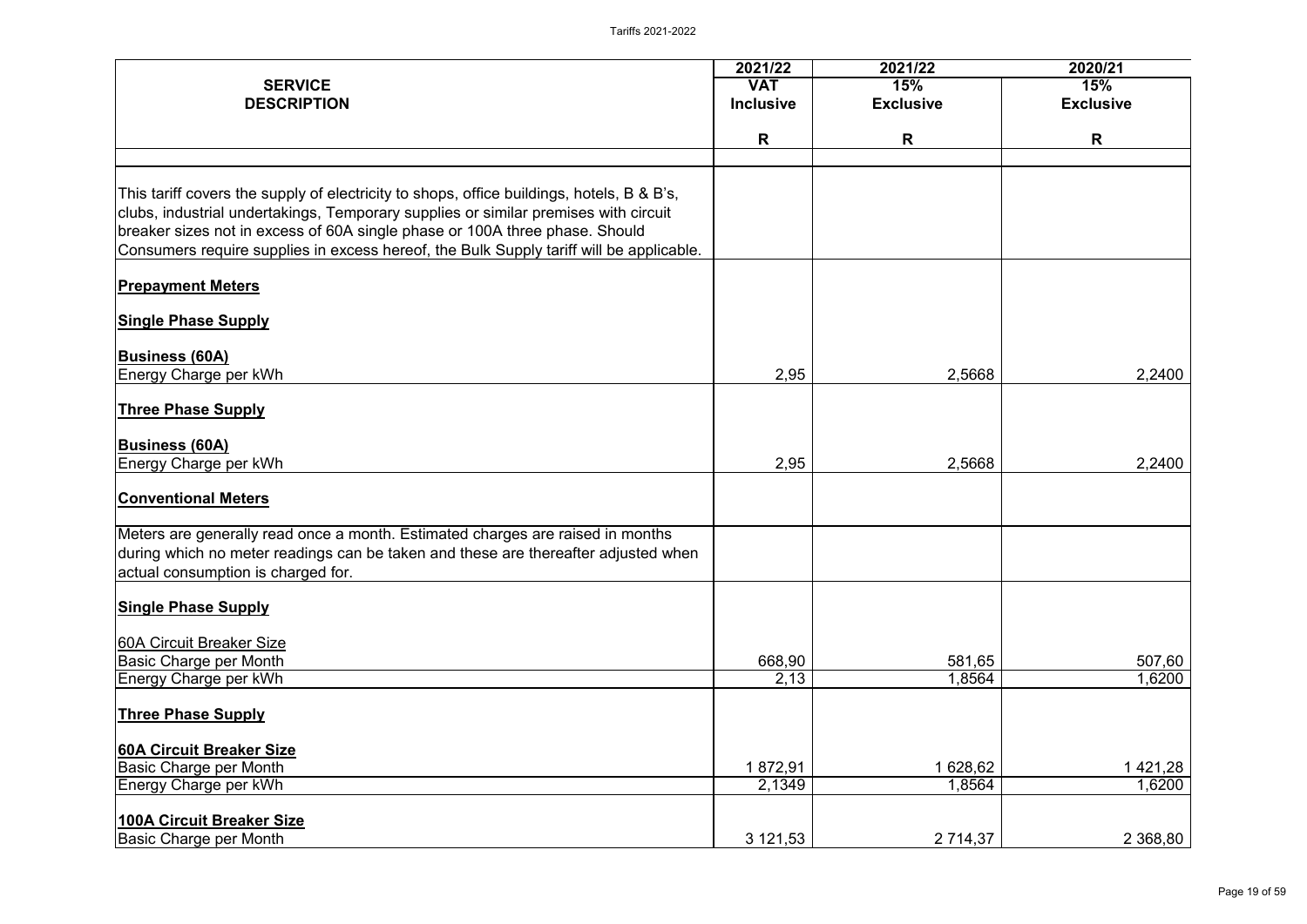| <b>SERVICE</b><br><b>DESCRIPTION</b>                                                                                                                                                                                                                                                                                                                                                                                                                                                                                                                                                                                                   | 2021/22<br><b>VAT</b><br><b>Inclusive</b> | 2021/22<br>15%<br><b>Exclusive</b>        | 2020/21<br>15%<br><b>Exclusive</b>  |
|----------------------------------------------------------------------------------------------------------------------------------------------------------------------------------------------------------------------------------------------------------------------------------------------------------------------------------------------------------------------------------------------------------------------------------------------------------------------------------------------------------------------------------------------------------------------------------------------------------------------------------------|-------------------------------------------|-------------------------------------------|-------------------------------------|
|                                                                                                                                                                                                                                                                                                                                                                                                                                                                                                                                                                                                                                        | R                                         | R                                         | R                                   |
| Energy Charge per kWh                                                                                                                                                                                                                                                                                                                                                                                                                                                                                                                                                                                                                  | 2,1349                                    | 1,8564                                    | 6200, ا                             |
| <b>BULK SUPPLY /INDUSTRIAL CONSUMER TARIFFS</b>                                                                                                                                                                                                                                                                                                                                                                                                                                                                                                                                                                                        |                                           |                                           |                                     |
| <b>Normal Bulk</b>                                                                                                                                                                                                                                                                                                                                                                                                                                                                                                                                                                                                                     |                                           |                                           |                                     |
| The Bulk Supply tariff is for Consumers with a notified maximum demand of minimum<br>∥60kVA or who require a supply greater than a 100Amp three phase circuit breaker<br>size. The Notified Maximum Demand (NMD) is the maximum demand notified in writing<br>by the Consumer and accepted by the Municipality. The Network Demand Charge is<br>payable per month for the demand supplied (maximum demand reading). The Network<br>Access Charge is payable per month based on the highest of either the notified<br>maximum demand (min. 60kVA) or the highest maximum demand reading during the<br>previous rolling 12 month period. |                                           |                                           |                                     |
| Should the Consumer's NMD be exceeded for more than two months, the consumers<br>supply capacity and Augmentation Levy must be reviewed and an Excess Network<br>Access Charge (E-NAC) will become payable. The amount payable through an E-NAC<br>$\parallel$ after exceeding for more than two months = (Number of times the NMD is exceeded<br>based on a rolling 12 months) x (the portion of the demand exceeding the NMD) x<br>Ketwork Access Charge). This charge is over and above the normal Network Access                                                                                                                   |                                           |                                           |                                     |
| <b>COMMERCIAL CONSUMERS</b><br>Low Voltage (<500V)                                                                                                                                                                                                                                                                                                                                                                                                                                                                                                                                                                                     |                                           |                                           |                                     |
| Commercial Consumers that are metered in bulk at 400/230 volt with an installed<br>capacity of 500kVA or less.                                                                                                                                                                                                                                                                                                                                                                                                                                                                                                                         |                                           |                                           |                                     |
| <b>Monthly Basic Charge</b><br>Monthly Network Demand Charge (kVA)<br>Monthly Network Access Charge (kVA)<br>Energy Charge per Unit (kWh)                                                                                                                                                                                                                                                                                                                                                                                                                                                                                              | 1 228,28<br>322,07<br>48,49<br>1,09       | 1 068,07<br>280,0580<br>42,1691<br>0,9511 | 932,00<br>244,40<br>36,80<br>0,8300 |
| High Voltage (> 500V and < 66kV)                                                                                                                                                                                                                                                                                                                                                                                                                                                                                                                                                                                                       |                                           |                                           |                                     |

|                | 2020/21          |                                     |  |  |  |
|----------------|------------------|-------------------------------------|--|--|--|
|                | 15%              |                                     |  |  |  |
|                | <b>Exclusive</b> |                                     |  |  |  |
|                | R                |                                     |  |  |  |
|                |                  |                                     |  |  |  |
| $\overline{4}$ |                  | 1,6200                              |  |  |  |
|                |                  |                                     |  |  |  |
|                |                  |                                     |  |  |  |
|                |                  |                                     |  |  |  |
|                |                  |                                     |  |  |  |
|                |                  |                                     |  |  |  |
|                |                  |                                     |  |  |  |
|                |                  |                                     |  |  |  |
|                |                  |                                     |  |  |  |
|                |                  |                                     |  |  |  |
|                |                  |                                     |  |  |  |
|                |                  |                                     |  |  |  |
|                |                  |                                     |  |  |  |
|                |                  |                                     |  |  |  |
|                |                  |                                     |  |  |  |
|                |                  |                                     |  |  |  |
|                |                  |                                     |  |  |  |
|                |                  |                                     |  |  |  |
|                |                  |                                     |  |  |  |
|                |                  |                                     |  |  |  |
|                |                  |                                     |  |  |  |
|                |                  |                                     |  |  |  |
|                |                  |                                     |  |  |  |
|                |                  |                                     |  |  |  |
|                |                  |                                     |  |  |  |
|                |                  |                                     |  |  |  |
|                |                  |                                     |  |  |  |
| $\frac{7}{0}$  |                  |                                     |  |  |  |
|                |                  | 932,00<br>244,40<br>36,80<br>0,8300 |  |  |  |
| $\overline{1}$ |                  |                                     |  |  |  |
|                |                  |                                     |  |  |  |
|                |                  |                                     |  |  |  |
|                |                  |                                     |  |  |  |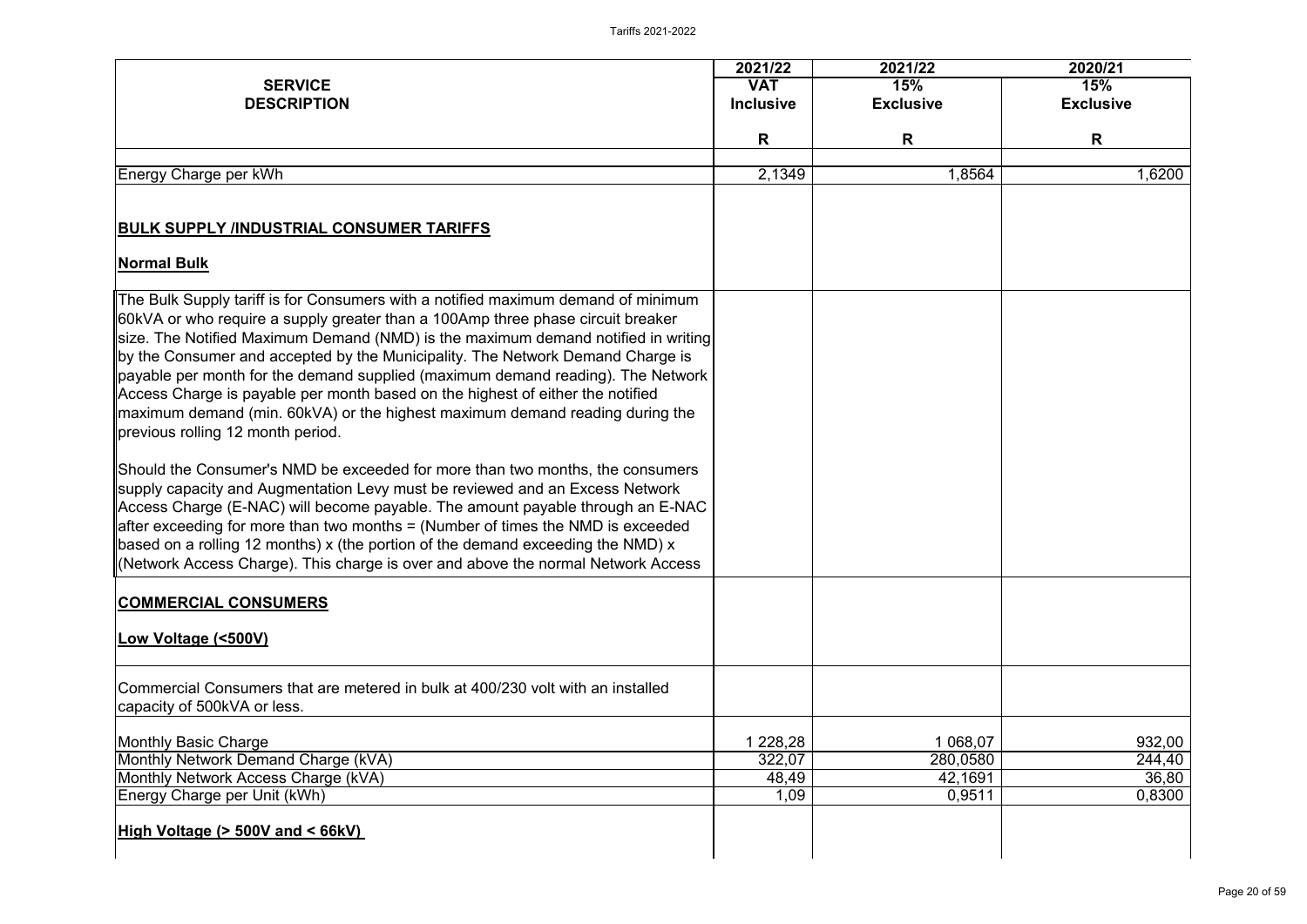| 2021/22          | 2021/22                                | 2020/21                                              |
|------------------|----------------------------------------|------------------------------------------------------|
| <b>VAT</b>       |                                        | 15%                                                  |
| <b>Inclusive</b> | <b>Exclusive</b>                       | <b>Exclusive</b>                                     |
|                  |                                        |                                                      |
|                  |                                        | R                                                    |
|                  |                                        |                                                      |
| 228,28           | 1 068,07                               | 932,00                                               |
| 296,30           | 257,6556                               | 224,85                                               |
| 44,62            | 38,8002                                | 33,86                                                |
| 1,08             | 0,9416                                 | 0,8217                                               |
|                  |                                        |                                                      |
|                  |                                        |                                                      |
|                  |                                        |                                                      |
|                  |                                        |                                                      |
| 1 228,28         | 1 068,07                               | 932,00                                               |
| 322,07           | 280,0580                               | 244,40                                               |
| 48,49            | 42,1691                                | 36,80                                                |
| 1,09             | 0,9511                                 | 0,8300                                               |
|                  |                                        |                                                      |
|                  |                                        |                                                      |
|                  |                                        |                                                      |
|                  |                                        | 932,00                                               |
|                  |                                        | 224,85                                               |
|                  |                                        | 33,86                                                |
|                  |                                        | 0,8217                                               |
|                  |                                        |                                                      |
|                  |                                        |                                                      |
|                  | R<br>228,28<br>296,30<br>44,62<br>1,08 | 15%<br>R<br>1068,07<br>257,6556<br>38,8002<br>0,9416 |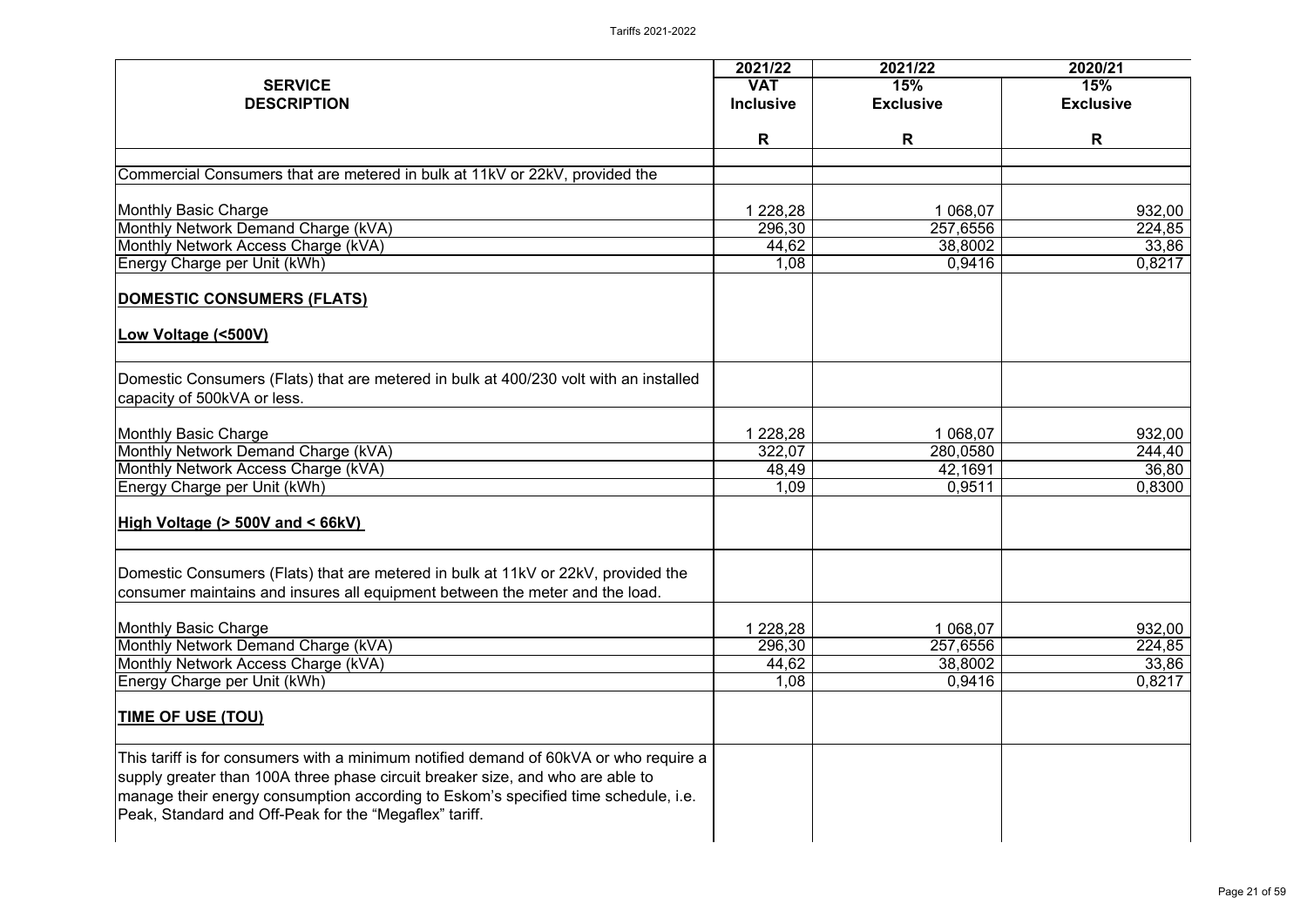|                                                                                                                                                                                                                                                             | 2021/22          | 2021/22          | 2020/21          |
|-------------------------------------------------------------------------------------------------------------------------------------------------------------------------------------------------------------------------------------------------------------|------------------|------------------|------------------|
| <b>SERVICE</b>                                                                                                                                                                                                                                              | <b>VAT</b>       | 15%              | 15%              |
| <b>DESCRIPTION</b>                                                                                                                                                                                                                                          | <b>Inclusive</b> | <b>Exclusive</b> | <b>Exclusive</b> |
|                                                                                                                                                                                                                                                             |                  |                  |                  |
|                                                                                                                                                                                                                                                             | R                | R                | R                |
| Consumers must have the necessary electronic metering equipment installed and                                                                                                                                                                               |                  |                  |                  |
| correctly programmed for this tariff at their cost.                                                                                                                                                                                                         |                  |                  |                  |
| Where existing Consumers consider conversion to TOU, it will be the the Consumer's<br>responsibility to do a tariff study.                                                                                                                                  |                  |                  |                  |
| At least 6 months TOU data $(3 \times h$ high demand season and $3 \times l$ ow demand season)<br>must be available before the conversion can be implemented.                                                                                               |                  |                  |                  |
| A change of tariff will apply for a minimum period of 12 months with three months<br> mutual notice thereafter. Meters are generally read once a month. Estimated charges<br>are raised in months during which no meter readings can be taken and these are |                  |                  |                  |
| subsequently adjusted when actual consumption is charged for.                                                                                                                                                                                               |                  |                  |                  |
| Low Voltage ( < 500V)                                                                                                                                                                                                                                       |                  |                  |                  |
| Consumers that are metered in bulk TOU at 400/230 volt with an installed capacity of<br>500kVA or less.                                                                                                                                                     |                  |                  |                  |
| Monthly Basic Charge                                                                                                                                                                                                                                        | 1 228,28         | 1 068,07         | 932,00           |
| Monthly Network Demand Charge (kVA)                                                                                                                                                                                                                         | 56,24            | 48,9070          | 42,68            |
| Monthly Network Access Charge (kVA)                                                                                                                                                                                                                         | 48,49            | 42,1691          | 36,80            |
| Active Energy Unit Charge (kWh)                                                                                                                                                                                                                             |                  |                  |                  |
| <b>High Season Demand: June to August</b>                                                                                                                                                                                                                   |                  |                  |                  |
| Peak                                                                                                                                                                                                                                                        | 5,62             | 4,8893           | 4,2668           |
| <b>Standard</b>                                                                                                                                                                                                                                             | 1,80             | ,5653            | 1,3660           |
| Off-Peak                                                                                                                                                                                                                                                    | 1,04             | 0,9051           | 0,7899           |
| Reactive Energy Charge (kVArh)                                                                                                                                                                                                                              | 0,24             | 0,2071           | 0,1807           |
| <b>Low Season Demand: September to May</b>                                                                                                                                                                                                                  |                  |                  |                  |
| Peak                                                                                                                                                                                                                                                        | 1,93             | 1,6760           | 1,4626           |
| <b>Standard</b>                                                                                                                                                                                                                                             | 1,37             | 1,1910           | 1,0394           |
| Off-Peak                                                                                                                                                                                                                                                    | 0,92             | 0,7997           | 0,6979           |
| High Voltage ( $>=$ 500V and $<$ 66kV))                                                                                                                                                                                                                     |                  |                  |                  |
|                                                                                                                                                                                                                                                             |                  |                  |                  |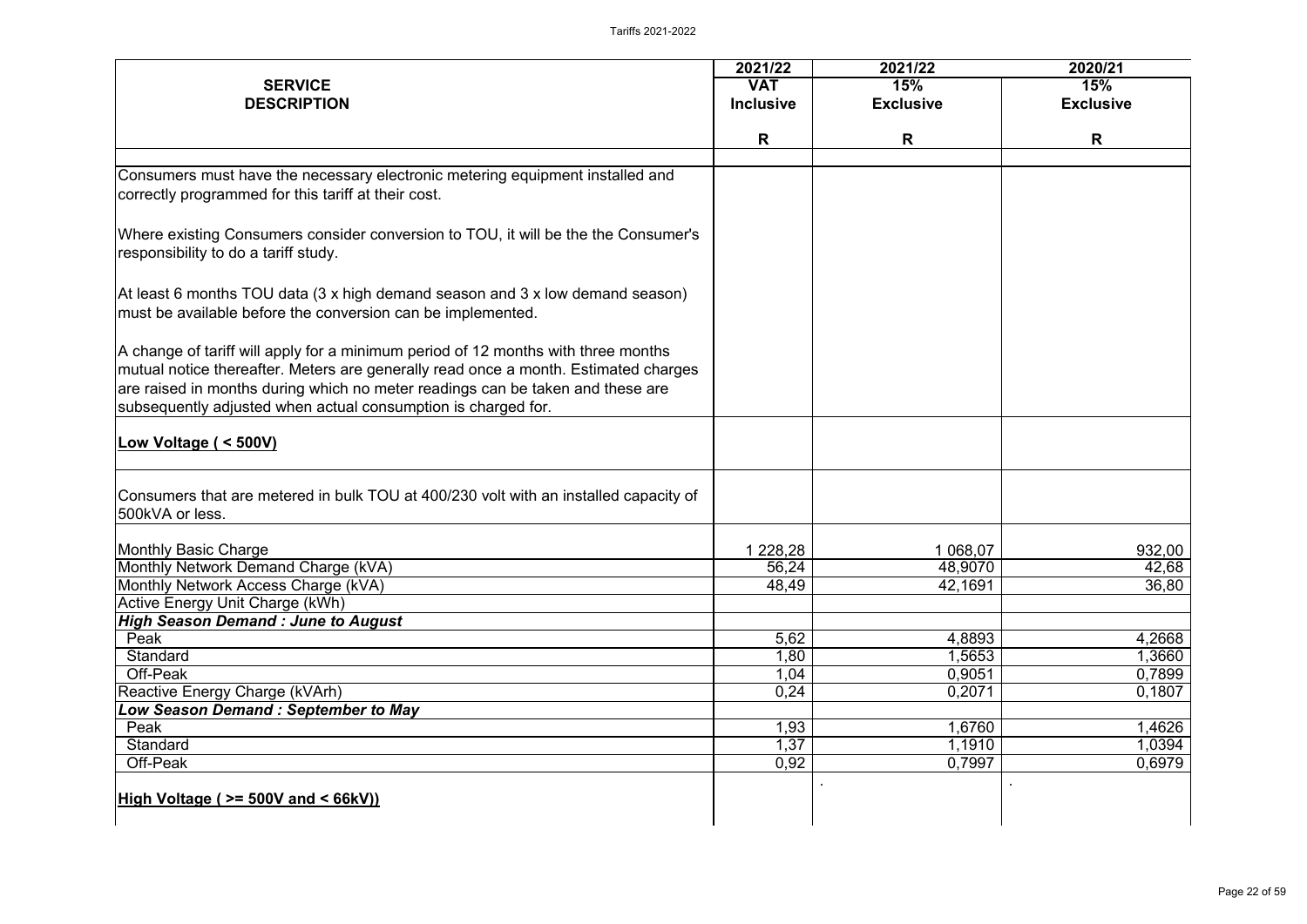| <b>SERVICE</b><br><b>VAT</b>                                                          | 15%<br><b>Exclusive</b> | 15%              |
|---------------------------------------------------------------------------------------|-------------------------|------------------|
|                                                                                       |                         |                  |
| <b>DESCRIPTION</b><br><b>Inclusive</b>                                                |                         | <b>Exclusive</b> |
| R                                                                                     | R                       | R                |
|                                                                                       |                         |                  |
| Consumers that are metered in bulk TOU at 11kV or 22kV, provided the consumer         |                         |                  |
| maintains and insures all equipment between the meter and the load.                   |                         |                  |
|                                                                                       |                         |                  |
| <b>Monthly Basic Charge</b><br>1 2 28, 28                                             | 1 068,07                | 932,00           |
| Monthly Network Demand Charge (kVA)<br>51,75                                          | 44,9995                 | 39,27            |
| Monthly Network Access Charge (kVA)<br>44,62                                          | 38,8002                 | 33,86            |
| <b>Active Energy Unit Charge (kWh)</b>                                                |                         |                  |
| <b>High Season Demand : June to August</b>                                            |                         |                  |
| 5,31<br>Peak                                                                          | 4,6211                  | 4,0327           |
| 1,70<br><b>Standard</b>                                                               | 1,4795                  | 1,2911           |
| Off-Peak<br>0,98                                                                      | 0,8555                  | 0,7466           |
| Reactive Energy Charge (kVArh)<br>0,24                                                | 0,2071                  | 0,1807           |
| <b>Low Season Demand: September to May</b>                                            |                         |                  |
| Peak<br>1,82                                                                          | 1,5841                  | 1,3824           |
| 1,29<br><b>Standard</b>                                                               | 1,1257                  | 0,9824           |
| Off-Peak<br>0,87                                                                      | 0,7560                  | 0,6597           |
|                                                                                       |                         |                  |
| <b>MEGAFLEX</b>                                                                       |                         |                  |
|                                                                                       |                         |                  |
| This tariff is for consumers with a minimum notified demand of 60kVA or who require a |                         |                  |
| supply greater than 100A three phase circuit breaker size, and who are able to        |                         |                  |
| manage their energy consumption according to Eskom's specified time schedule, i.e.    |                         |                  |
| Peak, Standard and Off-Peak for the "Megaflex" tariff.                                |                         |                  |
| Consumers must have the necessary electronic metering equipment installed and         |                         |                  |
| correctly programmed for this tariff at their cost.                                   |                         |                  |
|                                                                                       |                         |                  |
| Where existing Consumers consider conversion to TOU, it will be the the Consumer's    |                         |                  |
| responsibility to do a tariff study.                                                  |                         |                  |
|                                                                                       |                         |                  |
| At least 6 months TOU data (3 x high demand season and 3 x low demand season)         |                         |                  |
| must be available before the conversion can be implemented.                           |                         |                  |
|                                                                                       |                         |                  |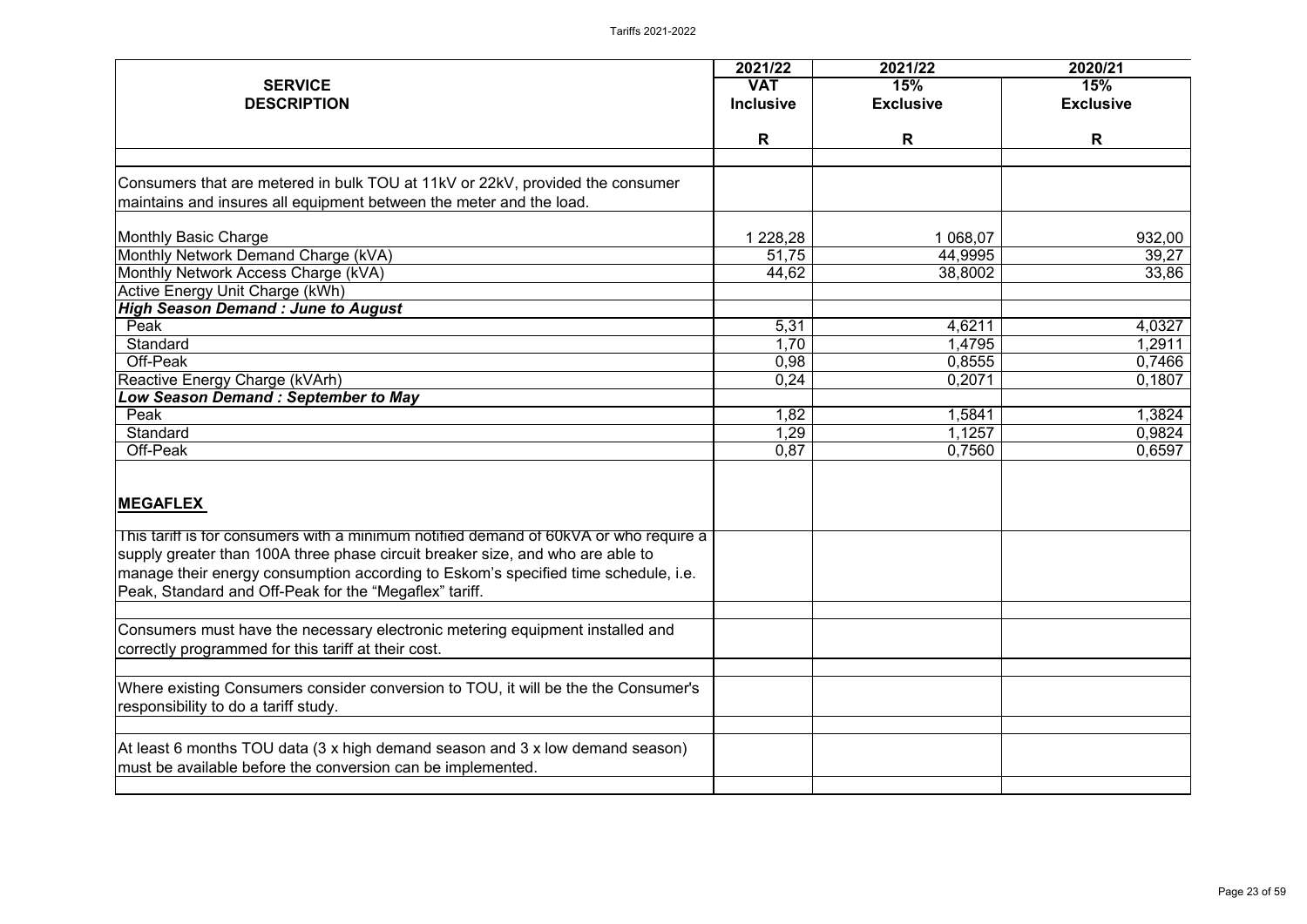| <b>SERVICE</b><br><b>DESCRIPTION</b>                                                | 2021/22<br><b>VAT</b><br><b>Inclusive</b> | 2021/22<br>15%<br><b>Exclusive</b> | 2020/21<br>15%<br><b>Exclusive</b> |
|-------------------------------------------------------------------------------------|-------------------------------------------|------------------------------------|------------------------------------|
|                                                                                     | R                                         | R                                  | R                                  |
| A change of tariff will apply for a minimum period of 12 months with three months   |                                           |                                    |                                    |
| mutual notice thereafter. Meters are generally read once a month. Estimated charges |                                           |                                    |                                    |
| are raised in months during which no meter readings can be taken and these are      |                                           |                                    |                                    |
| subsequently adjusted when actual consumption is charged for.                       |                                           |                                    |                                    |
|                                                                                     |                                           |                                    |                                    |
| <b>High Voltage ( &gt;= 500V and &lt; 66kV))</b>                                    |                                           |                                    |                                    |
| Consumers that are metered in bulk TOU at 11kV or 22kV, provided the consumer       |                                           |                                    |                                    |
| maintains and insures all equipment between the meter and the load.                 |                                           |                                    |                                    |
|                                                                                     |                                           |                                    |                                    |
| Service Charge @ R/Account/Day                                                      |                                           |                                    |                                    |
| Administration Charge @ R/Day                                                       | $\blacksquare$                            | $\blacksquare$                     |                                    |
| <b>TX Network Access Charge (kVA)</b>                                               |                                           |                                    |                                    |
| Network Access Charge (kVA)                                                         | $\blacksquare$                            |                                    |                                    |
| Network Demand Charge (kVA)<br><b>Active Energy Unit Charge (kWh)</b>               | ۰.                                        | $\blacksquare$                     |                                    |
| High Season Demand: June to August                                                  |                                           |                                    |                                    |
| Peak                                                                                | $\blacksquare$                            |                                    |                                    |
| <b>Standard</b>                                                                     | $\blacksquare$                            |                                    |                                    |
| Off-Peak                                                                            | $\blacksquare$                            | $\blacksquare$                     |                                    |
| Reactive Energy Charge (kVArh)                                                      |                                           |                                    |                                    |
| Low Season Demand: September to May                                                 |                                           |                                    |                                    |
| Peak                                                                                | $\blacksquare$                            | $\blacksquare$                     |                                    |
| Standard                                                                            | $\blacksquare$                            | $\blacksquare$                     |                                    |
| Off-Peak                                                                            | $\blacksquare$                            | $\blacksquare$                     | ۰.                                 |
| Electrification and Rural Subsidy (kWh)                                             | $\overline{\phantom{a}}$                  | $\blacksquare$                     | ۰.                                 |
| <b>Reliability Service Charge (kWh)</b>                                             | $\blacksquare$                            | $\blacksquare$                     |                                    |
| Retail Environmental Levy Charge (kWh)                                              |                                           |                                    |                                    |
| Wheeling Fee (kWh)                                                                  | $\blacksquare$                            | $\blacksquare$                     |                                    |
| Losses Surcharge (%)                                                                |                                           |                                    |                                    |
| <b>ELECTRICITY</b><br><b>190</b>                                                    |                                           |                                    |                                    |
| <b>SMALL SCALE EMBEDDED GENERATION</b>                                              |                                           |                                    |                                    |

|  | 2020/21<br>15%   |  |  |
|--|------------------|--|--|
|  | <b>Exclusive</b> |  |  |
|  |                  |  |  |
|  | $\mathsf{R}$     |  |  |
|  |                  |  |  |
|  |                  |  |  |
|  |                  |  |  |
|  |                  |  |  |
|  |                  |  |  |
|  |                  |  |  |
|  |                  |  |  |
|  |                  |  |  |
|  |                  |  |  |
|  |                  |  |  |
|  |                  |  |  |
|  |                  |  |  |
|  |                  |  |  |
|  |                  |  |  |
|  |                  |  |  |
|  |                  |  |  |
|  |                  |  |  |
|  |                  |  |  |
|  |                  |  |  |
|  |                  |  |  |
|  |                  |  |  |
|  |                  |  |  |
|  |                  |  |  |
|  |                  |  |  |
|  |                  |  |  |
|  |                  |  |  |
|  |                  |  |  |
|  |                  |  |  |
|  |                  |  |  |
|  |                  |  |  |
|  |                  |  |  |
|  |                  |  |  |
|  |                  |  |  |
|  |                  |  |  |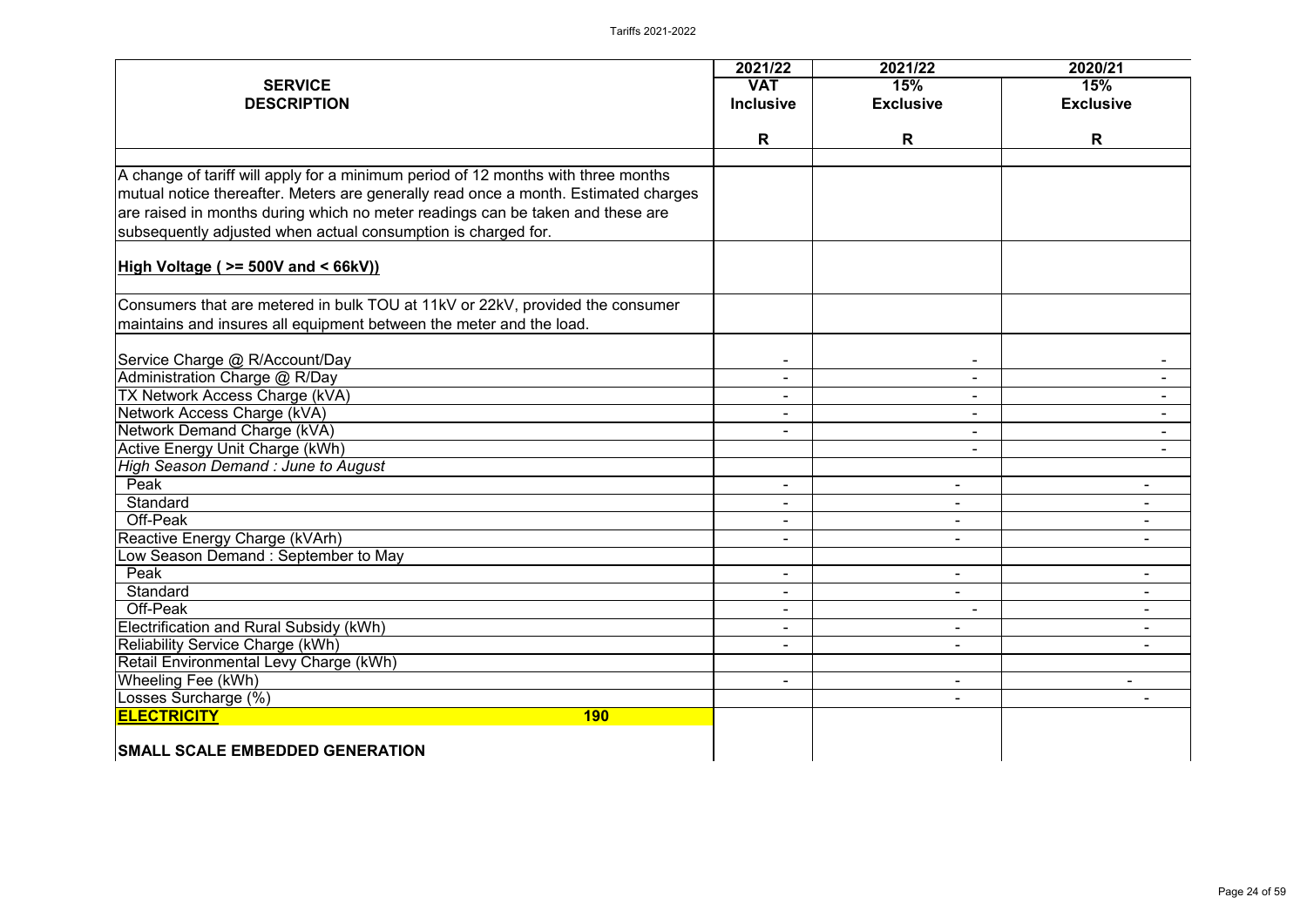|                                                                                      | 2021/22          | 2021/22          | 2020/21          |
|--------------------------------------------------------------------------------------|------------------|------------------|------------------|
| <b>SERVICE</b>                                                                       | <b>VAT</b>       | 15%              | 15%              |
| <b>DESCRIPTION</b>                                                                   | <b>Inclusive</b> | <b>Exclusive</b> | <b>Exclusive</b> |
|                                                                                      | R                | R                | R                |
|                                                                                      |                  |                  |                  |
| SMALL SCALE EMBEDDED GENERATION<br>(SSEG) This tariff is available only for approved |                  |                  |                  |
| SSEG connections, where the customers offset                                         |                  |                  |                  |
| their small scale generation (kWh) against                                           |                  |                  |                  |
| purchases from the Municipality, provided that their                                 |                  |                  |                  |
| purchases exceed their generation (kWh). The                                         |                  |                  |                  |
| consumer will stay on his existing tariff (All prepaid                               |                  |                  |                  |
| customers excluded) Prepaid customers to convert                                     |                  |                  |                  |
| to credit meter and tariff:                                                          |                  |                  |                  |
| Feed-in Tariff c/kWh                                                                 | 0,805            | 0,7000           |                  |
|                                                                                      |                  |                  |                  |
| <b>ELECTRICITY</b><br><b>190</b>                                                     |                  |                  |                  |
| <b>SUNDRY CHARGES</b>                                                                |                  |                  |                  |
| <b>DECREASING OF CIRCUIT BREAKER</b>                                                 |                  |                  |                  |
| A change of tariff will apply for a minimum period of                                |                  |                  |                  |
| 12 months, with 3 months mutual notice thereafter.                                   |                  |                  |                  |
| Single phase                                                                         | Plus VAT         | $Cost + 20\%$    | Cost +20%        |
| Three phase                                                                          | <b>Plus VAT</b>  | $Cost + 20\%$    | $Cost + 20\%$    |
| <b>INSPECTION FEES</b>                                                               | 588,00           | 511,16           | 491,02           |
| <b>INFRASTRUCTURE UPGRADE FEE</b>                                                    |                  |                  |                  |
| Upgrade capacity from 20A to 40A Fees with already installed infrastructure          | 4 600,00         | 4 000,00         |                  |
| Upgrade capacity from 40A to 60A Fees with already installed infrastructure          | 4 600,00         | 4 000,00         |                  |
| Upgrade capacity from 20A to 60A Fees with already installed infrastructure          | 9 200,00         | 8 000,00         |                  |
| <b>FESTIVE USE</b>                                                                   |                  |                  |                  |
| Basic cost that includes prepaid meters per day excluding the kvh (Usage) - Only     |                  |                  |                  |
| 15Amp                                                                                | 58,00            | 50,00            |                  |
| Hire of temporary distribution kiosk, per kiosk, per day                             | 173,00           | 150,00           |                  |
| Hire of temporary distribution kiosk, per kiosk, per day + prepaid meter             | 518,00           | 450,00           |                  |
| <b>Only Conventional Meters:</b>                                                     |                  |                  |                  |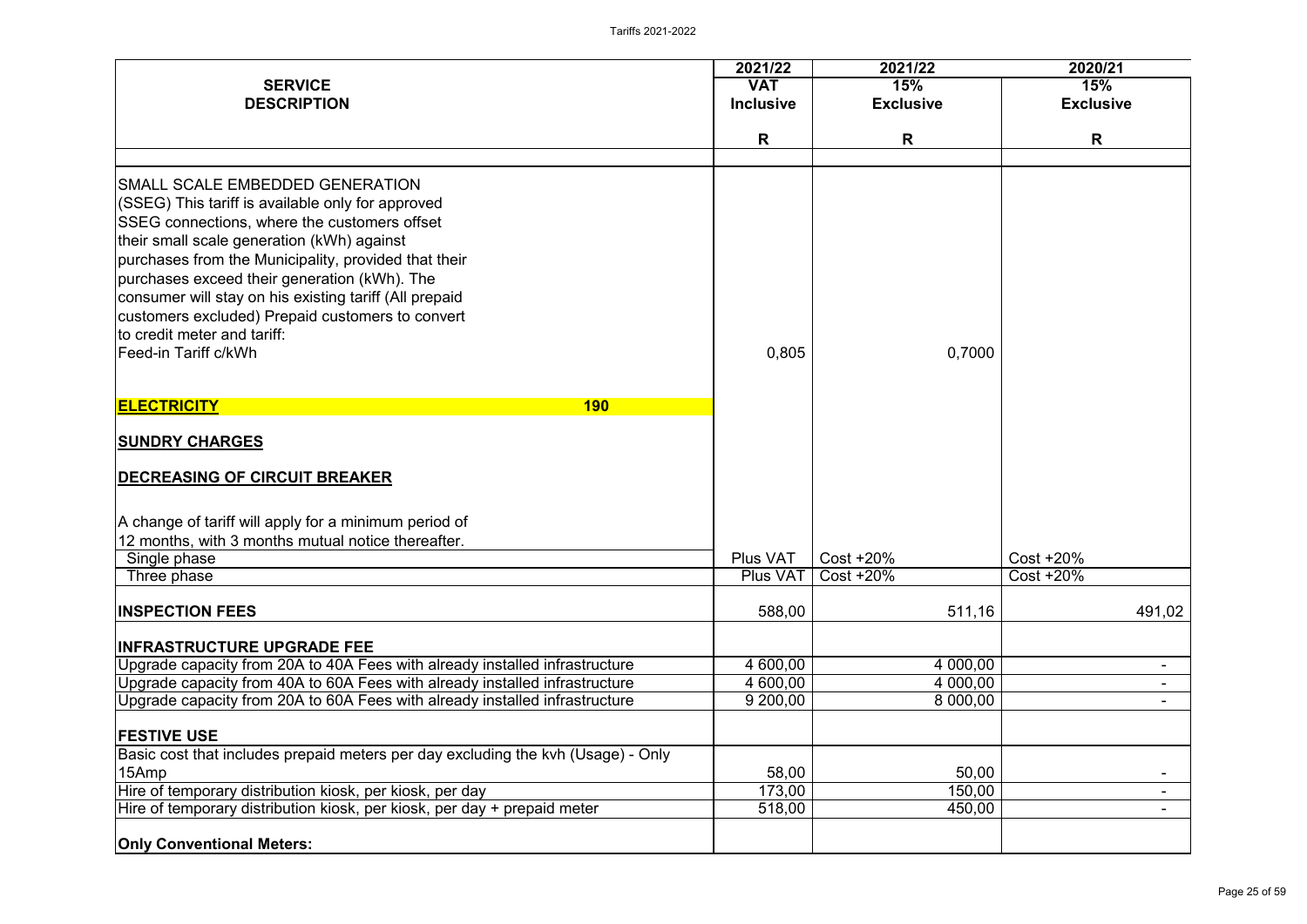|                                                                                                  |                                                                             | 2021/22          | 2021/22          | 2020/21          |
|--------------------------------------------------------------------------------------------------|-----------------------------------------------------------------------------|------------------|------------------|------------------|
| <b>SERVICE</b>                                                                                   |                                                                             | <b>VAT</b>       | 15%              | 15%              |
| <b>DESCRIPTION</b>                                                                               |                                                                             | <b>Inclusive</b> | <b>Exclusive</b> | <b>Exclusive</b> |
|                                                                                                  |                                                                             |                  |                  |                  |
|                                                                                                  |                                                                             | R                | R                | R                |
| Single phase                                                                                     |                                                                             |                  |                  |                  |
| 40 Amp                                                                                           | Per Day                                                                     | 251,00           | 218,00           | 189,33           |
| Three phase                                                                                      |                                                                             |                  |                  |                  |
| 15 Amp                                                                                           | Per Day                                                                     | 617,00           | 535,74           | 535,74           |
| Above 15 Amp                                                                                     | Per Day                                                                     | 1 198,00         | 041,00           | 905,06           |
| <b>DECREASING OF CIRCUIT BREAKER</b>                                                             |                                                                             |                  |                  |                  |
| A change of tariff will apply for a minimum period of                                            |                                                                             |                  |                  |                  |
| 12 months, with 3 months mutual notice thereafter.                                               |                                                                             |                  |                  |                  |
| Single phase                                                                                     |                                                                             | Plus VAT         | $Cost + 20\%$    | Cost +20%        |
| Three phase                                                                                      |                                                                             | Plus VAT         | $Cost + 20\%$    | $Cost + 20\%$    |
| <b>Call-out Fee</b>                                                                              |                                                                             |                  |                  |                  |
| After hours: Sundays & Public Holidays (Based on                                                 |                                                                             |                  |                  |                  |
| 2 hrs (double time) for electr $\&$ assist + 10km)                                               |                                                                             | 1 152,00         | 1 002,00         |                  |
| After hours owners fault (Based on 2 hours for                                                   |                                                                             |                  |                  |                  |
| electr & assist + 10km)                                                                          |                                                                             | 1 152,00         | 1 002,00         |                  |
| <b>MV. Switching on Council's equipment</b>                                                      |                                                                             |                  |                  |                  |
| Office hours (Based on 3 hours for                                                               |                                                                             |                  |                  |                  |
| superintendent & electr + 15km)                                                                  |                                                                             | 3 105,00         | 2 700,00         |                  |
| After hours: Weekdays & Saturdays (Based on 3                                                    |                                                                             |                  |                  |                  |
| hours (time and a half) for a superintendent and an                                              |                                                                             |                  |                  |                  |
| electrician plus 15km)                                                                           |                                                                             | 4 255,00         | 3 700,00         |                  |
| After hours: Sundays & Public holidays (Based on                                                 |                                                                             |                  |                  |                  |
| 3 hours (double time) for a superintendent and an                                                |                                                                             |                  |                  |                  |
| electrician plus 15km)                                                                           |                                                                             | 8 510,00         | 7 400,00         |                  |
| <b>Change of Circuit Breaker</b>                                                                 |                                                                             |                  |                  |                  |
| S/Phase(1/annum) contact Electricity Department                                                  |                                                                             |                  |                  |                  |
| for approval (Based on Circuit Breaker cost + 1                                                  |                                                                             |                  |                  |                  |
| hour for an electrician and assistant + 10km)<br>3 Phase(1/annum) contact Electricity Department |                                                                             | 2 128,00         | 1 850,00         |                  |
|                                                                                                  |                                                                             |                  |                  |                  |
| for approval (Based on Circuit Breaker cost + 1                                                  |                                                                             | 2 818,00         | 2 450,00         |                  |
| hour for an electrician and assistant + 10km)                                                    |                                                                             |                  |                  |                  |
| Verification of a Meter Reading                                                                  |                                                                             | 345,00           | 300,00           |                  |
| Administration fee - recalculation due to no meter access                                        |                                                                             | 345,00           | 300,00           |                  |
|                                                                                                  | Test of Meter: All other Meters (Conditionally Refundable) External testing | 613,00           | 403,00           |                  |
| Tariff change - change between one part and two-part                                             |                                                                             | 322,00           | 280,00           |                  |
| Damage elect meter (based on meter cost + call out X 2)                                          |                                                                             | 438,00           | 250,00           |                  |
| Damage elect meter 3 phase (based on meter cost + call out X 2)                                  |                                                                             | 1 783,00         | 550,00           |                  |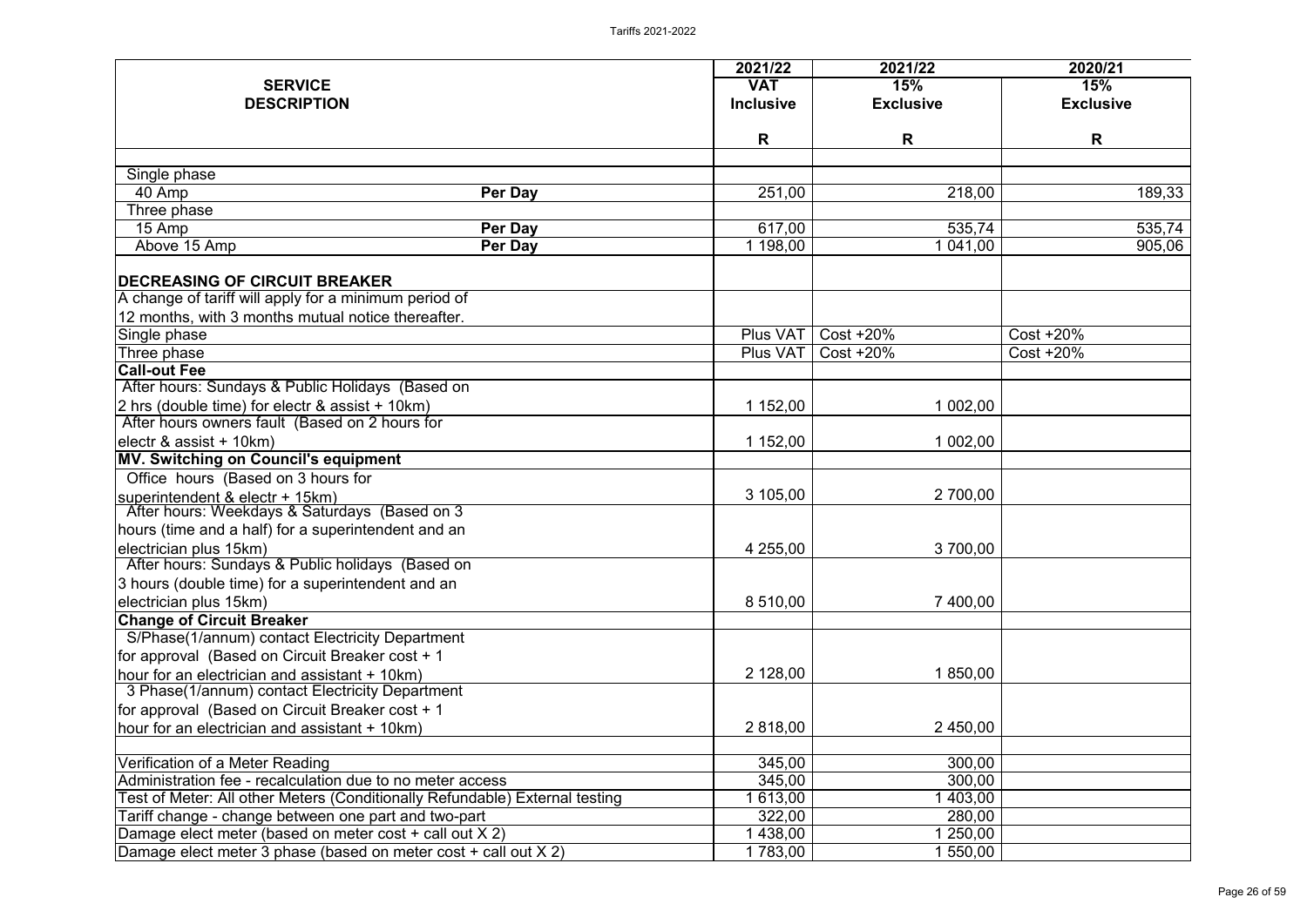|                                                                                    | 2021/22             | 2021/22          | 2020/21          |
|------------------------------------------------------------------------------------|---------------------|------------------|------------------|
| <b>SERVICE</b>                                                                     | <b>VAT</b>          | 15%              | 15%              |
| <b>DESCRIPTION</b>                                                                 | <b>Inclusive</b>    | <b>Exclusive</b> | <b>Exclusive</b> |
|                                                                                    | R                   | R                | R                |
|                                                                                    |                     |                  |                  |
| Replacement of CIU (Meter keypad) (Based on keypad cost and call out fee)          | 863,00              | 750,00           |                  |
| Damage of Bulk meter or change to SSEG (Based                                      |                     |                  |                  |
| on 3 hours for a superintendent and electrician +                                  |                     |                  |                  |
| 60km + bulk meter cost + modem cost)                                               | 25 300,00           | 22 000,00        |                  |
| Change to Time of Use (with existing bulk meter)                                   | 19 918,00           | 17 320,00        |                  |
| Change to Time of Use (without existing bulk meter)                                | 25 300,00           | 22 000,00        |                  |
| Commission of Bulk meter, supplied by customer (call out fee x 3)                  | 2 875,00            | 2 500,00         |                  |
| Damage of HV Cable                                                                 | 42 435,00           | 36 900,00        |                  |
| Damage of MV Cable                                                                 | 42 435,00           | 36 900,00        |                  |
| Damage of LV Cable                                                                 | 9 200,00            | 8 000,00         |                  |
| Damage of Service Connection Cable                                                 | 4 600,00            | 4 000,00         |                  |
| <b>Working without Way leave</b>                                                   | 11 500,00           | 10 000,00        |                  |
| <b>WAYLEAVE DEPOSITS</b>                                                           |                     |                  |                  |
| <b>HV</b> cables                                                                   |                     | 18 000,00        |                  |
| MV cables                                                                          |                     | 18 000,00        |                  |
| LV cables                                                                          |                     | 12 000,00        |                  |
| <b>Cancellation Fee of requested service</b>                                       | $\overline{57}5,00$ | 500,00           |                  |
| Erection and removal of Banners, signs & lights (per hour) (Vehicle cost + labour) | 1 219,00            | 1 060,00         |                  |
| <b>CONVERSION OF METERS</b>                                                        |                     |                  |                  |
| Removal of Meter (based on call out fee)                                           | 897,00              | 780,00           |                  |
| Repositioning of Meter (excl. cable) (based on call out fee)                       | 897,00              | 780,00           |                  |
| Repositioning of Meter (incl. cable) (based on call out fee + 30m cable)           | 4 515,00            | 3 926,00         |                  |
| <b>RELOCATION (MOVING) OF INSTALLATIONS</b>                                        |                     |                  |                  |
| Streetlight pole                                                                   | Plus VAT            | Cost +20%        | Cost +20%        |
| <b>Electrical box/kiosk</b>                                                        | <b>Plus VAT</b>     | $Cost + 20\%$    | Cost +20%        |
| <b>Disconnection/Reconnection Fees</b>                                             |                     |                  |                  |
| Due to non-payment                                                                 | 872,00              | 758,00           | 658,50           |
| On request of consumer                                                             | 1 111,00            | 966,02           | 839,51           |
| <b>SERVICE CALLS</b>                                                               |                     |                  |                  |
| During office hours                                                                | 584,00              | 507,01           | 440,04           |
| After office hours                                                                 | 1 153,00            | 1 002,03         | 870,72           |
| <b>SERVICE COST</b>                                                                |                     |                  |                  |
| Electrician per Hour                                                               | 540,00              | 468,91           | 450,44           |
| Electrician Assistant per Hour                                                     | 139,00              | 120,21           | 115,47           |
|                                                                                    |                     |                  |                  |

|                                       | 2020/21          |
|---------------------------------------|------------------|
|                                       | 15%              |
|                                       | <b>Exclusive</b> |
|                                       |                  |
|                                       | R                |
| $\overline{0}$                        |                  |
|                                       |                  |
|                                       |                  |
|                                       |                  |
| $\frac{\frac{1}{100}}{\frac{1}{100}}$ |                  |
|                                       |                  |
|                                       |                  |
|                                       |                  |
|                                       |                  |
|                                       |                  |
|                                       |                  |
|                                       |                  |
|                                       |                  |
|                                       |                  |
|                                       |                  |
| $\frac{1}{0}$<br>$\frac{1}{0}$        |                  |
|                                       |                  |
|                                       |                  |
| $\overline{0}$                        |                  |
|                                       |                  |
| $\mathbf{0}$                          |                  |
|                                       |                  |
|                                       |                  |
|                                       |                  |
| $\frac{0}{0}$                         |                  |
|                                       |                  |
|                                       |                  |
|                                       | Cost +20%        |
|                                       | Cost +20%        |
|                                       |                  |
|                                       | 658,50           |
| $\frac{0}{2}$                         | 839,51           |
|                                       |                  |
| $\frac{1}{3}$                         | 440,04           |
|                                       | 870,72           |
|                                       |                  |
| $\overline{1}$                        | 450,44           |
| $\overline{1}$                        | 115,47           |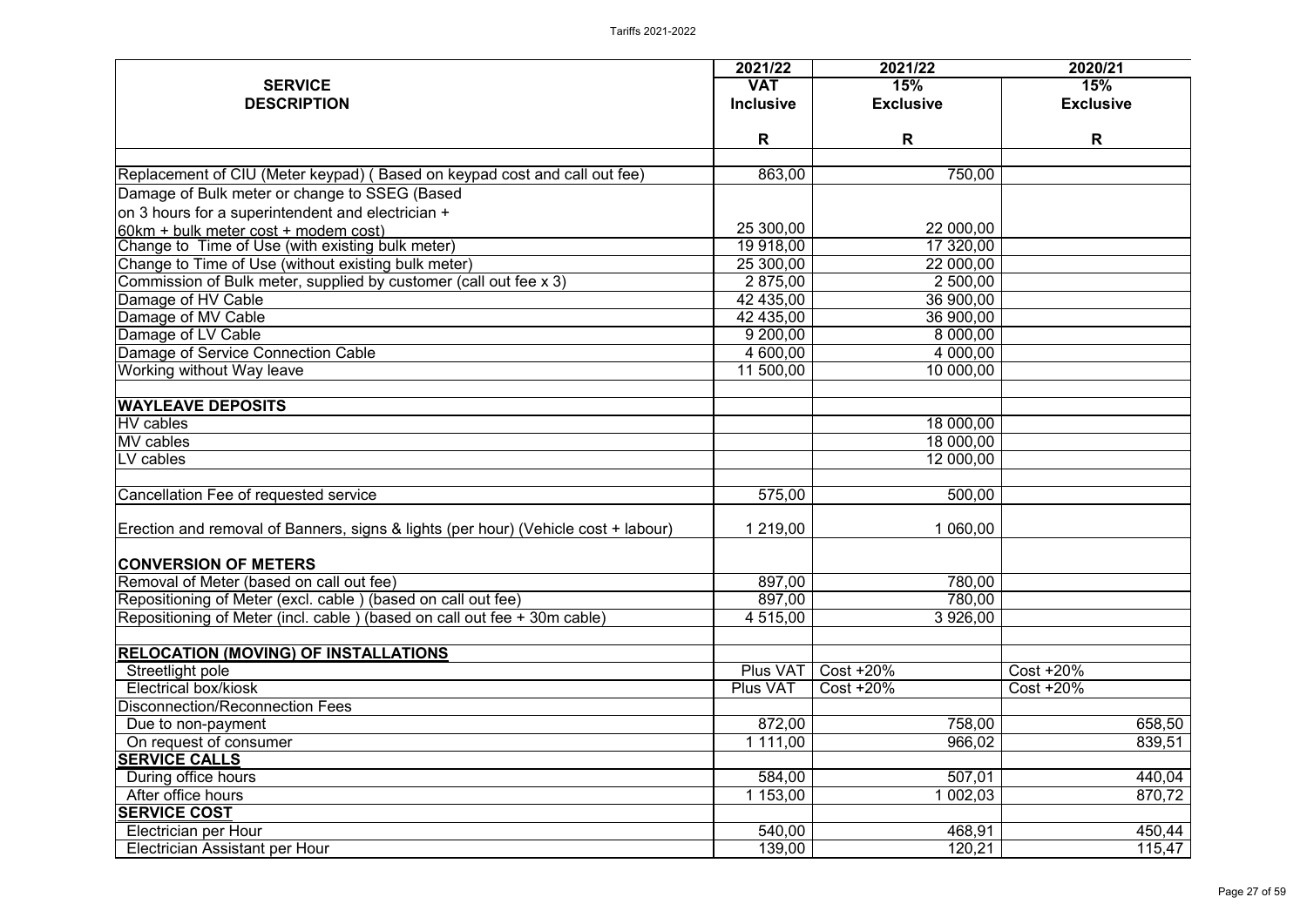|                                                                                       | 2021/22          | 2021/22              | 2020/21              |
|---------------------------------------------------------------------------------------|------------------|----------------------|----------------------|
| <b>SERVICE</b>                                                                        | <b>VAT</b>       | 15%                  | 15%                  |
| <b>DESCRIPTION</b>                                                                    | <b>Inclusive</b> | <b>Exclusive</b>     | <b>Exclusive</b>     |
|                                                                                       | R                | R                    | $\mathsf{R}$         |
|                                                                                       |                  |                      |                      |
| LDV per kilometre                                                                     | 25,00<br>48,00   | 21,65<br>41,15       | 20,80<br>39,53       |
| Truck per kilometre<br>TAMPERING, ILLEGAL USE AND DISTRIBUTION                        |                  |                      |                      |
| <b>Residential</b>                                                                    |                  |                      |                      |
| 1st Tampering fee                                                                     | No VAT           | 2 061,10             | $\overline{1979,93}$ |
| 2nd Tampering fee                                                                     | No VAT           | 3 091,65             | 2 969,88             |
|                                                                                       |                  | <b>Permanent</b>     | <b>Permanent</b>     |
| 3rd Tampering fee                                                                     |                  | <b>Disconnection</b> | <b>Disconnection</b> |
| 3 Phase 60A/100A                                                                      |                  |                      |                      |
| 1st Tampering fee                                                                     | No VAT           | 5 263,11             | 5 0 5 5 , 8 2        |
| 2nd Tampering fee                                                                     | No VAT           | 7 017,47             | 6 741,09             |
|                                                                                       |                  | <b>Permanent</b>     | <b>Permanent</b>     |
| 3rd Tampering fee                                                                     |                  | <b>Disconnection</b> | <b>Disconnection</b> |
| Unsafe / illegal leads (per visit) (reconnection fee included)                        | 380,00           | 1 200,00             |                      |
| 3 Phase 100A/Bulk                                                                     |                  |                      |                      |
| 1st Tampering fee                                                                     | No VAT           | 11 065,49            | 11 235,14            |
| 2nd Tampering fee                                                                     | No VAT           | 14 358,53            | 13 482,19            |
|                                                                                       |                  | <b>Permanent</b>     | <b>Permanent</b>     |
| 3rd Tampering fee                                                                     |                  | <b>Disconnection</b> | <b>Disconnection</b> |
| <b>TESTING OF METERS</b>                                                              |                  |                      |                      |
| <b>Single Phase</b>                                                                   | 1 614,00         | 402,96               | 1 219,22             |
| <b>Three Phase</b>                                                                    | 1 614,00         | 1 402,96             | 1 219,22             |
| <b>OTHER TARIFFS</b>                                                                  |                  |                      |                      |
| These tariffs are for consumption that is not covered by the above Domestic,          |                  |                      |                      |
| Commercial or Bulk Consumer tariffs and special tariffs agreed with the Municipality. |                  |                      |                      |
| Claude Neon (Advertisement Boards)                                                    |                  |                      |                      |
| <b>Monthly Basic Charge</b>                                                           | 230,00           | 199,39               | 174,00               |
| <b>Telephone Booths</b>                                                               |                  |                      |                      |
| <b>Monthly Basic Charge</b>                                                           | 143,00           | 123,76               | 108,00               |
| <b>Streetlights</b>                                                                   |                  |                      |                      |
| Energy Charge per kWh                                                                 |                  |                      |                      |
| Kouga                                                                                 | 3,00             | 1,9480               | 1,70                 |
| <b>Hankey Water Works</b>                                                             |                  |                      |                      |
| Service                                                                               | 28,00            | 23,84                | 20,80                |
| <b>Network</b>                                                                        | 32,00            | 27,42                | 23,93                |
| Energy                                                                                | 3,00             | 2,3782               | 2,0754               |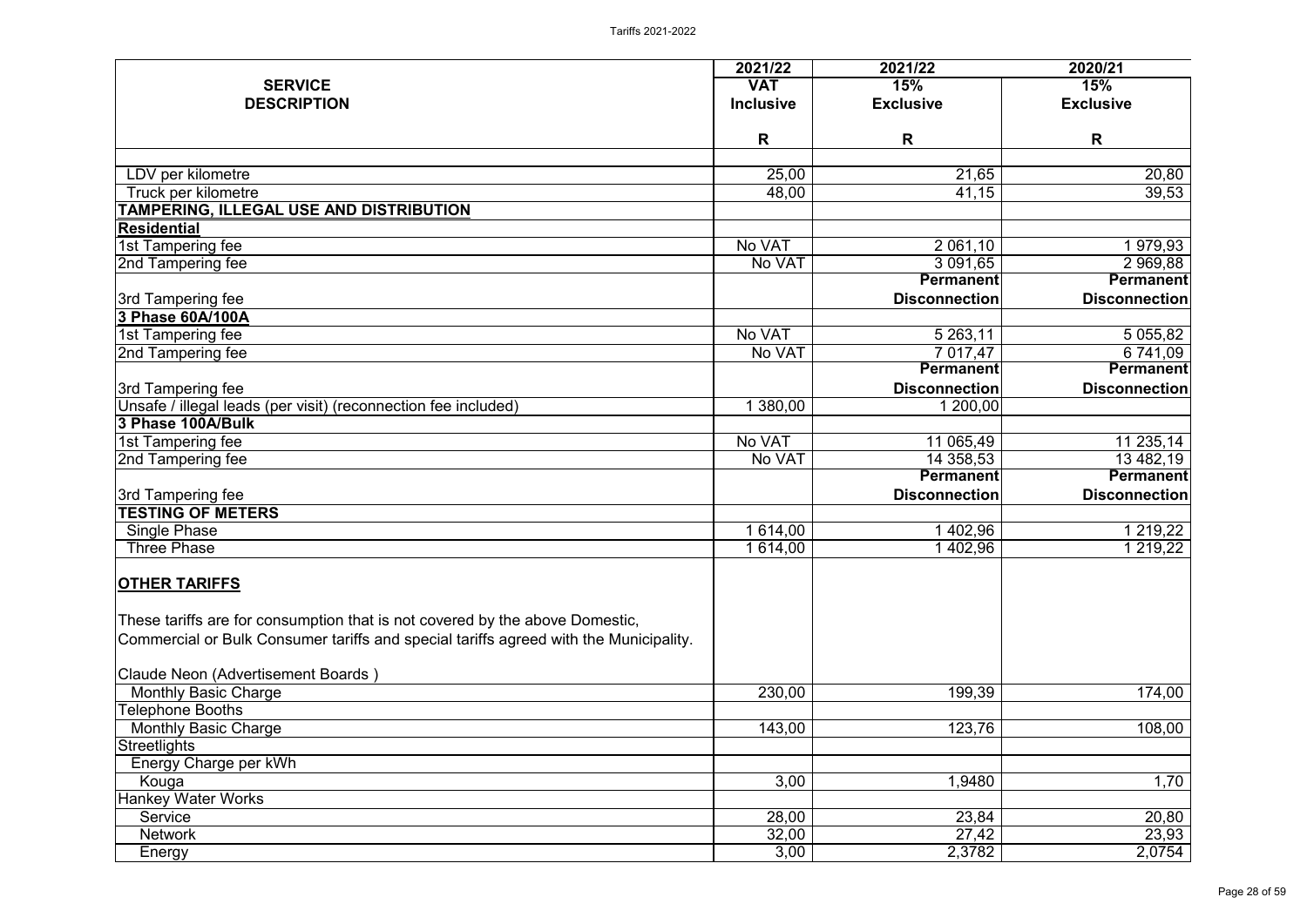|                                                                                                                                                                                                                                                             | 2021/22          | 2021/22                          | 2020/21                          |
|-------------------------------------------------------------------------------------------------------------------------------------------------------------------------------------------------------------------------------------------------------------|------------------|----------------------------------|----------------------------------|
| <b>SERVICE</b>                                                                                                                                                                                                                                              | <b>VAT</b>       | 15%                              | 15%                              |
| <b>DESCRIPTION</b>                                                                                                                                                                                                                                          | <b>Inclusive</b> | <b>Exclusive</b>                 | <b>Exclusive</b>                 |
|                                                                                                                                                                                                                                                             |                  |                                  |                                  |
|                                                                                                                                                                                                                                                             | R                | R                                | R                                |
|                                                                                                                                                                                                                                                             |                  | See Commercial                   | See Commercial                   |
| Temporary/Builder's Supply (As per Commercial Conventional Meters)                                                                                                                                                                                          |                  | <b>Conventional Meter Tariff</b> | <b>Conventional Meter Tariff</b> |
| <b>Municipal Departments</b>                                                                                                                                                                                                                                |                  |                                  |                                  |
| The respective Commercial Consumer Tariffs and Bulk Supply Tariffs as per above<br>shall be applicable to all municipal buildings, pumpstations, waste water works, water<br>treatment works, etc.                                                          |                  |                                  |                                  |
| <b>Special Agreements</b>                                                                                                                                                                                                                                   |                  |                                  |                                  |
| If agreed upon by the Municipality, a consumer can enter into a special supply<br>agreement with the Municipality, which contains a tariff of charges different from the<br>above charges. This will only be considered when special circumstances prevail. |                  |                                  |                                  |
| <b>ENVIRONMENTAL HEALTH</b><br><b>210</b>                                                                                                                                                                                                                   |                  |                                  |                                  |
| <b>APPLICATION FEES</b>                                                                                                                                                                                                                                     |                  |                                  |                                  |
| <b>Business Licence</b>                                                                                                                                                                                                                                     | 88,00            | 75,92                            | 72,93                            |
| <b>Traditional Slaughtering</b>                                                                                                                                                                                                                             | 147,00           | 127,59                           | 122,57                           |
| <b>Exhumations</b>                                                                                                                                                                                                                                          | 2 2 8 8,00       | 988,92                           | 910,58                           |
| <b>CERTIFICATES</b>                                                                                                                                                                                                                                         |                  |                                  |                                  |
| Certificate of Acceptability/Competence                                                                                                                                                                                                                     | 185,00           | 160,83                           | 154,50                           |
| Condemnation Certificate                                                                                                                                                                                                                                    | 185,00           | 160,83                           | 154,50                           |
| <b>Health Certificate</b>                                                                                                                                                                                                                                   | 185,00           | 160,83                           | 154,49                           |
| <b>HAWKERS STANDS PER MONTH</b>                                                                                                                                                                                                                             |                  |                                  |                                  |
| Arts & Crafts                                                                                                                                                                                                                                               | 111,00           | 96,50                            | 92,70                            |
| <b>Fruit &amp; Vegetables</b>                                                                                                                                                                                                                               | 167,00           | 144,75                           | 139,05                           |
| Clothing Jewellery, etc                                                                                                                                                                                                                                     | 379,00           | 329,17                           | 316,20                           |
| 2nd Hand goods                                                                                                                                                                                                                                              | 167,00           | 144,75                           | 139,05                           |
| <b>SEASONAL HAWKERS STAND PER DAY</b>                                                                                                                                                                                                                       |                  |                                  |                                  |
| Arts & Crafts                                                                                                                                                                                                                                               | 94,00            | 81,49                            | 78,28                            |
| <b>Fruit &amp; Vegetables</b>                                                                                                                                                                                                                               | 158,00           | 137,24                           | 131,84                           |
| Clothing Jewellery, etc                                                                                                                                                                                                                                     | 94,00            | 81,49                            | 78,28                            |
| 2nd Hand goods                                                                                                                                                                                                                                              | 94,00            | 81,49                            | 78,28                            |
| <b>Food stalls</b>                                                                                                                                                                                                                                          | 278,00           | 241,08                           | 231,59                           |
|                                                                                                                                                                                                                                                             |                  |                                  |                                  |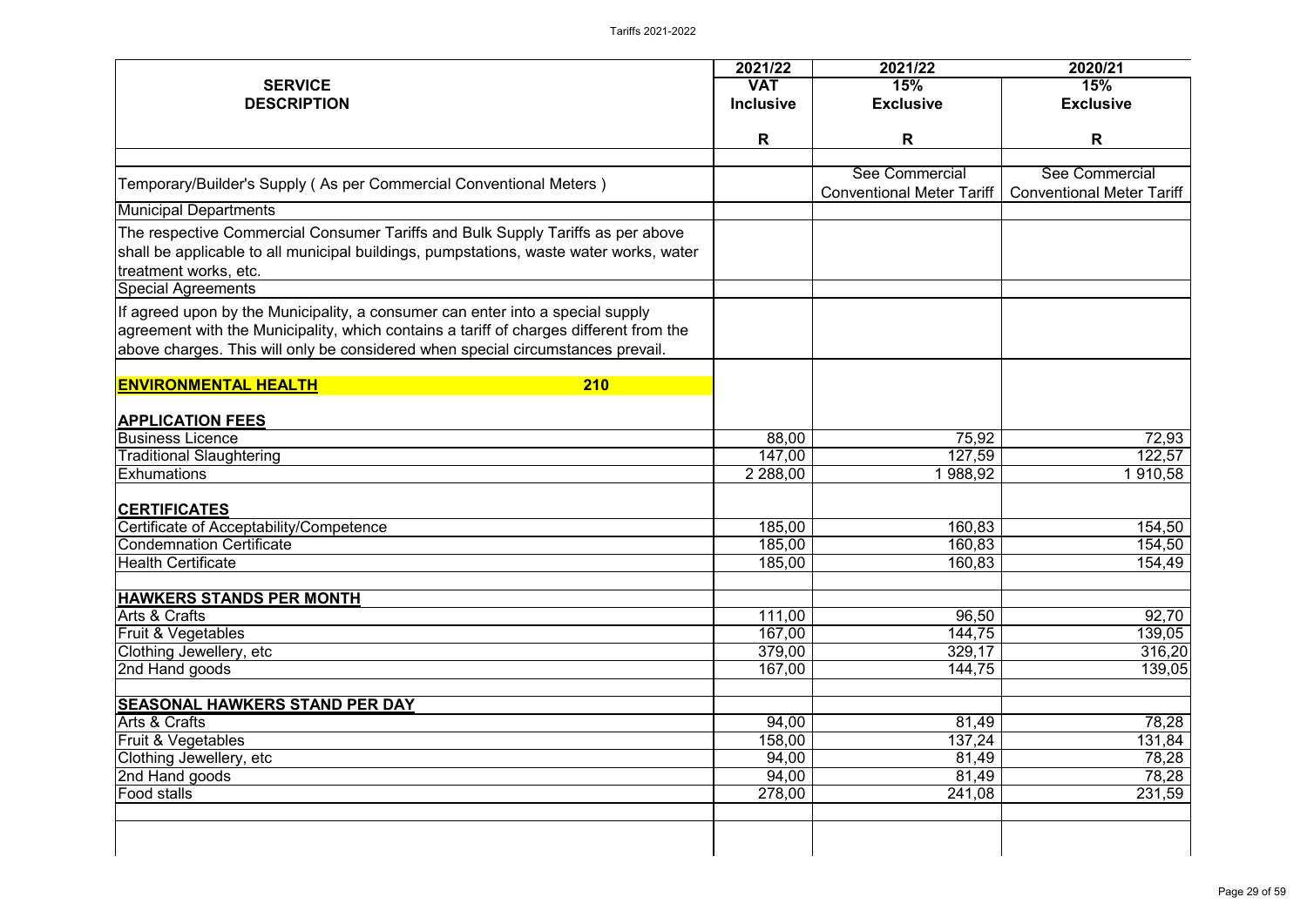|                                                             | 2021/22                  | 2021/22               | 2020/21               |
|-------------------------------------------------------------|--------------------------|-----------------------|-----------------------|
| <b>SERVICE</b>                                              | <b>VAT</b>               | 15%                   | 15%                   |
| <b>DESCRIPTION</b>                                          | <b>Inclusive</b>         | <b>Exclusive</b>      | <b>Exclusive</b>      |
|                                                             | R                        | R                     | R                     |
| <b>ENVIRONMENTAL MANAGEMENT FEE</b><br>731                  |                          |                       |                       |
| Undeveloped erven                                           | 548,00                   | 476,41                | 476,41                |
| Domestic                                                    |                          |                       |                       |
| Households                                                  | 46,00                    | $\overline{39,71}$    | 39,71                 |
| <b>Free Basic Services to Registered Indigent Consumers</b> | $-46,00$                 | $-39,71$              | $-39,71$              |
| Multi Dwelling Units (per Unit)                             | 46,00                    | 39,70                 | 39,70                 |
| <b>Skips</b>                                                | 220,00                   | 191,19                | 191,19                |
| <b>Commercial</b>                                           |                          |                       |                       |
| Small                                                       | 403,00                   | 349,99                | 349,99                |
| Medium                                                      | 532,00                   | 461,78                | 461,78                |
| Medium (3 Removals)                                         | 677,00                   | 588,19                | 588,19                |
| Large                                                       | 861,00                   | 748,04                | 748,04                |
| <b>Skips</b>                                                | 861,00                   | 748,04                | 748,04                |
| <b>FINANCE : REVENUE SECTION</b><br>223                     |                          |                       |                       |
| Cheques refer to drawer                                     | $\overline{\phantom{a}}$ | $\blacksquare$        | 232,70                |
| Foreign Exchange Charges                                    | <b>Plus VAT</b>          | <b>Sundry Amounts</b> | <b>Sundry Amounts</b> |
| Photo copies                                                |                          |                       |                       |
| <b>Black</b>                                                |                          |                       |                       |
| A3                                                          | 18,00                    | 15,93                 | 15,31                 |
| $\overline{A4}$                                             | 6,00                     | 5,32                  | 5,11                  |
| Colour                                                      |                          |                       |                       |
| A <sub>3</sub>                                              | 36,00                    | 31,30                 | 31,30                 |
| A4                                                          | 12,00                    | 10,43                 | 10,43                 |
| <b>Property lists</b>                                       |                          |                       |                       |
| Per Page                                                    | 3,00                     | 2,35                  | 2,26                  |
| Supplementary list (Per page)                               | 3,00                     | 2,35                  | 2,26                  |
| Address Labels (Per page)                                   | 6,00                     | 4,70                  | 4,51                  |
| Search fees                                                 |                          |                       |                       |
| Search for info not on register                             | 129,00                   | 112,06                | 107,64                |
| Search for info on register                                 | 118,00                   | 102,44                | 98,41                 |
| Search for info on deeds & documents                        | 139,00                   | 120,58                | 115,83                |
| Search for info on outstanding acc.                         | 129,00                   | 112,06                | 107,64                |
| Search for info not covered above                           | 183,00                   | 159,00                | 152,74                |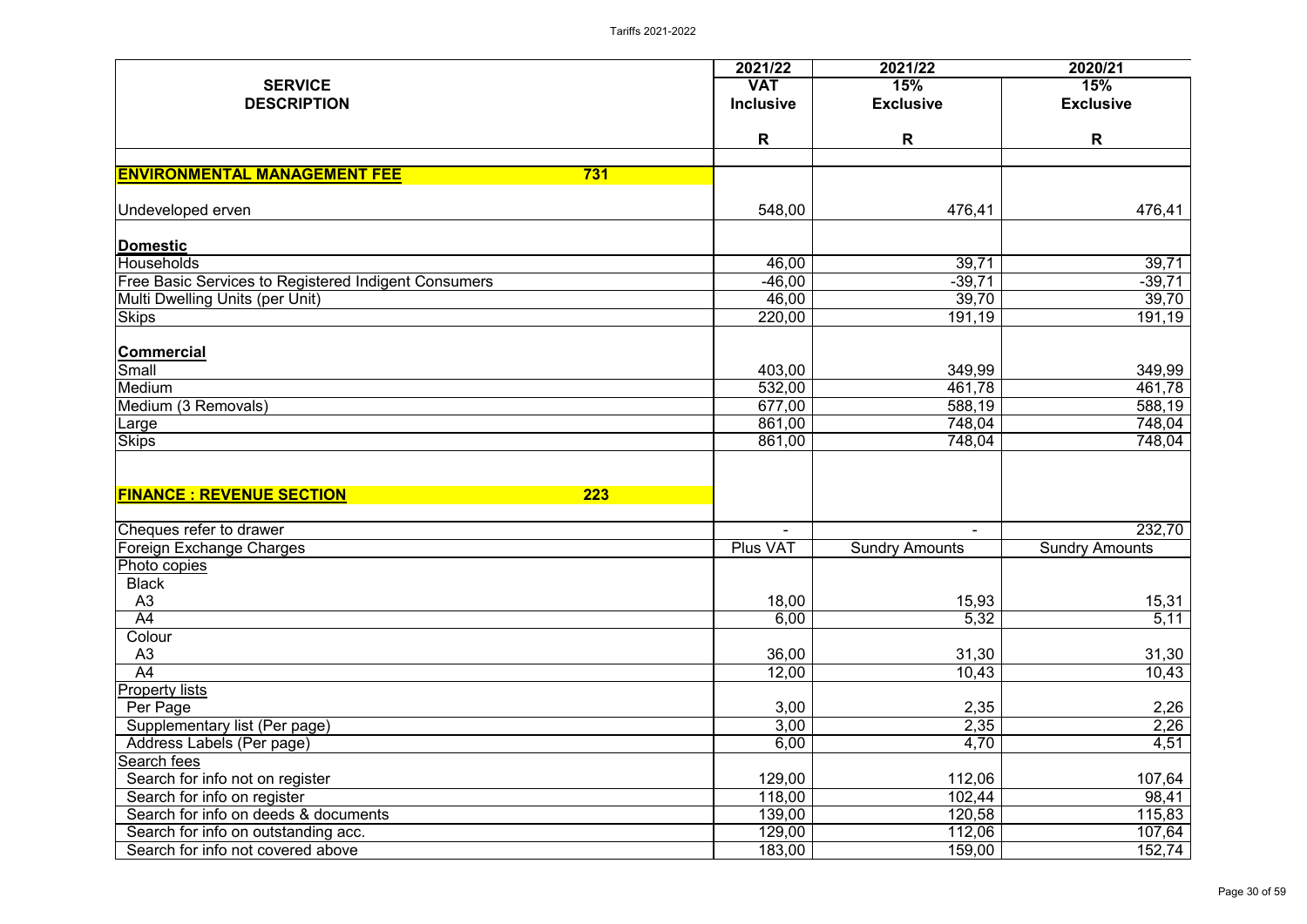|                                                                              | 2021/22          | 2021/22          | 2020/21          |
|------------------------------------------------------------------------------|------------------|------------------|------------------|
| <b>SERVICE</b>                                                               | <b>VAT</b>       | 15%              | 15%              |
| <b>DESCRIPTION</b>                                                           | <b>Inclusive</b> | <b>Exclusive</b> | <b>Exclusive</b> |
|                                                                              | R                | R                | R                |
|                                                                              |                  |                  |                  |
| Administration Fee - Clearance certificate                                   | 118,00           | 102,79           | 98,74            |
| Penalty charge for recurring request for Clearance Certificate               | 362,00           | 315,00           | 302,59           |
|                                                                              |                  |                  |                  |
| 230<br><b>FIRE FIGHTING SERVICES</b>                                         |                  |                  |                  |
| <u>Fires</u>                                                                 |                  |                  |                  |
| <b>Major Spillages road or rail</b>                                          |                  |                  |                  |
| <b>Vegetation fires</b>                                                      |                  |                  |                  |
| Tariffs per hour or part thereof                                             |                  |                  |                  |
| Major appliance (inclusive of manpower)                                      |                  |                  |                  |
| Rescue pumps/Aerial appliance                                                | 2 039,00         | 1 773,41         | 1 703,57         |
| Auxiliary appliance (Inclusive of manpower)                                  |                  |                  |                  |
| Off-Road, light/heavy rescue, hazmat units                                   | 925,00           | 804,14           | 772,47           |
| Service vehicles (Inclusive of manpower)                                     |                  |                  |                  |
| LDV's and transporters                                                       | 534,00           | 464,25           | 445,97           |
| Trailers & units (inclusive of manpower)                                     |                  |                  |                  |
| Fuel/hydrant trailer, BA trailer and command unit                            | 270,00           | 234,82           | 225,57           |
| Personnel charges (cost if additional personnel required)                    |                  |                  |                  |
| <b>Senior Officer</b>                                                        | 534,00           | 464,25           | 445,97           |
| <b>Officers</b>                                                              | 270,00           | 234,82           | 225,57           |
| <b>Fire Fighters</b>                                                         | 138,00           | 120,09           | 115,36           |
| IHumanitarian calls                                                          |                  |                  |                  |
| Motor vehicle accidents                                                      | No charge        | No charge        | No charge        |
| <b>Rescues</b>                                                               | No charge        | No charge        | No charge        |
| Service rendered outside area of jurisdiction                                |                  |                  |                  |
| Tariffs per hour or part thereof                                             |                  |                  |                  |
| Major appliance (inclusive of manpower)                                      | 4 078,00         | 3 546,83         |                  |
| Rescue pumps/Aerial appliance<br>Auxiliary appliance (Inclusive of manpower) |                  |                  | 3 407,14         |
| Off-Road, light/heavy rescue, hazmat units                                   | 1 850,00         | 1 608,29         | 544,95           |
| Service vehicles (Inclusive of manpower)                                     |                  |                  |                  |
| LDV's and transporters                                                       | 1 068,00         | 928,52           | 891,95           |
| Trailers & units (inclusive of manpower)                                     |                  |                  |                  |
| Fuel/hydrant trailer, BA trailer and command unit                            | 540,00           | 469,62           | 451,13           |
| Personnel charges (cost if additional personnel required)                    |                  |                  |                  |
| <b>Senior Officer</b>                                                        | 1 068,00         | 928,52           | 891,95           |
| <b>Officers</b>                                                              | 540,00           | 469,63           | 451,14           |
| <b>Fire Fighters</b>                                                         | 276,00           | 240,18           | 230,72           |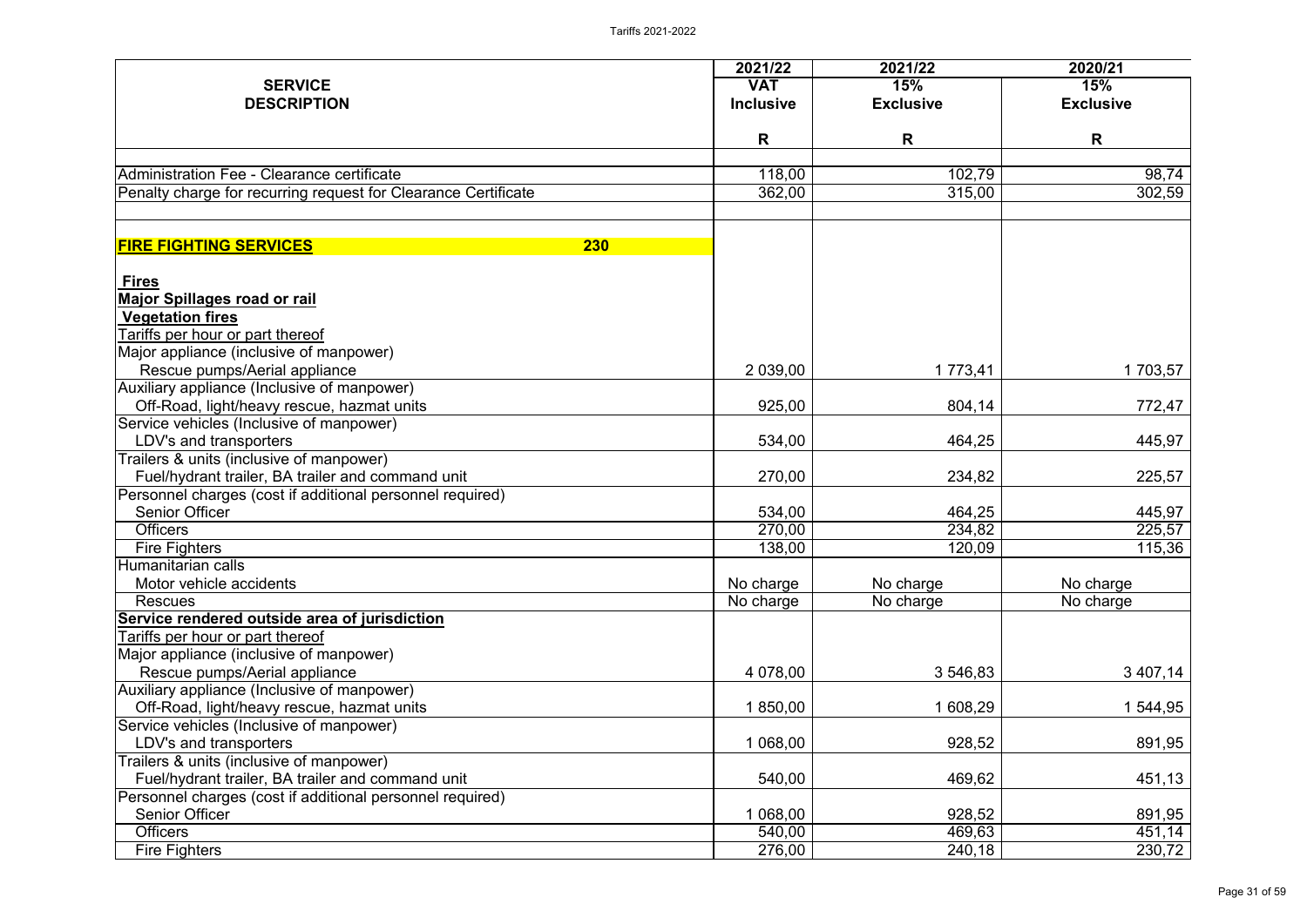| 2020/21<br>2021/22<br>2021/22<br><b>VAT</b><br><b>SERVICE</b><br>15%<br>15%<br><b>Inclusive</b><br><b>Exclusive</b><br><b>Exclusive</b><br><b>DESCRIPTION</b><br>R<br>R<br>R<br><b>Standby duties</b><br>429,00<br>373,12<br>358,42<br>Water jets (65mm hose)<br><b>Monitoring of incidents</b><br>Tariffs per hour or part thereof<br>Major appliance (inclusive of manpower)<br>1 019,50<br>886,71<br>Rescue pumps/Aerial appliance<br>851,78<br>Auxiliary appliance (Inclusive of manpower)<br>Off-Road, light/heavy rescue, hazmat units<br>462,50<br>402,07<br>386,23<br>Service vehicles (Inclusive of manpower)<br>222,99<br>LDV's and transporters<br>267,00<br>232,13<br>Trailers & units (inclusive of manpower)<br>Fuel/hydrant trailer, BA trailer and command unit<br>135,00<br>117,40<br>112,77<br>Personnel charges (cost if additional personnel required)<br><b>Senior Officer</b><br>267,00<br>222,99<br>232,13<br><b>Officers</b><br>135,00<br>117,40<br>112, 77<br>69,00<br>59,86<br>57,49<br><b>Fire Fighters</b><br>Service rendered outside area of jurisdiction<br>Tariffs per hour or part thereof<br>Major appliance (inclusive of manpower)<br>2 039,00<br>1 703,57<br>Rescue pumps/Aerial appliance<br>1 773,41<br>Auxiliary appliance (Inclusive of manpower) |
|--------------------------------------------------------------------------------------------------------------------------------------------------------------------------------------------------------------------------------------------------------------------------------------------------------------------------------------------------------------------------------------------------------------------------------------------------------------------------------------------------------------------------------------------------------------------------------------------------------------------------------------------------------------------------------------------------------------------------------------------------------------------------------------------------------------------------------------------------------------------------------------------------------------------------------------------------------------------------------------------------------------------------------------------------------------------------------------------------------------------------------------------------------------------------------------------------------------------------------------------------------------------------------------------|
|                                                                                                                                                                                                                                                                                                                                                                                                                                                                                                                                                                                                                                                                                                                                                                                                                                                                                                                                                                                                                                                                                                                                                                                                                                                                                            |
|                                                                                                                                                                                                                                                                                                                                                                                                                                                                                                                                                                                                                                                                                                                                                                                                                                                                                                                                                                                                                                                                                                                                                                                                                                                                                            |
|                                                                                                                                                                                                                                                                                                                                                                                                                                                                                                                                                                                                                                                                                                                                                                                                                                                                                                                                                                                                                                                                                                                                                                                                                                                                                            |
|                                                                                                                                                                                                                                                                                                                                                                                                                                                                                                                                                                                                                                                                                                                                                                                                                                                                                                                                                                                                                                                                                                                                                                                                                                                                                            |
|                                                                                                                                                                                                                                                                                                                                                                                                                                                                                                                                                                                                                                                                                                                                                                                                                                                                                                                                                                                                                                                                                                                                                                                                                                                                                            |
|                                                                                                                                                                                                                                                                                                                                                                                                                                                                                                                                                                                                                                                                                                                                                                                                                                                                                                                                                                                                                                                                                                                                                                                                                                                                                            |
|                                                                                                                                                                                                                                                                                                                                                                                                                                                                                                                                                                                                                                                                                                                                                                                                                                                                                                                                                                                                                                                                                                                                                                                                                                                                                            |
|                                                                                                                                                                                                                                                                                                                                                                                                                                                                                                                                                                                                                                                                                                                                                                                                                                                                                                                                                                                                                                                                                                                                                                                                                                                                                            |
|                                                                                                                                                                                                                                                                                                                                                                                                                                                                                                                                                                                                                                                                                                                                                                                                                                                                                                                                                                                                                                                                                                                                                                                                                                                                                            |
|                                                                                                                                                                                                                                                                                                                                                                                                                                                                                                                                                                                                                                                                                                                                                                                                                                                                                                                                                                                                                                                                                                                                                                                                                                                                                            |
|                                                                                                                                                                                                                                                                                                                                                                                                                                                                                                                                                                                                                                                                                                                                                                                                                                                                                                                                                                                                                                                                                                                                                                                                                                                                                            |
|                                                                                                                                                                                                                                                                                                                                                                                                                                                                                                                                                                                                                                                                                                                                                                                                                                                                                                                                                                                                                                                                                                                                                                                                                                                                                            |
|                                                                                                                                                                                                                                                                                                                                                                                                                                                                                                                                                                                                                                                                                                                                                                                                                                                                                                                                                                                                                                                                                                                                                                                                                                                                                            |
|                                                                                                                                                                                                                                                                                                                                                                                                                                                                                                                                                                                                                                                                                                                                                                                                                                                                                                                                                                                                                                                                                                                                                                                                                                                                                            |
|                                                                                                                                                                                                                                                                                                                                                                                                                                                                                                                                                                                                                                                                                                                                                                                                                                                                                                                                                                                                                                                                                                                                                                                                                                                                                            |
|                                                                                                                                                                                                                                                                                                                                                                                                                                                                                                                                                                                                                                                                                                                                                                                                                                                                                                                                                                                                                                                                                                                                                                                                                                                                                            |
|                                                                                                                                                                                                                                                                                                                                                                                                                                                                                                                                                                                                                                                                                                                                                                                                                                                                                                                                                                                                                                                                                                                                                                                                                                                                                            |
|                                                                                                                                                                                                                                                                                                                                                                                                                                                                                                                                                                                                                                                                                                                                                                                                                                                                                                                                                                                                                                                                                                                                                                                                                                                                                            |
|                                                                                                                                                                                                                                                                                                                                                                                                                                                                                                                                                                                                                                                                                                                                                                                                                                                                                                                                                                                                                                                                                                                                                                                                                                                                                            |
|                                                                                                                                                                                                                                                                                                                                                                                                                                                                                                                                                                                                                                                                                                                                                                                                                                                                                                                                                                                                                                                                                                                                                                                                                                                                                            |
|                                                                                                                                                                                                                                                                                                                                                                                                                                                                                                                                                                                                                                                                                                                                                                                                                                                                                                                                                                                                                                                                                                                                                                                                                                                                                            |
|                                                                                                                                                                                                                                                                                                                                                                                                                                                                                                                                                                                                                                                                                                                                                                                                                                                                                                                                                                                                                                                                                                                                                                                                                                                                                            |
|                                                                                                                                                                                                                                                                                                                                                                                                                                                                                                                                                                                                                                                                                                                                                                                                                                                                                                                                                                                                                                                                                                                                                                                                                                                                                            |
|                                                                                                                                                                                                                                                                                                                                                                                                                                                                                                                                                                                                                                                                                                                                                                                                                                                                                                                                                                                                                                                                                                                                                                                                                                                                                            |
|                                                                                                                                                                                                                                                                                                                                                                                                                                                                                                                                                                                                                                                                                                                                                                                                                                                                                                                                                                                                                                                                                                                                                                                                                                                                                            |
| Off-Road, light/heavy rescue, hazmat units<br>925,00<br>804,14<br>772,47                                                                                                                                                                                                                                                                                                                                                                                                                                                                                                                                                                                                                                                                                                                                                                                                                                                                                                                                                                                                                                                                                                                                                                                                                   |
| Service vehicles (Inclusive of manpower)                                                                                                                                                                                                                                                                                                                                                                                                                                                                                                                                                                                                                                                                                                                                                                                                                                                                                                                                                                                                                                                                                                                                                                                                                                                   |
| 445,97<br>534,00<br>464,25<br>LDV's and transporters                                                                                                                                                                                                                                                                                                                                                                                                                                                                                                                                                                                                                                                                                                                                                                                                                                                                                                                                                                                                                                                                                                                                                                                                                                       |
| Trailers & units (inclusive of manpower)                                                                                                                                                                                                                                                                                                                                                                                                                                                                                                                                                                                                                                                                                                                                                                                                                                                                                                                                                                                                                                                                                                                                                                                                                                                   |
| 270,00<br>234,82<br>Fuel/hydrant trailer, BA trailer and command unit<br>225,57                                                                                                                                                                                                                                                                                                                                                                                                                                                                                                                                                                                                                                                                                                                                                                                                                                                                                                                                                                                                                                                                                                                                                                                                            |
| Personnel charges (cost if additional personnel required)                                                                                                                                                                                                                                                                                                                                                                                                                                                                                                                                                                                                                                                                                                                                                                                                                                                                                                                                                                                                                                                                                                                                                                                                                                  |
| <b>Senior Officer</b><br>534,00<br>464,25<br>445,97                                                                                                                                                                                                                                                                                                                                                                                                                                                                                                                                                                                                                                                                                                                                                                                                                                                                                                                                                                                                                                                                                                                                                                                                                                        |
| <b>Officers</b><br>270,00<br>234,82<br>225,57                                                                                                                                                                                                                                                                                                                                                                                                                                                                                                                                                                                                                                                                                                                                                                                                                                                                                                                                                                                                                                                                                                                                                                                                                                              |
| 115,36<br><b>Fire Fighters</b><br>138,00<br>120,09                                                                                                                                                                                                                                                                                                                                                                                                                                                                                                                                                                                                                                                                                                                                                                                                                                                                                                                                                                                                                                                                                                                                                                                                                                         |
| <b>Other</b>                                                                                                                                                                                                                                                                                                                                                                                                                                                                                                                                                                                                                                                                                                                                                                                                                                                                                                                                                                                                                                                                                                                                                                                                                                                                               |
| 163,00<br>Certified copy of incident report<br>141,53<br>135,96                                                                                                                                                                                                                                                                                                                                                                                                                                                                                                                                                                                                                                                                                                                                                                                                                                                                                                                                                                                                                                                                                                                                                                                                                            |
| 248,00<br>248,67<br>238,88<br>Population certificate                                                                                                                                                                                                                                                                                                                                                                                                                                                                                                                                                                                                                                                                                                                                                                                                                                                                                                                                                                                                                                                                                                                                                                                                                                       |
| <b>Training</b>                                                                                                                                                                                                                                                                                                                                                                                                                                                                                                                                                                                                                                                                                                                                                                                                                                                                                                                                                                                                                                                                                                                                                                                                                                                                            |
| Attendance of training courses held under the auspices of the Fire and Emergency Services                                                                                                                                                                                                                                                                                                                                                                                                                                                                                                                                                                                                                                                                                                                                                                                                                                                                                                                                                                                                                                                                                                                                                                                                  |
| 519,00<br>451,40<br>433,62<br>Per person per day                                                                                                                                                                                                                                                                                                                                                                                                                                                                                                                                                                                                                                                                                                                                                                                                                                                                                                                                                                                                                                                                                                                                                                                                                                           |
| Per person per half day or part thereof<br>270,00<br>234,82<br>225,57                                                                                                                                                                                                                                                                                                                                                                                                                                                                                                                                                                                                                                                                                                                                                                                                                                                                                                                                                                                                                                                                                                                                                                                                                      |
| <b>Re-issue Certificates</b><br>115,36<br>138,00<br>120,09                                                                                                                                                                                                                                                                                                                                                                                                                                                                                                                                                                                                                                                                                                                                                                                                                                                                                                                                                                                                                                                                                                                                                                                                                                 |
| Fire prevention tariff per hour or part thereof                                                                                                                                                                                                                                                                                                                                                                                                                                                                                                                                                                                                                                                                                                                                                                                                                                                                                                                                                                                                                                                                                                                                                                                                                                            |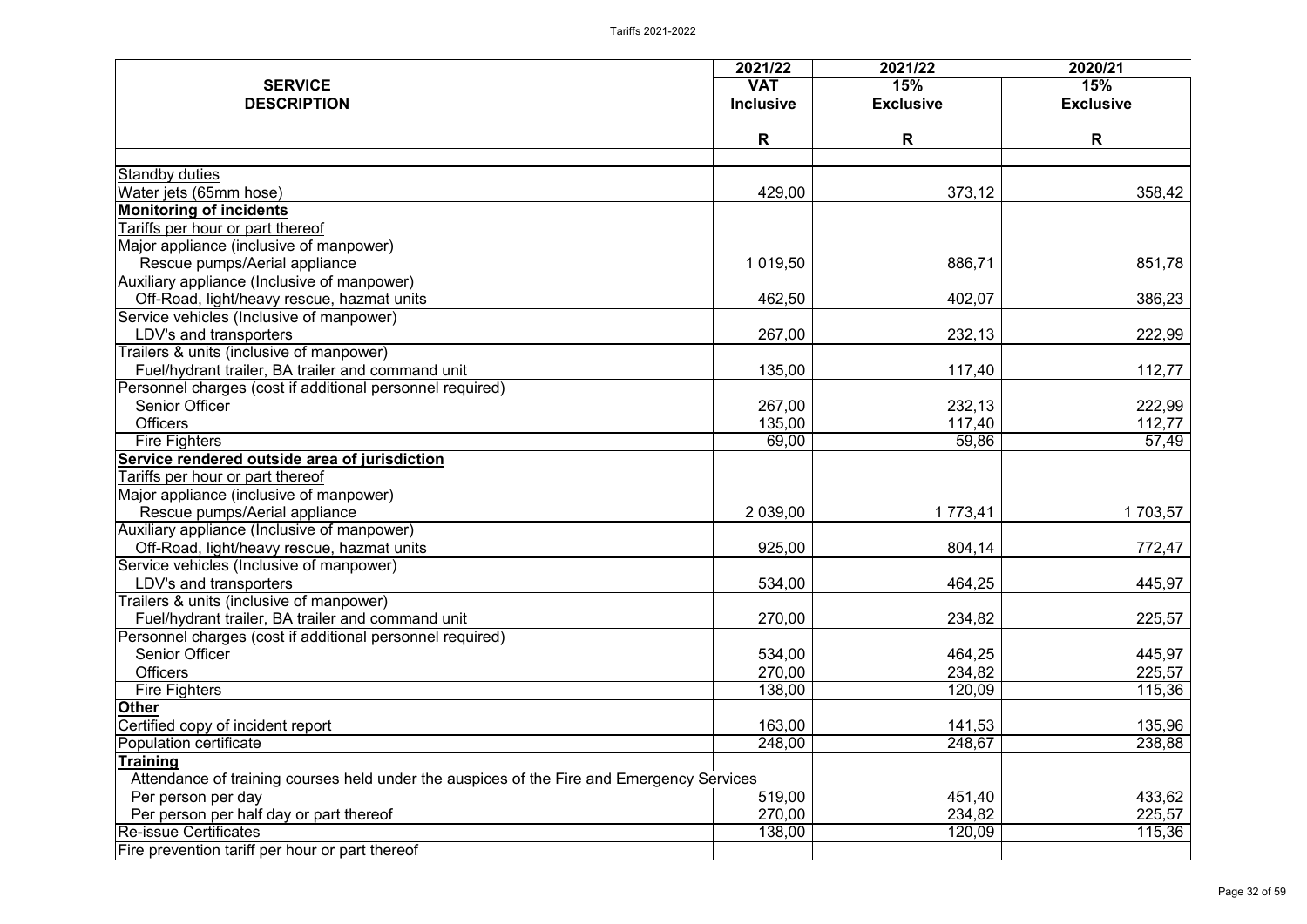|                                                                                  | 2021/22          | 2021/22               | 2020/21               |
|----------------------------------------------------------------------------------|------------------|-----------------------|-----------------------|
| <b>SERVICE</b>                                                                   | <b>VAT</b>       | 15%                   | 15%                   |
| <b>DESCRIPTION</b>                                                               | <b>Inclusive</b> | <b>Exclusive</b>      | <b>Exclusive</b>      |
|                                                                                  | R                | R                     | R                     |
|                                                                                  |                  |                       |                       |
| Renewal of licence to store petroleum/liquified petroleum gas                    | 350,00           | 304,50                | 292,51                |
| Approval of LPG installation plans                                               | 350,00           | 304,50                | 292,51                |
| Approval of petroleum storage plans                                              | 350,00           | 304,50                | 292,51                |
| Approval of bulk storage hazardous installation                                  | 998,00           | 867,41                | 833,24                |
| Inspections                                                                      | 998,00           | 867,41                | 833,24                |
| Survey                                                                           | 998,00           | 867,41                | 833,24                |
| Certification of premises                                                        | 350,00           | 304,50                | 292,51                |
| Issuing of control burning permits                                               | 350,00           | 304,50                | 292,51                |
| Investigation                                                                    | 998,00           | 867,41                | 833,24                |
| Lectures/evacuation drills                                                       | 998,00           | 867,41                | 833,24                |
| Issuing of certificate of competency                                             | 998,00           | 867,41                | 833,24                |
| <b>Public education</b>                                                          | No charge        | No charge             | No charge             |
| Approval of rational designs                                                     | 350,00           | 304,50                | 292,51                |
| Approval of major hazardous installation reports                                 | 350,00           | 304,50                | 292,51                |
| <b>LIBRARY</b><br>500                                                            |                  |                       |                       |
| This tariff is applicable for all Libraries within the Kouga Jurisdictional Area |                  |                       |                       |
|                                                                                  |                  |                       |                       |
| <u> Lost</u>                                                                     |                  |                       |                       |
| <b>Books</b>                                                                     |                  |                       |                       |
| Note that this amount is determined by the value of the actual item              | <b>Plus VAT</b>  | <b>Sundry Amounts</b> | <b>Sundry Amounts</b> |
| <b>Fines</b>                                                                     |                  |                       |                       |
| <b>Books</b>                                                                     |                  |                       |                       |
| Per day                                                                          | 0,37             | 0,33                  | 0,31                  |
| 3 Months or Longer                                                               | 150,00           | 130,52                | 125,38                |
| Photo copies                                                                     |                  |                       |                       |
| <b>Black</b>                                                                     |                  |                       |                       |
| A3                                                                               | 2,00             | 1,42                  | 1,36                  |
| A4                                                                               | 1,00             | 0,95                  | 0,91                  |
| Colour                                                                           |                  |                       |                       |
| A3                                                                               | 18,00            | 15,94                 | 15,31                 |
| A4                                                                               | 6,00             | 5,32                  | 5,11                  |
| Other                                                                            |                  |                       |                       |
| <b>Visitors Administration Fee</b>                                               | 23,00            | 20,18                 | 19,39                 |
| <b>Duplicate Membership Cards</b>                                                | 23,00            | 20,18                 | 19,39                 |
| Third replacement of cards                                                       | 44,00            | 38,26                 | 36,52                 |
| More than 3 replacement of Cards                                                 | 66,00            | 57,39                 | 54,78                 |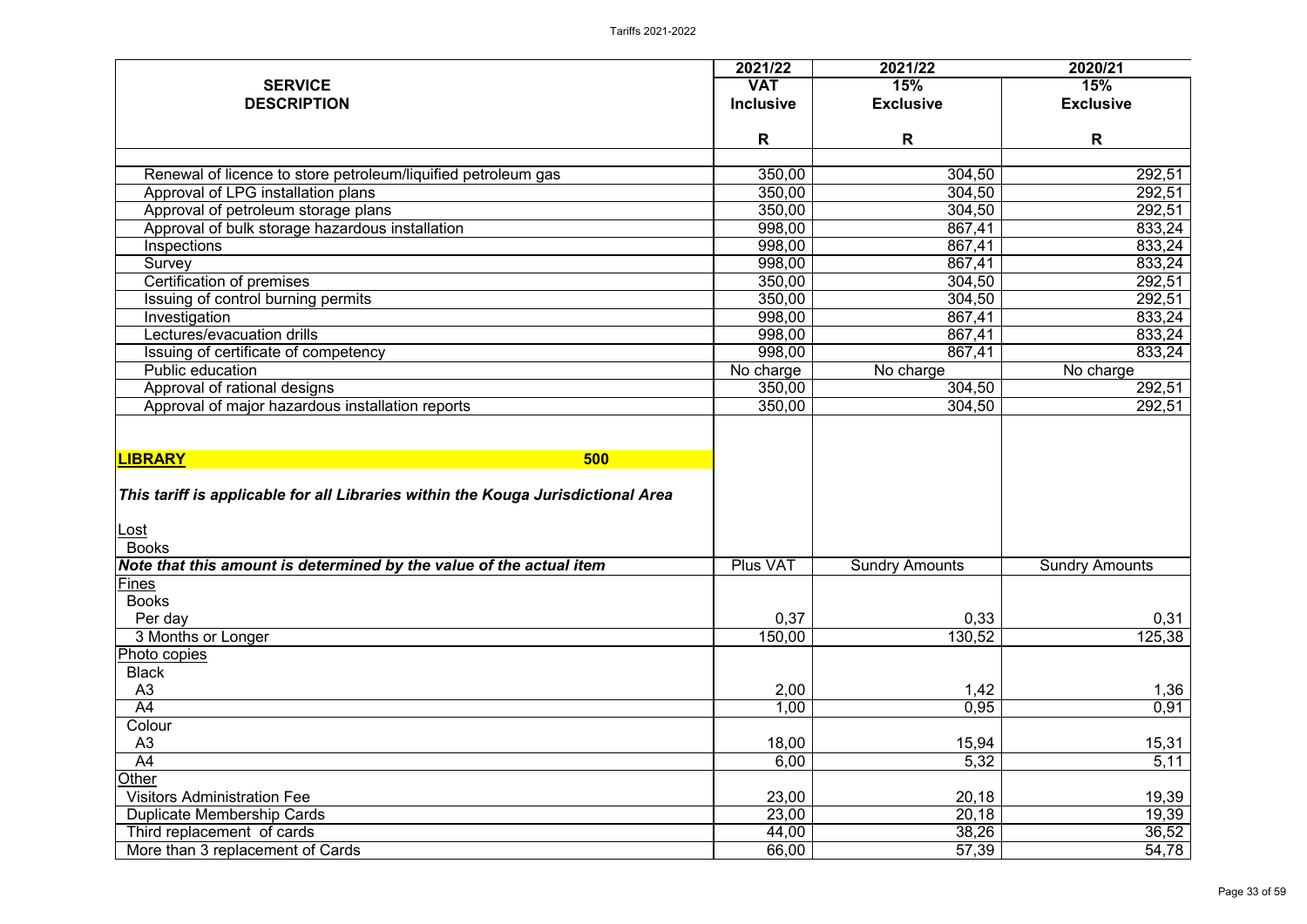| <b>SERVICE</b><br><b>DESCRIPTION</b>                                | 2021/22<br><b>VAT</b><br><b>Inclusive</b> | 2021/22<br>15%<br><b>Exclusive</b> | 2020/21<br>15%<br><b>Exclusive</b> |
|---------------------------------------------------------------------|-------------------------------------------|------------------------------------|------------------------------------|
|                                                                     | R                                         | R                                  | R                                  |
| Deposit                                                             |                                           |                                    |                                    |
| Per Book (Visitors)                                                 | 109,00                                    | 109,00                             | 104,00                             |
| <b>NATIONAL TRAFFIC (NATIS)</b><br><b>590</b>                       |                                           |                                    |                                    |
| Drivers Licence: Application: Light Vehicle                         | No VAT                                    | 294,00                             | 294,00                             |
| Drivers Licence: Application: Heavy Vehicle                         | No VAT                                    | 345,00                             | 345,00                             |
| Drivers Licence: Temporary                                          | No VAT                                    | 96,00                              | 96,00                              |
| Drivers Licence: Issue renewal                                      | No VAT                                    | 216,00                             | 216,00                             |
| Duplicate : Learners Licence                                        | No VAT                                    | 180,00                             | 180,00                             |
| Duplicate: Registration Certificate                                 | No VAT                                    | 642,00                             | 642,00                             |
| Learners Licence: Application                                       | No VAT                                    | 213,00                             | 213,00                             |
| Learners Licence : Certificate                                      | No VAT                                    | 69,00                              | 69,00                              |
| Instructor Certificate: Application                                 | No VAT                                    | 345,00                             | 345,00                             |
| Public Driving Permit: Application<br><b>Roadworthy Certificate</b> | No VAT<br>No VAT                          | 108,00                             | 108,00                             |
| Roadworthy Certificate: Application: Motor Cycles                   | No VAT                                    | 69,00<br>105,00                    | 69,00<br>105,00                    |
| Roadworthy Certificate: Application: Other Vehicle                  | No VAT                                    | 183,00                             | 183,00                             |
| Roadworthy Certificate: Application: Goods Vehicle                  | No VAT                                    | 213,00                             | 213,00                             |
| Roadworthy Certificate : Application : Busses                       | No VAT                                    | 225,00                             | 225,00                             |
| Vehicle Licences (81%)                                              | No VAT                                    | <b>Sundry Amounts</b>              | <b>Sundry Amounts</b>              |
| Vehicle Licences (19%)                                              | No VAT                                    | <b>Sundry Amounts</b>              | <b>Sundry Amounts</b>              |
| Vehicle Registration                                                | No VAT                                    | 132,00                             | 132,00                             |
| Vehicle Registration Penalties                                      | No VAT                                    | <b>Sundry Amounts</b>              | <b>Sundry Amounts</b>              |
| Vehicle De-Registration                                             | No VAT                                    | <b>Sundry Amounts</b>              | <b>Sundry Amounts</b>              |
| Temporary Permit                                                    | No VAT                                    | 105,00                             | 105,00                             |
| Special Permit                                                      | No VAT                                    | 81,00                              | 81,00                              |
| Disabled Parking Disc                                               | No VAT                                    | 111,00                             | 111,00                             |
| <b>RTMC (Transaction Fees)</b>                                      | No VAT                                    | 72,00                              | 72,00                              |
| <b>IMPOUNDMENT OF VEHICLES</b>                                      |                                           |                                    |                                    |
| <b>First time offenders</b>                                         | 2 673,00                                  | 2 3 2 4 , 5 6                      | 2 3 2 4 , 5 6                      |
| Second time offenders                                               | 4 277,00                                  | 3 7 1 9 , 3 1                      | 3 719,31                           |
| Third time offenders                                                | 8 554,00                                  | 7438,60                            | 7438,60                            |
|                                                                     |                                           |                                    |                                    |
| <b>NATURE CONSERVATION</b><br>600                                   |                                           |                                    |                                    |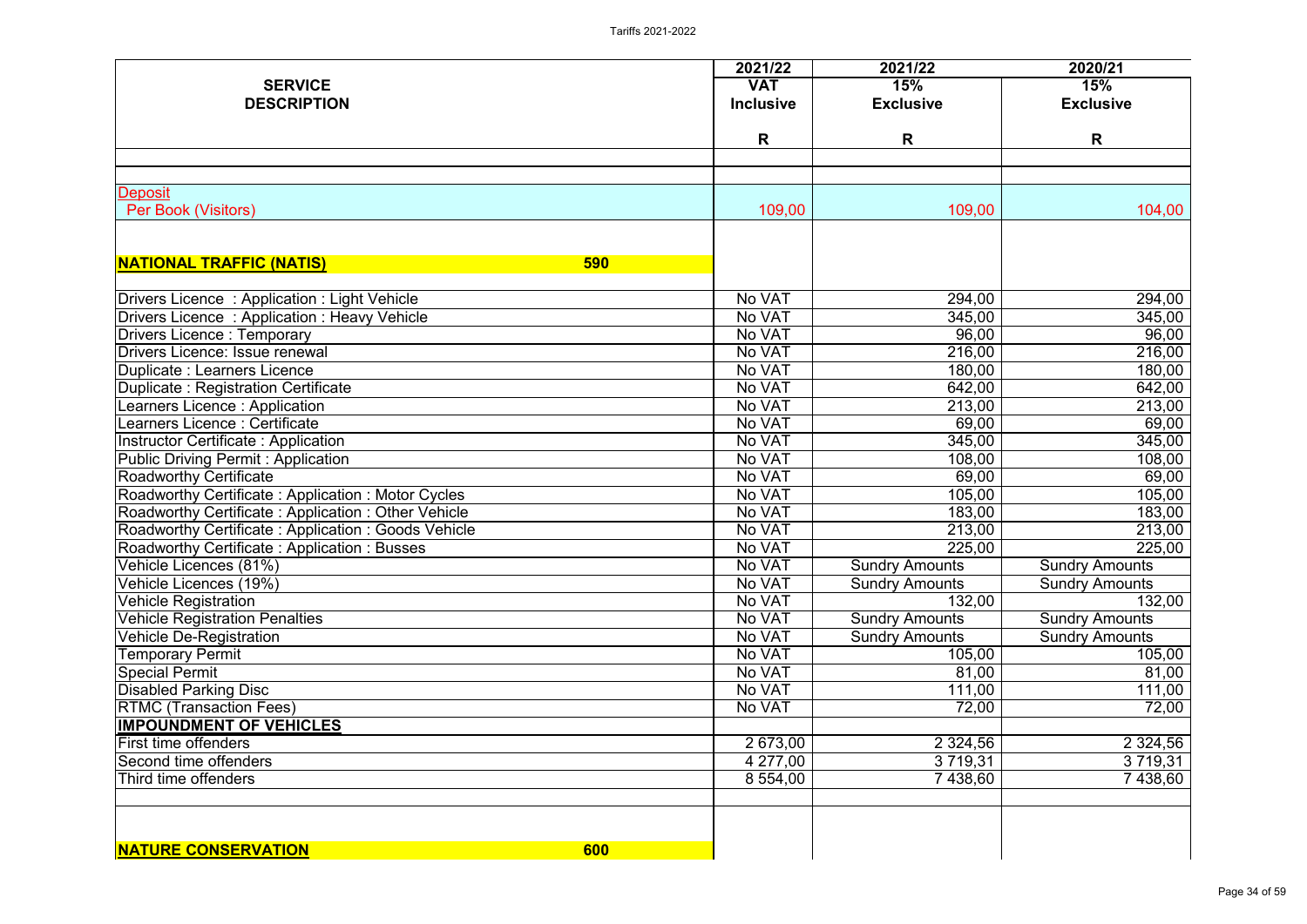| <b>VAT</b><br>15%<br><b>SERVICE</b><br>15%<br><b>DESCRIPTION</b><br><b>Inclusive</b><br><b>Exclusive</b><br><b>Exclusive</b><br>R<br>R<br>R<br><b>GAMTOOS RIVER MOUTH NATURE RESERVE</b><br>Camping/Caravan Sites<br>115,00<br>95,67<br>Max 6 persons p/day<br>99,60<br>30,00<br>26,43<br>25,39<br>Extra per person per day<br>Once off entrance fee<br>71,00<br>62,00<br>59,56<br><b>Entrance Fees</b><br>Entrance fee<br>62,00<br>59,56<br>71,00<br>Gamtoos Mouth Home-Owners Annual Entrance Fee<br>311,00<br>270,34<br>259,70<br>25,39<br>Pedestrians per person or more than 6 persons per vehicle (per person)<br>30,00<br>26,43<br><b>LOERIEDAM NATURE RESERVE</b><br>30,00<br>25,39<br><b>Day Visitors</b><br>26,43<br>Rentals<br>139,00<br>120,99<br>116,23<br>Field study centre : per person per night<br>32,54<br>39,00<br>33,88<br>Robinson's camp : per person per day<br>89,00<br>74,39<br>77,44<br>Robinson's camp : per person per night<br><b>Education courses</b><br>68,00<br>59,05<br>56,72<br>per person per course (exclude first two teachers)<br>74,39<br>89,00<br>77,44<br>per pupil per weekend<br><b>BOAT REGISTRATION FEES (River Licenses)</b><br><b>Pleasure boats</b><br>Per annum<br>Multi River (Kromme, Gamtoos)<br>580,00<br>504,60<br>504,60<br>304,09<br>350,00<br>304,09<br>Single river<br>Renewable on 1 January each year<br>410,00<br>356,37<br>356,37<br>Multi River (Kromme, Gamtoos)<br>265,00<br>230,17<br>230,17<br>Single river<br><b>Launch site Boat Permit Fee</b><br>1 089,00<br>947,16<br>Per annum<br>947,16<br>65,22<br>76,00<br>65,22<br>Per day<br>Per 7 days<br>152,05<br>152,05<br>175,00<br><b>River Permits (Kromme Joint River Committee)</b><br>The sliding scale is to encourage smaller boats and engines, and to discourage bigger vessels<br>If there are multiple engines on a boat, the fee will be based on the total engine capacity<br>Recreational Vessels (per annum)<br>100,00<br>86,91<br>86,91<br>Up to 15hp<br>321,48<br>370,00<br>321,48<br>16 - 120hp<br>Greater than 120hp<br>652,20<br>750,00<br>652,20<br>Commercial Vessels (per annum) | 2021/22 | 2021/22 | 2020/21 |
|------------------------------------------------------------------------------------------------------------------------------------------------------------------------------------------------------------------------------------------------------------------------------------------------------------------------------------------------------------------------------------------------------------------------------------------------------------------------------------------------------------------------------------------------------------------------------------------------------------------------------------------------------------------------------------------------------------------------------------------------------------------------------------------------------------------------------------------------------------------------------------------------------------------------------------------------------------------------------------------------------------------------------------------------------------------------------------------------------------------------------------------------------------------------------------------------------------------------------------------------------------------------------------------------------------------------------------------------------------------------------------------------------------------------------------------------------------------------------------------------------------------------------------------------------------------------------------------------------------------------------------------------------------------------------------------------------------------------------------------------------------------------------------------------------------------------------------------------------------------------------------------------------------------------------------------------------------------------------------------------------------------------------------------------------------------------------------------------------------------------------|---------|---------|---------|
|                                                                                                                                                                                                                                                                                                                                                                                                                                                                                                                                                                                                                                                                                                                                                                                                                                                                                                                                                                                                                                                                                                                                                                                                                                                                                                                                                                                                                                                                                                                                                                                                                                                                                                                                                                                                                                                                                                                                                                                                                                                                                                                              |         |         |         |
|                                                                                                                                                                                                                                                                                                                                                                                                                                                                                                                                                                                                                                                                                                                                                                                                                                                                                                                                                                                                                                                                                                                                                                                                                                                                                                                                                                                                                                                                                                                                                                                                                                                                                                                                                                                                                                                                                                                                                                                                                                                                                                                              |         |         |         |
|                                                                                                                                                                                                                                                                                                                                                                                                                                                                                                                                                                                                                                                                                                                                                                                                                                                                                                                                                                                                                                                                                                                                                                                                                                                                                                                                                                                                                                                                                                                                                                                                                                                                                                                                                                                                                                                                                                                                                                                                                                                                                                                              |         |         |         |
|                                                                                                                                                                                                                                                                                                                                                                                                                                                                                                                                                                                                                                                                                                                                                                                                                                                                                                                                                                                                                                                                                                                                                                                                                                                                                                                                                                                                                                                                                                                                                                                                                                                                                                                                                                                                                                                                                                                                                                                                                                                                                                                              |         |         |         |
|                                                                                                                                                                                                                                                                                                                                                                                                                                                                                                                                                                                                                                                                                                                                                                                                                                                                                                                                                                                                                                                                                                                                                                                                                                                                                                                                                                                                                                                                                                                                                                                                                                                                                                                                                                                                                                                                                                                                                                                                                                                                                                                              |         |         |         |
|                                                                                                                                                                                                                                                                                                                                                                                                                                                                                                                                                                                                                                                                                                                                                                                                                                                                                                                                                                                                                                                                                                                                                                                                                                                                                                                                                                                                                                                                                                                                                                                                                                                                                                                                                                                                                                                                                                                                                                                                                                                                                                                              |         |         |         |
|                                                                                                                                                                                                                                                                                                                                                                                                                                                                                                                                                                                                                                                                                                                                                                                                                                                                                                                                                                                                                                                                                                                                                                                                                                                                                                                                                                                                                                                                                                                                                                                                                                                                                                                                                                                                                                                                                                                                                                                                                                                                                                                              |         |         |         |
|                                                                                                                                                                                                                                                                                                                                                                                                                                                                                                                                                                                                                                                                                                                                                                                                                                                                                                                                                                                                                                                                                                                                                                                                                                                                                                                                                                                                                                                                                                                                                                                                                                                                                                                                                                                                                                                                                                                                                                                                                                                                                                                              |         |         |         |
|                                                                                                                                                                                                                                                                                                                                                                                                                                                                                                                                                                                                                                                                                                                                                                                                                                                                                                                                                                                                                                                                                                                                                                                                                                                                                                                                                                                                                                                                                                                                                                                                                                                                                                                                                                                                                                                                                                                                                                                                                                                                                                                              |         |         |         |
|                                                                                                                                                                                                                                                                                                                                                                                                                                                                                                                                                                                                                                                                                                                                                                                                                                                                                                                                                                                                                                                                                                                                                                                                                                                                                                                                                                                                                                                                                                                                                                                                                                                                                                                                                                                                                                                                                                                                                                                                                                                                                                                              |         |         |         |
|                                                                                                                                                                                                                                                                                                                                                                                                                                                                                                                                                                                                                                                                                                                                                                                                                                                                                                                                                                                                                                                                                                                                                                                                                                                                                                                                                                                                                                                                                                                                                                                                                                                                                                                                                                                                                                                                                                                                                                                                                                                                                                                              |         |         |         |
|                                                                                                                                                                                                                                                                                                                                                                                                                                                                                                                                                                                                                                                                                                                                                                                                                                                                                                                                                                                                                                                                                                                                                                                                                                                                                                                                                                                                                                                                                                                                                                                                                                                                                                                                                                                                                                                                                                                                                                                                                                                                                                                              |         |         |         |
|                                                                                                                                                                                                                                                                                                                                                                                                                                                                                                                                                                                                                                                                                                                                                                                                                                                                                                                                                                                                                                                                                                                                                                                                                                                                                                                                                                                                                                                                                                                                                                                                                                                                                                                                                                                                                                                                                                                                                                                                                                                                                                                              |         |         |         |
|                                                                                                                                                                                                                                                                                                                                                                                                                                                                                                                                                                                                                                                                                                                                                                                                                                                                                                                                                                                                                                                                                                                                                                                                                                                                                                                                                                                                                                                                                                                                                                                                                                                                                                                                                                                                                                                                                                                                                                                                                                                                                                                              |         |         |         |
|                                                                                                                                                                                                                                                                                                                                                                                                                                                                                                                                                                                                                                                                                                                                                                                                                                                                                                                                                                                                                                                                                                                                                                                                                                                                                                                                                                                                                                                                                                                                                                                                                                                                                                                                                                                                                                                                                                                                                                                                                                                                                                                              |         |         |         |
|                                                                                                                                                                                                                                                                                                                                                                                                                                                                                                                                                                                                                                                                                                                                                                                                                                                                                                                                                                                                                                                                                                                                                                                                                                                                                                                                                                                                                                                                                                                                                                                                                                                                                                                                                                                                                                                                                                                                                                                                                                                                                                                              |         |         |         |
|                                                                                                                                                                                                                                                                                                                                                                                                                                                                                                                                                                                                                                                                                                                                                                                                                                                                                                                                                                                                                                                                                                                                                                                                                                                                                                                                                                                                                                                                                                                                                                                                                                                                                                                                                                                                                                                                                                                                                                                                                                                                                                                              |         |         |         |
|                                                                                                                                                                                                                                                                                                                                                                                                                                                                                                                                                                                                                                                                                                                                                                                                                                                                                                                                                                                                                                                                                                                                                                                                                                                                                                                                                                                                                                                                                                                                                                                                                                                                                                                                                                                                                                                                                                                                                                                                                                                                                                                              |         |         |         |
|                                                                                                                                                                                                                                                                                                                                                                                                                                                                                                                                                                                                                                                                                                                                                                                                                                                                                                                                                                                                                                                                                                                                                                                                                                                                                                                                                                                                                                                                                                                                                                                                                                                                                                                                                                                                                                                                                                                                                                                                                                                                                                                              |         |         |         |
|                                                                                                                                                                                                                                                                                                                                                                                                                                                                                                                                                                                                                                                                                                                                                                                                                                                                                                                                                                                                                                                                                                                                                                                                                                                                                                                                                                                                                                                                                                                                                                                                                                                                                                                                                                                                                                                                                                                                                                                                                                                                                                                              |         |         |         |
|                                                                                                                                                                                                                                                                                                                                                                                                                                                                                                                                                                                                                                                                                                                                                                                                                                                                                                                                                                                                                                                                                                                                                                                                                                                                                                                                                                                                                                                                                                                                                                                                                                                                                                                                                                                                                                                                                                                                                                                                                                                                                                                              |         |         |         |
|                                                                                                                                                                                                                                                                                                                                                                                                                                                                                                                                                                                                                                                                                                                                                                                                                                                                                                                                                                                                                                                                                                                                                                                                                                                                                                                                                                                                                                                                                                                                                                                                                                                                                                                                                                                                                                                                                                                                                                                                                                                                                                                              |         |         |         |
|                                                                                                                                                                                                                                                                                                                                                                                                                                                                                                                                                                                                                                                                                                                                                                                                                                                                                                                                                                                                                                                                                                                                                                                                                                                                                                                                                                                                                                                                                                                                                                                                                                                                                                                                                                                                                                                                                                                                                                                                                                                                                                                              |         |         |         |
|                                                                                                                                                                                                                                                                                                                                                                                                                                                                                                                                                                                                                                                                                                                                                                                                                                                                                                                                                                                                                                                                                                                                                                                                                                                                                                                                                                                                                                                                                                                                                                                                                                                                                                                                                                                                                                                                                                                                                                                                                                                                                                                              |         |         |         |
|                                                                                                                                                                                                                                                                                                                                                                                                                                                                                                                                                                                                                                                                                                                                                                                                                                                                                                                                                                                                                                                                                                                                                                                                                                                                                                                                                                                                                                                                                                                                                                                                                                                                                                                                                                                                                                                                                                                                                                                                                                                                                                                              |         |         |         |
|                                                                                                                                                                                                                                                                                                                                                                                                                                                                                                                                                                                                                                                                                                                                                                                                                                                                                                                                                                                                                                                                                                                                                                                                                                                                                                                                                                                                                                                                                                                                                                                                                                                                                                                                                                                                                                                                                                                                                                                                                                                                                                                              |         |         |         |
|                                                                                                                                                                                                                                                                                                                                                                                                                                                                                                                                                                                                                                                                                                                                                                                                                                                                                                                                                                                                                                                                                                                                                                                                                                                                                                                                                                                                                                                                                                                                                                                                                                                                                                                                                                                                                                                                                                                                                                                                                                                                                                                              |         |         |         |
|                                                                                                                                                                                                                                                                                                                                                                                                                                                                                                                                                                                                                                                                                                                                                                                                                                                                                                                                                                                                                                                                                                                                                                                                                                                                                                                                                                                                                                                                                                                                                                                                                                                                                                                                                                                                                                                                                                                                                                                                                                                                                                                              |         |         |         |
|                                                                                                                                                                                                                                                                                                                                                                                                                                                                                                                                                                                                                                                                                                                                                                                                                                                                                                                                                                                                                                                                                                                                                                                                                                                                                                                                                                                                                                                                                                                                                                                                                                                                                                                                                                                                                                                                                                                                                                                                                                                                                                                              |         |         |         |
|                                                                                                                                                                                                                                                                                                                                                                                                                                                                                                                                                                                                                                                                                                                                                                                                                                                                                                                                                                                                                                                                                                                                                                                                                                                                                                                                                                                                                                                                                                                                                                                                                                                                                                                                                                                                                                                                                                                                                                                                                                                                                                                              |         |         |         |
|                                                                                                                                                                                                                                                                                                                                                                                                                                                                                                                                                                                                                                                                                                                                                                                                                                                                                                                                                                                                                                                                                                                                                                                                                                                                                                                                                                                                                                                                                                                                                                                                                                                                                                                                                                                                                                                                                                                                                                                                                                                                                                                              |         |         |         |
|                                                                                                                                                                                                                                                                                                                                                                                                                                                                                                                                                                                                                                                                                                                                                                                                                                                                                                                                                                                                                                                                                                                                                                                                                                                                                                                                                                                                                                                                                                                                                                                                                                                                                                                                                                                                                                                                                                                                                                                                                                                                                                                              |         |         |         |
|                                                                                                                                                                                                                                                                                                                                                                                                                                                                                                                                                                                                                                                                                                                                                                                                                                                                                                                                                                                                                                                                                                                                                                                                                                                                                                                                                                                                                                                                                                                                                                                                                                                                                                                                                                                                                                                                                                                                                                                                                                                                                                                              |         |         |         |
|                                                                                                                                                                                                                                                                                                                                                                                                                                                                                                                                                                                                                                                                                                                                                                                                                                                                                                                                                                                                                                                                                                                                                                                                                                                                                                                                                                                                                                                                                                                                                                                                                                                                                                                                                                                                                                                                                                                                                                                                                                                                                                                              |         |         |         |
|                                                                                                                                                                                                                                                                                                                                                                                                                                                                                                                                                                                                                                                                                                                                                                                                                                                                                                                                                                                                                                                                                                                                                                                                                                                                                                                                                                                                                                                                                                                                                                                                                                                                                                                                                                                                                                                                                                                                                                                                                                                                                                                              |         |         |         |
|                                                                                                                                                                                                                                                                                                                                                                                                                                                                                                                                                                                                                                                                                                                                                                                                                                                                                                                                                                                                                                                                                                                                                                                                                                                                                                                                                                                                                                                                                                                                                                                                                                                                                                                                                                                                                                                                                                                                                                                                                                                                                                                              |         |         |         |
|                                                                                                                                                                                                                                                                                                                                                                                                                                                                                                                                                                                                                                                                                                                                                                                                                                                                                                                                                                                                                                                                                                                                                                                                                                                                                                                                                                                                                                                                                                                                                                                                                                                                                                                                                                                                                                                                                                                                                                                                                                                                                                                              |         |         |         |
|                                                                                                                                                                                                                                                                                                                                                                                                                                                                                                                                                                                                                                                                                                                                                                                                                                                                                                                                                                                                                                                                                                                                                                                                                                                                                                                                                                                                                                                                                                                                                                                                                                                                                                                                                                                                                                                                                                                                                                                                                                                                                                                              |         |         |         |
|                                                                                                                                                                                                                                                                                                                                                                                                                                                                                                                                                                                                                                                                                                                                                                                                                                                                                                                                                                                                                                                                                                                                                                                                                                                                                                                                                                                                                                                                                                                                                                                                                                                                                                                                                                                                                                                                                                                                                                                                                                                                                                                              |         |         |         |
|                                                                                                                                                                                                                                                                                                                                                                                                                                                                                                                                                                                                                                                                                                                                                                                                                                                                                                                                                                                                                                                                                                                                                                                                                                                                                                                                                                                                                                                                                                                                                                                                                                                                                                                                                                                                                                                                                                                                                                                                                                                                                                                              |         |         |         |
|                                                                                                                                                                                                                                                                                                                                                                                                                                                                                                                                                                                                                                                                                                                                                                                                                                                                                                                                                                                                                                                                                                                                                                                                                                                                                                                                                                                                                                                                                                                                                                                                                                                                                                                                                                                                                                                                                                                                                                                                                                                                                                                              |         |         |         |
|                                                                                                                                                                                                                                                                                                                                                                                                                                                                                                                                                                                                                                                                                                                                                                                                                                                                                                                                                                                                                                                                                                                                                                                                                                                                                                                                                                                                                                                                                                                                                                                                                                                                                                                                                                                                                                                                                                                                                                                                                                                                                                                              |         |         |         |
|                                                                                                                                                                                                                                                                                                                                                                                                                                                                                                                                                                                                                                                                                                                                                                                                                                                                                                                                                                                                                                                                                                                                                                                                                                                                                                                                                                                                                                                                                                                                                                                                                                                                                                                                                                                                                                                                                                                                                                                                                                                                                                                              |         |         |         |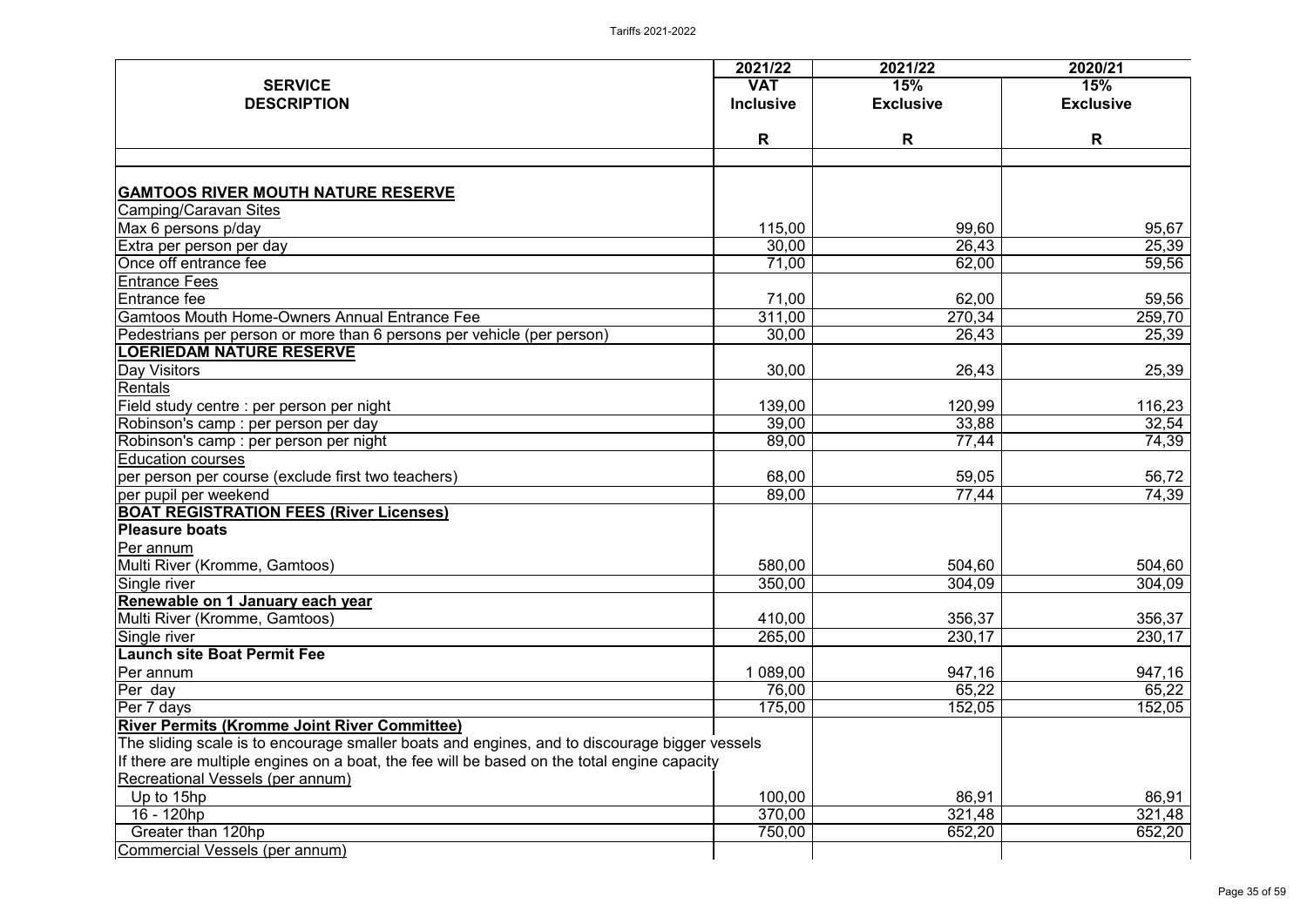|                                                                      | 2021/22          | 2021/22          | 2020/21            |
|----------------------------------------------------------------------|------------------|------------------|--------------------|
| <b>SERVICE</b>                                                       | <b>VAT</b>       | 15%              | 15%                |
| <b>DESCRIPTION</b>                                                   | <b>Inclusive</b> | <b>Exclusive</b> | <b>Exclusive</b>   |
|                                                                      | R                | R                | $\mathsf{R}$       |
|                                                                      | 210,00           |                  |                    |
| Up to 15hp                                                           | 750,00           | 182,52<br>652,61 | 182,52             |
| 16 - 120hp<br>Greater than 120hp                                     |                  |                  | 652,61<br>1 278,31 |
|                                                                      | 1 470,00         | 278,31           |                    |
| <b>PARKS AND OPEN SPACES</b><br>680                                  |                  |                  |                    |
|                                                                      |                  |                  |                    |
| Cleaning of plots : Grass only (per m <sup>2</sup> )                 | 5,00             | 4,04             | 3,88               |
| : Lightly overgrown (per m <sup>2</sup> )                            | 9,00             | 8,09             | 7,78               |
| : Medium overgrown (per m <sup>2</sup> )                             | 16,00            | 14, 16           | 13,60              |
| : Heavily overgrown (per m <sup>2</sup> )                            | 28,00            | 24,28            | 23,33              |
| Removal of branches & rubble per load not greater than 9 cubic metre | 2 4 2 6 ,00      | 2 109,30         | 2 0 26, 22         |
| <b>PLANNING AND DEVELOPMENT</b><br>700                               |                  |                  |                    |
| Hoarding fees                                                        | 698,00           | 606,63           | 582,74             |
| Penalty fee                                                          | 1 632,00         | 1418,93          | 1 363,04           |
| <b>Building plan fees</b>                                            |                  |                  |                    |
| Minor building applications (< 10m <sup>2</sup> )                    | 711,00           | 618,14           | 593,79             |
| <b>Garden Walls and Fixed Fences</b>                                 | 551,00           | 478,99           | 460,13             |
| Garden Walls and Fixed Fences - (RDP & Sub economic area)            | 275,50           | 239,50           | 230,06             |
| <b>Swimming Pools</b>                                                | 683,00           | 593,79           | 593,79             |
| <b>RDP Housing /Sub-economic area</b>                                |                  |                  |                    |
| $0 - 50$ m <sup>2</sup>                                              | 551,00           | 478,99           | 460,13             |
| $51 - 100$ m <sup>2</sup>                                            | 679,00           | 590,52           | 567,26             |
| $101 - 150$ m <sup>2</sup>                                           | 914,00           | 794,44           | 763,15             |
| $151 - 200$ m <sup>2</sup>                                           | 1 049,00         | 912,33           | 876,40             |
| <b>Other</b>                                                         |                  |                  |                    |
| $11 - 20$ m <sup>2</sup>                                             | 1 179,00         | 1 0 24, 91       | 984,54             |
| for each additional 10 $m2$ or part thereof up to 3000 $m2$          | 194,00           | 168,87           | 162,22             |
| greater than 3001 $m2$ per 500 $m2$ or part thereof                  | 585,00           | 508,74           | 488,71             |
| Fees are applicable to a once-off submission and                     |                  |                  |                    |
| no phase or separate submissions will be                             |                  |                  |                    |
| considered.                                                          |                  |                  |                    |
| <b>Wind Turbines</b>                                                 |                  |                  |                    |
| <b>Per Turbine</b>                                                   | 10 100,00        | 8 782,18         | 8 4 3 6 , 3 0      |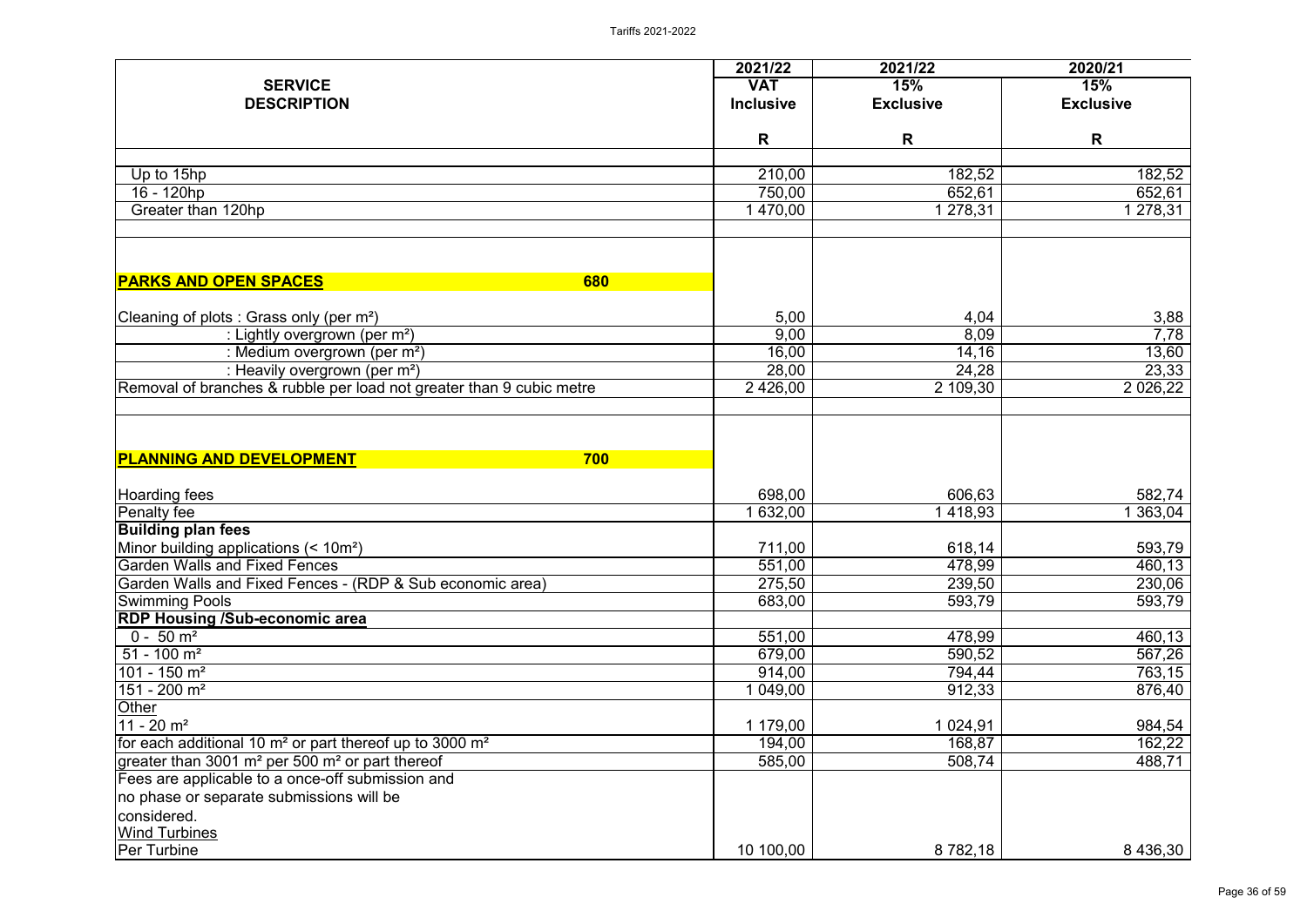|                                                                                       | 2021/22          | 2021/22          | 2020/21          |
|---------------------------------------------------------------------------------------|------------------|------------------|------------------|
| <b>SERVICE</b>                                                                        | <b>VAT</b>       | 15%              | 15%              |
| <b>DESCRIPTION</b>                                                                    | <b>Inclusive</b> | <b>Exclusive</b> | <b>Exclusive</b> |
|                                                                                       | R                | R                | R                |
|                                                                                       |                  |                  |                  |
| Any structure additional to turbine<br>110%                                           |                  |                  |                  |
| $11 - 20$ m <sup>2</sup><br>700                                                       | 1 296,90         | 1 127,74         | 1 082,78         |
| for each additional 10 $m2$ or part thereof up to 3000 $m2$                           | 213,40           | 185,57           | 178,87           |
| greater than 3001 m <sup>2</sup> per 500 m <sup>2</sup> or part thereof               | 643,50           | 559,57           | 537,57           |
| 110%<br>Industrial rural (Agricultural)                                               |                  |                  |                  |
| $11 - 20$ m <sup>2</sup><br>700                                                       | 1 296,90         | 1 127,74         | 1 082,78         |
| for each additional 10 $m2$ or part thereof up to 3000 $m2$                           | 213,40           | 185,57           | 178,87           |
| greater than 3001 m <sup>2</sup> per 500 m <sup>2</sup> or part thereof               | 643,50           | 559,57           | 537,57           |
| Churches<br>$0 - 1000$ m <sup>2</sup>                                                 | 1 616,00         | 1 405,14         | 349,80           |
| greater than 1000 m <sup>2</sup>                                                      | 276,00           | 240,04           | 230,58           |
| <b>Revised plan</b>                                                                   |                  |                  |                  |
| <b>RDP Housing/Sub-economic</b>                                                       | 551,00           | 478,99           | 460,13           |
| <b>Other</b>                                                                          | 969,00           | 842,22           | 809,05           |
| <b>Re-Inspection Fees</b>                                                             |                  |                  |                  |
| RDP Housing/Sub-economic                                                              | 421,00           | 366,42           | 351,98           |
| Other                                                                                 | 421,00           | 366,42           | 351,98           |
| Penalty inspection fees                                                               | 914,00           | 794,44           | 763,15           |
| Search fees per hour or any part thereof                                              | 164,00           | 142,31           | 136,71           |
| Deed Search and Copy of Title Deed                                                    | 215,00           | 186,93           | 179,57           |
| Erf dimensions or zoning information per A4                                           | 44,00            | 38,62            | 37,10            |
| <b>Photo copies</b>                                                                   |                  |                  |                  |
| <b>Black</b>                                                                          |                  |                  |                  |
| A <sub>0</sub>                                                                        | 60,00            | 52,04            | 49,99            |
| A <sub>1</sub>                                                                        | 31,00            | 26,55            | 25,51            |
| A2                                                                                    | 16,00            | 13,80            | 13,26            |
| A3                                                                                    | 18,00            | 15,93            | 15,31            |
| A4                                                                                    | 6,00             | 5,32             | 5,11             |
| Colour                                                                                |                  |                  |                  |
| A <sub>0</sub>                                                                        | 120,00           | 104,35           | 99,13            |
| A <sub>1</sub>                                                                        | 62,00            | 53,91            | 50,43            |
| A2                                                                                    | 32,00            | 27,83            | 26,09            |
| A3                                                                                    | 36,00            | 31,30            | 31,30            |
| A4                                                                                    | 12,00            | 10,43            | 10,43            |
| <b>Maps</b>                                                                           |                  |                  |                  |
| B&W<br>Town map                                                                       | 276,00           | 240,04           | 230,58           |
| Colour<br>Zoning map                                                                  | 614,00           | 534,23           | 513,19           |
| <b>Building Deposits</b>                                                              |                  |                  |                  |
| Where possible, building deposits are placed on on a debtor's account relevant to the |                  |                  |                  |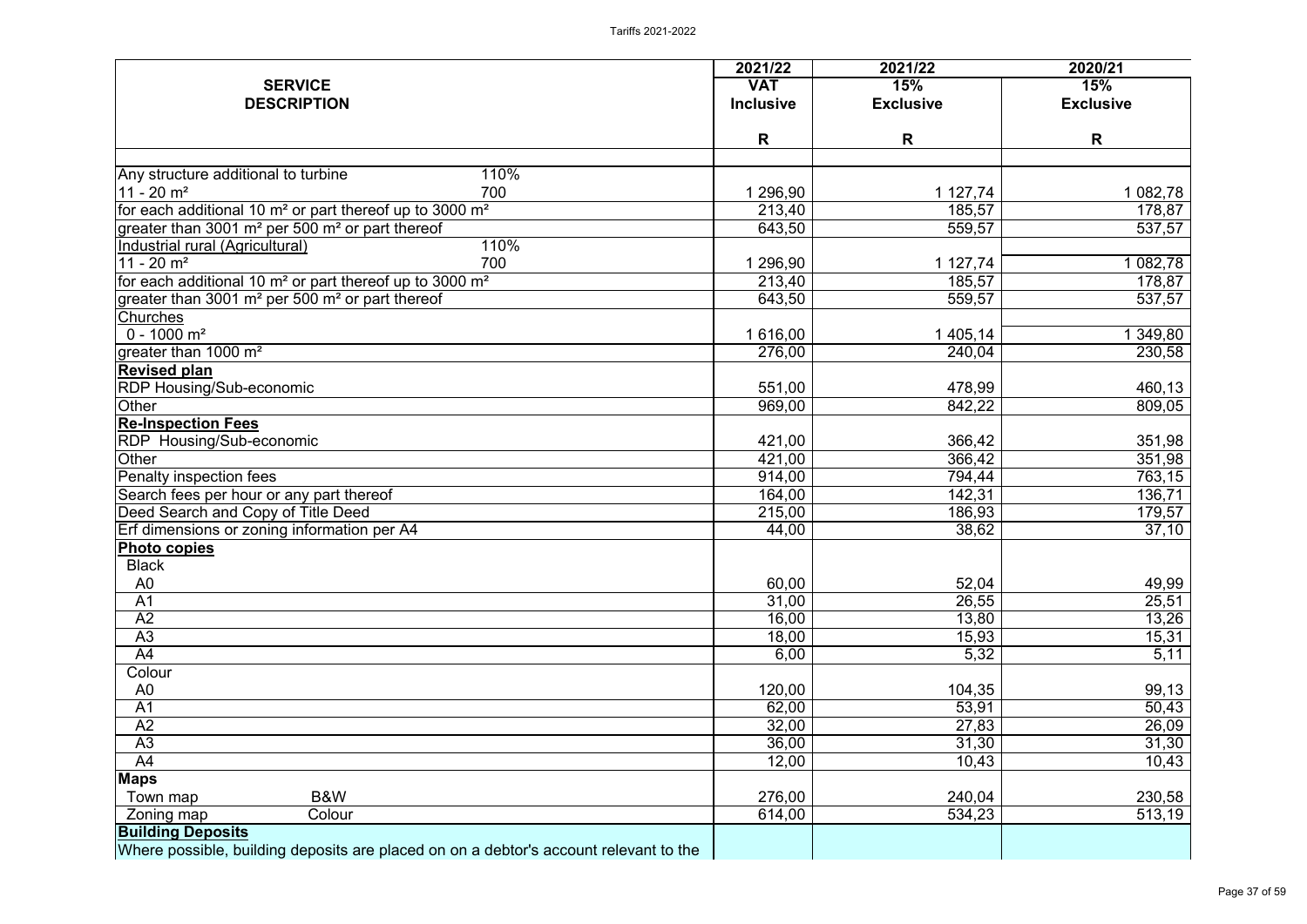|                                                                                       | 2021/22          | 2021/22               | 2020/21               |
|---------------------------------------------------------------------------------------|------------------|-----------------------|-----------------------|
| <b>SERVICE</b>                                                                        | <b>VAT</b>       | 15%                   | 15%                   |
| <b>DESCRIPTION</b>                                                                    | <b>Inclusive</b> | <b>Exclusive</b>      | <b>Exclusive</b>      |
|                                                                                       |                  |                       |                       |
|                                                                                       | R                | R                     | R                     |
| Single res. building smaller than 50 m <sup>2</sup>                                   |                  |                       |                       |
| Single res. building above 50 m <sup>2</sup>                                          |                  | 758,00<br>2 843,00    | 728,00<br>2 731,00    |
| RDP, Low cost housing and Informal housing smaller than 50 m <sup>2</sup>             |                  |                       |                       |
| RDP, Low cost housing and Informal housing above 50 m <sup>2</sup>                    |                  | 304,00                | 292,00                |
| Other zonings (Excl. Single res, RDP, Low cost housing and Informal housing)          |                  | 758,00<br>7 557,00    | 728,00                |
| Paradise Beach sub-economic area                                                      |                  |                       | 7 259,00              |
|                                                                                       |                  | 758,00                | 728,00                |
| <b>Churches</b>                                                                       |                  | 379,00                | 364,00                |
| <b>Penalties</b>                                                                      |                  |                       |                       |
| Building without approval                                                             |                  |                       |                       |
| Whenever a building or structure is erected without the prescribed building plans a   | Plus VAT         | <b>Sundry Amounts</b> | <b>Sundry Amounts</b> |
| <b>Inspection Fees</b>                                                                |                  |                       |                       |
| No inspection called for - all zonings (per                                           |                  |                       |                       |
| inspection)                                                                           | 914,00           | 794,44                | 763,15                |
| <b>Town planning &amp; Erf Information</b>                                            |                  |                       |                       |
| <b>Zoning Certificates</b>                                                            | 137,00           | 118,96                | 114,27                |
| <b>Extension of Validity Period of Approval</b>                                       | 191,00           | 165,68                | 159,16                |
| Reason for Decision of Municipal Tribunal, Land Development Officer or Appeal         |                  |                       |                       |
| <b>Authority</b>                                                                      | 191,00           | 165,68                | 159,16                |
| Scheme regulations document : Kouga Municipality                                      | 563,00           | 489,62                | 470,34                |
| <b>SDF Colour Maps</b><br>- Document                                                  | 861,00           | 748,77                | 719,28                |
| <b>SDF Colour Maps</b><br>$-$ CD                                                      | 397,00           | 345,18                | 331,58                |
| Land use application (All advertising and registered mail costs excluded)             |                  |                       |                       |
| Rezoning application: Other                                                           | 5 117,00         | 4 4 4 9,59            | 5 778,69              |
| Rezoning application : RDP, Low cost housing/erven smaller than 250m <sup>2</sup>     | 1 725,00         | 1 500,00              | 2 7 2 7 , 1 3         |
| Departure application: Other                                                          | 5 117,00         | 4 4 4 9,59            | 5 778,69              |
| Departure application : RDP, Low cost housing/erven smaller than 250m <sup>2</sup>    | 1725,00          | 500,00                | 2 7 2 7 , 1 3         |
| Sub-division application: Other (Into 2 Erven)                                        | 5 117,00         | 4 4 4 9 , 5 9         | 5778,69               |
| Sub-division application: Other (Into 3 - 250 Erven)                                  | 10 234,00        | 8 8 9 9, 1 9          | 11 557,39             |
| Sub-division application: Other (Into 251 - 1000 Erven)                               | 15 351,00        | 13 348,78             | 17 336,08             |
| Sub-division application: Other (Into > 1000 Erven)                                   | 25 585,00        | 22 248,27             | 28 893,77             |
| Sub-division application : RDP, Low cost housing/erven smaller than 250m <sup>2</sup> | 1 725,00         | 500,00                | 2 7 2 7 , 1 3         |
| Combined Application: Rezoning, Sub-Division, Departure (Into 2 Erven)                | 8 551,00         | 7 435,63              | 7 142,77              |
| Combined Application: Rezoning, Sub-Division, Departure (Into 3 - 250 Erven)          | 13 836,00        | 12 031,24             | 11 557,39             |
| Combined Application: Rezoning, Sub-Division, Departure (Into 251 - 1000 Erven)       | 20 754,00        | 18 046,86             | 17 336,08             |
| Combined Application: Rezoning, Sub-Division, Departure (Into > 1000 Erven)           | 34 590,00        | 30 078,12             | 28 893,49             |
| All State/Municipal Projects/Applcations are exempt from application fees             | No charge        | No charge             | No charge             |
| Removal of restrictive title deed conditions                                          | 7 620,00         | 6 626,32              | 6 365,34              |
| Removal of restrictive title deed conditions and Departure                            | 8 708,00         | 7 572,35              | 7 274,11              |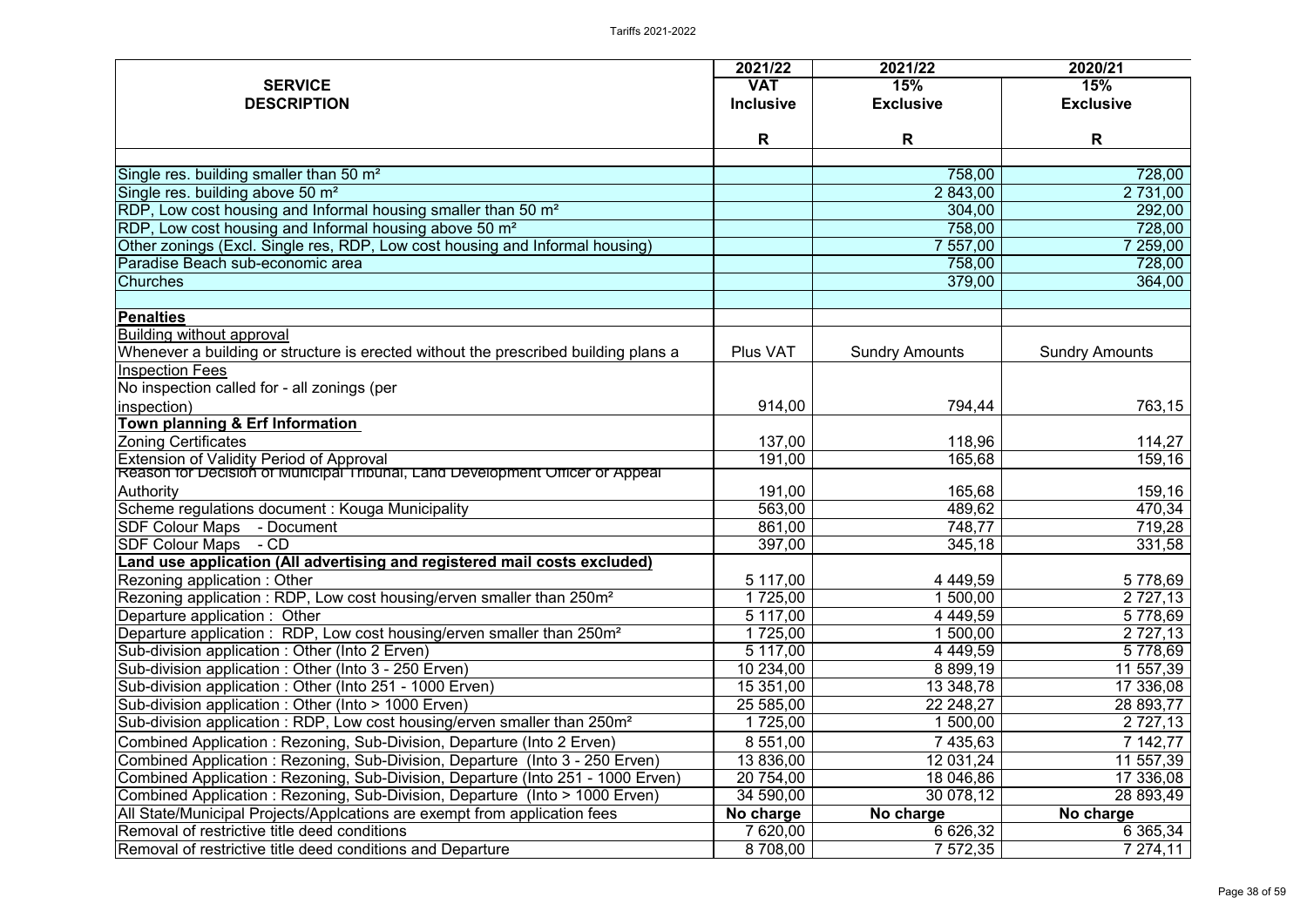|                                                                                                                                                                                            | 2021/22          | 2021/22                                         | 2020/21                |
|--------------------------------------------------------------------------------------------------------------------------------------------------------------------------------------------|------------------|-------------------------------------------------|------------------------|
| <b>SERVICE</b>                                                                                                                                                                             | <b>VAT</b>       | 15%                                             | 15%                    |
| <b>DESCRIPTION</b>                                                                                                                                                                         | <b>Inclusive</b> | <b>Exclusive</b>                                | <b>Exclusive</b>       |
|                                                                                                                                                                                            | R                | R                                               | R                      |
|                                                                                                                                                                                            |                  |                                                 |                        |
| Consent use application: Other                                                                                                                                                             | 3 450,00         | 3 000,00                                        | 5 778,69               |
| Consent use application : RDP, Low cost housing/erven smaller than 250m <sup>2</sup>                                                                                                       | 1725,00          | 500,00                                          | 2 7 2 7 , 1 3          |
| <b>Site Development Plan Submission</b>                                                                                                                                                    | 1 713,00         | 489,88                                          | 1 431,20               |
| Application for exemption from Municipal Approval (Sec 66 SPLUM by-law)                                                                                                                    | 524,00           | 325,48                                          | 1 273,28               |
| Occupational Practice - Other Rights                                                                                                                                                       | 359,00           | 312,25                                          | 299,95                 |
| <b>Application for Appeal</b>                                                                                                                                                              | 524,00           | 325,00                                          | $\sqrt{272,81}$        |
| Amendment, deletion or addition of conditions i.r.o. existing approval                                                                                                                     | 1 713,00         | 489,48                                          | 1 430,81               |
| Approval/ amendment of constitution of an 'owners' association                                                                                                                             | 1 524,00         | 1 325,00                                        | 1 272,81               |
| Determination of Zoning - Sec 181 of Splum by-law                                                                                                                                          | 6919,00          | 6 016,11                                        | 5 779,16               |
| Amendment of Subdivision Plan - Sec 57 Splum by-law                                                                                                                                        | 1 713,00         | 1489,88                                         | 1 431,20               |
| Consolidation                                                                                                                                                                              | 5 276,00         | 4 588,18                                        | 4 4 0 7,48             |
| <b>Augmentation Contributions</b><br>Council will consider entering into a service agreement for developments bigger than                                                                  |                  |                                                 |                        |
| Augmentation Fees (New Developments) per equivalent erf                                                                                                                                    |                  |                                                 |                        |
| Electricity (per equivalent residential unit)<br><b>Roads and Storm Water</b>                                                                                                              | 10 195,00        | 8 8 64,70                                       | 12 663,85              |
|                                                                                                                                                                                            | 5464,00          | 4 751,04                                        | 4 751,04               |
| Refuse                                                                                                                                                                                     | 2 956,00         | 2 570,79                                        | 2 856,43               |
| Sewerage<br>Water                                                                                                                                                                          | 26 690,00        | 23 208,94                                       | 23 208,94              |
| Subdivisions/Rezonings/Departures                                                                                                                                                          | 25 630,00        | 22 287,06                                       | 22 287,06              |
|                                                                                                                                                                                            |                  |                                                 |                        |
| Kouga Area<br><b>Any Subdivision / Departure</b>                                                                                                                                           | Plus VAT         | Per services agreement   Per services agreement |                        |
|                                                                                                                                                                                            | Plus VAT         |                                                 |                        |
| Any Rezoning                                                                                                                                                                               |                  | Per services agreement                          | Per services agreement |
| Additional Dwelling Unit per newly created unit                                                                                                                                            |                  |                                                 | 68 762,81              |
| Additional Residential Dwelling or Granny Flat Less than 60 m <sup>2</sup> (on one erf)<br>Additional Residential Dwelling or Granny Flat Greater than 60 m <sup>2</sup> but less than 120 | No charge        | No charge                                       |                        |
|                                                                                                                                                                                            |                  |                                                 |                        |
| $\rm{m}^2$ (on one erf)                                                                                                                                                                    | 14 753,00        | 12 829,08                                       |                        |
| Additional Residential Dwelling or Granny Flat Greater than 120 m <sup>2</sup> up to limits (on<br>one erf)                                                                                | 29 507,00        | 25 658,16                                       |                        |
| Guest Houses (Accom. Establishment) per m <sup>2</sup> of total erf                                                                                                                        | 54,00            | 46,74                                           | 44,90                  |
| <b>Advertising Tariffs</b>                                                                                                                                                                 |                  |                                                 |                        |
| Annual rent tourism boards                                                                                                                                                                 | 355,00           | 309,06                                          | 296,89                 |
| Tourism boards: Application                                                                                                                                                                | 914,00           | 794,44                                          | 763,15                 |
| Advertising boards confiscated per board <1m <sup>2</sup>                                                                                                                                  | 218,00           | 189,24                                          | 181,78                 |
| Advertising boards confiscated per board >1m <sup>2</sup>                                                                                                                                  | 551,00           | 478,99                                          | 460,13                 |
| Business advertising application $\leq 1$ m <sup>2</sup>                                                                                                                                   | 226,00           | 196,48                                          | 188,75                 |
| Business advertising application between 1m <sup>2</sup> and 5 m <sup>2</sup>                                                                                                              | 421,00           | 366,42                                          | 351,98                 |
| Business advertising application $> 5m^2$                                                                                                                                                  | 378,00           | 198,02                                          | 150,84                 |
| Municipal roads reserve advertising costs per month $> 1m2$                                                                                                                                | 286,00           | 248,31                                          | 238,53                 |
|                                                                                                                                                                                            |                  |                                                 |                        |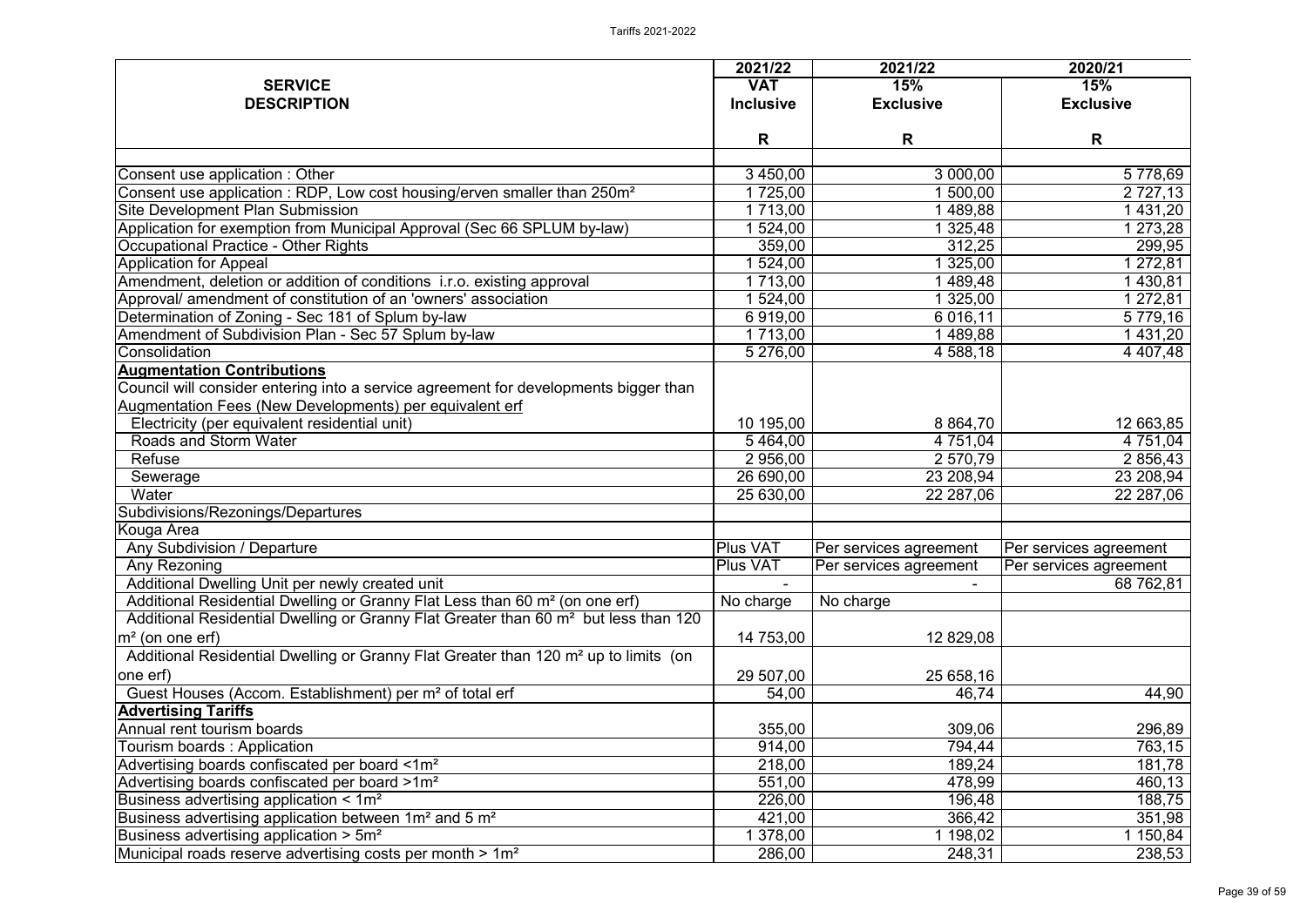| <b>SERVICE</b><br><b>DESCRIPTION</b>                                             | 2021/22<br><b>VAT</b><br><b>Inclusive</b> | 2021/22<br>15%<br><b>Exclusive</b> | 2020/21<br>15%<br><b>Exclusive</b> |
|----------------------------------------------------------------------------------|-------------------------------------------|------------------------------------|------------------------------------|
|                                                                                  | R                                         | R                                  | R                                  |
| Business advertising cost between 1m <sup>2</sup> and 5 m <sup>2</sup> - monthly | 571,00                                    | 496,62                             | 477,07                             |
| Election Posters (Per Party / Per Candidate / Per Ward)                          | 914,00                                    | 794,44                             | 763,15                             |
| Advertising Trailers (Per Month or part thereof)                                 | 404,00                                    | 351,55                             | 337,70                             |
| Illuminated street signs                                                         | 4 974,00                                  | 4 3 24, 79                         | 4 154,46                           |
| Poster advertising (Max 100 posters)                                             | 1 105,00                                  | 961,18                             | 923,33                             |
| <b>POUND</b><br>710                                                              |                                           |                                    |                                    |
| Sustenance Fees -per day                                                         |                                           |                                    |                                    |
| Horses, Cattle & Pigs                                                            | 178,00                                    | 155,06                             | 148,96                             |
| Sheep & Goats                                                                    | 85,00                                     | 73,84                              | 70,93                              |
| Delivery Fee/km                                                                  | 39,00                                     | 33,49                              | 32,17                              |
| Trespass - per day                                                               |                                           |                                    |                                    |
| Horses, cattle, pigs (minimum)                                                   | 364,00                                    | 316,50                             | 304,03                             |
| Sheep, goats (minimum)                                                           | 364,00                                    | 316,50                             | 304,03                             |
| Pound fees per day                                                               |                                           |                                    |                                    |
| Horses, cattle, ostriches & pigs per head                                        | 109,00                                    | 94,52                              | 90,80                              |
| Goats and sheep per head                                                         | 31,00                                     | 26,55                              | $\overline{2}5,51$                 |
| 710<br><b>PROTECTION SERVICES</b>                                                |                                           |                                    |                                    |
| Vehicle Licences (17.5%)                                                         | No VAT                                    | <b>Sundry Amounts</b>              | <b>Sundry Amounts</b>              |
| Towage fees                                                                      | Plus VAT                                  | <b>COST +20%</b>                   | $COST + 20%$                       |
| Storage fees per day (Sold after 3 months)                                       | 47,00                                     | 40,74                              | 39,13                              |
| Storage fees per day - exceeding 30 days                                         | 109,00                                    | 94,60                              | 90,87                              |
| Enquiries vehicle accident                                                       | 173,00                                    | 150,11                             | 144,20                             |
| Selling of Vehicles on a site approved by Council (Per Day)                      | 92,00                                     | 80,42                              | 77,25                              |
| Traffic Assistance                                                               |                                           |                                    |                                    |
| Events (Per Hour)                                                                | 369,00                                    | 320,59                             | 307,96                             |
| <b>Funerals (Flat Rate)</b>                                                      | 646,00                                    | 561,83                             | 539,70                             |
| <b>Fines: Traffic</b>                                                            | <b>Plus VAT</b>                           | <b>Sundry Amounts</b>              | <b>Sundry Amounts</b>              |
| <b>Fines: Video Camera</b>                                                       | <b>Plus VAT</b>                           | <b>Sundry Amounts</b>              | <b>Sundry Amounts</b>              |
| <b>PUBLIC WORKS</b><br><b>720</b>                                                |                                           |                                    |                                    |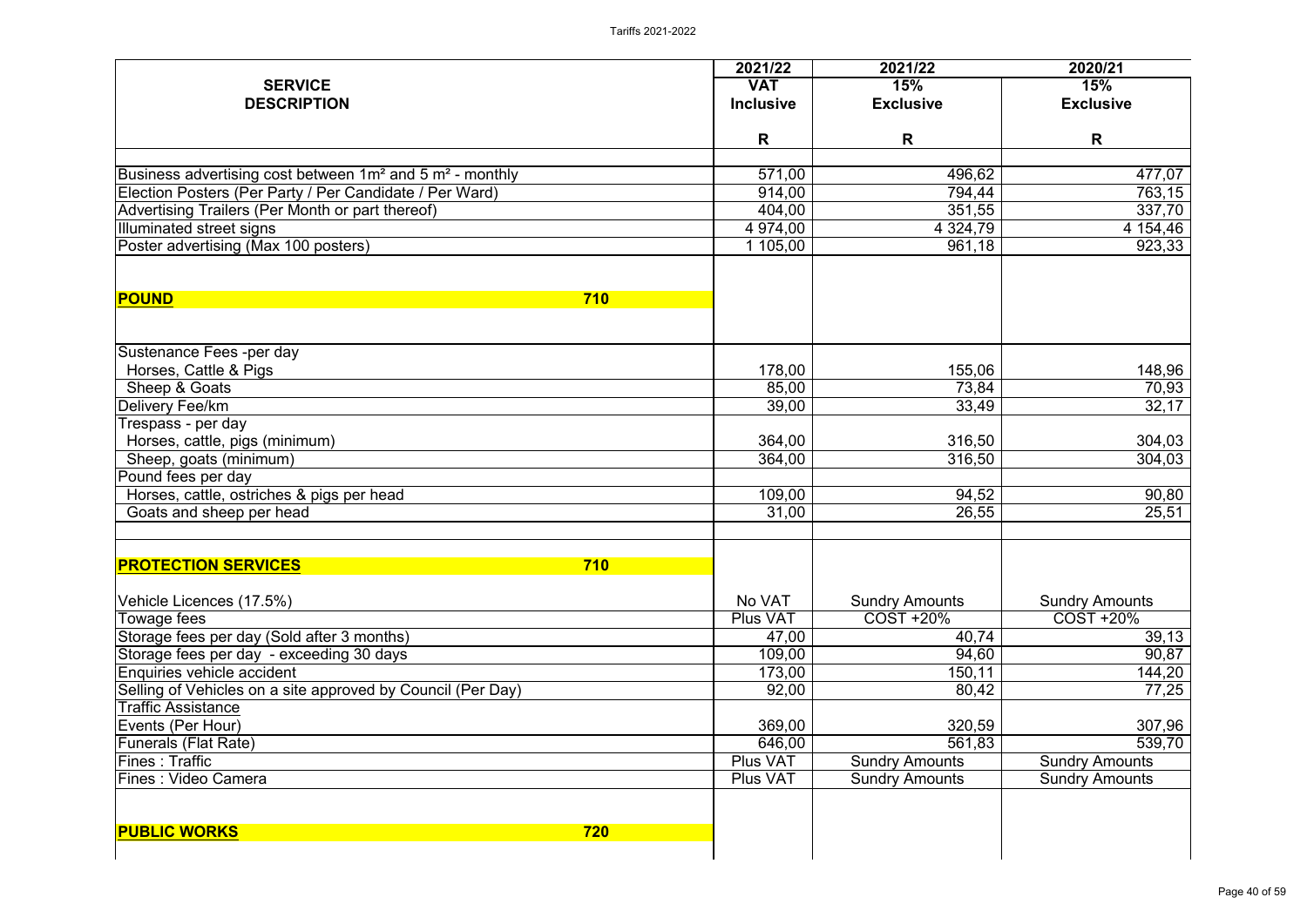|                                                             | 2021/22          | 2021/22                  | 2020/21          |
|-------------------------------------------------------------|------------------|--------------------------|------------------|
| <b>SERVICE</b>                                              | <b>VAT</b>       | 15%                      | 15%              |
| <b>DESCRIPTION</b>                                          | <b>Inclusive</b> | <b>Exclusive</b>         | <b>Exclusive</b> |
|                                                             | R                | R                        | $\mathsf{R}$     |
|                                                             |                  |                          |                  |
| <b>Augmentation Fees</b>                                    |                  |                          |                  |
| <b>Roads and Storm Water</b>                                | 5464,00          | 4 751,04                 | 4 751,04         |
| <b>REFUSE</b><br>730                                        |                  |                          |                  |
| <b>REMOVAL</b>                                              |                  |                          |                  |
| <b>Domestic</b>                                             |                  |                          |                  |
| Households                                                  | 224,00           | 194,88                   | 182,99           |
| <b>Free Basic Services to Registered Indigent Consumers</b> | $-184,00$        | $-194,88$                | $-182,99$        |
| Multi Dwelling Units (per Unit)                             | 169,00           | 146,85                   | 137,89           |
| <b>Skips</b>                                                | 3 100,00         | 2 695,65                 | 2 531,30         |
| Skips at Old Age Homes (per removal)                        | 2 072,00         | 801,74                   | 1 692,17         |
|                                                             |                  |                          |                  |
| <b>Commercial</b>                                           |                  |                          |                  |
| Small<br>Medium                                             | 224,00<br>447,00 | 194,88<br>388,40         | 182,99<br>364,69 |
| Medium (3 Removals)                                         | 1 117,00         | 971,68                   | 912,37           |
| Medium (6 Removals)                                         | 2 413,00         | 2 098,00                 |                  |
|                                                             | 2 2 3 3 ,00      | 941,98                   | 1823,46          |
| Large<br>Skips                                              | 2 072,00         | 1801,74                  | 1692,17          |
| <b>WASTE DISPOSAL - WEIGHBRIDGE</b>                         |                  |                          |                  |
|                                                             |                  |                          |                  |
| Domestic and General Waste                                  |                  |                          |                  |
| Domestic and General Waste above 800kg                      | $\blacksquare$   | $\overline{\phantom{0}}$ |                  |
| <b>Business Waste</b>                                       | $\blacksquare$   | -                        |                  |
| Industrial Waste                                            | $\blacksquare$   | -                        | $\blacksquare$   |
| <b>Clean Compost</b>                                        |                  |                          |                  |
| Clean Compost above 100kg                                   | $\blacksquare$   | -                        | $\blacksquare$   |
| Mixed General and Garden Waste                              | $\blacksquare$   | $\overline{\phantom{0}}$ |                  |
| Rubble/Rock/Concrete per ton                                | $\blacksquare$   | -                        |                  |
| <b>Clean Rubble and Soil</b>                                |                  |                          |                  |
| Material suitable for use as Cover and Sorted Recyclables   |                  |                          |                  |
| <b>SUNDRY CHARGES / REMOVALS</b>                            |                  |                          |                  |
| 240 Litre Wheely-bin                                        | 572,00           | 497,79                   | 465,23           |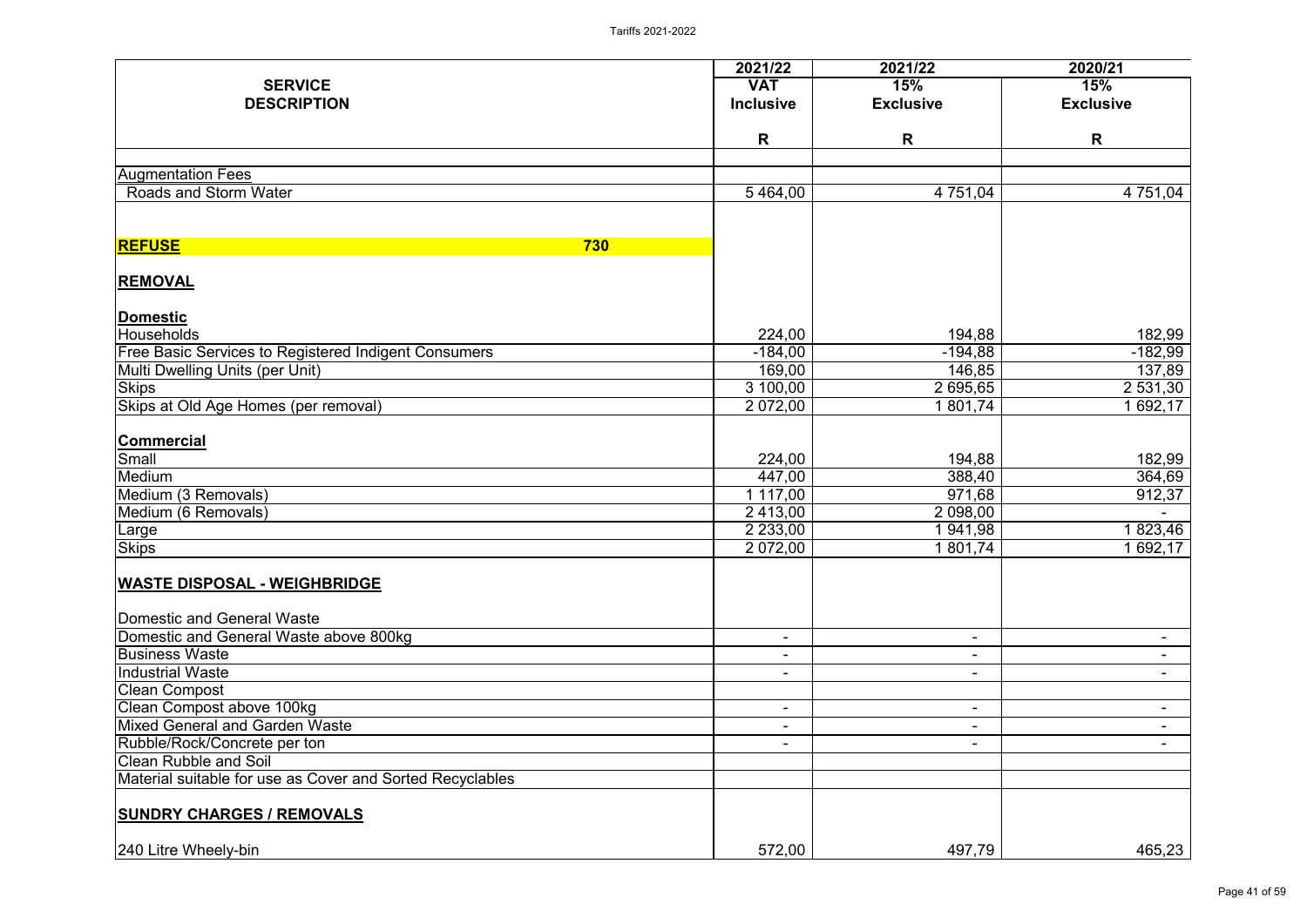|                                                                                                                                                                       | 2021/22                        | 2021/22                 | 2020/21                 |
|-----------------------------------------------------------------------------------------------------------------------------------------------------------------------|--------------------------------|-------------------------|-------------------------|
| <b>SERVICE</b><br><b>DESCRIPTION</b>                                                                                                                                  | <b>VAT</b><br><b>Inclusive</b> | 15%<br><b>Exclusive</b> | 15%<br><b>Exclusive</b> |
|                                                                                                                                                                       | R                              | R                       | R                       |
| Condemnation - removal and disposal of food, animals, etc                                                                                                             | 2 017,00                       | 1 753,92                | 1 639,18                |
| <b>Augmentation Fees</b><br>Refuse                                                                                                                                    | 2 956,00                       | 2 570,79                | 2 856,43                |
|                                                                                                                                                                       |                                |                         |                         |
| <b>SANITATION</b><br>750                                                                                                                                              |                                |                         |                         |
| <b>CHARGE (MONTHLY)</b><br>Buckets                                                                                                                                    | 177,00                         | 153,79                  | 144,40                  |
| <b>Free Basic Services to Registered Indigent Consumers</b>                                                                                                           | $-177,00$                      | $-153,79$               | $-144,40$               |
|                                                                                                                                                                       |                                |                         |                         |
| <b>780</b><br><b>SEWERAGE</b>                                                                                                                                         |                                |                         |                         |
| The first portion is based on a fixed cost for each erf<br>and the second portion is based on actual<br>measured water consumption (hydraulic portion) for<br>an erf. |                                |                         |                         |
| <b>Fixed Charge</b><br>The Fixed Charge provides for costs on the                                                                                                     |                                |                         |                         |
| sewerage operating budget such as charges for                                                                                                                         |                                |                         |                         |
| capital loan and interest payments and provision for<br>a capital reserve fund. This cost is indicative of the                                                        |                                |                         |                         |
| installation /construction, rehabilitation and eventual                                                                                                               |                                |                         |                         |
| replacement cost of the infrastructure. The cost is                                                                                                                   |                                |                         |                         |
| fixed for every property which has access to the                                                                                                                      |                                |                         |                         |
| municipal sewerage system irrespective of the                                                                                                                         |                                |                         |                         |
| property being vacant (no buildings) or, if the<br>property uses the existing system, including the                                                                   |                                |                         |                         |
| suction tanker service.                                                                                                                                               |                                |                         |                         |
| The fixed cost component is therefore payable                                                                                                                         |                                |                         |                         |
| irrespective of the service being used by the                                                                                                                         |                                |                         |                         |
| consumer or not, therefore this charge willl                                                                                                                          |                                |                         |                         |
| effectively replace the current "Availability Fee".                                                                                                                   |                                |                         |                         |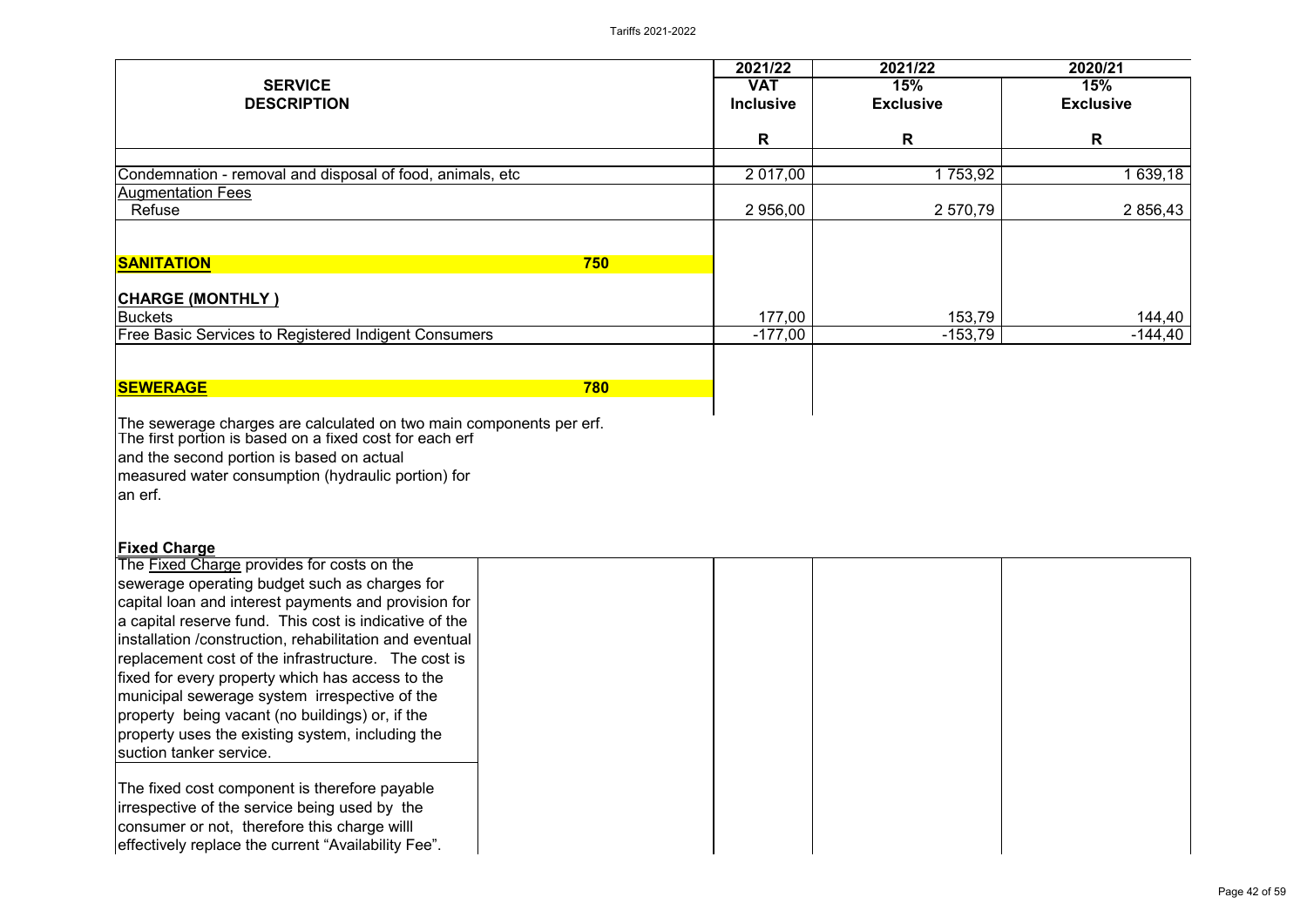| <b>SERVICE</b><br><b>DESCRIPTION</b>                                                                                                                                                                                                                                                                                                                                                                                                                                                                                         | 2021/22<br><b>VAT</b><br><b>Inclusive</b> | 2021/22<br>15%<br><b>Exclusive</b> | 2020/21<br>15%<br><b>Exclusive</b> |
|------------------------------------------------------------------------------------------------------------------------------------------------------------------------------------------------------------------------------------------------------------------------------------------------------------------------------------------------------------------------------------------------------------------------------------------------------------------------------------------------------------------------------|-------------------------------------------|------------------------------------|------------------------------------|
|                                                                                                                                                                                                                                                                                                                                                                                                                                                                                                                              | R                                         | R                                  | R                                  |
| The fixed charged per ert is based on the sewage<br>conveyance and treatment cost for an average<br>monthly water consumption per erf which is<br>exceeded by 80% of consumers in the particular<br>category.                                                                                                                                                                                                                                                                                                                |                                           |                                    |                                    |
| Hydraulic Charge<br> The proposed tariif will also opviate anomalles<br>which exist currently whereby owners of properties<br>in some consumer categories are heavily<br>subsidising users in other categories. With the<br>present tariff in certain instances domestic<br>consumers are also subsidising commercial<br>consumers.                                                                                                                                                                                          |                                           |                                    |                                    |
| THE WITH WILL GETTERLY HILL OF THE CHAPTER OF<br>consumers (Sewerage Service) throughout the<br>municipality. Sewage discharge will be calculated<br>on actual metered water consumption that will be<br>reduced by a "discharge factor" i.e, the ratio of<br>kilolitres sewage discharged by each category of<br>consumer, to be determined by the Director:<br>Technical Services. Whilst a standard tariff per kl of<br>sewage will be levied, the discharge factor<br>applicable to the different categories may differ. |                                           |                                    |                                    |
| The formula used to arrive at the new hydraulic<br>tariff, is as follows:<br>$P =$ KVC where,<br>$P =$ sewerage charge in Rand<br>$K =$ effluent discharge factor<br>$V = volume(kI)$ of potable water consumed<br>$C =$ prescribed charge in Rand                                                                                                                                                                                                                                                                           |                                           |                                    |                                    |

| 2020/21          |  |
|------------------|--|
| 15%              |  |
| <b>Exclusive</b> |  |
|                  |  |
| R                |  |
|                  |  |
|                  |  |
|                  |  |
|                  |  |
|                  |  |
|                  |  |
|                  |  |
|                  |  |
|                  |  |
|                  |  |
|                  |  |
|                  |  |
|                  |  |
|                  |  |
|                  |  |
|                  |  |
|                  |  |
|                  |  |
|                  |  |
|                  |  |
|                  |  |
|                  |  |
|                  |  |
|                  |  |
|                  |  |
|                  |  |
|                  |  |
|                  |  |
|                  |  |
|                  |  |
|                  |  |
|                  |  |
|                  |  |
|                  |  |
|                  |  |
|                  |  |
|                  |  |
|                  |  |
|                  |  |
|                  |  |
|                  |  |
|                  |  |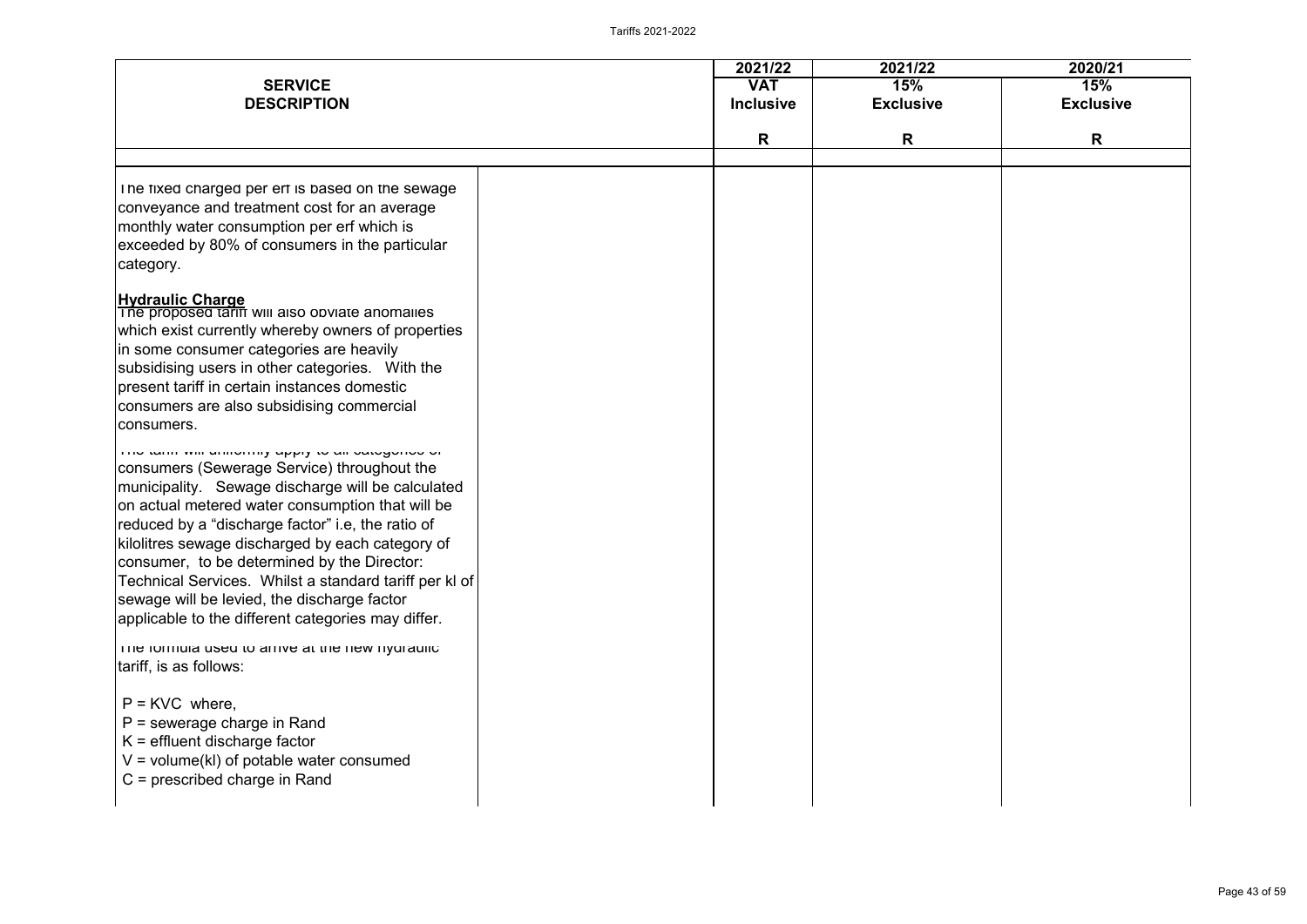| <b>SERVICE</b><br><b>DESCRIPTION</b>                                                                                                                                                                                                                                                                                                                                                                                                                  | 2021/22<br><b>VAT</b><br><b>Inclusive</b> | 2021/22<br>15%<br><b>Exclusive</b> | 2020/21<br>15%<br><b>Exclusive</b> |
|-------------------------------------------------------------------------------------------------------------------------------------------------------------------------------------------------------------------------------------------------------------------------------------------------------------------------------------------------------------------------------------------------------------------------------------------------------|-------------------------------------------|------------------------------------|------------------------------------|
|                                                                                                                                                                                                                                                                                                                                                                                                                                                       | R                                         | R                                  | R                                  |
| Rebate of 10% for -<br>Bulk Consumers/ Private Developments > 2Ha,<br>restricting admission, which pay bulk and "on-sell" to<br>patrons within the development and which develop<br>and maintain their own infrastructures.                                                                                                                                                                                                                           |                                           |                                    |                                    |
| See table detailing categories and discharge factors<br>below.                                                                                                                                                                                                                                                                                                                                                                                        |                                           |                                    |                                    |
| The hydraulic portion of the sewerage charge<br>consists of two components :                                                                                                                                                                                                                                                                                                                                                                          |                                           |                                    |                                    |
| <b>Minimum Consumption Charge</b><br>This is the portion of the sewerage charge to<br>provide for firm operating costs such as salaries,<br>plant and equipment, etc and certain general<br>expenses. The charge is the average cost per erf<br>for a particular category and is based on the<br>firm/fixed cost incurred by the Sewerage Service<br>to operate the sewerage system irrespective of what<br>volume of sewage is conveyed and treated. |                                           |                                    |                                    |
| The minimum consumption charge is therefore also<br>necessary irrespective of the service being used by<br>the consumer continuously or infrequently.                                                                                                                                                                                                                                                                                                 |                                           |                                    |                                    |
| The first part of the hydraulic charge is calculated<br>on a percentage of the minimum water consumption<br>specified per erf for each category                                                                                                                                                                                                                                                                                                       |                                           |                                    |                                    |
| As from the 2013/2014 Financial Year, this cost has<br>been included in the Fixed Charge Component                                                                                                                                                                                                                                                                                                                                                    |                                           |                                    |                                    |
| <b>Variable Consumption Charge</b>                                                                                                                                                                                                                                                                                                                                                                                                                    |                                           |                                    |                                    |

| 2020/21          |  |
|------------------|--|
| 15%              |  |
| <b>Exclusive</b> |  |
|                  |  |
| R                |  |
|                  |  |
|                  |  |
|                  |  |
|                  |  |
|                  |  |
|                  |  |
|                  |  |
|                  |  |
|                  |  |
|                  |  |
|                  |  |
|                  |  |
|                  |  |
|                  |  |
|                  |  |
|                  |  |
|                  |  |
|                  |  |
|                  |  |
|                  |  |
|                  |  |
|                  |  |
|                  |  |
|                  |  |
|                  |  |
|                  |  |
|                  |  |
|                  |  |
|                  |  |
|                  |  |
|                  |  |
|                  |  |
|                  |  |
|                  |  |
|                  |  |
|                  |  |
|                  |  |
|                  |  |
|                  |  |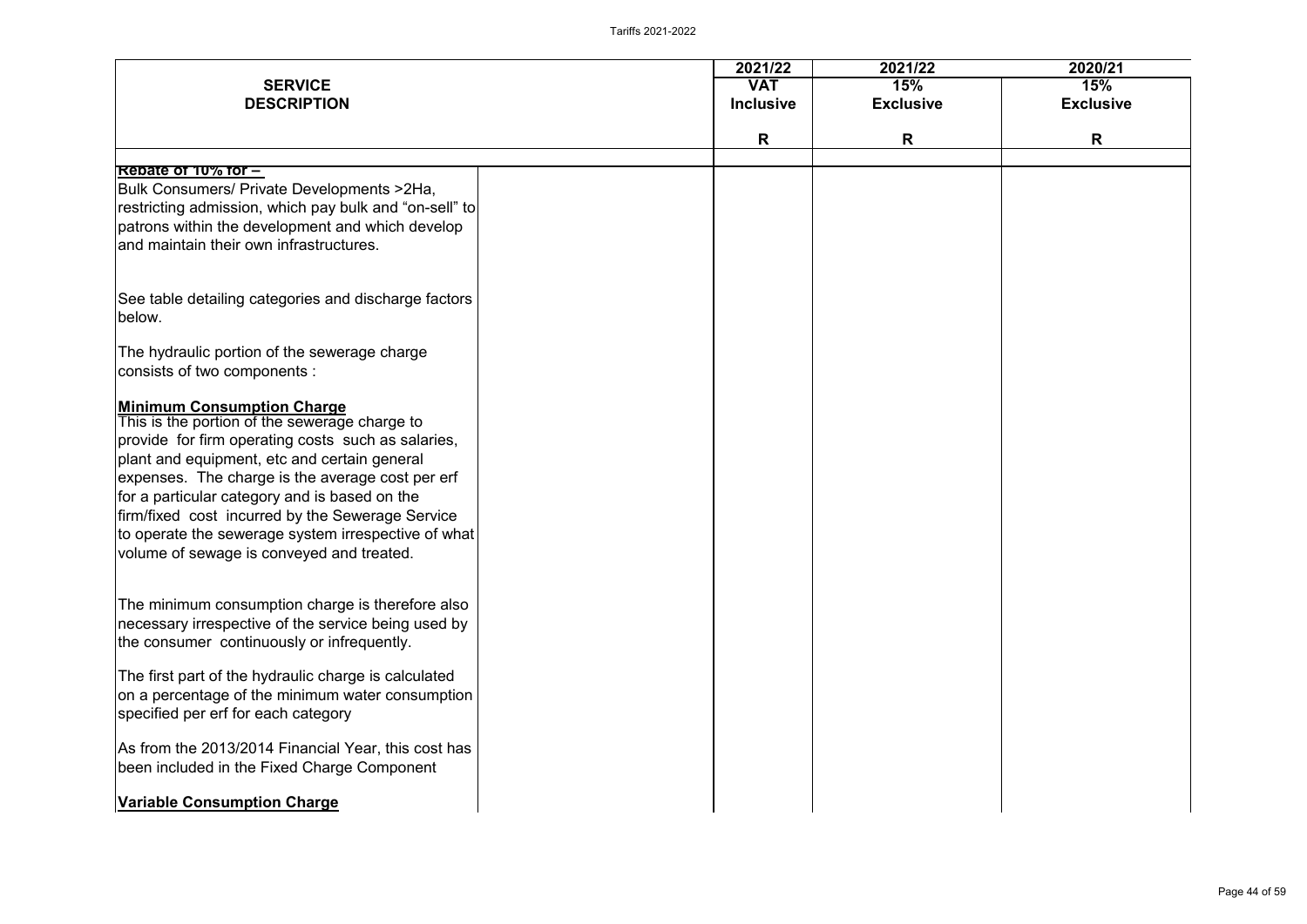

|                                                                                                                                                                                                                                                                                                                                                                                    |                                                | 2021/22                                                       | 2021/22                                                       | 2020/21                                                |
|------------------------------------------------------------------------------------------------------------------------------------------------------------------------------------------------------------------------------------------------------------------------------------------------------------------------------------------------------------------------------------|------------------------------------------------|---------------------------------------------------------------|---------------------------------------------------------------|--------------------------------------------------------|
| <b>SERVICE</b>                                                                                                                                                                                                                                                                                                                                                                     |                                                | <b>VAT</b>                                                    | 15%                                                           | 15%                                                    |
| <b>DESCRIPTION</b>                                                                                                                                                                                                                                                                                                                                                                 |                                                | <b>Inclusive</b>                                              | <b>Exclusive</b>                                              | <b>Exclusive</b>                                       |
|                                                                                                                                                                                                                                                                                                                                                                                    |                                                | R                                                             | R                                                             | R                                                      |
| This is the portion of the sewerage charge to                                                                                                                                                                                                                                                                                                                                      |                                                |                                                               |                                                               |                                                        |
| provide for the operating costs that vary depending<br>on the amount/extent of consumption. Electricity<br>consumption, pump maintenance and repairs, etc<br>are typical costs that increase when the sewage<br>flow increases.                                                                                                                                                    |                                                |                                                               |                                                               |                                                        |
| INEVERTIBLESS, QUITTIG PROTOTIGED PERIOUS OF TOW HOW<br>e.g. during a drought when water restrictions apply,<br>the operating cost can actually increase although<br>less sewage is discharged. Due to low flow the<br>frequency of sewer blockages increases which<br>requires more frequent sewer cleaning with high<br>pressure jetting equipment as a preventative<br>measure. |                                                |                                                               |                                                               |                                                        |
| The second part of the hydraulic portion is<br>calculated on the water consumption in excess of<br>the specified minimum volume up to a specified<br>maximum consumption per erf for domestic<br>categories. No maximum consumption applies to<br>commercial categories.                                                                                                           |                                                |                                                               |                                                               |                                                        |
| <b>Sewerage Tariff Categories and Discharge Factors</b>                                                                                                                                                                                                                                                                                                                            |                                                |                                                               |                                                               |                                                        |
|                                                                                                                                                                                                                                                                                                                                                                                    | <b>Discharge</b><br><b>Factor (K)</b><br>(T04) | <b>Minimum</b><br><b>Volume</b><br>(kl/month)<br><u>(T05)</u> | <b>Maximum</b><br>Volume<br><u>(kl/month)</u><br><u>(T06)</u> | <b>Maximum</b><br><b>Volume</b><br>(kl/month)<br>(706) |
| Offices (Com1)<br><b>Offices</b>                                                                                                                                                                                                                                                                                                                                                   | 98%                                            | 10                                                            | No Max.                                                       | No Max.                                                |
| <b>Restricted Business A (Com2)</b><br><b>Funeral Parlours</b><br>Licensed Bottle Stores / Pubs / Taverns<br><b>Offices</b><br><b>Supermarkets</b><br><b>Shops</b>                                                                                                                                                                                                                 | 98%                                            | 15                                                            | No Max.                                                       | No Max.                                                |
| <b>Restricted Business B (Com3)</b><br>Day-Care Centres                                                                                                                                                                                                                                                                                                                            | 95%                                            | 15                                                            | No Max.                                                       | No Max.                                                |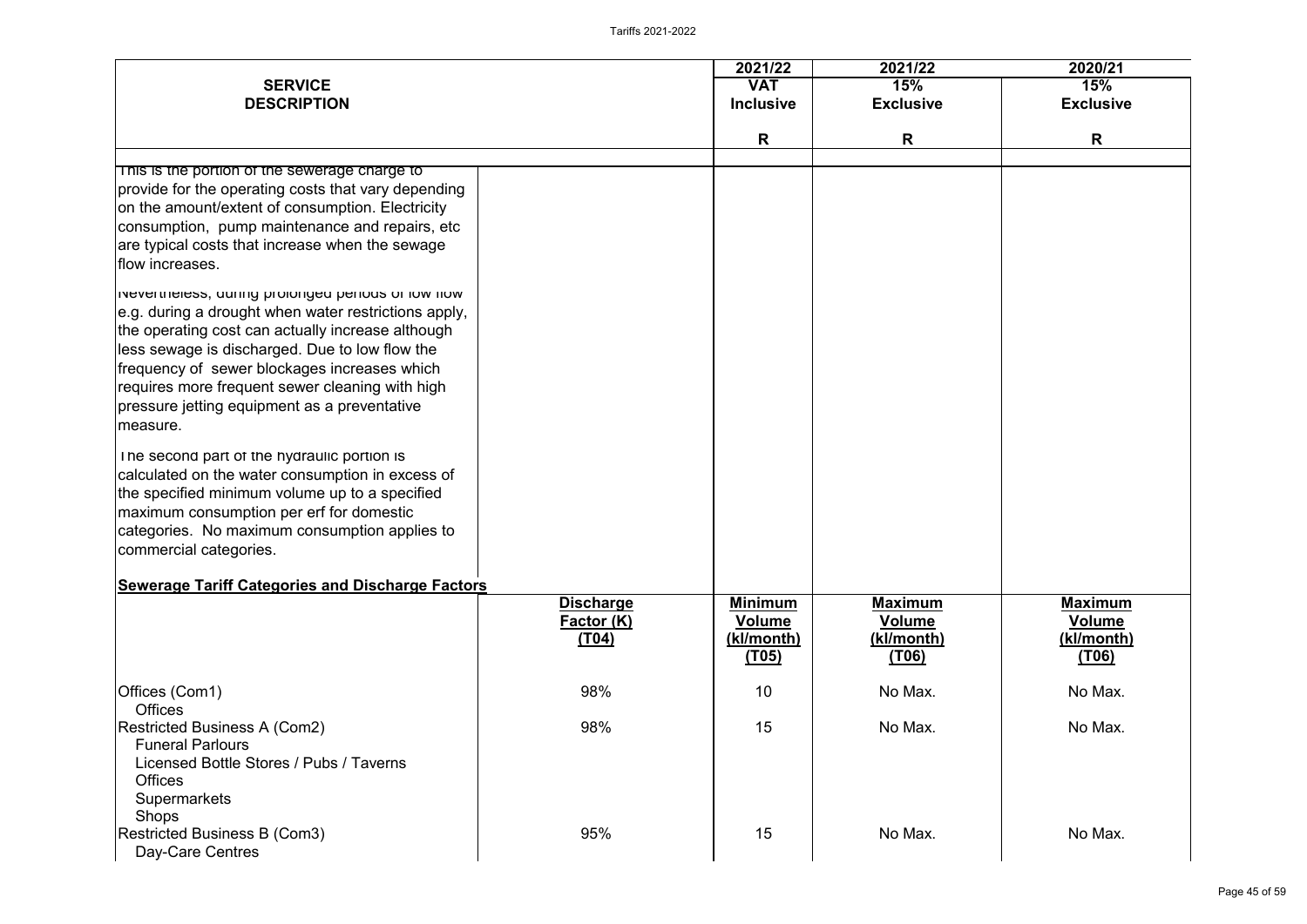|                                            |     | 2021/22          | 2021/22          | 2020/21          |
|--------------------------------------------|-----|------------------|------------------|------------------|
| <b>SERVICE</b>                             |     | <b>VAT</b>       | 15%              | 15%              |
| <b>DESCRIPTION</b>                         |     | <b>Inclusive</b> | <b>Exclusive</b> | <b>Exclusive</b> |
|                                            |     | R                | R                | R                |
|                                            |     |                  |                  |                  |
| <b>Medical Uses</b>                        |     |                  |                  |                  |
| <b>Places of Entertainment</b>             |     |                  |                  |                  |
| <b>Service Stations</b>                    |     |                  |                  |                  |
| <b>Motor Showrooms</b>                     |     |                  |                  |                  |
| <b>Places of Instruction</b>               |     |                  |                  |                  |
| Special Businesses (Com4)                  | 95% | 15               | No Max.          | No Max.          |
| <b>Licensed Hotels</b>                     |     |                  |                  |                  |
| <b>Licensed Restaurants</b>                |     |                  |                  |                  |
| <b>Special Businesses</b>                  |     |                  |                  |                  |
| Warehouses                                 |     |                  |                  |                  |
| Workshops                                  |     |                  |                  |                  |
| Resorts (Com5)                             | 60% | 15               | No Max.          | No Max.          |
| <b>Caravan Parks</b>                       |     |                  |                  |                  |
| <b>Camping Sites</b>                       |     |                  |                  |                  |
| <b>Holiday Housing</b>                     |     |                  |                  |                  |
| <b>Holiday Accommodation</b>               |     |                  |                  |                  |
| <b>Tourist Facilities</b>                  |     |                  |                  |                  |
| <b>Nurseries</b>                           |     |                  |                  |                  |
| General Industrial (Ind1)                  | 95% | 15               | No Max.          | No Max.          |
| <b>General Dry Industries</b>              |     |                  |                  |                  |
| <b>Public Garages</b>                      |     |                  |                  |                  |
| <b>Service Stations</b>                    |     |                  |                  |                  |
| Warehouses                                 |     |                  |                  |                  |
| Noxious Industrial (Ind2)                  | 98% | 15               | No Max.          | No Max.          |
| <b>Noxious Use Industries</b>              |     |                  |                  |                  |
| <b>Special Businesses</b>                  |     |                  |                  |                  |
| Noxious Industrial (Ind2)                  |     |                  |                  |                  |
| (T09)                                      | 80% | 15               | No Max.          | No Max.          |
| <b>Agreement - Woodlands Dairy</b>         |     |                  |                  |                  |
| Educational (Ins1)                         | 95% | 15               |                  |                  |
| <b>Places of Instruction</b>               | 98% | 15               | No Max.          | No Max.          |
| Institutional (Ins2)<br><b>Clinics</b>     |     |                  |                  |                  |
| Institutions for medical care or treatment |     |                  |                  |                  |
| Hospitals                                  |     |                  |                  |                  |
| Institutions                               |     |                  |                  |                  |
| <b>Public and Government facilities</b>    |     |                  |                  |                  |
| <b>Sanatoriums</b>                         |     |                  |                  |                  |
| Single Residential B (Res1)                | 70% | 10 <sup>°</sup>  | 50               | 50               |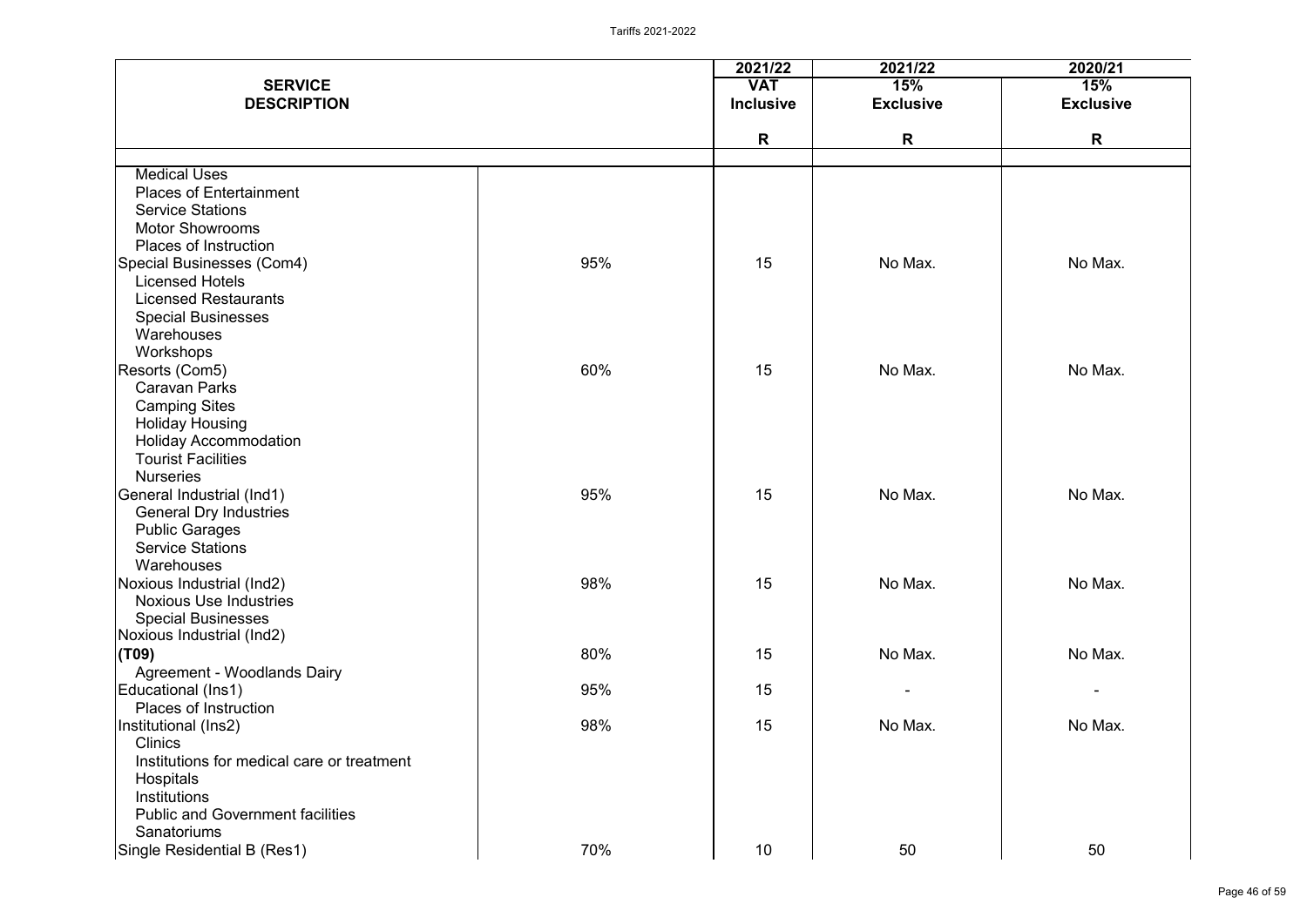|                                                                                           |     | 2021/22          | 2021/22          | 2020/21          |
|-------------------------------------------------------------------------------------------|-----|------------------|------------------|------------------|
| <b>SERVICE</b>                                                                            |     | <b>VAT</b>       | 15%              | 15%              |
| <b>DESCRIPTION</b>                                                                        |     | <b>Inclusive</b> | <b>Exclusive</b> | <b>Exclusive</b> |
|                                                                                           |     | R                | R                | R                |
|                                                                                           |     |                  |                  |                  |
| <b>Dwelling Houses</b>                                                                    |     |                  |                  |                  |
| Day-Care Centres                                                                          |     |                  |                  |                  |
| <b>Creches</b>                                                                            |     |                  |                  |                  |
| <b>Guest Houses</b>                                                                       |     |                  |                  |                  |
| <b>Home Enterprises</b>                                                                   |     |                  |                  |                  |
| <b>Places of Worship</b>                                                                  |     |                  |                  |                  |
| Single Residential A (Res2)                                                               | 80% | 12               | 50               | 50               |
| <b>Informal Shelters</b>                                                                  |     |                  |                  |                  |
| <b>Permanent Low Cost Dwellings</b>                                                       |     |                  |                  |                  |
| <b>Group Housing (Res3)</b>                                                               | 80% | 10               | 50               | 50               |
| <b>Retirement Villages</b>                                                                |     |                  |                  |                  |
| <b>Town Housing</b>                                                                       |     |                  |                  |                  |
| General Residential (Res4)                                                                | 95% | $6\phantom{1}6$  | 50               | 50               |
| <b>Flats</b>                                                                              |     | 10               |                  |                  |
| General (Gen1)<br>Undetermined                                                            | 95% |                  | No Max.          | No Max.          |
|                                                                                           | 70% | No Min.          | No Max.          | No Max.          |
| <b>Bulk / Private Developments (Bulk)</b><br>Unmetered Potable Water Supply (Unmetered)   | 80% |                  | Unmetered        | <b>Unmetered</b> |
|                                                                                           |     |                  |                  |                  |
| On all property, pending valuation, upon which a structure as defined herunder has        |     |                  |                  |                  |
| been erected, a fixed monthly charge shall be paid by the registered owner of the         |     |                  |                  |                  |
| property, or if there is no registered owner (informal area), then by the occupier of the |     |                  |                  |                  |
| property                                                                                  |     |                  |                  |                  |
| Formal Structure with Waterborne Sewerage                                                 |     |                  |                  |                  |
| Informal Structure with Waterborne Sewerage                                               |     |                  |                  |                  |
|                                                                                           |     |                  |                  |                  |
| <b>AVAILABILITY CHARGE (PER ANNUM )</b>                                                   |     |                  |                  |                  |
|                                                                                           |     |                  |                  |                  |
| Charges applicable to erven that are not connected to the sewerage network, but           |     |                  |                  |                  |
| which could reasonably be connected to the network:                                       |     |                  |                  |                  |
|                                                                                           |     |                  |                  |                  |
| Residential (per annum)                                                                   |     | 1 741,04         | 1 513,95         | 1421,55          |
|                                                                                           |     |                  |                  |                  |
| Commercial (per annum)                                                                    |     | 3 158,73         | 2 746,72         | 2 579,08         |
|                                                                                           |     |                  |                  |                  |
| <b>FIXED CHARGE (MONTHLY )</b>                                                            |     |                  |                  |                  |
| <b>COMMERCIAL</b>                                                                         |     |                  |                  |                  |
|                                                                                           |     |                  |                  |                  |
| Commercial 1 - Offices                                                                    |     | 452,38           | 393,38           | 369,37           |

|                | 2020/21          |
|----------------|------------------|
|                | 15%              |
|                | <b>Exclusive</b> |
|                |                  |
|                | R                |
|                |                  |
|                |                  |
|                |                  |
|                |                  |
|                |                  |
|                |                  |
|                | 50               |
|                |                  |
|                | 50               |
|                |                  |
|                |                  |
|                | 50               |
|                |                  |
|                | No Max.          |
|                | No Max.          |
|                | Unmetered        |
|                |                  |
|                |                  |
|                |                  |
|                |                  |
|                |                  |
|                |                  |
|                |                  |
|                |                  |
|                |                  |
|                |                  |
|                |                  |
| <u>5</u>       | 1 421,55         |
| $\overline{c}$ | 2579,08          |
|                |                  |
|                |                  |
|                |                  |
| 8              | 369,37           |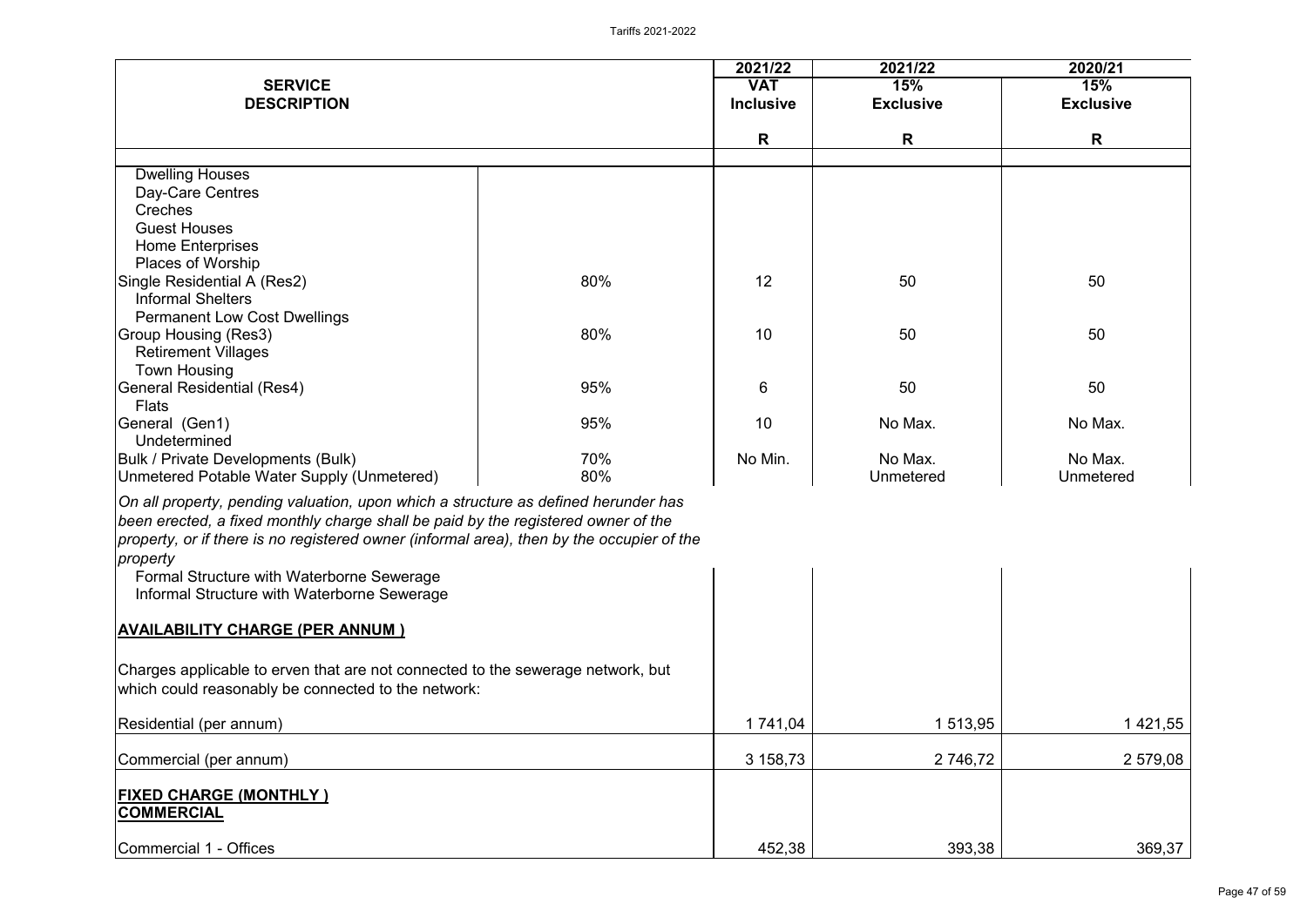|                                                                                | 2021/22          | 2021/22          | 2020/21                 |
|--------------------------------------------------------------------------------|------------------|------------------|-------------------------|
| <b>SERVICE</b><br><b>DESCRIPTION</b>                                           | <b>VAT</b>       | 15%              | 15%<br><b>Exclusive</b> |
|                                                                                | <b>Inclusive</b> | <b>Exclusive</b> |                         |
|                                                                                | R                | R                | R                       |
| <b>Commercial 2 - Restricted Business A</b>                                    | 536,81           | 466,79           | 438,30                  |
| <b>Commercial 3 - Restricted Business B</b>                                    | 528,84           | 459,86           | 431,80                  |
| <b>Commercial 4 - Special Business</b>                                         | 528,84           | 459,86           | 431,80                  |
| Commercial 5 - Resorts                                                         | 436,46           | 379,53           | 356,36                  |
| <b>INDUSTRIAL</b>                                                              |                  |                  |                         |
| Industrial 1 - General Industrial                                              | 528,84           | 459,86           | 431,80                  |
| Industrial 2 - Noxious Industrial                                              | 536,81           | 466,79           | 438,30                  |
| Industrial 2 - Noxious Industrial - Agreement - Woodlands Dairy (45% Discount) | 292,67           | 256,73           | 241,06                  |
| <b>INSTITUTIONAL</b>                                                           |                  |                  |                         |
| Institutional 1 - Educational (Schools)                                        | 806,01           | 700,88           | 658,10                  |
| Institutional 1 - Educational (Hostels)                                        | 806,01           | 700,88           | 658,10                  |
| Institutional 2 - Institutions                                                 | 536,81           | 466,79           | 438,30                  |
| DOMESTIC/RESIDENTIAL                                                           |                  |                  |                         |
| Residential 1 - Freehold Title                                                 | 277,17           | 241,01           | 226,30                  |
| <b>Free Basic Services to Registered Indigent Consumers</b>                    | $-277,17$        | $-241,01$        | $-226,30$               |
| St Francis Bay (Previously Annual Payers of                                    |                  |                  |                         |
| <b>SEWER LEVY) - No Variable Charge</b>                                        | 277,17           | 241,01           | 226,30                  |
| <b>Free Basic Services to Registered Indigent Consumers</b>                    | $-277,17$        | $-241,01$        | $-226,30$               |
| Residential 2 - Low Cost Housing                                               | 186,37           | 162,06           | 152,17                  |
| <b>Free Basic Services to Registered Indigent Consumers</b>                    | $-186,37$        | $-162,06$        | $-152,17$               |
| <b>MULTIPLE DWELLINGS (Multiply Charge by number of Units)</b>                 |                  |                  |                         |
| <b>Residential 3 - Group Housing</b>                                           | 294,69           | 256,25           | 240,61                  |
| Residential 4 - General Residential                                            | 256,46           | 223,01           | 209,40                  |
| <b>GENERAL</b>                                                                 |                  |                  |                         |
| Undetermined                                                                   | 363,18           | 315,81           | 296,54                  |
| <b>BULK</b>                                                                    |                  |                  |                         |
| <b>NO Fixed Charge is levied. 10% Rebate on Hydraulic Charge</b>               |                  |                  |                         |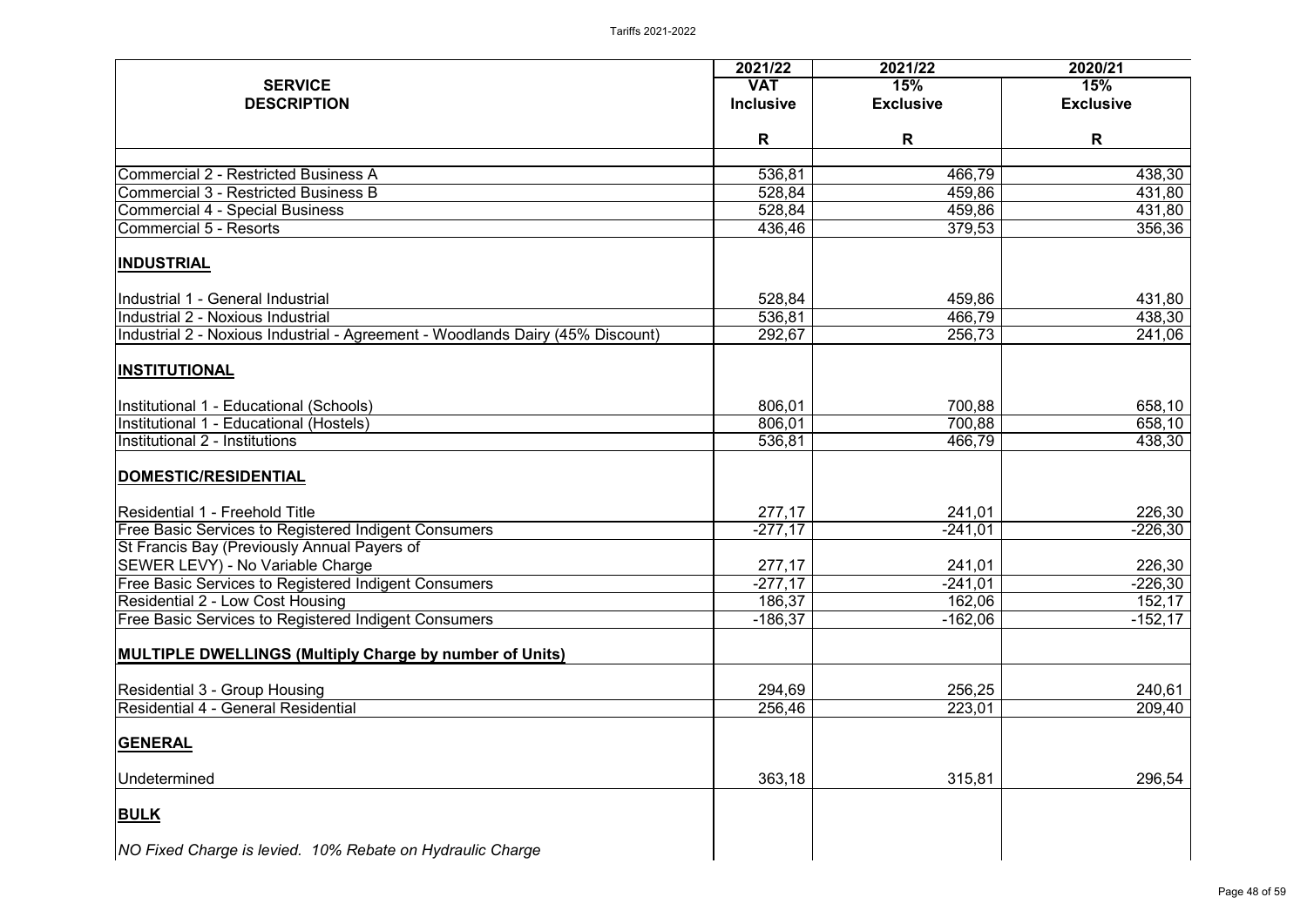|                                                                                                                                                                                                                                                                                                                                                                                  | 2021/22                        | 2021/22                 | 2020/21                 |
|----------------------------------------------------------------------------------------------------------------------------------------------------------------------------------------------------------------------------------------------------------------------------------------------------------------------------------------------------------------------------------|--------------------------------|-------------------------|-------------------------|
| <b>SERVICE</b><br><b>DESCRIPTION</b>                                                                                                                                                                                                                                                                                                                                             | <b>VAT</b><br><b>Inclusive</b> | 15%<br><b>Exclusive</b> | 15%<br><b>Exclusive</b> |
|                                                                                                                                                                                                                                                                                                                                                                                  |                                |                         |                         |
|                                                                                                                                                                                                                                                                                                                                                                                  | R                              | R                       | R                       |
| <b>Private Developments</b>                                                                                                                                                                                                                                                                                                                                                      | Plus VAT                       | $-10%$                  | $-10%$                  |
| <b>UNMETERED</b>                                                                                                                                                                                                                                                                                                                                                                 |                                |                         |                         |
| <b>Potable Water Supply</b>                                                                                                                                                                                                                                                                                                                                                      | 154,51                         | 134,36                  | 126,16                  |
| <b>Free Basic Services to Registered Indigent Consumers</b>                                                                                                                                                                                                                                                                                                                      | $-154,51$                      | $-134,36$               | $-126, 16$              |
| <b>VARIABLE CHARGE (HYDRAULIC CHARGE)</b>                                                                                                                                                                                                                                                                                                                                        |                                |                         |                         |
| <b>All Users</b>                                                                                                                                                                                                                                                                                                                                                                 | 17,63                          | 15,33                   | 14,39                   |
| <b>TRADE EFFLUENT SURCHARGE</b>                                                                                                                                                                                                                                                                                                                                                  |                                |                         |                         |
| The Trade Effluent Surcharge shall be paid in addition to the normal hydraulic and<br>fixed charges which apply for each property.                                                                                                                                                                                                                                               |                                |                         |                         |
| $\vert$ (a) The monthly charge payable by the owner or occupier of any trade premises in<br>respect of any trade effluent discharged into the Council's sewers shall be assessed<br>by the Council on a monthly basis and shall be notified to such owner or occupier at<br>the end of each month and shall be charged in accordance with the formula in<br>paragraph (c) below. |                                |                         |                         |
| The Council shall base its monthly charge on the highest COD of one or more samples<br>collected from the trade effluent samples point.                                                                                                                                                                                                                                          |                                |                         |                         |
| $\vert$ (b) In case of trade premises from which effluent is discharged into the Council's<br>sewer for the first time a charge shall be payable in respect of the interim period<br>between the date of the first discharge and the last day of the month. Such charge<br>shall be assessed in accordance with the formula prescribed in paragraph(c) below.                    |                                |                         |                         |
| $\vert$ (c) The charge payable in terms of paragraph (a) and (b) above shall be assessed<br>$ according to the formula : R=Vx[CA + B] + C X S X 10$ --3]<br>$l$ where :<br>$ R = The treatment cost$ .<br>$ V $ = The volume of industrial effluent discharged from the premises during the cycle<br>concerned in cubic metres                                                   |                                |                         |                         |

| 2020/21       |                          |  |  |
|---------------|--------------------------|--|--|
|               | 15%                      |  |  |
|               | <b>Exclusive</b>         |  |  |
|               | R                        |  |  |
|               | $-10%$                   |  |  |
|               |                          |  |  |
|               |                          |  |  |
| $\frac{6}{6}$ | $\frac{126,16}{-126,16}$ |  |  |
| <u>3</u>      | 14,39                    |  |  |
|               |                          |  |  |
|               |                          |  |  |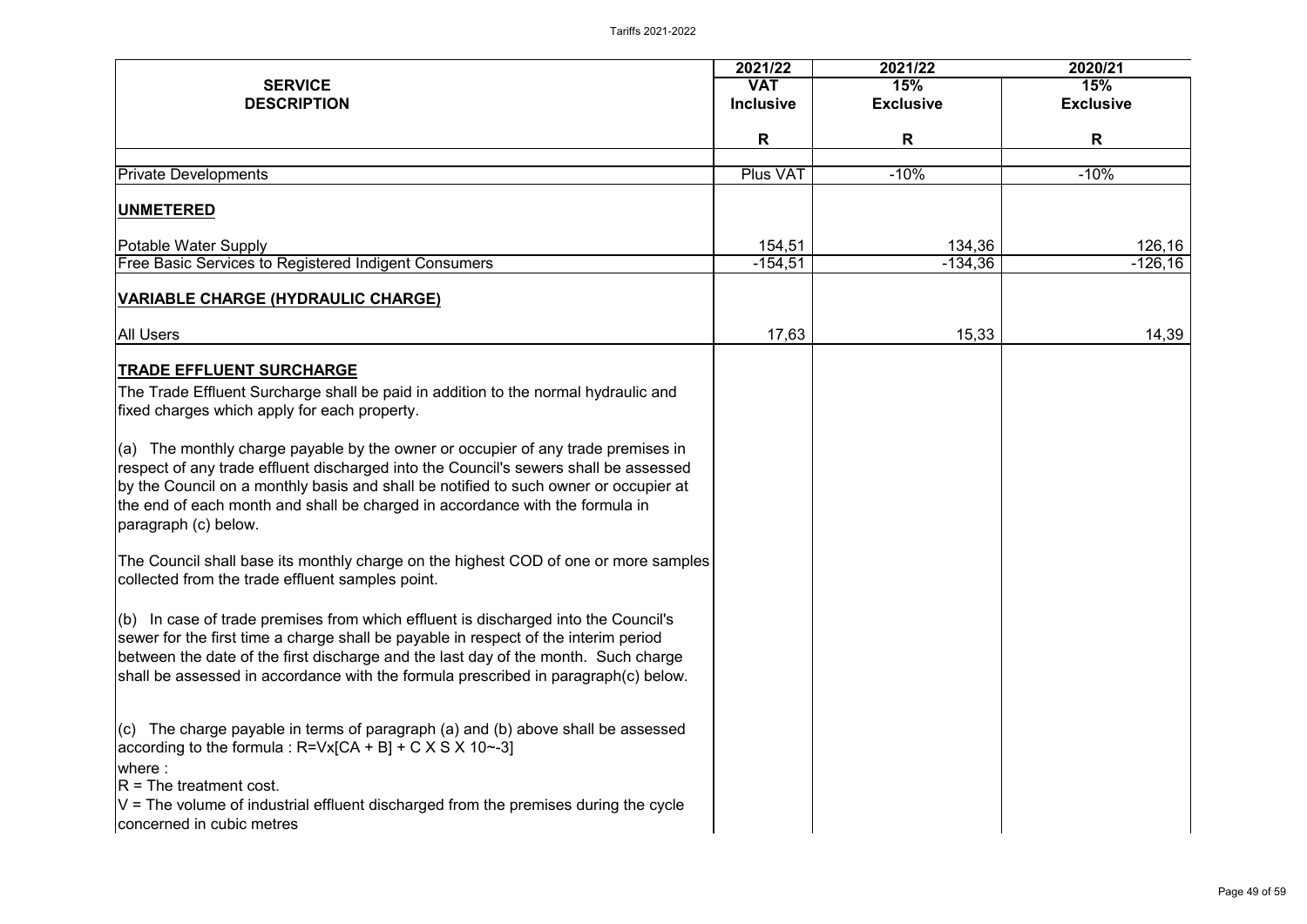|                                                                                                                                                                                                                                                                                                                                                                                                                                                                                    | 2021/22          | 2021/22          | 2020/21          |
|------------------------------------------------------------------------------------------------------------------------------------------------------------------------------------------------------------------------------------------------------------------------------------------------------------------------------------------------------------------------------------------------------------------------------------------------------------------------------------|------------------|------------------|------------------|
| <b>SERVICE</b>                                                                                                                                                                                                                                                                                                                                                                                                                                                                     | <b>VAT</b>       | 15%              | 15%              |
| <b>DESCRIPTION</b>                                                                                                                                                                                                                                                                                                                                                                                                                                                                 | <b>Inclusive</b> | <b>Exclusive</b> | <b>Exclusive</b> |
|                                                                                                                                                                                                                                                                                                                                                                                                                                                                                    | R                | R                | R                |
| A&B = The capital cost (interest and redemption) plus maintenance cost for the cycle                                                                                                                                                                                                                                                                                                                                                                                               |                  |                  |                  |
| concerned on the pipe system as used by the concerned consumer divided by the total<br>flow for the cycle. The value of A being 74.43(excl VAT) cents per cubic meter. The<br>value of B being 64.32(excl VAT) cents per cubic meter.<br>$ C $ = The cost of treating one cubic meter of waste water. The value of C being<br>40.95(excl VAT) cents per cubic meter.<br>$ S $ = The average chemical oxygen demand in mg/l measured on the industrial effluent<br>during the cycle |                  |                  |                  |
| $\vert$ (d) In the absence of any direct measurements, the volume quantity of trade effluent                                                                                                                                                                                                                                                                                                                                                                                       |                  |                  |                  |
| <b>SUCTION TANKER SERVICE</b>                                                                                                                                                                                                                                                                                                                                                                                                                                                      |                  |                  |                  |
| Domestic (per load)                                                                                                                                                                                                                                                                                                                                                                                                                                                                |                  |                  |                  |
| Cape St Francis/Oyster Bay/St Francis Bay                                                                                                                                                                                                                                                                                                                                                                                                                                          | 1 100,70         | 957,13           | 898,71           |
| Hankey/Patensie                                                                                                                                                                                                                                                                                                                                                                                                                                                                    | 367,96           | 319,97           | 300,44           |
| Humansdorp                                                                                                                                                                                                                                                                                                                                                                                                                                                                         | 469,91           | 408,61           | 383,68           |
| Jeffreys Bay                                                                                                                                                                                                                                                                                                                                                                                                                                                                       | 367,96           | 319,97           | 300,44           |
| Commercial (per load)                                                                                                                                                                                                                                                                                                                                                                                                                                                              |                  |                  |                  |
| Cape St Francis/Oyster Bay/St Francis Bay                                                                                                                                                                                                                                                                                                                                                                                                                                          | 1 100,70         | 957,13           | 898,71           |
| Hankey/Patensie                                                                                                                                                                                                                                                                                                                                                                                                                                                                    | 393,45           | 342,13           | 321,25           |
| Humansdorp                                                                                                                                                                                                                                                                                                                                                                                                                                                                         |                  |                  |                  |
| Other                                                                                                                                                                                                                                                                                                                                                                                                                                                                              | 469,91           | 408,61           | 383,68           |
| School, TB Hospital                                                                                                                                                                                                                                                                                                                                                                                                                                                                | 804,42           | 699,49           | 656,80           |
| Jeffreys Bay                                                                                                                                                                                                                                                                                                                                                                                                                                                                       | 367,96           | 319,97           | 300,44           |
| <b>Rural Areas</b>                                                                                                                                                                                                                                                                                                                                                                                                                                                                 |                  |                  |                  |
| Per Load                                                                                                                                                                                                                                                                                                                                                                                                                                                                           | 1 100,70         | 957,13           | 898,71           |
| Plus per km                                                                                                                                                                                                                                                                                                                                                                                                                                                                        | 54,16            | 47,09            | 44,22            |
| DISPOSAL VIA ROAD HAULAGE (R per KL)                                                                                                                                                                                                                                                                                                                                                                                                                                               |                  |                  |                  |
| Tanker Disposal of Sewerage (NOT Exceeding Domestic Strength)                                                                                                                                                                                                                                                                                                                                                                                                                      | 438,42           | 381,23           | 357,96           |
| <b>Fanker Disposal of Sewerage (Exceeding Domestic Strength)</b>                                                                                                                                                                                                                                                                                                                                                                                                                   | Plus VAT         | Cost             | Cost             |
| <b>Fanker Disposal of Potable Toilet Sewerage (NOT Exceeding Domestic Strength)</b>                                                                                                                                                                                                                                                                                                                                                                                                | 94,99            | 82,60            | 77,56            |
| <b>Tanker Disposal of Potable Toilet Sewerage (Exceeding Domestic Strength)</b>                                                                                                                                                                                                                                                                                                                                                                                                    | Plus VAT         | Cost             | Cost             |
| Application for Disposal Permit (Per Year)                                                                                                                                                                                                                                                                                                                                                                                                                                         | 730,70           | 635,39           | 596,61           |
| <b>SUNDRIES</b><br>Connection fees                                                                                                                                                                                                                                                                                                                                                                                                                                                 |                  |                  |                  |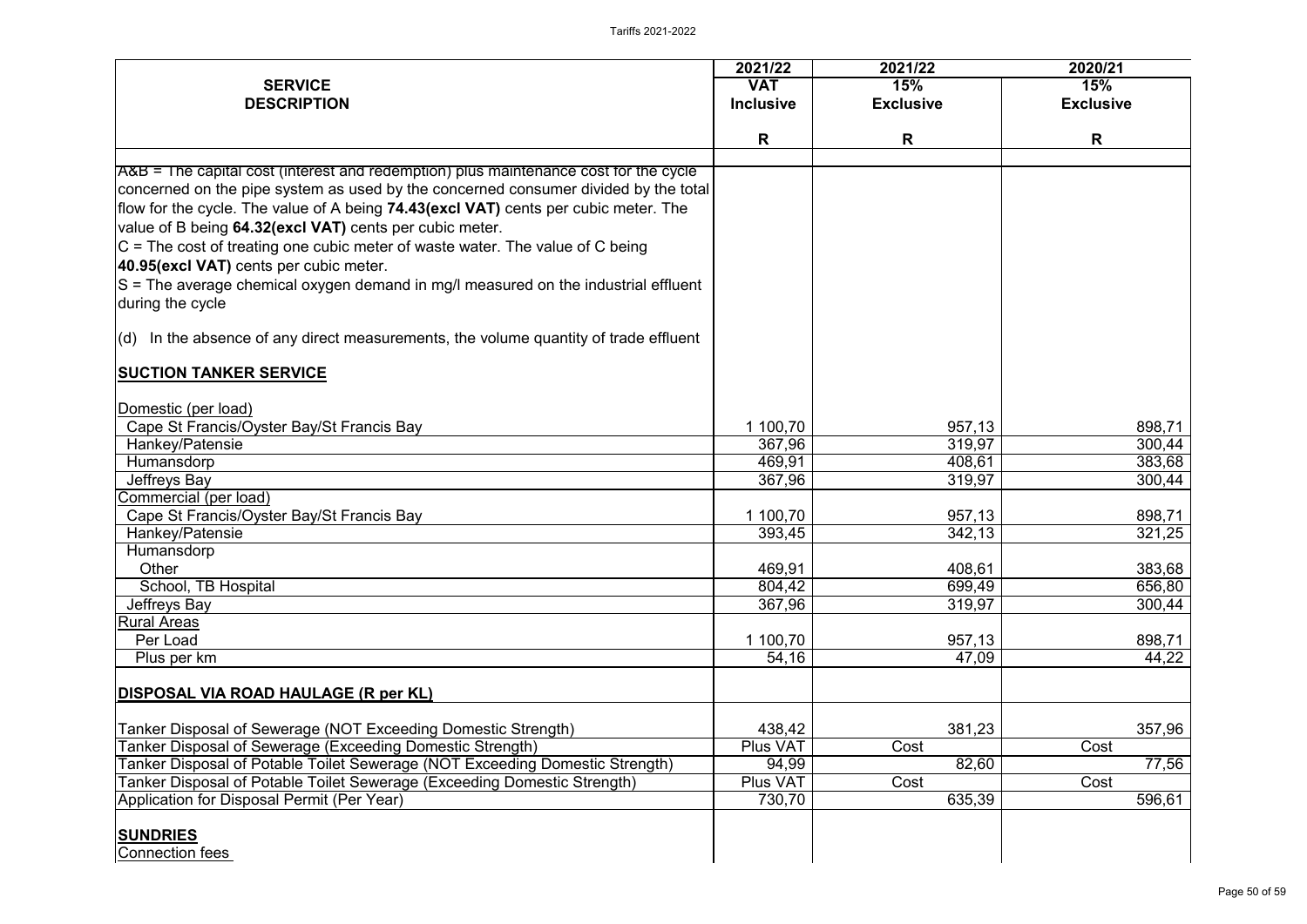|                                                                           | 2021/22          | 2021/22                      | 2020/21          |
|---------------------------------------------------------------------------|------------------|------------------------------|------------------|
| <b>SERVICE</b>                                                            | <b>VAT</b>       | 15%                          | 15%              |
| <b>DESCRIPTION</b>                                                        | <b>Inclusive</b> | <b>Exclusive</b>             | <b>Exclusive</b> |
|                                                                           | R                | R                            | $\mathsf{R}$     |
| Econ Short                                                                | 2 2 1 2 , 5 1    | 1923,92                      | 1848,15          |
| Econ Long                                                                 | 3 665,20         | 3 187,13                     | 3 061,60         |
| <b>Households</b>                                                         | 3 665,20         | 3 187,13                     | 3 061,60         |
| <b>Blockage fees</b>                                                      |                  |                              |                  |
| <b>During Office Hours</b>                                                | 652,39           | 567,29                       | 544,95           |
| After Hours & Weekends                                                    | 1 060,32         | 922,02                       | 885,71           |
| <b>Augmentation Fees</b>                                                  |                  |                              |                  |
| Sewerage                                                                  | 26 690,00        | 23 208,94                    | 23 208,94        |
| <b>SPORTS AND RECREATION</b><br>800                                       |                  |                              |                  |
|                                                                           |                  |                              |                  |
| Sportsfield Rental per day : Music Concerts, Festivals, Sport Tournaments |                  |                              |                  |
| <b>Profitable Functions</b>                                               | 5 118,00         | 4 4 5 0, 6 2                 | 4 275,33         |
| <b>Sports Tournaments</b>                                                 | 562,00           | 1 357,83                     | 1 304,35         |
| Non-Profitable Functions: NGO's, Churches, PO's                           | 861,00           | 618,41                       | 554,67           |
| Sports Affiliation per year                                               | 465,00           | 404,60                       | 388,67           |
|                                                                           |                  |                              |                  |
| <b>Country Club Tariffs</b>                                               |                  |                              |                  |
| Hall only                                                                 |                  |                              |                  |
| <b>Side Hall</b>                                                          | $\blacksquare$   | $\blacksquare$               | $\blacksquare$   |
| Hall & Side Hall                                                          | $\blacksquare$   | $\blacksquare$               |                  |
| <b>Braai Area</b>                                                         | $\blacksquare$   | $\qquad \qquad \blacksquare$ |                  |
| Complex                                                                   | $\blacksquare$   |                              |                  |
| Welfare organisations per year                                            | 662,00           | 575,54                       | 552,88           |
| Deposit                                                                   |                  |                              |                  |
| Damages                                                                   |                  | 1 000,00                     | 1 000,00         |
| <b>WATER</b><br><b>980</b>                                                |                  |                              |                  |
|                                                                           |                  |                              |                  |
| <b>AVAILABILITY CHARGE (PER ANNUM )</b>                                   |                  |                              |                  |
| Undeveloped erven                                                         | 2 577,00         | 2 240,44                     | 2 091,92         |
| <b>CONNECTION FEES</b>                                                    |                  |                              |                  |
| $15 \text{ mm}$                                                           | 3 450,00         | 3 000,06                     | 7 604,64         |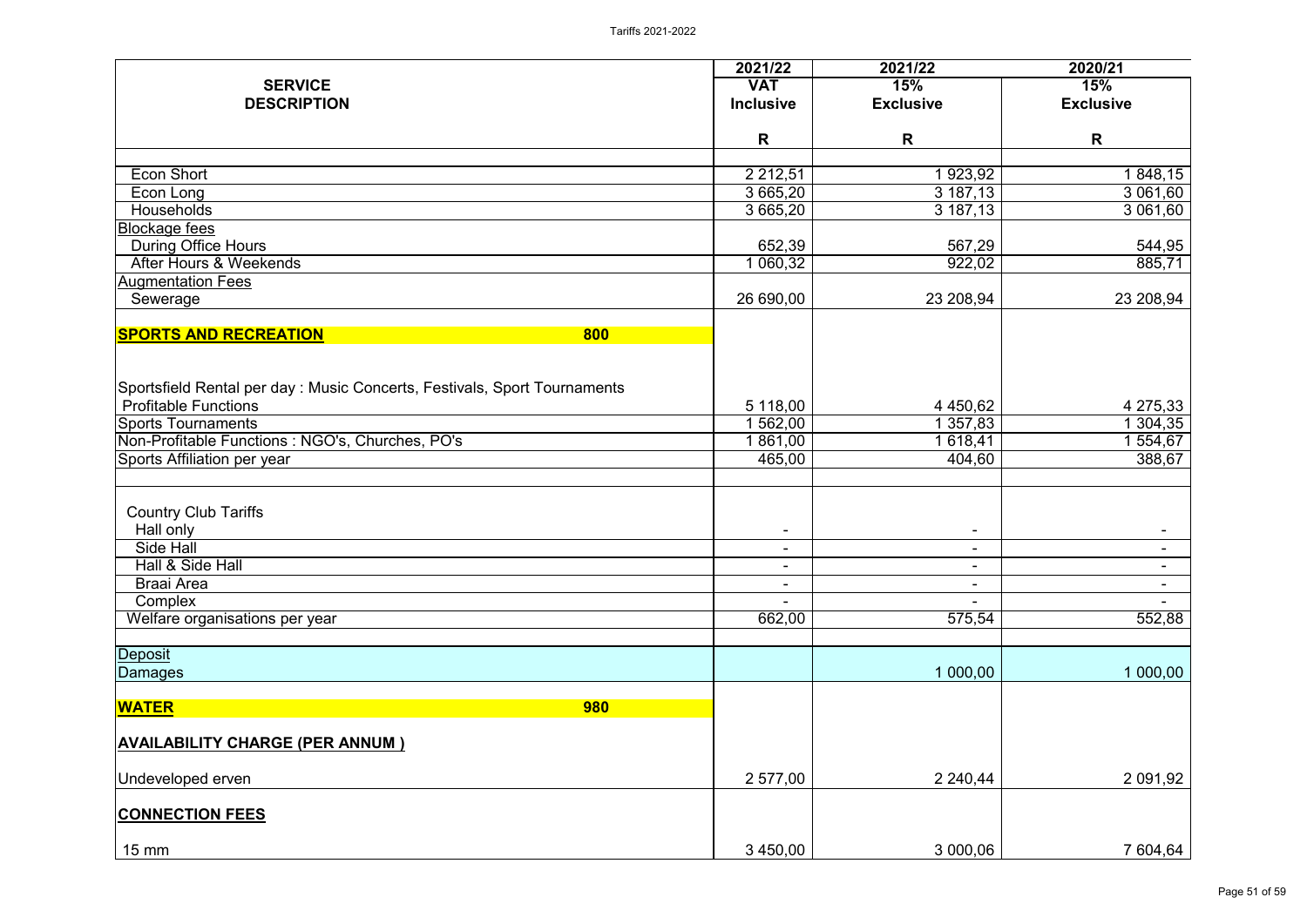|                                                                                    | 2021/22          | 2021/22            | 2020/21            |
|------------------------------------------------------------------------------------|------------------|--------------------|--------------------|
| <b>SERVICE</b>                                                                     | <b>VAT</b>       | 15%                | 15%                |
| <b>DESCRIPTION</b>                                                                 | <b>Inclusive</b> | <b>Exclusive</b>   | <b>Exclusive</b>   |
|                                                                                    |                  |                    |                    |
|                                                                                    | R                | R                  | R                  |
| 20 mm                                                                              | 3 450,00         | 3 000,06           | 7 604,64           |
| 32 mm                                                                              | 4 0 25,00        | 3 500,02           | 7824,77            |
| 50 mm                                                                              | 13 167,00        | 11 450,00          | 19 683,46          |
| 75 mm                                                                              | 17 491,00        | 15 210,00          | 35 627,40          |
| 100 mm                                                                             | 20 815,00        | 18 100,00          | 39 989,50          |
| <b>Greater than 100mm</b>                                                          | <b>Plus VAT</b>  | <b>COST +20%</b>   | <b>COST +20%</b>   |
| Pre-paid (25mm)                                                                    | Plus VAT         | <b>COST +20%</b>   | <b>COST +20%</b>   |
| <b>Augmentation Fees</b>                                                           |                  |                    |                    |
| Water                                                                              | 25 630,00        | 22 287,06          | 22 287,06          |
|                                                                                    |                  |                    |                    |
| <b>CONSUMER DEPOSITS</b>                                                           |                  |                    |                    |
| <b>Domestic</b>                                                                    |                  |                    |                    |
| <b>Owners</b>                                                                      |                  | 414,00             | 386,00             |
| <b>Tenants &amp; High Density Housing</b><br>Sub-Economic                          |                  | 826,00             | 771,00             |
| <b>Commercial</b>                                                                  |                  | 282,00<br>2 757,00 | 263,00<br>2 574,00 |
| or equal to one month's account as rendered or as determined by the CFO calculated |                  |                    |                    |
|                                                                                    |                  |                    |                    |
| <b>BASIC/MINIMUM MONTHLY CHARGE</b>                                                |                  |                    |                    |
| <b>Domestic</b>                                                                    |                  |                    |                    |
| Kouga                                                                              | 149,70           | 130,17             | 121,54             |
| <b>Free Basic Services to Registered Indigent Consumers</b>                        | $-149,70$        | $-130,17$          | $-121,54$          |
| Kouga > 25 mm Connection                                                           | 261,14           | 227,08             | 212,03             |
| <b>Free Basic Services to Registered Indigent Consumers</b>                        | $-261,14$        | $-227,08$          | $-212,03$          |
| Sectional Title Developments comprising of ONLY domestic units                     |                  |                    |                    |
| Kouga                                                                              | 149,70           | 130,17             | 121,54             |
| <b>Commercial</b>                                                                  |                  |                    |                    |
| Kouga                                                                              | 149,70           | 130,17             | 121,54             |
| Kouga > 25 mm Connection                                                           | 261,14           | 227,07             | 212,02             |
| <b>Old Age Homes</b>                                                               |                  |                    |                    |
| Ons Tuiste (Humansdorp) (Includes 1st 400KI)                                       | 149,70           | 130,17             | 121,54             |
| <b>Commercial (High Density)</b>                                                   |                  |                    |                    |
| Sectional Title Developments comprising of ONLY commercial units                   |                  |                    |                    |
| Kouga                                                                              | 149,70           | 130,17             | 121,54             |
| Sectional Title Developments comprising of BOTH commercial and domestic units      |                  |                    |                    |
| Kouga                                                                              | 149,70           | 130,17             | 121,54             |
| <b>Treated Sewerage Water</b>                                                      |                  |                    |                    |
| Kouga                                                                              | 229,54           | 199,60             | 186,37             |
| <u>Industrial</u>                                                                  |                  |                    |                    |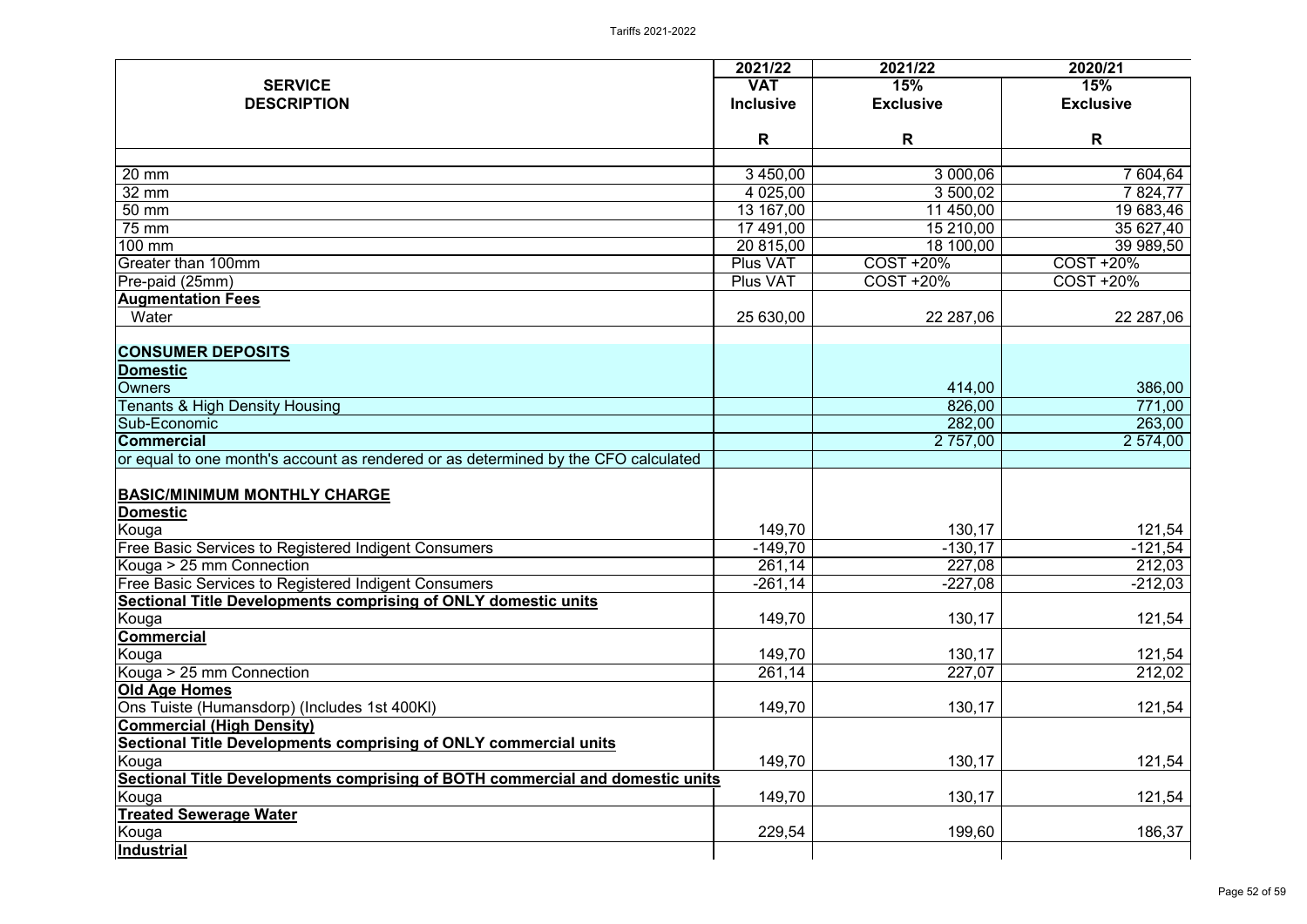|                                                                                          | 2021/22          | 2021/22          | 2020/21          |
|------------------------------------------------------------------------------------------|------------------|------------------|------------------|
| <b>SERVICE</b>                                                                           | <b>VAT</b>       | 15%              | 15%              |
| <b>DESCRIPTION</b>                                                                       | <b>Inclusive</b> | <b>Exclusive</b> | <b>Exclusive</b> |
|                                                                                          | R                | R                | R                |
| Kouga                                                                                    | 261,14           | 227,08           | 212,03           |
| <b>Rural (Farm Worker's Houses)</b>                                                      |                  |                  |                  |
| (Tariff for rural consumers includes a surcharge of 25%).                                |                  |                  |                  |
| Kouga                                                                                    |                  |                  |                  |
| 1 house                                                                                  | 176,31           | 153,32           | 143,15           |
| 2 - 5 houses                                                                             | 430,80           | 374,61           | 349,78           |
| 6 - 10 houses                                                                            | 1 146,04         | 996,56           | 930,49           |
| 11 - 25 houses                                                                           | 2 513,30         | 2 185,48         | 2 040,60         |
| <b>Rural (NMBMM Tariff)</b>                                                              |                  |                  |                  |
| Kouga                                                                                    | 176,31           | 153,32           | 143,15           |
| <b>Schools</b>                                                                           |                  |                  |                  |
| Kouga                                                                                    | 149,70           | 130,17           | 121,54           |
| <b>Sportsfields</b>                                                                      |                  |                  |                  |
| Kouga                                                                                    | 149,70           | 130,17           | 121,54           |
|                                                                                          |                  |                  |                  |
| <b>CONSUMPTION (Units/kl)</b>                                                            |                  |                  |                  |
| <b>Free Units per month</b>                                                              |                  |                  |                  |
| For indigent consumers officially registered at the Kouga Municipality the first 12kl of |                  |                  |                  |
| water consumption per 30 day period will be afforded free of charge                      |                  |                  |                  |
| Allocated to all EQS Recipients as Rebate                                                |                  | 12,00            | 12,00            |
|                                                                                          |                  |                  |                  |
| <b>PART A - Applicable during times of Normal Water Availability</b>                     |                  |                  |                  |
| <b>SCALE A - Domestic</b>                                                                |                  |                  |                  |
| Single Dwelling Houses - Metered seperately                                              |                  |                  |                  |
| $0 - 12$                                                                                 | 14,08            | 12,25            | 11,44            |
| $13 - 25$                                                                                | 14,80            | 12,87            | 12,01            |
| $26 - 45$                                                                                | 17,90            | 15,57            | 14,54            |
| $46 - 65$                                                                                | 29,14            | 25,34            | 23,66            |
| $66 - 85$                                                                                | 40,17            | 34,93            | 32,62            |
| $86+$                                                                                    | 49,35            | 42,91            | 40,07            |
| <b>SCALE B - High Density Consumers</b>                                                  |                  |                  |                  |
| Flats, Town Houses and other Sectional Title Developments on stands with more than       |                  |                  |                  |
| two dwellings, not metered separately                                                    |                  |                  |                  |
| (kl per unit multiply number of units per 30 days' period)                               |                  |                  |                  |
| $ 0 - 12 $                                                                               | 14,08            | 12,25            | 11,44            |
| $13 - 25$                                                                                | 14,80            | 12,87            | 12,01            |
| $26 - 45$                                                                                | 17,90            | 15,57            | 14,54            |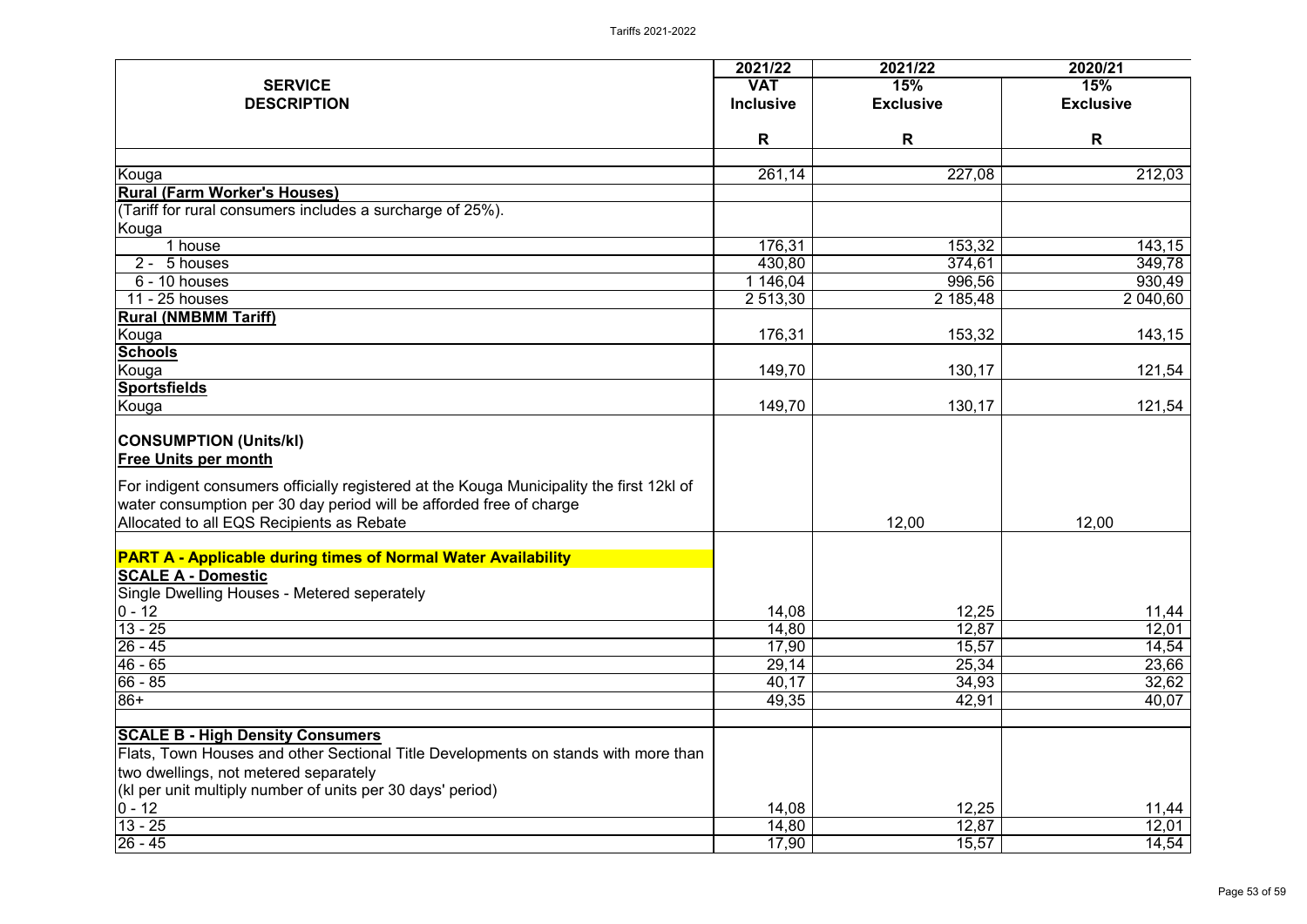|                                                                                                         | 2021/22          | 2021/22          | 2020/21          |
|---------------------------------------------------------------------------------------------------------|------------------|------------------|------------------|
| <b>SERVICE</b>                                                                                          | <b>VAT</b>       | 15%              | 15%              |
| <b>DESCRIPTION</b>                                                                                      | <b>Inclusive</b> | <b>Exclusive</b> | <b>Exclusive</b> |
|                                                                                                         |                  |                  |                  |
|                                                                                                         | R                | R                | R                |
| $46 - 65$                                                                                               | 29,14            | 25,34            | 23,66            |
| $66 - 85$                                                                                               | 40,17            | 34,93            | 32,62            |
| $86+$                                                                                                   | 49,35            | 42,91            | 40,07            |
|                                                                                                         |                  |                  |                  |
| <b>SCALE C - Bulk Consumers, Closed Developments, Agricultural Holdings and</b>                         |                  |                  |                  |
| <b>Farm Portions used for Residential Purposes (Excluding Customers under Scale</b>                     |                  |                  |                  |
| $\mathbf{B}$                                                                                            |                  |                  |                  |
| <b>Making use of Municipal Infrastructure</b>                                                           |                  |                  |                  |
| Bulk Consumer : A consumer who on average over a 30 day period, consumes no less                        |                  |                  |                  |
| than 2500 kl of water. A Minimum amount of 1250 kl is reserved and will be levied as a                  |                  |                  |                  |
| monthly usage.                                                                                          |                  |                  |                  |
| $(A$ quantity charge for water consumed since the previous meter reading as follows):                   |                  |                  |                  |
| $ 0 - 1250 $                                                                                            | 14,08            | 12,25            | 11,44            |
| 1251 - 5000                                                                                             | 14,08            | 12,25            | 11,44            |
| $ 5001 - 7500 $                                                                                         | 17,59            | 15,30            | 14,28            |
| $7501+$                                                                                                 | 36,35            | 31,61            | 29,51            |
|                                                                                                         |                  |                  |                  |
| <b>SCALE D - Bulk Consumers, Developments used for Residential Purposes within</b>                      |                  |                  |                  |
| the Kouga Municipal Area of Jurisdiction, who provide and maintain their own                            |                  |                  |                  |
| <b>Bulk and Internal Infrastructure and obtain treated water from the Metro Supply</b>                  |                  |                  |                  |
| Pipeline                                                                                                |                  |                  |                  |
| (Part of Allocated Quota to Kouga Municipality from NMBMM)                                              |                  |                  |                  |
| Metro Bulk Tariff per kilolitre Plus 15% Surcharge (T11)                                                | 9,74             | 8,47             | 7,91             |
|                                                                                                         |                  |                  |                  |
| <b>SCALE E - All consumers who do not fall under Scale A, B, C and D</b>                                |                  |                  |                  |
| Industrial                                                                                              | 21,13            | 18,37            | 17,15            |
| Commercial                                                                                              | 14,08            | 12,25            | 11,44            |
| Treated Sewerage water                                                                                  | 8,13             | 7,07             | 6,60             |
| <b>Rural (Farm Worker's Houses)</b>                                                                     | 17,62            | 15,32            | 14,31            |
| <b>Rural (NMBMM Tariff)</b>                                                                             | 9,74             | 8,47             | 7,91             |
| Schools                                                                                                 | 14,08            | 12,25            | 11,44            |
| <b>Sportsfields</b>                                                                                     | 14,08            | 12,25            | 11,44            |
| [PART B - Applicable during times of water shortage when the situation is critical but not an emergency |                  |                  |                  |
| <b>SCALE A - Domestic</b>                                                                               |                  |                  |                  |
| Single Dwelling Houses - Metered seperately                                                             |                  |                  |                  |
| $ 0 - 12 $                                                                                              | 14,08            | 12,25            | 11,44            |
|                                                                                                         |                  |                  |                  |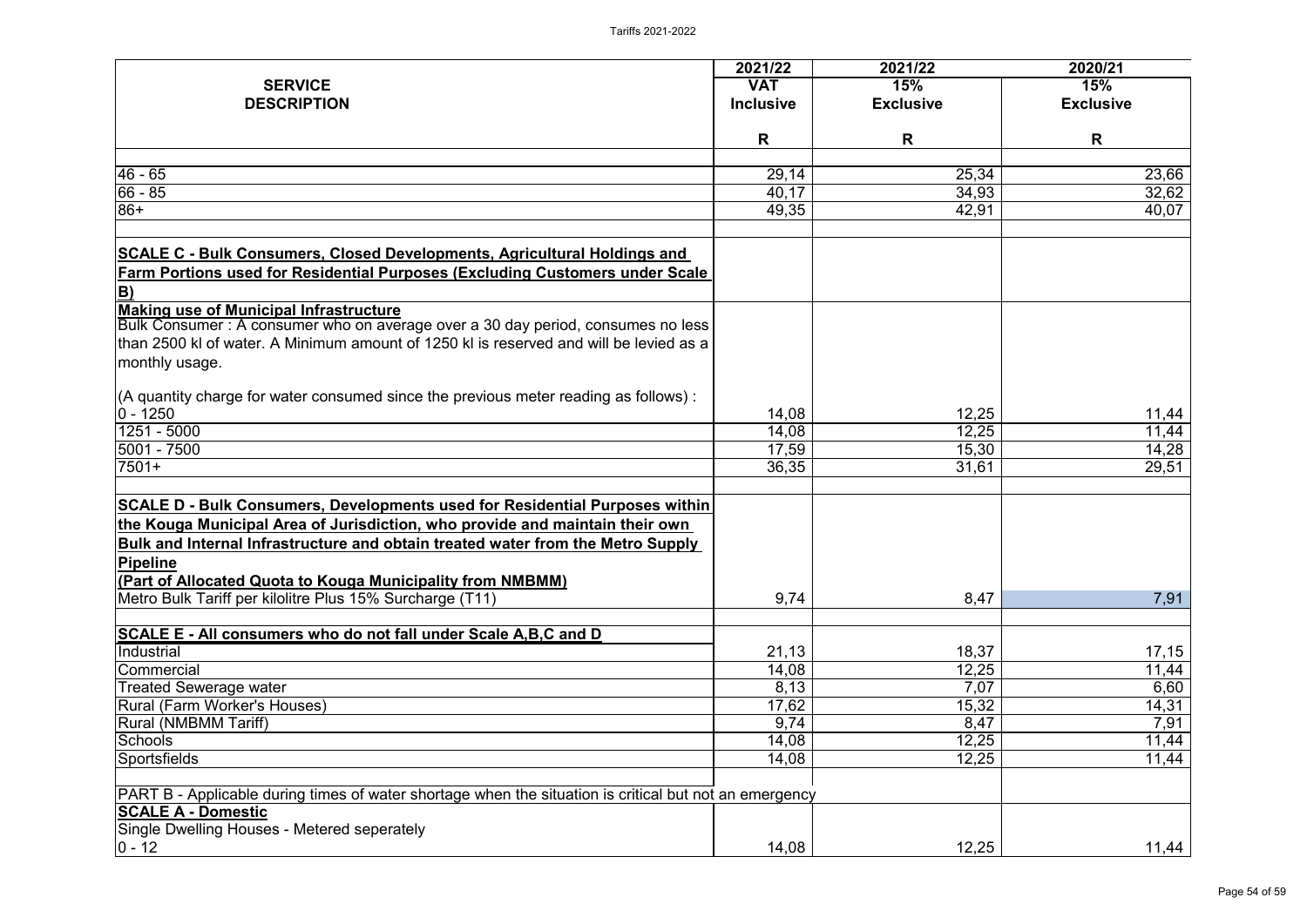| <b>SERVICE</b>                                                                                                                                                                                                                                                                                                                                                                                                                                                                                                                                                                      | <b>VAT</b>              |                         |                         |
|-------------------------------------------------------------------------------------------------------------------------------------------------------------------------------------------------------------------------------------------------------------------------------------------------------------------------------------------------------------------------------------------------------------------------------------------------------------------------------------------------------------------------------------------------------------------------------------|-------------------------|-------------------------|-------------------------|
|                                                                                                                                                                                                                                                                                                                                                                                                                                                                                                                                                                                     |                         | 15%                     | 15%                     |
| <b>DESCRIPTION</b>                                                                                                                                                                                                                                                                                                                                                                                                                                                                                                                                                                  | <b>Inclusive</b>        | <b>Exclusive</b>        | <b>Exclusive</b>        |
|                                                                                                                                                                                                                                                                                                                                                                                                                                                                                                                                                                                     | R                       | R                       | R                       |
| $13 - 18$                                                                                                                                                                                                                                                                                                                                                                                                                                                                                                                                                                           | 20,41                   | 17,75                   |                         |
| $19 - 30$                                                                                                                                                                                                                                                                                                                                                                                                                                                                                                                                                                           | 32,47                   | 28,24                   | 16,57<br>26,37          |
| $31+$                                                                                                                                                                                                                                                                                                                                                                                                                                                                                                                                                                               | 40,31                   | 35,06                   | 32,73                   |
|                                                                                                                                                                                                                                                                                                                                                                                                                                                                                                                                                                                     |                         |                         |                         |
| <b>SCALE B - High Density Consumers</b><br>Flats, Town Houses and other Sectional Title Developments on stands with more than<br>two dwellings, not metered separately<br>(kl per unit multiply number of units per 30 days' period)                                                                                                                                                                                                                                                                                                                                                |                         |                         |                         |
| $0 - 12$                                                                                                                                                                                                                                                                                                                                                                                                                                                                                                                                                                            | 14,08                   | 12,25                   | 11,44                   |
| $13 - 18$                                                                                                                                                                                                                                                                                                                                                                                                                                                                                                                                                                           | 20,41                   | 17,75                   | 16,57                   |
| $19 - 30$                                                                                                                                                                                                                                                                                                                                                                                                                                                                                                                                                                           | 32,47                   | 28,24                   | 26,37                   |
| $31+$                                                                                                                                                                                                                                                                                                                                                                                                                                                                                                                                                                               | 40,31                   | 35,06                   | 32,73                   |
| <b>SCALE C - Bulk Consumers, Closed Developments, Agricultural Holdings and</b><br><b>Farm Portions used for Residential Purposes (Excluding Customers under Scale</b><br>$\vert B \rangle$<br><b>Making use of Municipal Infrastructure</b><br>Bulk Consumer : A consumer who on average over a 30 day period, consumes no less<br>than 2500 kl of water. A Minimum amount of 1250 kl is reserved and will be levied as a<br>monthly usage.<br>$(A$ quantity charge for water consumed since the previous meter reading as follows):<br>$ 0 - 1250 $<br>1251 - 5000<br>5001 - 7500 | 19,73<br>19,73<br>27,60 | 17,16<br>17,16<br>24,00 | 16,02<br>16,02<br>22,41 |
| $7501+$                                                                                                                                                                                                                                                                                                                                                                                                                                                                                                                                                                             | 40,03                   | 34,81                   | 32,50                   |
| SCALE D - Bulk Consumers, Developments used for Residential Purposes within<br>the Kouga Municipal Area of Jurisdiction, who provide and maintain their own<br>Bulk and Internal Infrastructure and obtain treated water from the Metro Supply<br>Pipeline<br><u>(Part of Allocated Quota to Kouga Municipality from NMBM)</u>                                                                                                                                                                                                                                                      |                         |                         |                         |
| Metro Bulk Tariff per kilolitre Plus 15% Surcharge (T11)                                                                                                                                                                                                                                                                                                                                                                                                                                                                                                                            | 9,74                    | 8,47                    | 7,91                    |
| SCALE E - All consumers who do not fall under Scale A, B, C and D<br>Industrial                                                                                                                                                                                                                                                                                                                                                                                                                                                                                                     | 28,27                   | 24,58                   | 22,95                   |
| Commercial                                                                                                                                                                                                                                                                                                                                                                                                                                                                                                                                                                          | 18,96                   | 16,49                   | 15,40                   |
| Treated Sewerage water                                                                                                                                                                                                                                                                                                                                                                                                                                                                                                                                                              | 9,74                    | 8,47                    | 7,91                    |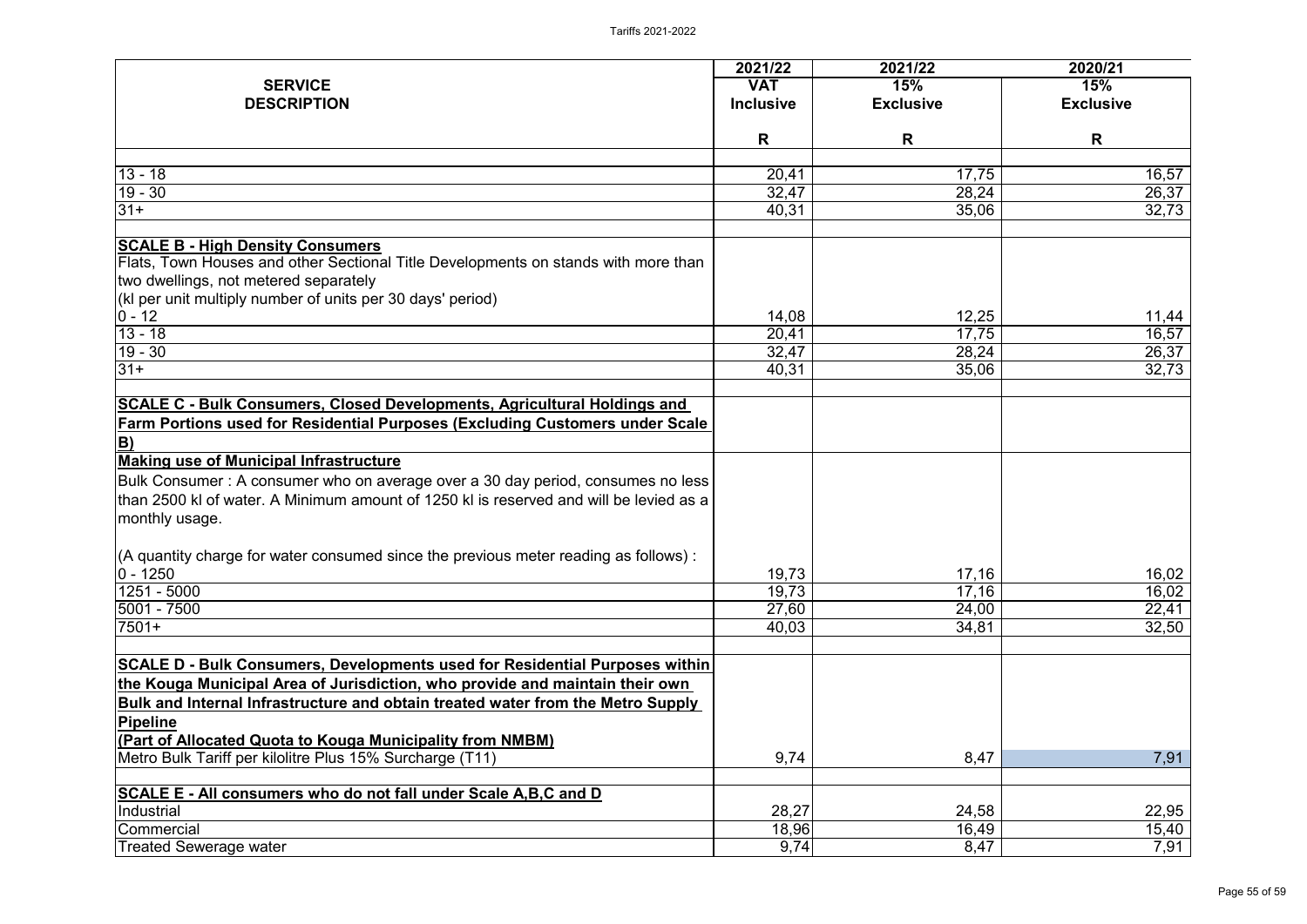|                                                                                        | 2021/22          | 2021/22          | 2020/21          |
|----------------------------------------------------------------------------------------|------------------|------------------|------------------|
| <b>SERVICE</b>                                                                         | <b>VAT</b>       | 15%              | 15%              |
| <b>DESCRIPTION</b>                                                                     | <b>Inclusive</b> | <b>Exclusive</b> | <b>Exclusive</b> |
|                                                                                        | R                | R                | R                |
| Rural (Farm Worker's Houses)                                                           | 23,15            | 20, 13           | 18,80            |
| <b>Rural (NMBMM Tariff)</b>                                                            | 9,74             | 8,47             | 7,91             |
| Schools                                                                                | 18,30            | 15,92            | 14,86            |
| Sportsfields                                                                           | 18,30            | 15,92            | 14,86            |
| <b>PART C - Applicable during times of water shortage emergency</b>                    |                  |                  |                  |
| <b>SCALE A - Domestic</b>                                                              |                  |                  |                  |
| Single Dwelling Houses - Metered seperately                                            |                  |                  |                  |
| $ 0 - 12 $                                                                             | 18,47            | 16,07            | 15,00            |
| $13+$                                                                                  | 46,61            | 40,53            | 37,85            |
| <b>SCALE B - High Density Consumers</b>                                                |                  |                  |                  |
| Flats, Town Houses and other Sectional Title Developments on stands with more than     |                  |                  |                  |
| two dwellings, not metered separately                                                  |                  |                  |                  |
| (kl per unit multiply number of units per 30 days' period)                             |                  |                  |                  |
| $ 0 - 12 $                                                                             | 18,47            | 16,07            | 15,00            |
| $13+$                                                                                  | 46,61            | 40,53            | 37,85            |
| <b>SCALE C - Bulk Consumers, Closed Developments, Agricultural Holdings and</b>        |                  |                  |                  |
| <b>Farm Portions used for Residential Purposes (Excluding Customers under Scale</b>    |                  |                  |                  |
| $\underline{\mathbf{B}}$                                                               |                  |                  |                  |
| <b>Making use of Municipal Infrastructure</b>                                          |                  |                  |                  |
| Bulk Consumer : A consumer who on average over a 30 day period, consumes no less       |                  |                  |                  |
| than 2500 kl of water. A Minimum amount of 1250 kl is reserved and will be levied as a |                  |                  |                  |
| monthly usage.                                                                         |                  |                  |                  |
| $(A$ quantity charge for water consumed since the previous meter reading as follows):  |                  |                  |                  |
| $ 0 - 1250 $                                                                           | 29,62            | 25,76            | 24,05            |
| 1251 - 5000                                                                            | 29,62            | 25,76            | 24,05            |
| 5001 - 7500                                                                            | 36,98            | 32,15            | 30,02            |
| $7501+$                                                                                | 50,72            | 44,10            | 41,18            |
| SCALE D - Bulk Consumers, Developments used for Residential Purposes within            |                  |                  |                  |
| the Kouga Municipal Area of Jurisdiction, who provide and maintain their own           |                  |                  |                  |
| Bulk and Internal Infrastructure and obtain treated water from the Metro Supply        |                  |                  |                  |
| Pipeline                                                                               |                  |                  |                  |
| <b>(Part of Allocated Quota to Kouga Municipality from NMBM)</b>                       |                  |                  |                  |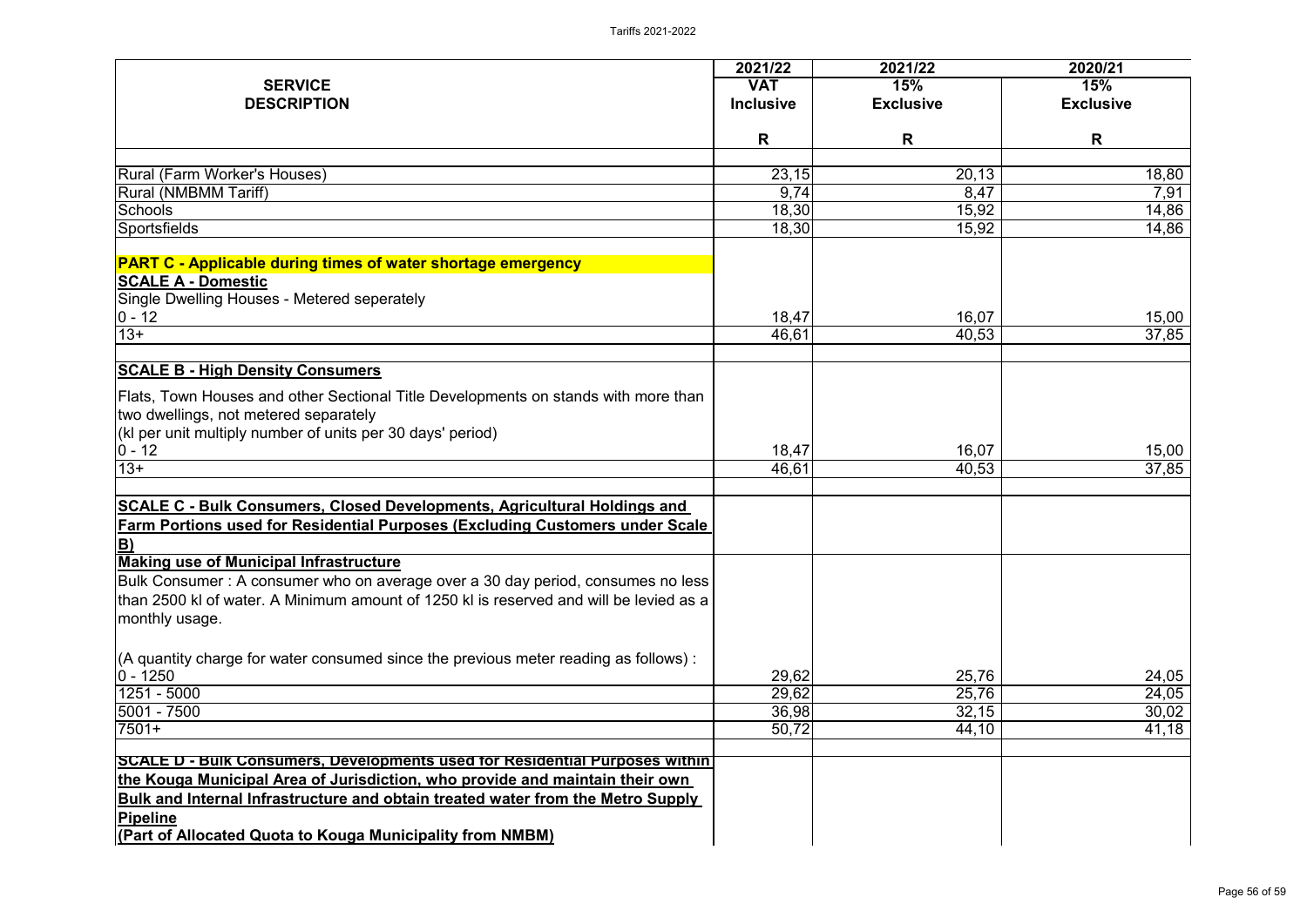|                                                                                    | 2021/22          | 2021/22          | 2020/21          |
|------------------------------------------------------------------------------------|------------------|------------------|------------------|
| <b>SERVICE</b>                                                                     | <b>VAT</b>       | 15%              | 15%              |
| <b>DESCRIPTION</b>                                                                 | <b>Inclusive</b> | <b>Exclusive</b> | <b>Exclusive</b> |
|                                                                                    |                  |                  |                  |
|                                                                                    | R                | R                | R                |
| Metro Bulk Tariff per kilolitre Plus 25% Surcharge                                 |                  |                  |                  |
| (T11)                                                                              | 12,10            | 10,52            | 9,82             |
|                                                                                    |                  |                  |                  |
| <b>SCALE E - All consumers who do not fall under Scale A, B, C and D</b>           |                  |                  |                  |
| Industrial                                                                         | 28,52            | 24,80            | 23,16            |
| Commercial                                                                         | 19,29            | 16,78            | 15,66            |
| <b>Treated Sewerage water</b>                                                      | 9,77             | 8,49             | 7,93             |
| <b>Rural (Farm Worker's Houses)</b>                                                | 23,15            | 20,13            | 18,80            |
| <b>Rural (NMBMM Tariff)</b>                                                        | 12,10            | 10,52            | 9,82             |
| Schools                                                                            | 18,30            | 15,92            | 14,86            |
| <b>Sportsfields</b>                                                                | 18,30            | 15,92            | 14,86            |
|                                                                                    |                  |                  |                  |
| <b>MISCELLANEOUS FEES AND CHARGES</b>                                              |                  |                  |                  |
| Water Loss owing to damage to the Municipal Water-Pipe System and/or Installations |                  |                  |                  |
| Pipes with a diameter of 50mm or less                                              | 2 0 74, 18       | 1 803,64         | 1 684,07         |
| Pipes with a diameter larger than 50mm up to and including 100mm                   | 4 707,24         | 4 093,26         | 3 821,90         |
| Pipes with a diameter larger than 100mm up to and including 250mm                  | 21 167,62        | 18 406,63        | 17 186,40        |
| Pipes with a diameter larger than 250mm up to and including 400mm                  | 51 731,44        | 44 983,86        | 42 001,74        |
| Pipes with a diameter larger than 400mm                                            | 87 943,95        | 76 473,00        | 71 403,36        |
| Repair Charges of damage to the Municipal Water-Pipe System and/or Installation by |                  |                  |                  |
| other people                                                                       |                  |                  |                  |
| Pipes with a diameter of 50mm or less                                              | 4 3 3 1 , 3 3    | 3766,37          | 3 516,69         |
| Pipes with a diameter larger than 50mm up to and including 100mm                   | 6 182,62         | 5 376,19         | 5 019,79         |
| Pipes with a diameter larger than 100mm up to and including 250mm                  | 9 347,95         | 8 128,65         | 7 589,78         |
| Pipes with a diameter larger than 250mm up to and including 400mm                  | 17 546,54        | 15 257,86        | 14 246,37        |
| Pipes with a diameter larger than 400mm                                            | 21 854,58        | 19 003,99        | 17 744,15        |
| Water used for Fire-Fighting                                                       |                  |                  |                  |
| Quantity charge per kilolitre                                                      | 33,27            | 28,93            | 27,01            |
| <b>Reconnection fee</b>                                                            | 786,76           | 684,14           | 638,78           |
| Special meter readings                                                             | 520,62           | 452,72           | 422,70           |
| <b>Service Calls</b>                                                               |                  |                  |                  |
| During office hours                                                                | 580,50           | 504,79           | 471,32           |
| After office hours                                                                 | 1 157,68         | 006,68           | 939,94           |
| Testing of meters (deposit 3% error on either side)                                | 591,81           | 384,19           | 292,42           |
| To relocate or lower a connection with a maximun nominal diameter of 25 mm         |                  |                  |                  |
| Maximum distance of 5 m                                                            | 1759,81          | 1 530,27         | 1428,82          |
| Further than 5 m                                                                   | 2 697,93         | 2 346,03         | 2 190,50         |
| To relocate or lower a connection with a nominal diameter larger than 25 mm        |                  |                  |                  |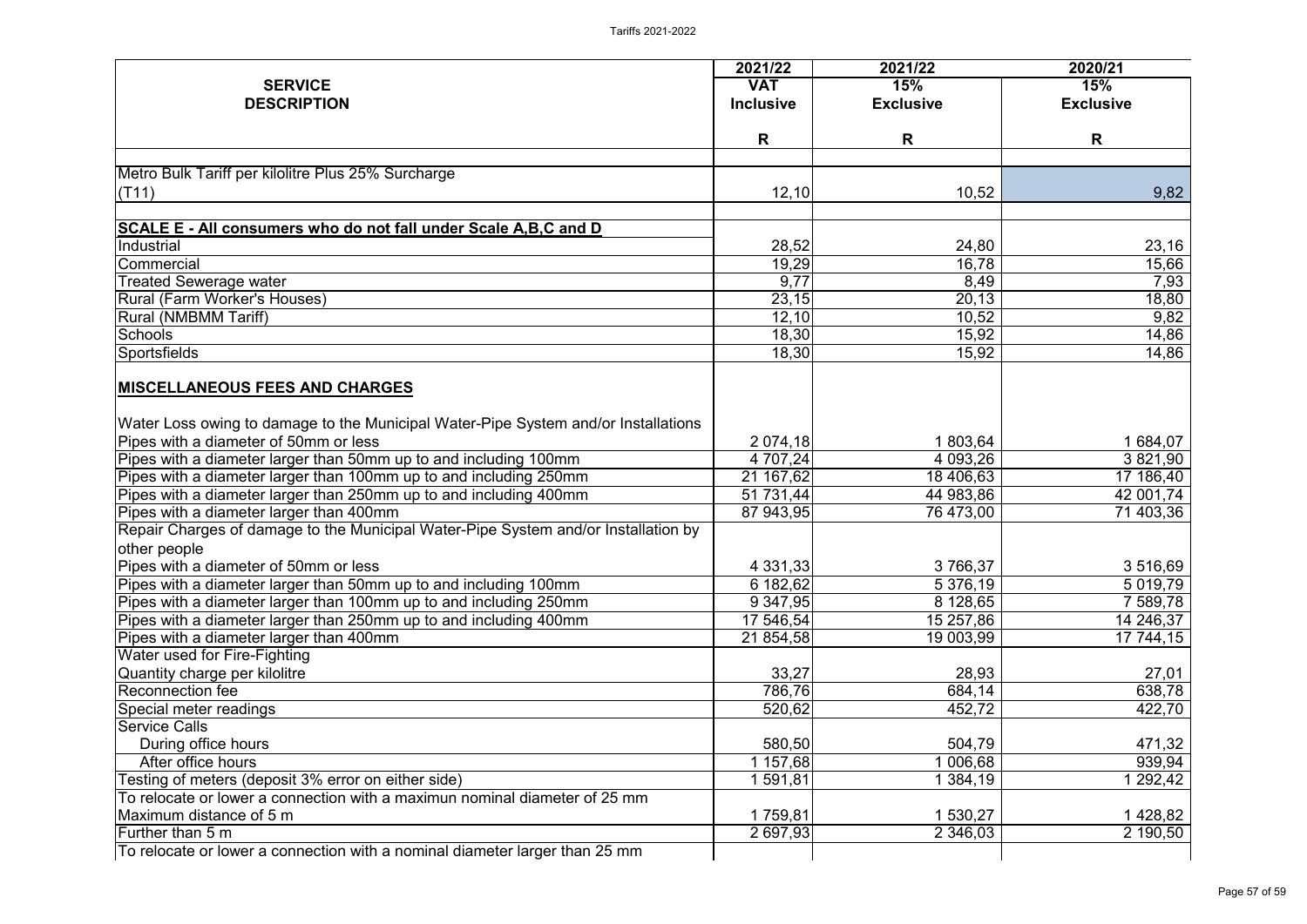|                                                                                      | 2021/22          | 2021/22               | 2020/21               |
|--------------------------------------------------------------------------------------|------------------|-----------------------|-----------------------|
| <b>SERVICE</b>                                                                       | <b>VAT</b>       | 15%                   | 15%                   |
| <b>DESCRIPTION</b>                                                                   | <b>Inclusive</b> | <b>Exclusive</b>      | <b>Exclusive</b>      |
|                                                                                      | R                | R                     | R                     |
|                                                                                      |                  |                       |                       |
| Deposit                                                                              |                  | 7 109,00              | 6 637,00              |
| Cost                                                                                 | <b>Plus VAT</b>  | Cost                  | Cost                  |
| To relocate a fire hydrant in the road reserve                                       |                  |                       |                       |
| Less than 2 m from original position                                                 | 5 487,35         | 4 771,61              | 4 4 5 5, 28           |
| 2 m or more from original position                                                   | 12 794,39        | 11 125,55             | 10 388,01             |
| To install a new fire hydrant in the road reserve                                    |                  |                       |                       |
| Deposit                                                                              |                  | 15 617,00             | 14 446,00             |
| Cost                                                                                 | <b>Plus VAT</b>  | Cost                  | Cost                  |
| Discontinuation or restriction of the Water Services owing to the Failure of Payment |                  |                       |                       |
| Disconnection/restriction to a dwelling-house                                        | 1 500,61         | 1 304,88              | 1 207,10              |
| Disconnection/restriction for other water connections, excluding dwelling-houses     | 5 128,94         | 4 4 5 9, 9 5          | 4 125,76              |
| <b>Service Cost</b>                                                                  |                  |                       |                       |
| Supervision Labour Cost per hour                                                     | 616,14           | 535,78                | 495,63                |
| Assistant per hour                                                                   | 310,59           | 270,08                | 249,84                |
| TLB per hour (Including travel time)                                                 | 025,79           | 891,99                | 825,15                |
| LDV per kilometre                                                                    | 40,29            | 35,04                 | 32,41                 |
| Truck per kilometre                                                                  | 57,08            | 49,64                 | 45,92                 |
| "Unauthorised water consumption" means water that is not registered by the Kouga     |                  |                       |                       |
| <b>WATERWAYS</b><br><b>990</b>                                                       |                  |                       |                       |
| <b>Licence Fees per Annum</b>                                                        |                  |                       |                       |
| <b>Non Riparian Levy Owners</b>                                                      | 1 978,00         | 1719,96               | 1 622,60              |
| (Riparian Levy Owners first boat free)                                               |                  |                       |                       |
| Riparian Levy Owners (for boats in addition to first free boat)                      | 1 724,00         | 499,22                | 1 427,83              |
| <b>Commercial Operators</b>                                                          | 4 350,00         | 3782,82               | 3 502,61              |
| <b>Riparian Commercial Operators</b>                                                 | 3 447,00         | 2 9 9 7, 5 2          | 2 854,78              |
| <b>Moorings</b>                                                                      |                  |                       |                       |
| <b>Permanent Moorings</b>                                                            |                  |                       |                       |
| Annually                                                                             | 7 537,00         | 6 240,87              | 6 240,87              |
| <b>Bi-Annually</b>                                                                   | 5 528,00         | 4 807,18              | 4 578,26              |
| <b>Non Permanent Moorings</b>                                                        |                  |                       |                       |
| <b>Monthly</b>                                                                       | 3 151,00         | 2 740,05              | 2 609,57              |
| <b>Riparian Levy</b>                                                                 |                  |                       |                       |
| Per Annum                                                                            | 4 599,00         | 3 999,13              | 3 808,70              |
| (Riparian Levy Owners first boat licence free)                                       | $-1978,00$       | $-1719,96$            | $-1622,60$            |
| Sundry Income                                                                        | <b>Plus VAT</b>  | <b>Sundry Amounts</b> | <b>Sundry Amounts</b> |